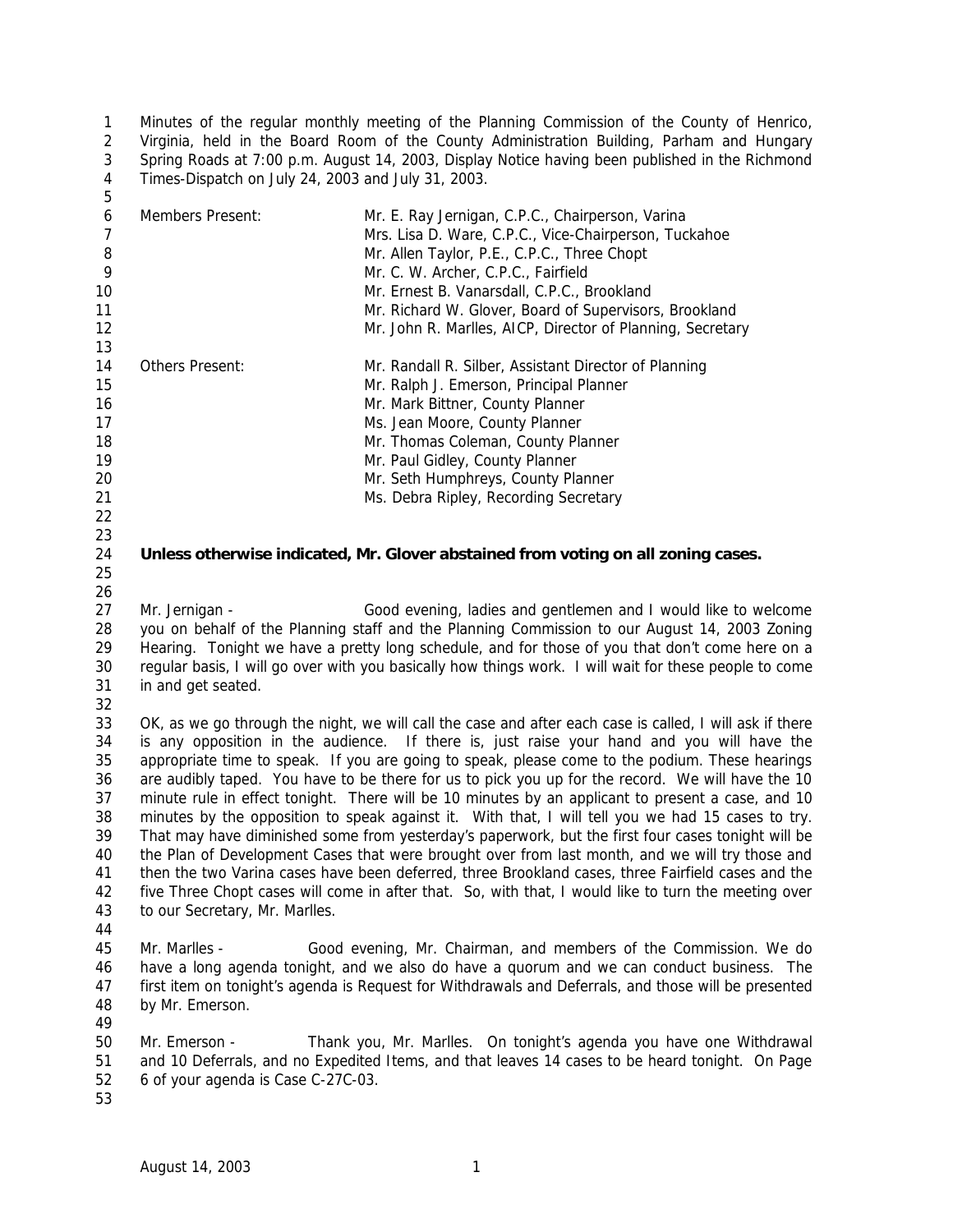#### *Deferred from the June 12, 2003 Meeting:*

 **C-27C-03 Cedarwood Development, Inc.:** Request to amend proffered conditions accepted with rezoning case C-16C-88, on part of Parcel 764-752-9441, containing approximately 1.91 acres, located on the south line of Shrader Road approximately 500 feet west of Hungary Spring Road. The proposed amendment is related to allowing automotive repair and storage as a principle use and regulating exterior lighting, hours of operation, signage, building exterior, parking setback and on-street parking, and exterior speakers on the site. The existing zoning is B-3C Business District (Conditional). The Land Use Plan recommends Commercial Concentration. Mr. Emerson - This is a request for a withdrawal. Mr. Jernigan - And we don't have to take any action on that. Mr. Emerson - That is correct. Yes, sir. *Deferred from the July 10, 2003 Meeting:* **C-35C-03 Gary Weinberger:** Request to amend proffered conditions accepted with rezoning case C-43C-94, on Parcel 818-707-0077, containing approximately 5 acres, located at the southwest intersection of Charles City and Miller Roads. The applicant proposes to amend Proffer 3 related to building height. The existing zoning is M-2C General Industrial District (Conditional). The Land Use Plan recommends Heavy Industry. The site is also in the Airport Safety Overlay District. Mr. Emerson - There is a deferral request to the September 11, 2003 meeting. Mr. Jernigan - Is there any opposition to the deferral of Case C-35C-03? With that, I will make a motion to defer C-35C-03 to the September 11, 2003 meeting, by request of the applicant. 82 Mr. Vanarsdall - Second. Mr. Jernigan - We have a motion by Mr. Jernigan and a second by Mr. Vanarsdall. All in favor say aye. All opposed say no. The ayes have it. The motion is passed. At the request of the applicant, the Planning Commission deferred Case C-35C-03, Gary Weinberger, to its meeting on September 11, 2003. C-41C-03 James W. Theobald for Don Smith: Request to conditionally rezone from B-2C Business District (Conditional) to M-1C Light Industrial District (Conditional), part of Parcel 808-729-7538, containing 6.496 acres, located at the southeast intersection of Dabbs House and 93 Creighton Roads. A mini-storage warehouse/self-storage facility is proposed. The use will be controlled by proffered conditions and zoning ordinance regulations. The Land Use Plan recommends Commercial Concentration. The property is located in the Airport Safety Overlay District. 98 Mr. Emerson - The deferral request is to September 11, 2003 meeting. Mr. Jernigan - Is there any opposition to the deferral of Case C-41C-03? With that, I make a motion to defer Case C-41C-03 to September 11, 2003, by request of the applicant. 103 Mr. Vanarsdall - Second Mr. Jernigan - We have a motion by Mr. Jernigan and a second by Mr. Vanarsdall. All in favor say aye. All opposed say no. The ayes have it. The motion is passed.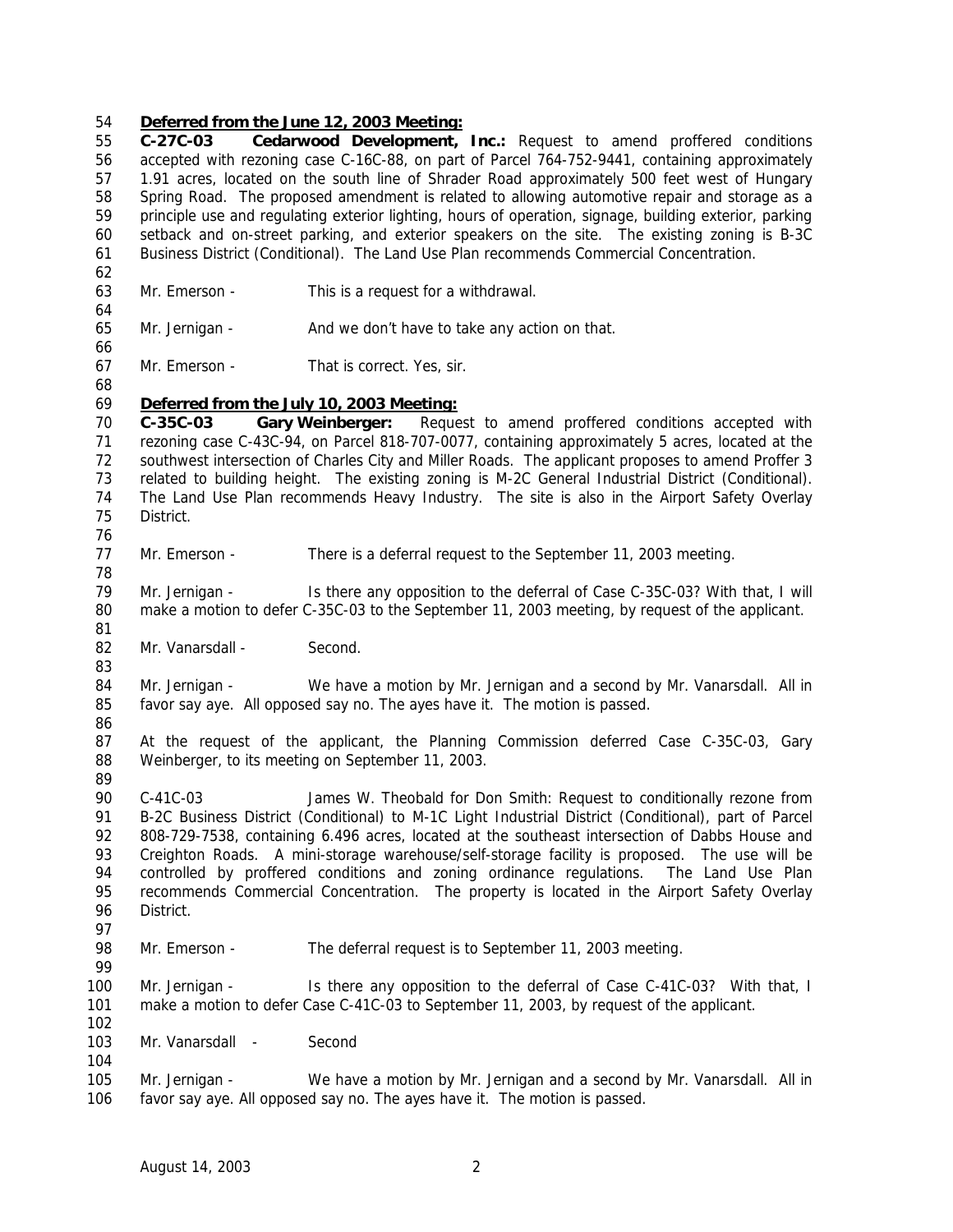At the request of the applicant, the Planning Commission deferred Case C-41C-03, James W. Theobald for Don Smith to its meeting on September 11, 2003.

## *Deferred from the June 12, 2003 Meeting:*

 **C-28C-03 Abe L. Massad for A. F. Associates:** Request to conditionally rezone from B-1 Business District to B-3C Business District (Conditional), Parcel 764-752-9619, containing 1.02 acres, located at the northwestern terminus of Fountain Avenue (unimproved) approximately 275 feet west of Hungary Spring Road. A retail, sales, service and warehouse facility relating to a motorcycle and marine business is proposed. The use will be controlled by proffered conditions and zoning ordinance regulations. The Land Use Plan recommends Commercial Concentration.

- Mr. Emerson The deferral is requested to the September 11, 2003 meeting.
- Mr. Jernigan Is there any opposition to the deferral of Case C-28C-03, Abe L. Massad for A. F. Associates?

 Mr. Vanarsdall - Mr. Chairman, I move that Case C-28C-03, Abe L. Massad for A. F. Associates, be deferred until September 11, 2003, at the applicant's request.

127 Mr. Taylor - Second.

 Mr. Jernigan - We have a motion by Mr. Vanarsdall and a second by Mr. Taylor. All in favor say aye. All opposed say no. The ayes have it. The motion is passed.

 At the request of the applicant, the Planning Commission deferred Case C-28C-03, Abe L. Massad for A. F. Associates to its meeting on September 11, 2003.

### *Deferred from the July 10, 2003 Meeting:*

 **C-24C-03 James W. Theobald for Edward Rose Properties, Inc. and Springfield Land Development Group:** Request to conditionally rezone from A-1 Agricultural District to R-5C General Residence District (Conditional) and B-3C Business District (Conditional), Parcels 730-765-7288 and 730-766-8989, containing approximately 55.064 acres (B-3C - 16.00 ac.; R-5C – 39.064 ac.), located on the north line of W. Broad Street (U. S. Route 250) at the Goochland County Line approximately 876 feet west of Cold Hill Lane. A multi-family residential and automotive sales/repair development is proposed. The R-5 District allows a density up to 14.52 units per acre. The Land Use Plan recommends Mixed Use development and Environmental Protection Area. The site is also in the West Broad Street Overlay District.

Mr. Emerson - The deferral is requested to the September 11, 2003 meeting.

 Mr. Jernigan - Is there any opposition to the deferral of Case C-24C-03, Edward Rose Properties, Inc. and Springfield Land Development Group?

 Mr. Taylor - No opposition, Mr. Chairman. I move deferral of Case C-24C-03, James W. Theobald for Edward Rose Properties, Inc. and Springfield Land Development Group, to September 11, 2003, at the applicant's request.

Mr. Vanarsdall - Second.

 Mr. Jernigan - We have a motion by Mr. Taylor and a second by Mr. Vanarsdall. All in favor say aye. All opposed say no. The ayes have it. The motion is passed.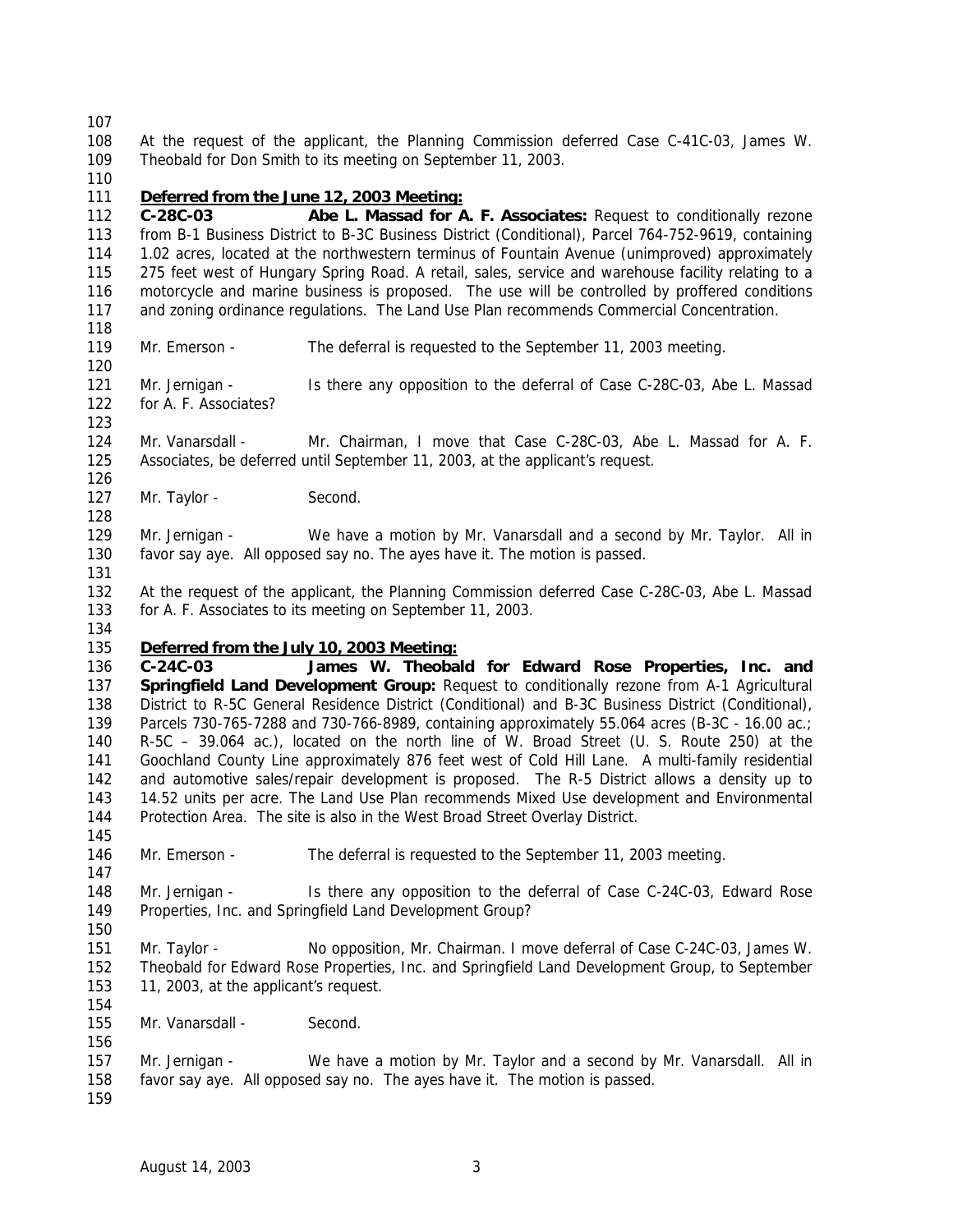At the applicant's request, the Planning Commission deferred Case C-24C-03, James W. Theobald for Edward Rose Properties, Inc. and Springfield Land Development Group, to its meeting on September 11, 2003.

# *Deferred from the July 10, 2003 Meeting:*

 **C-31C-03 Robert Atack:** Request to conditionally rezone from A-1 Agricultural District to R- 2C One Family Residence District (Conditional), part of Parcels 733-775-7627 and 733-777-4209, containing 101.743 acres, located on the west line of Pouncey Tract Road (State Route 271) across from Burberry Lane (Kimberwicke) and Old Wyndham Drive (Wyndham). A single family residential development is proposed. The R-2 District allows a minimum lot size of 18,000 square feet. The Land Use Plan recommends Rural Residential, not to exceed 1.0 unit net density per acre. 

Mr. Emerson - The deferral is requested to the November 13, 2003 meeting.

174 Mr. Jernigan - Is there any opposition to the deferral of Case C-31C-03, Robert Atack?

 Mr. Taylor - Mr. Chairman, I move deferral of Case C-31C-03, Robert Atack, to the November 13, 2003 meeting, at the applicant's request.

179 Mrs. Ware - Second.

 Mr. Jernigan - We have a motion by Mr. Taylor and a second by Mrs. Ware. All in favor say aye. All opposed say no. The ayes have it. The motion is passed.

 At the request of the applicant, the Planning Commission deferred Case C-31C-03, Robert Atack, to its meeting on November 13, 2003.

 **P-8-03 Gloria Freye for Doswell Properties, Inc.:** Request for a provisional use permit under Sections 24-58.2(a) and 24-122.1 of Chapter 24 of the County Code in order to 189 permit 24 hours of service to the general public for a proposed convenience store with fuel pump and restaurant (Great To Go – Store No. 3; POD-119-98), on part of Parcel 747-760-6472, containing 4,400 square feet, located at the northeast intersection of Dominion Boulevard and W. Broad Street (U. S. Route 250). The existing zoning is B-2C Business District (Conditional). The Land Use Plan recommends Commercial Concentration.

Mr. Emerson - The deferral is requested to the September 11, 2003 meeting.

 Mr. Jernigan - Is there any opposition to the deferral of Case P-8-03, Doswell Properties,Inc.

200 Mr. Taylor - No opposition, Mr. Chairman, so I move to defer Case P-8-03, Gloria Freye for Doswell Properties, Inc. to September 11, 2003, at the applicant's request. 

203 Mr. Vanarsdall - Second.

205 Mr. Jernigan - We have a motion by Mr. Taylor and a second by Mr. Vanarsdall. All in favor say aye. All opposed say no. The ayes have it. The motion is passed.

 At the request of the applicant, the Planning Commission deferred Case P-8-03, Gloria Freye for Doswell Properties, Inc.

 **C-42C-03 William Shewmake for P & F LLC:** Request to conditionally rezone from R-3 One Family Residence District to O-1 Office and B-3C Business District (Conditional),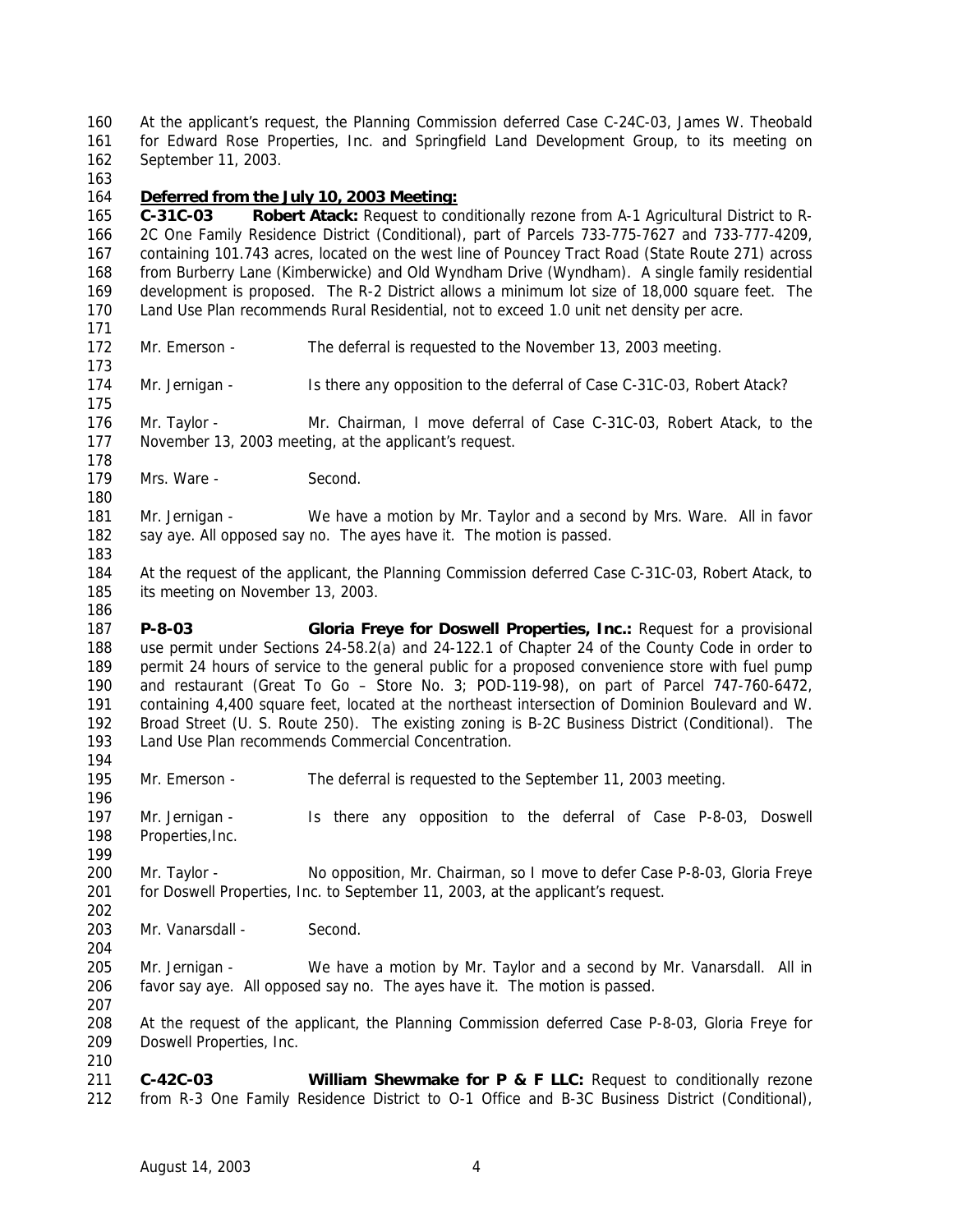Parcels 761-754-2053 and 761-754-1763, containing approximately 1.0 acre (B-3C - .23 acre, O-1 - .77 acre), located on the east line of Skipwith Road approximately 360 feet north of N. Parham Road and approximately 520 feet south of W. Broad Street (U. S. Route 250). Office uses and parking for the adjacent Infiniti car dealership are proposed. The uses will be controlled by 217 proffered conditions and zoning ordinance regulations. The Land Use Plan recommends Office. 

 Mr. Emerson - The deferral is requested to the September 11, 2003 meeting. 

221 Mr. Jernigan - Is there any opposition to the deferral of Case C-42C-03, P & F,LLLC?

 Mr. Taylor - No opposition, Mr. Chairman. I move to defer Case C-42C-03, William Shewmake for P & F, LLC, to September 11, 2003, at the applicant's request.

226 Mr. Vanarsdall - Second.

 Mr. Jernigan - We have a motion by Mr. Taylor and a second by Mr. Vanarsdall. All in favor say aye. All opposed say no. The ayes have it. The motion is passed.

 At the request of the applicant, the Planning Commission deferred Case C-42C-03, William Shewmake for P & F,LLC, to its meeting on September 11, 2003.

## *Deferred from the July 10, 2003 Meeting:*

 **C-25C-03 Henry L. Wilton for Wilton Companies LLC:** Request to conditionally rezone from O-3C Office District (Conditional) to B-2C Business District (Conditional), Parcel 737- 751-4601 and part of Parcel 737-751-4028, containing 11.495 acres, located at the northeast intersection of Ridgefield Parkway and dedicated John Rolfe Parkway right-of-way. Retail businesses with limited office uses are proposed. The use will be controlled by proffered conditions and zoning ordinance regulations. The Land Use Plan recommends Urban Residential, 3.4 to 6.8 241 units net density per acre, and Office.

Mr. Emerson - The deferral is requested to the September 11, 2003 meeting.

 Mr. Jernigan - Is there any opposition to Case C-25C-03, Henry L. Wilton for Wilton Companies, LLC?

 Mrs. Ware - I move that Case C-25C-03 be deferred to the September 11, 2003 meeting at the applicant's request.

251 Mr. Vanarsdall - Second.

 Mr. Jernigan- We have a motion by Mrs. Ware and a second by Mr. Vanarsdall. All in favor say aye. All opposed say no. The ayes have it. The motion is passed.

 **P-10-03 Katie Chernau for Betty Morris:** Request for a provisional use permit under Sections 24-58.2(d) and 24-122.1 of Chapter 24 of the County Code in order to permit outside dining areas for Ukrop's – Store No. 434, on part of Parcel 736-751-6741, containing 1,557 square feet (front entrance left - 408 sq. ft; front entrance right - 583 sq.ft.; café entrance, far right - 566 sq. ft.), located on the northwest intersection of Ridgefield and John Rolfe Parkways in the proposed John Rolfe Commons shopping center. The existing zoning is B-2C Business District (Conditional). The Land Use Plan recommends Commercial Concentration and Environmental Protection Area.

Mr. Emerson - The deferral is requested to the October 9, 2003 meeting.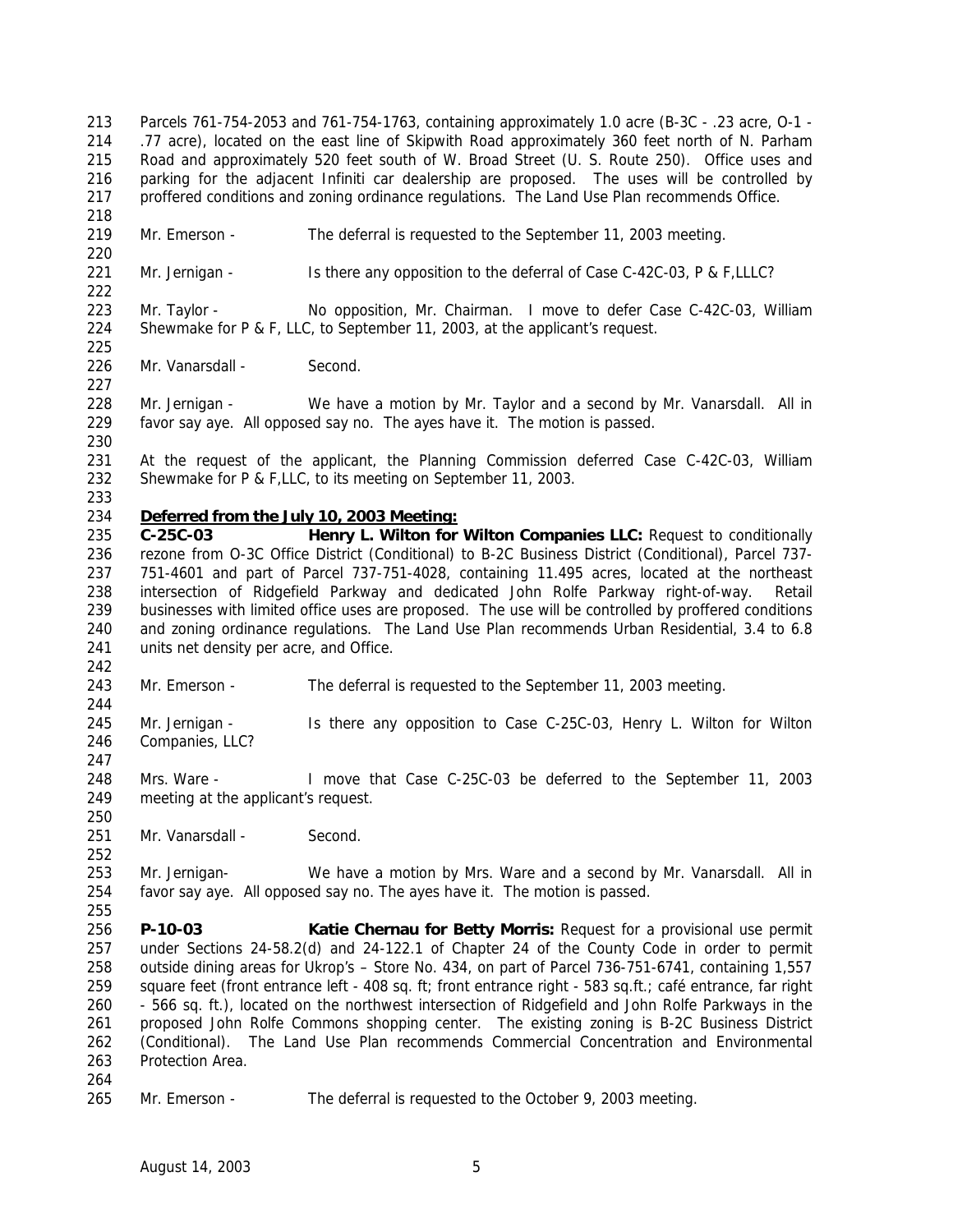267 Mr. Jernigan - Is there any opposition to the deferral of Case P-10-03, Katie Chernau for Betty Morris? Mrs. Ware - I move that P-10-03 be deferred to the October 9, 2003 meeting at the applicant's request. 273 Mr. Taylor - Second. Mr. Jernigan - We have a motion by Mrs. Ware and a second by Mr. Taylor. All in favor say aye. All opposed say no. The ayes have it. The motion is passed. At the applicant's request, the Planning Commission deferred Case P-10-03, Katie Chernau for Betty Morris, to its meeting on October 9, 2003. **C-33C-03 Andrew Scherzer/Kristen Keatley for B K Katherman:** Request to conditionally rezone from A-1 Agricultural District, RTHC Residential Townhouse District (Conditional) and R-6C General Residence District (Conditional) to O-2C Office District (Conditional), Parcels 749-754-5736 and 749-754-5769 and part of Parcel 749-754-2538, containing 6.813 acres, 285 located on the south line of Three Chopt Road approximately 400 feet west of Gaskins Road and on the west line of Gaskins Road approximately 200 feet south of Three Chopt Road. A condominium office park and freestanding day care development is proposed. The use will be controlled by proffered conditions and zoning ordinance regulations. The Land Use Plan recommends Urban Residential, 3.4 to 6.8 units net density per acre. Mr. Emerson - The deferral is requested to the September 11, 2003 meeting. Mr. Jernigan - Is there any opposition to Case C-33C-03? Mrs. Ware - Then I move that Case C-33C-03 be deferred to the September 11, 2003 meeting, at the applicant's request. 298 Mr. Vanarsdall - Second. Mr. Jernigan - We have a motion by Mrs. Ware and a second by Mr. Vanarsdall. All in favor say aye. All opposed say no. The ayes have it. The motion is passed. At the applicant's request, the Planning Commission deferred Case C-33C-03, Andrew Scherzer/Kristen Keatley for B K Katherman, to its meeting on September 11, 2003. Mr. Emerson - Mr. Chairman, that completes your Withdrawals, Deferrals and Expedited Items tonight. Mr. Jernigan - Thank you, Mr. Emerson. 311 Mr. Archer - Mr. Chairman, I had two more cases to add to the deferral list. They are C-38C-03 and C-39C-03. Mr. Jernigan - Mr. Emerson, would you read Case C-38C-03, please? **C-38C-03 Andrew M. Condlin for Park Central Associates, L. C.:** Request to amend proffered conditions accepted with Rezoning Case C-8C-95, on Parcels 790-759-6085 and 789-759-9448, containing 14.003 acres, located at the northeast intersection of E. Parham Road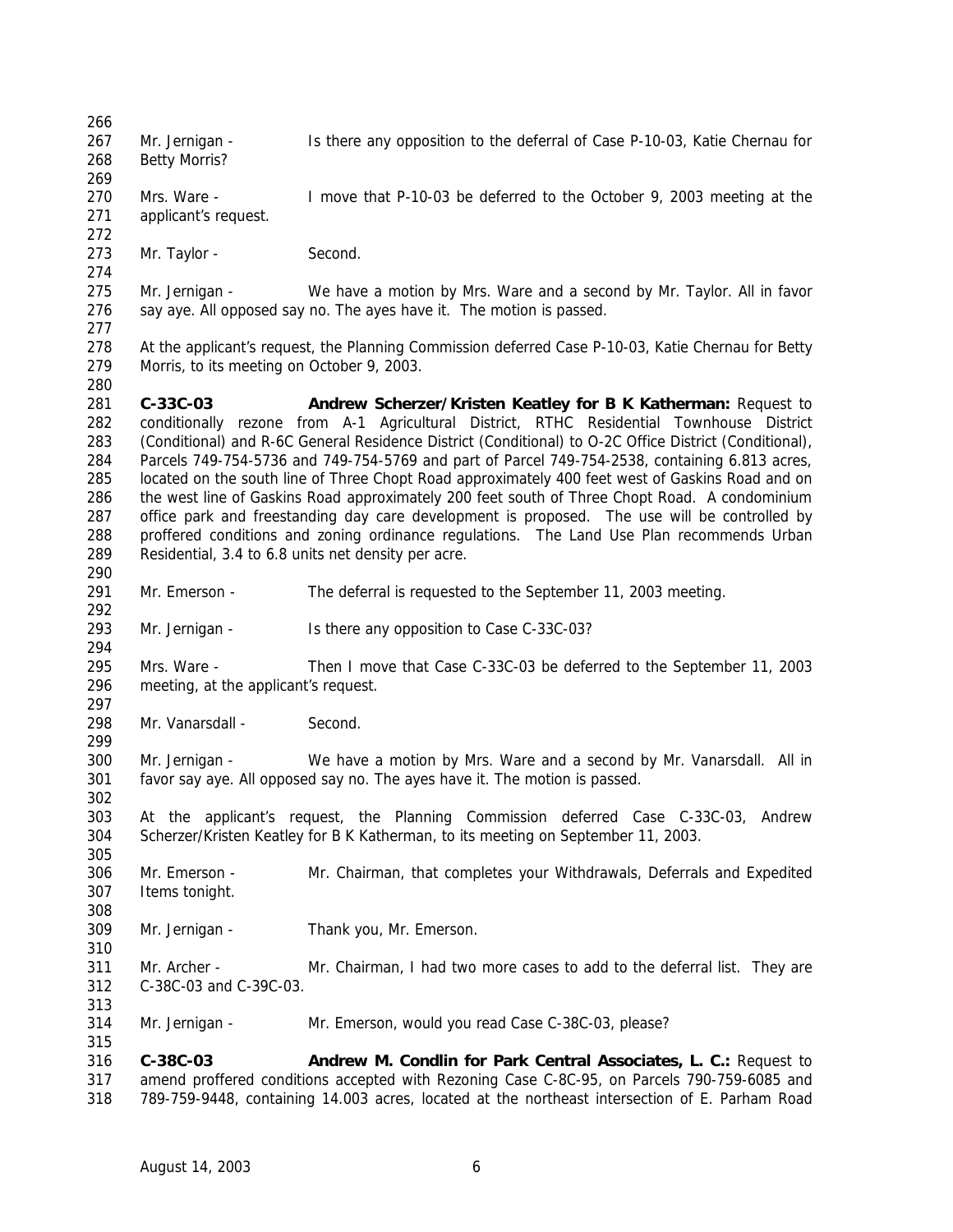Use Plan recommends Office. Mr. Jernigan - Is there any opposition to the deferral of Case C-38C-03, Park Central Associates, LLC? Mr. Archer - Mr. Chairman, I move deferral of Case C-38C-03, Park Central Associates, L.C. to the September 11, 2003 meeting, at the request of the applicant. Mr. Vanarsdall - Second. Mr. Jernigan - We have a motion by Mr. Archer and a second by Mr. Vanarsdall. All in favor say aye. All opposed say no. The motion is passed. At the request of the applicant, the Planning Commission deferred Case C-38C-03, Andrew M. Condlin for Park Central Associates, L. C. to its meeting on September 11, 2003. **C-39C-03 Andrew M. Condlin for Windsor Business Park, LLC:** Request to amend proffered conditions accepted with rezoning case C-90C-97, on Parcels 791-760-1417, 791- 760-7833, 792-760-2349 and 792-760-3482, containing 18.877 acres, located on the north line of E. Parham Road at Magellan Parkway (Windsor Business Park). The applicant proposes to reduce the Parham Road buffer from 125' to 30'. The existing zoning is O-2C Office District (Conditional) and M-1C Light Industrial District (Conditional). The Land Use Plan recommends Office and Office/Service. Mr. Jernigan - Is there any opposition to the deferral of Case C-39C-03, Windsor Business Park, LLC? Mr. Archer, no opposition. 348 Mr. Archer - All right, Mr. Chairman, I move deferral of Case C-39C-03, Andrew M. Condlin for Windsor Business Park, LLC, to the September 11, 2003 meeting, at the applicant's request. 

 and Park Central Drive (Park Central Business Park). The applicant proposes to reduce the Parham Road buffer from 125' to 30'. The existing zoning is O-2C Office District (Conditional). The Land

Mr. Vanarsdall - Second.

 Mr. Jernigan - We have a motion by Mr. Archer and a second by Mr. Vanarsdall. All in favor say aye. All opposed say no. The ayes have it. The motion passes.

 At the request of the applicant, the Planning Commission deferred Case C-39C-03, Andrew M. Condlin for Windsor Business Park, LLC, to its meeting on September 11, 2003.

Mr. Jernigan - Thank you, Mr. Emerson. All right, Mr. Secretary, first case.

- Mr. Marlles The first case on the regular agenda is on Page 1 of the agenda.
- 

## **SUBDIVISION (Deferred from the July 23, 2003, Meeting)**

Fort Gilmer Estates (July 2003 Plan) **Engineering Design Associates for William Rush and Dorothy W. Gardner and Lee Conner Realty:** The 45.51 acre site is located approximately 1,500 feet north of Mill Road at the eastern terminus of Fortress Place on parcel 809-687- 5989. The zoning is A-1, Agricultural District. Individual well and septic tank/drainfield. **(Varina) 34 Lots**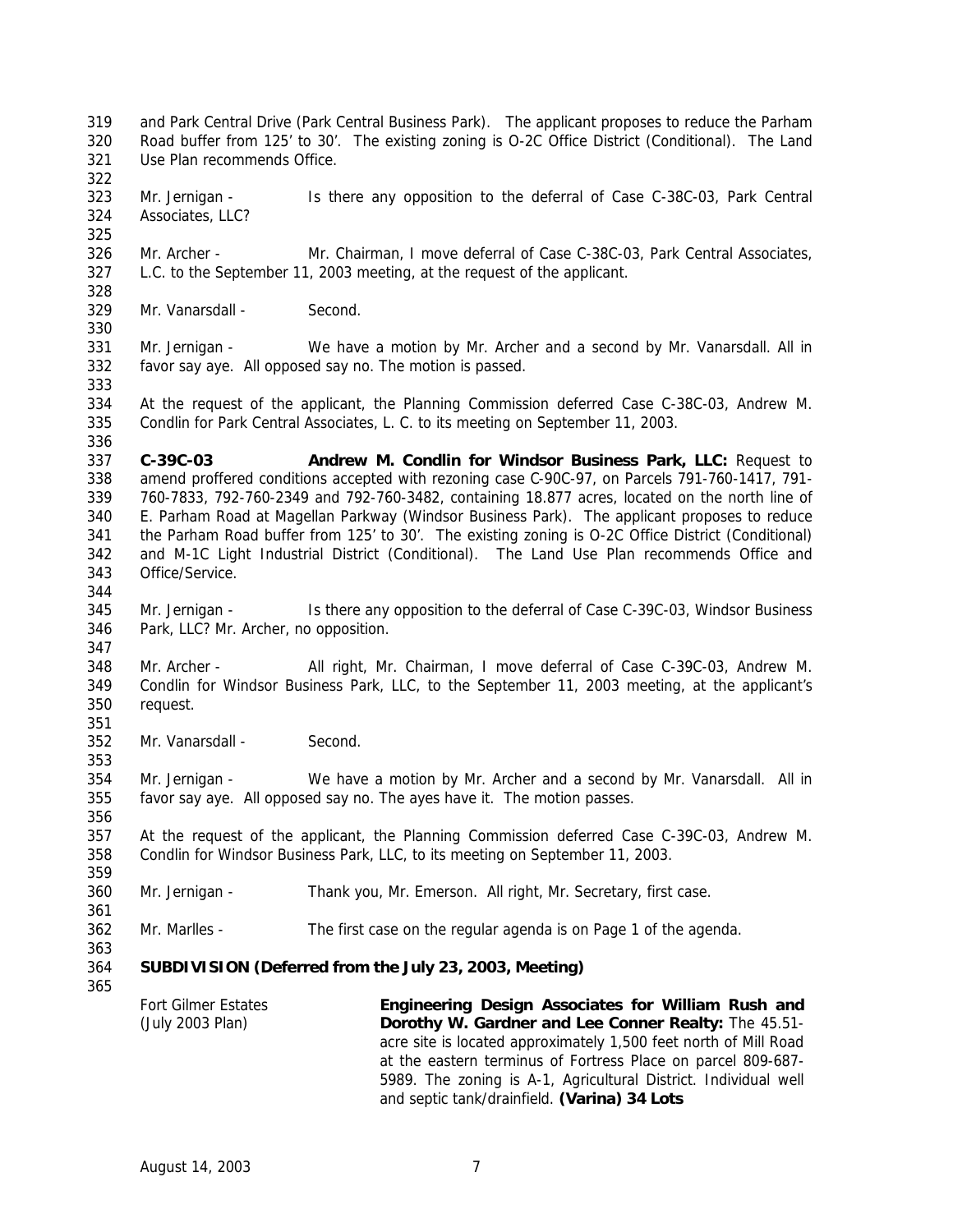Mr. Marlles - The staff report will be given by Mr. Ted McGarry.

 Mr. Jernigan - OK. Is there any opposition to Subdivision Fort Gilmer Estates (July 2003 Plan)? OK. We have opposition. Mr. McGarry, you may proceed, sir.

 Mr. McGarry - Good evening, Mr. Chairman and members of the Commission. A revised plan came in yesterday and is being handed out to you currently. You will need to waive the time limits, Mr. Jernigan, on this. The first thing you will notice is the name change. The new name is The Woods at Gilmer. The second thing you will see is the revised plan is better than the original. Rather than a large cul-de-sac subdivision with one entrance and up to 46 dwellings on a single point of access, you will have two subdivisions basically side by side, each with its own entrance. This would allow internal circulation between the two subdivisions to put school busses and neighborhood children and so forth, rather than create a situation where they'd need to go out to Mill Road, which is a minor collector, also emergency vehicles would benefit from this plan.

 There are two annotations on the plan. The first one is the engineer will make his best efforts, this is the applicant's engineer, to redesign the triangular shaped lots 11 through 16 prior to final approval, and then secondly, if required by the Department of Public Works, an extension of Fortress Place to the abutting parcel, which is landlocked, may also be required. Staff can recommend the revised plan to you subject to the annotations on the plans, the standard conditions for subdivisions not served by Public Utilities, and condition No. 11. I'd be happy to answer any questions.

- Mr. Jernigan Thank you, Mr. McGarry. Are there any questions for Mr. McGarry from the Commission? Mr. McGarry - Before the audience is the revised plan that came in yesterday.
- Mr. Jernigan - Now, am I to understand that if the DPW wants that stub road put in, at a later time…
- Mr. McGarry They would like to revisit that issue during final review, because of potential wetland issues.
- Mr. Jernigan Do we need to put that on as a condition?
- Mr. McGarry It is the annotation on the plan.
- 405 Mr. Jernigan It is already on there.

Mr. McGarry - Yes, sir.

 Mr. Jernigan - And I believe you told me today that the traffic on Mill Road is right about 1,000 cars a day? 

- Mr. McGarry Public Works' engineers say they have estimated, based on an older traffic count, that there should be about 1,000 vehicles per day on Mill, and 1,500 per day on Varina Road.
- Mr. Jernigan OK. Thank you, Mr. McGarry. All right, Ms. Isaac, I'd like to hear from you, please. Good evening, Ms. Isaac. Would you like to reserve rebuttal time?
-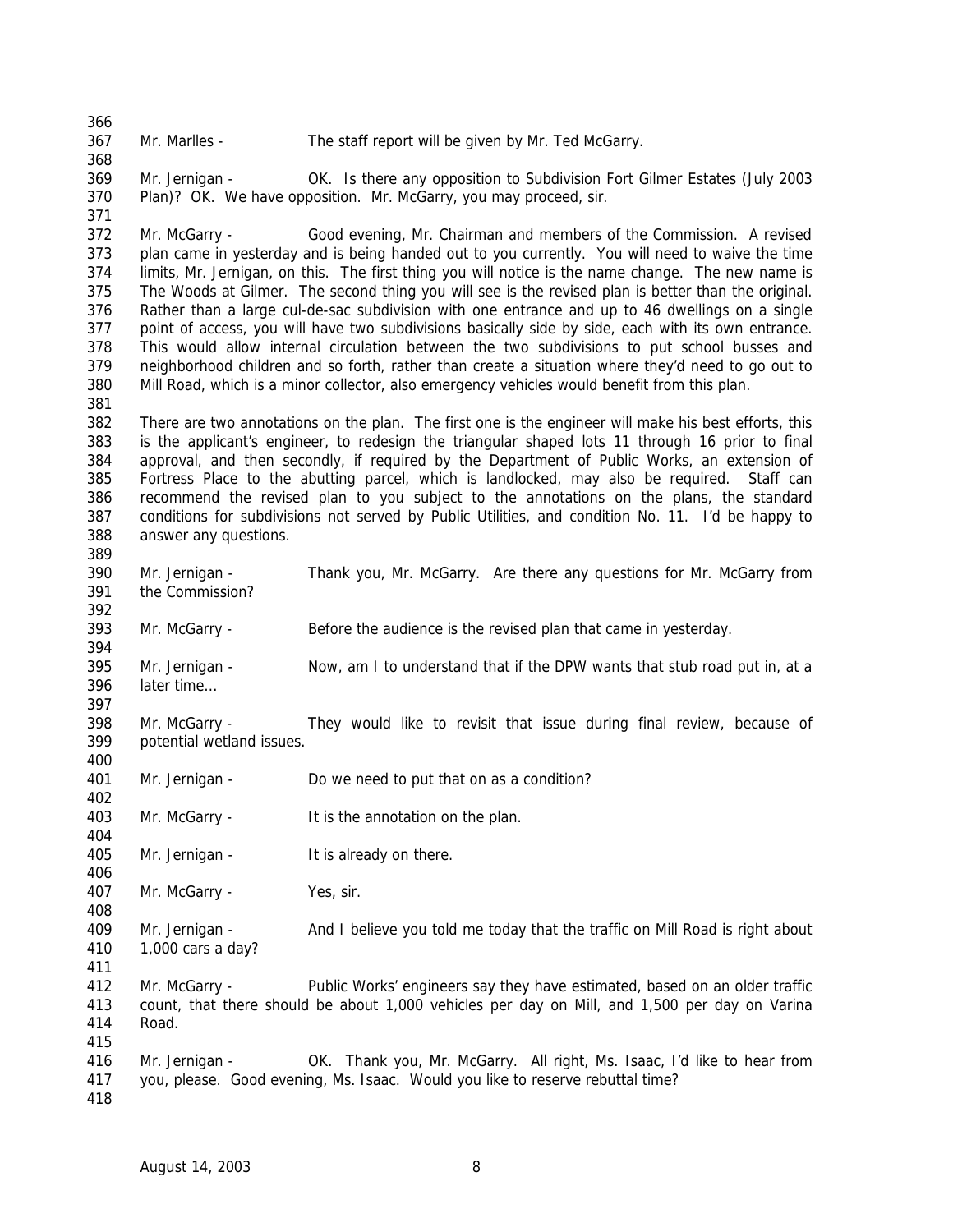Ms. Isaac - Only about 9 minutes. I think the plan that we have submitted, the revised plan, addresses many of the concerns of the adjacent neighbors and neighborhood and it does provide for good circulation between two subdivisions. This subdivision, with the name change, will stand on its own. Really, that is all I have to say, but I will be happy to answer any questions that you have. 

 Mr. Jernigan - Well, I wanted to get you up here because I told you that also that I had talked to Mr. Conner, that he did not want to make, we had told him that he wouldn't have to make improvements on Mill Road as long as the houses he built were facing internally. So, for the record I am putting that in that we did make that deal, that he won't have to make the improvements other than on the three lots that are normally required that he has facing Mill Road, which would be the lots adjacent to Mr. Blackie which, share a common driveway, and then on lot No. 3.

Ms. Isaac - That is the understanding we have with you.

 Mr. Jernigan - Yes, ma'am. OK. Thank you. Any questions for Ms. Isaac from the Commission? Thank you, ma'am. OK. We have opposition. Would you like to come up and speak, sir? Sir, would you state your name for the record and address, please.

Mr. Landrup Atkinson - My name is Landrup Atkinson, address 7919 Fortress Place.

440 Mr. Jernigan - OK. You may proceed, sir.

 Mr. Atkinson - From what I understand, the stub road that is to be built may or may not be built because of concerns for wetlands. The extension of Fortress Place, on the other hand, is supposed to be a certainty, and from looking at these plans and looking at what I understand is the developer's intention as to size of the homes that he intends to build, the existing Fortress Place development and the new development are not of the same character. The new development is an inferior development in terms of the economic status of that development, with respect to the existing development. Therefore, the development, I am not speaking in opposition to the construction of the new development, what I am speaking in opposition to is the continuation of Fortress Place. The development should be isolated. They are really two different developments, of two different characters, and Fortress Place should simply end where it ends now, and a new road should be built addressing whatever wetlands in terms of being necessary in from Mill Road, and necessary circulation to be provided internally by whatever number of roads are needed internally by whatever number of roads needed internally. But these are two separate developments, an existing established development, and a new lower-income development, and really they shouldn't be mixed. That is all I have to say.

 Mr. Jernigan - Let me explain to you why now. You weren't at the neighborhood meeting that I had?

Mr. Atkinson - I am sorry. I was not able to attend.

 Mr. Jernigan - OK. And the concern was expressed at that time that they wanted the developer to meet the restrictive covenants that you all have for 2,600 square feet.

Mr. Atkinson - Correct.

 Mr. Jernigan - He would not do that. And he says he is going to build 2,200 square foot homes that will be quality, will have decks, Jacuzzis and all. Now the reason I made him separate it was so that they could have their own identity. That is the reason that they will have an entrance off of Mill Road and they will have their signage and everything right there. The reason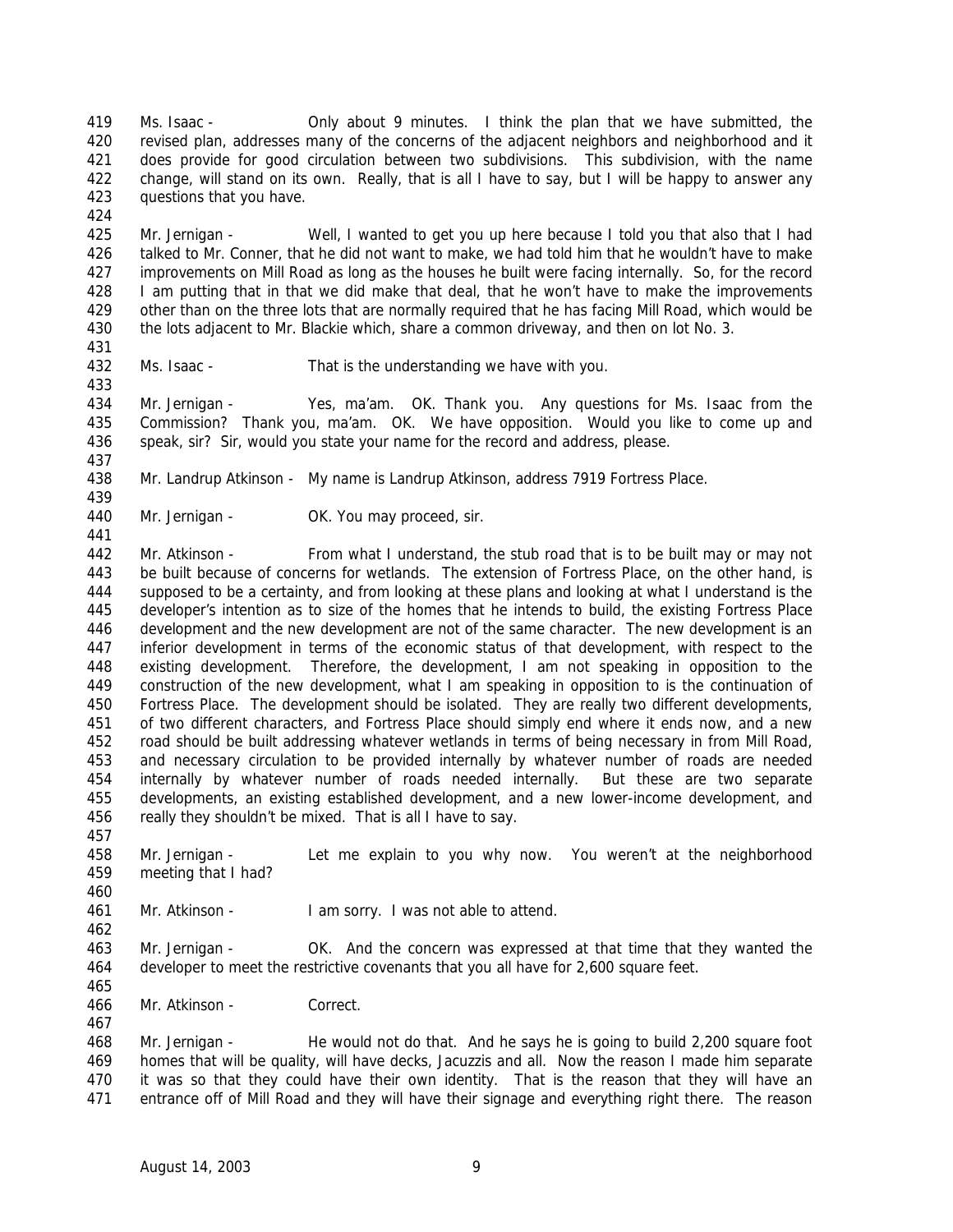that we are considering putting a road through to Fortress Place, one thing is with the traffic count of cars on Mill Road, those kids from the two neighborhoods will make friends with each other at school. They won't have a way to get from neighborhood to neighborhood other than on Mill Road. The second thing is at this point right now the school kids are having to stand on Mill Road for the 476 school bus, because the bus does not come down Fortress Place and turn around. If that road is..

- 
- Mr. Atkinson I don't believe that is true.
- 

480 Mr. Jernigan - That is what I was told.

Mr. Atkinson The bus does, in fact, go into Fortress Place.

 Mr. Jernigan - It does? And they are not waiting on Mill Road? OK. Well, that is what I was told, that they were waiting on Mill Road now, and I figured the bus could come in on the one entrance from Mill Road, circulate through the neighborhood, and come out on Fortress, pick those children up there and come back out onto Mill. So that is the reason that the road is joined into Fortress. OK.

Mr. Atkinson - Thank you.

 Mr. Jernigan - Thank you. Who else would like to speak? Please come up, sir. Good evening.

 Mr. Moore - I am Thomas R. Moore, Jr. I live at 8181 Battlefield Park Road and my land adjoins Mill Road by right of way across from the development, and we have a culvert that runs into my property right now that is draining water from the present community and it is running right into the land behind my house, and it is flooding it when it rains, and I have to go out every time we have a major rain and pick trash up out of the field. And not only that, my father has a land, he lives next to me, at 8301. He is 86 years old and he wasn't able to come up here, but I am going to speak on his behalf, too. His land runs jointly with my land and water comes down from behind the walls, on the Myers property, and runs around behind his house and comes into his property and runs out to a creek and floods his driveway, as it stands now when it rains, and we've had that happen several times this summer because of all of the rain, and it actually brings so much timber and trash down that we have to clean the road off. It overfills the creek, covers his hard surface road, and runs into Battlefield Park Road right at that point, and I understand that you've been down there looking at that territory. 

| υυσ |                |                                                                  |
|-----|----------------|------------------------------------------------------------------|
| 509 | Mr. Jernigan - | I was down there.                                                |
| 510 |                |                                                                  |
| 511 | Mr. Moore -    | And you have seen what it looked like?                           |
| 512 |                |                                                                  |
| 513 | Mr. Jernigan - | Yes. You have, there is an 800 ft. easement running              |
| 514 |                |                                                                  |
| 515 | Mr. Moore -    | It runs right into my property.                                  |
| 516 |                |                                                                  |
| 517 | Mr. Jernigan - | It runs on to your property.                                     |
| 518 |                |                                                                  |
| 519 | Mr. Moore -    | Yes, sir.                                                        |
| 520 |                |                                                                  |
| 521 | Mr. Jernigan - | And that is a deal that you cut with the County. Right?          |
| 522 |                |                                                                  |
| 523 | Mr. Moore -    | With the County and the builder for that piece of property only. |
| 524 |                |                                                                  |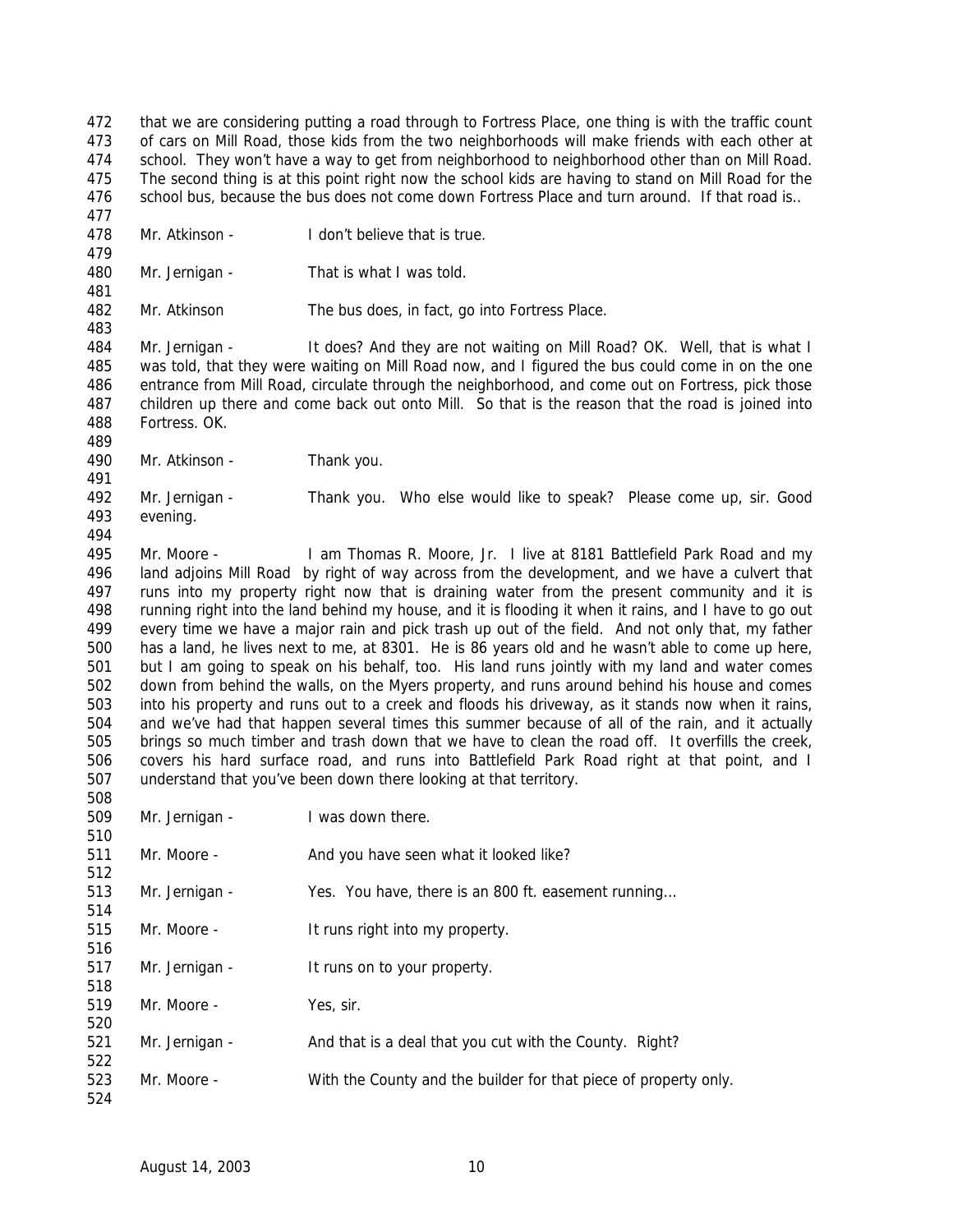Mr. Jernigan - What we are doing tonight is conditional subdivision approval, and what that means is that the lot layout and the roads are correct to County standards. Now, once it leaves us it goes to the professionals, to the Department of Public Works, all of the other divisions, and I have talked with the planners, and they do have some significant drainage problems down there to work out. But that will be worked out before final approval is given to the developer.

- 
- Mr. Moore Can I give some feedback on that?

 Mr. Jernigan - Yes. Engineering Design are the people, Bob Nelson. They are the ones that are doing the work on it, and I can get you a contact at the Department of Public Works.

 

Mr. Moore - OK. I appreciate it.

 Mr. Jernigan - OK. I will get your phone number later. 

Mr. Moore - I will be glad to give it to you.

Mr. Jernigan - All right. Is there anybody else who'd like to speak? Good evening.

543<br>544 Mr. Shaw - Good evening, sir. My name is Howard Shaw and I live at 7900 Fortress Place, and our home is at the end of the cul-de-sac on Fortress Place, which we are speaking about opening that road up to go into the new subdivision. My question is that recently all of the people that live in our housing development now have had a tremendous assessment increase on our home, and everything in there is 2,600 square foot and above. I am not here to stop progress. I like to see progress go, but down the road when I become an old man, if I decide to sell my piece of property, then I would like to be able to get a fair share out of this, and I know from previous times when I purchased homes, the real estate agent would come into me and say, "Mr. Shaw, the houses in the area, all of them are selling for such and such price, so this house would have to be sold for this particular price." I am scared of that. If they are going to have two different names for our subdivision, Fort Gilmer and this new name, and then open up Fortress Place to go in there, with 2,200 sq. ft. homes, how is that going to affect us down the road for our property value, with a minimum of 2,600 sq. ft. that we have. And all that I am saying is that here what the people in our subdivision are saying, and I try to be fair not to stop any progress, but all that we are asking is that we are heard and to see what we are trying to say, something that the average man would not even accept. If a housing development came into either one of you all's homes, and you saw this happening, I know for a fact that you all would be standing up here saying the same thing. I am not a politician or a lawyer or anything like that. All I want to do is live, pay my taxes, and do the right thing, which I have been doing for 57 years, and, again, I love to see progress, but I don't think it is right that our street be opened up for traffic that needs to come through our area into an area like the other gentleman said that, less size houses, they are not anywhere compared to what our homes are, and, hopefully, that is heard and the builder understands that, and, again, not to knock him down, build and grow and make plenty of money. But don't forget that we also are human beings and we live and we want to be heard and respected, also. That is all I have to say.

Mr. Jernigan - Mr. Shaw, how many residents on Fortress Place have children? Roughly.

571 Mr. Shaw - Five or six, and the little kids ride their bikes down to the end, because our home is right at the end, and they turn around and my wife, she knows all the little small kids, and it is really nice the way that it is, and again, please don't misunderstand what I am saying. Open up, do what you have to do, because in order for us to grow as a County, we need to have progress, but again, if our homes are 2,600 sq. ft. and larger, then we need to have that understood. I want Fort Gilmer to stay Fort Gilmer, and let us come in from Mill Road like we have been doing for God knows how long, and it stops at the other end, and the new development do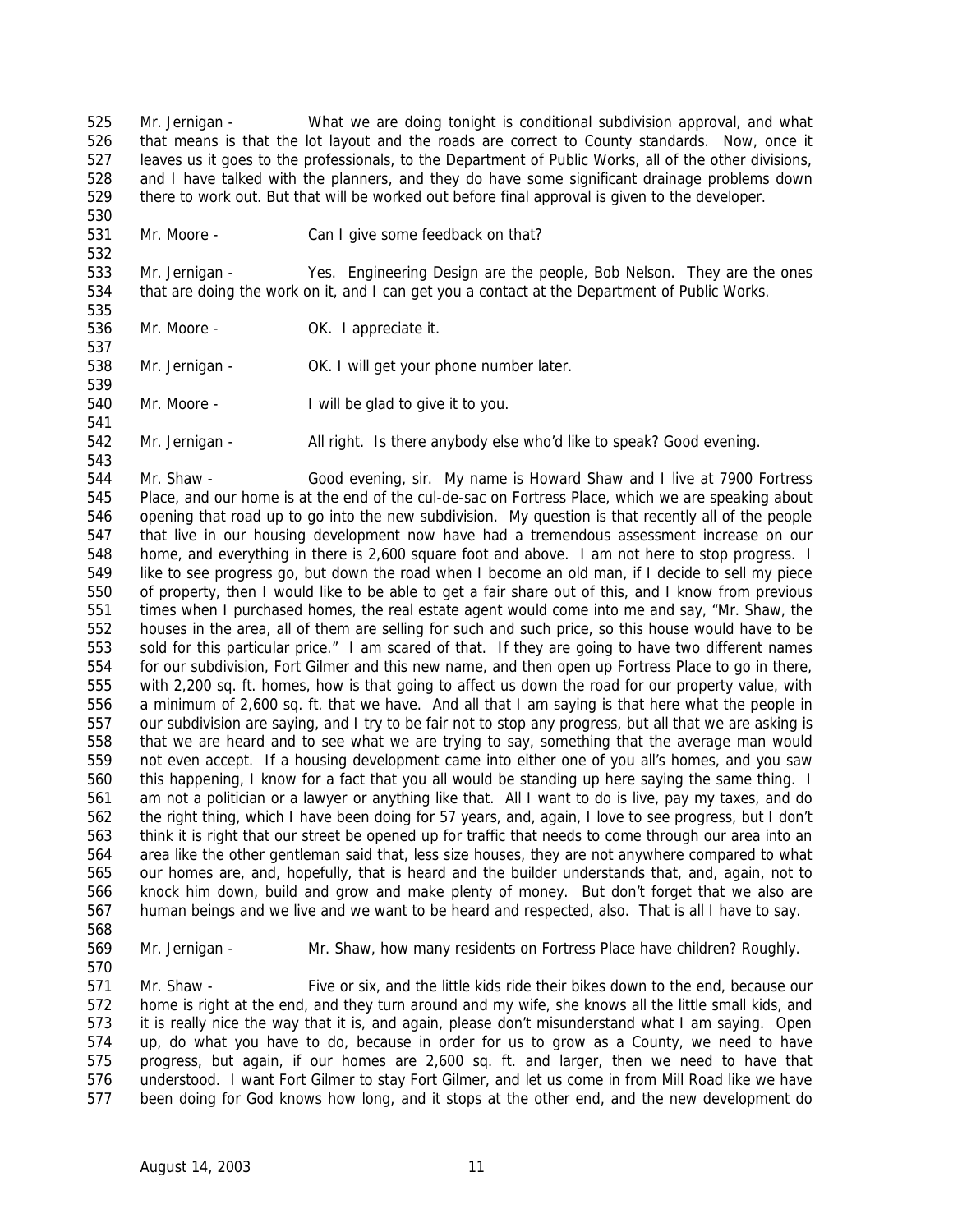what they please and want, but they can come in from the other place, Varina Road, Mill Road, or both of those, and do what they have to do. We have two different subdivisions and you shouldn't have to go through one to get to the other, and I might be wrong in saying that, but that is the way that I feel.

 Mr. Jernigan - Well, you know I went to bat for you. I tried everything I could to get the 2,600, and that is the reason that I made them separate and come up with a new name, because they wouldn't come up to your restrictive covenants.

587 Mr. Shaw - And we also did ask a question about the well, whether they are going to do shallow wells or deep wells. Again, I know nothing about that, but I do know with 34 houses going in there, and when they start digging wells, you are going to start having problems. When we had the drought last year, a lot of people around that area with the highway coming down through there, wells went dry, and they had all kinds of problems. So, you know, I am looking at a can of worms getting ready to be opened, and if it can be protected and stopped, or not stopped, help us out. We pay taxes, too.

 Mr. Jernigan - Well, when I spoke to the developer, he said he had planned on digging deep wells.

 Mr. Shaw - Yes, but the proposal that I got the other day saying that he would do if, I guess, the people that are buying the houses, want to do that. Let me ask this question and then I will be gone. OK. The developer bought the land. And he is going to sell the land in acre parcels, right? According to the County, the person that buys that acre of land, he can go in there and if he decides not to use the developer's people who builds home, he can get somebody else to build him a house. He can build something there from 1,300 sq. ft. up. Am I not correct? And no one can say a word.

 Mr. Jernigan - No, actually, he could build less than that, but from what I understand, and when I have talked to them, they are planning on custom building those homes themselves. 

 Mr. Shaw - I understand, but if you had the property, and I bought an acre from you, you can't tell me who I would need to get to build it, to build my home. That is my piece of property and I have the right to let whoever I want to build on that piece of property, as long as I stay within the County ordinance or whatever, the 900 sq. ft. or 1,300 sq. ft., and that can happen.

 Mr. Jernigan - If they are the developer and they are building the houses, they don't have to sell the property. They don't have to sell property to somebody if they are not building the house. They can have that condition that they are going to build the house.

 618 Mr. Shaw - But none of this is being said to us. As a matter of fact, we are kind of blind here. We don't know what is going on.

 Mr. Jernigan - Well, in this subdivision case, I can't demand it. I mean we have strict laws that we have to go by on this and that is the reason, and I told you in the meeting that we had at Mrs. Wilkinson's that I would ask the developer to do this, because I couldn't demand it. But I think from what I understand, I know they have through time with other projects they've had, they have completely built all of them in there themselves. 

 Mr. Shaw - Right. But I think that the neighborhood would be probably the most satisfied if they didn't open up Fortress at the end. If that didn't happen, they would be OK pretty much. I guess my 10 minutes is up.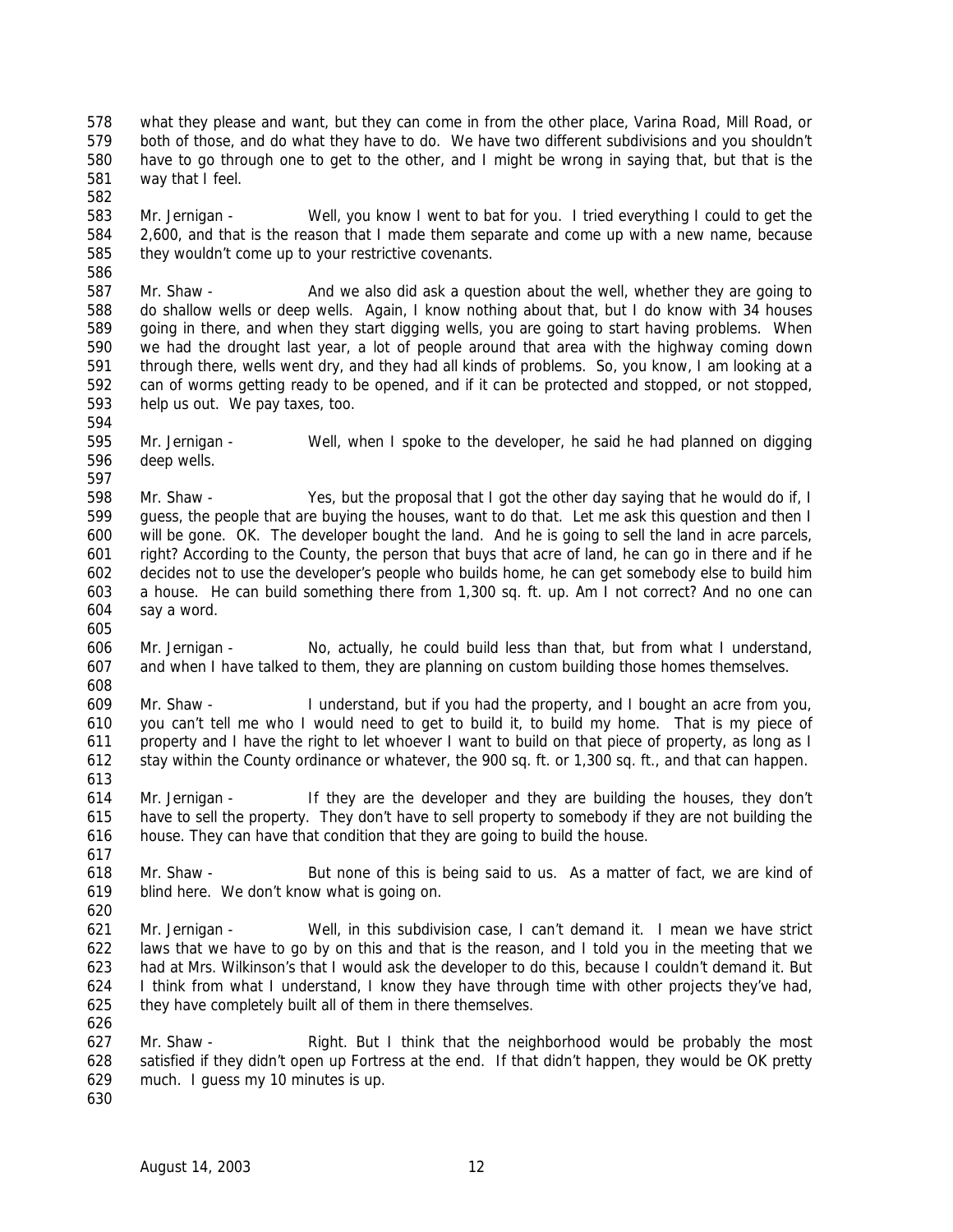Mr. Jernigan - I thank you, Mr. Shaw. Any questions for Mr. Shaw from the Commission? OK, thank you, sir. You will have to make it fast because we are out of time. Mr. Carl Lupe - First of all, my name is Carl Lupe and I live on Fortress Place. I appreciate the effort you made to get a second entrance in there off of Mill Road. That is great. I just wanted it to be noted that I also disagree with the 2,200 sq. ft. homes. Again, we have separate identities of styles and sizes of the homes. It is different than what they plan on bringing in. Then I had a question. Is there any information about the covenants that they plan to develop or put in place for that development? Mr. Jernigan - They haven't passed anything by me. 643 Mr. Lupe - Any more information, you say the wells they are trying to build are deep wells. Mr. Jernigan - They told me that more than likely they would put in deep wells. Like I said, I can't demand that. Mr. Lupe - OK. Thank you. Mr. Jernigan - Thank you. Mr. McGarry. I made my decision. We are going to close the road and leave Fortress Place as a cul-de-sac and there will be just one entrance into The Woods at Gilmer. Would you make that annotation on the plan? Mr. McGarry - I will do so. Mr. Jernigan - All right. Are there any other questions from the Commission? We have to waive the time limits? Mr. McGarry - In your motion to approve. Yes. Mr. Jernigan - I make a motion to waive the time limits on the plans for The Woods at Gilmer. Mr. Taylor - Second. Mr. Jernigan - There is a motion by Mr. Jernigan and a second by Mr. Taylor to waive the time limits on the plans for The Woods at Gilmer dated August 14, 2003. All in favor say aye. All opposed say no. The ayes have it. The motion passes. Mr. Vanarsdall - Mr. Chairman, you may want to put the date, since this is the revised plan, and it would be 8/14/03. Mr. Jernigan - OK. Thank you, Mr. Vanarsdall. Add that to the minutes please. That is the plan of 8/14/03. With that, I would like to make a motion to approve subdivision, The Woods 676 @ Gilmer, subject to the annotations on the plans, the standard conditions for subdivisions not 677 served by public utilities and the following additional condition  $#11$ . Mr. Vanarsdall - Second. Mr. Jernigan - We have a motion by Mr. Jernigan and a second by Mr. Vanarsdall. All in favor say aye. All opposed say no. The ayes have it. The motion is passed.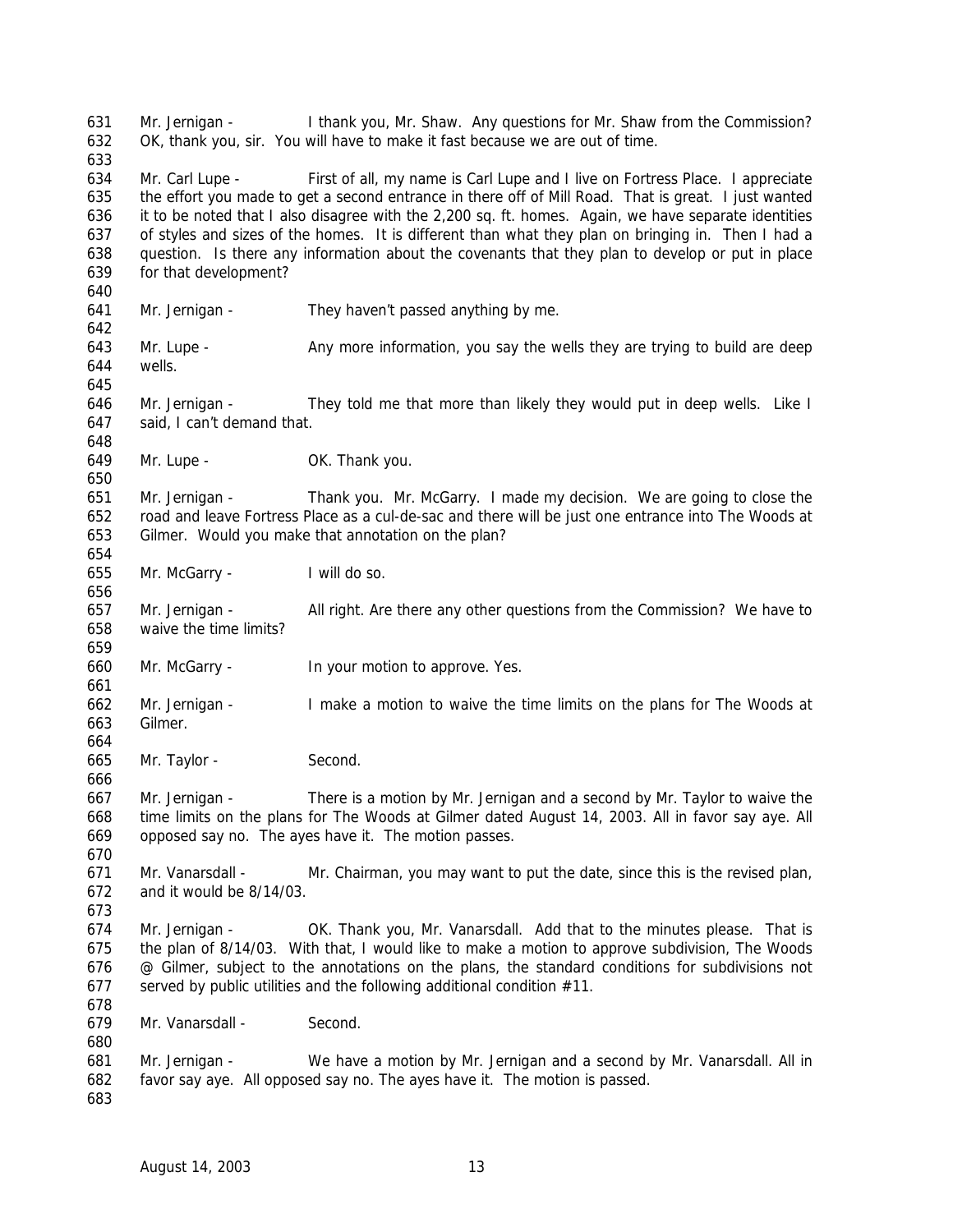The Planning Commission approved Subdivision The Woods @ Gilmer (Fort Gilmer Estates – July 2003 Plan) subject to the standard conditions for subdivisions not served by public utilities and the following additional condition:

 11. The detailed plant list and specifications for the landscaping to be provided within the 25- foot wide planting strip easement along Mill Road shall be submitted to the Planning Office for review and approval prior to recordation of the plat.

# **PLAN OF DEVELOPMENT (Deferred from the July 23, 2003, Meeting)**

| POD-47-03               | Koontz-Bryant, P.C. and Skip Gelletly for VEPCO and            |
|-------------------------|----------------------------------------------------------------|
| Virginia Credit Union @ | <b>EDJ Associates, Inc.:</b> Request for approval of a plan of |
| Dominion Village -      | development as required by Chapter 24, Section 24-106 of the   |
| Laburnum Avenue         | Henrico County Code to construct a one-story, commercial       |
|                         | bank. The 2.26-acre site is located southeast corner of        |
|                         | Creighton Road and Laburnum Avenue on parcel 809-729-          |
|                         | 7165. The zoning is B-3C, Business District (Conditional).     |
|                         | County water and sewer. (Fairfield)                            |

Mr. Marlles - The staff report will be given by Mr. Kennedy.

 Mr. Jernigan - Is there any opposition to POD-47-03, Virginia Credit Union @ Dominion Village – Laburnum Avenue? We have opposition. Mr. Kennedy, how are you?

- 700 Mr. Kennedy Fine, sir.
- Mr. Jernigan You may proceed.

 Mr. Kennedy - Good evening, Mr. Chairman and members of the Commission. This case was deferred by the applicant at the Planning Commission's last meeting because the corresponding zoning case had been deferred. The zoning case was adopted on Tuesday, and so this case can now move forward. The plan was revised to address staff's concerns and particularly Planning Commission's. The Traffic Engineer was concerned about access on Creighton Road and with that resolved, and all of staff's concerns have been addressed, so we can recommend approval.

 Mr. Jernigan - OK. Are there any questions for Mr. Kennedy from the Commission? Thank you, Mr. Kennedy. Mr. Archer.

715 Mr. Archer - Well, we've got opposition. I suppose we need to hear from the applicant. 716 Is the applicant present?

Mr. Jernigan - We will hear from him first.

 Mr. Paul Hinson - Good evening. My name is Paul Hinson. I am with Koontz-Bryant. We are 721 the Civil Engineers on this project and I am here on behalf of EJDAssociates, Inc., who is the developer for the project, as well as Virginia Power, who is the other.

 I would like to tell the Commission that we have been working closely with the staff to address all of their concerns. There were several issues that were brought up in the Staff Comments and we have actually resubmitted the entire plan to address the majority of the comments, and we are 727 here to answer any questions the Commission may have this evening.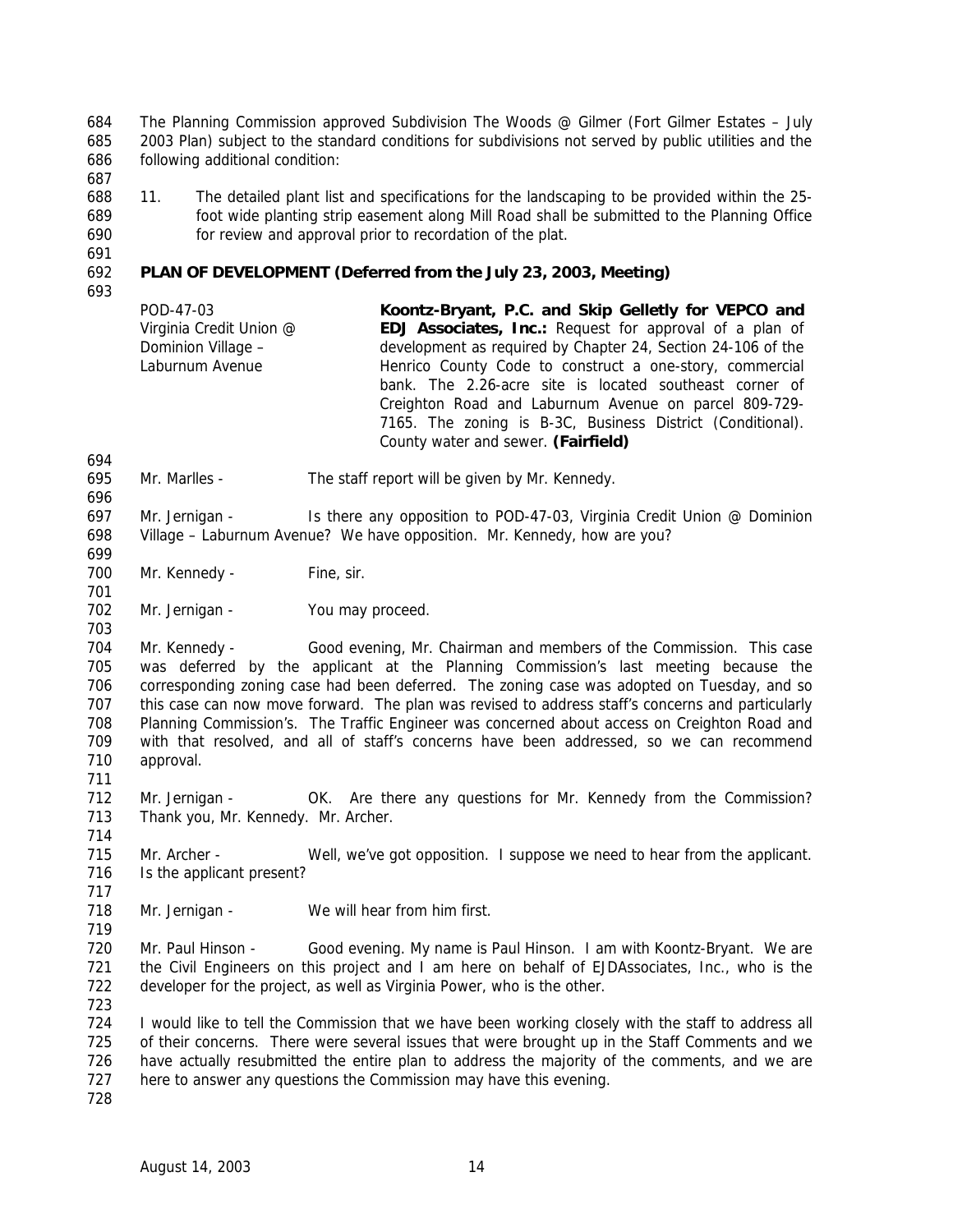Mr. Archer - All right. Mr. Hinson, were you aware of the opposition? 731 Mr. Hinson - No, sir. I was not. Mr. Archer - Well, then, I suppose you need to reserve some time for rebuttal, because we have to find out what it is, Mr. Chairman. 736 Mr. Hinson - Yes, sir. I would like to do that. Nine minutes. Mr. Jernigan - OK. You have nine minutes in rebuttal. 740 Mr. Hinson - Thank you, sir. 742 Mr. Archer - Thank you, sir. 744 Mr. Jernigan - Good evening, sir. 746 Mr. James Jefferson - Good evening. My name is James Jefferson and he got 9. How many have I got? Mr. Jernigan - You have a total of 10 minutes for everybody. 

 Mr. Jefferson - OK, good. I will do like Mr. Shaw did. I live at 1124 Leslie Ann Drive and this plan that they sent me, EJD and Associates, this plan that we saw in the beginning is not the same plan. I asked them to send me the same plan that they had, because I asked them about a playground. This spot here, right here, was all whited out. This is no playground. They told us, go down to Arthur Ashe School if the kids want to play. The plan that he showed us, the plan that he showed us, because I live right behind, in that field, the plan they showed us showed townhouses. When I got this, this is totally different from what they showed us. We've got a 5,000 sq. ft. retail whatever it is, got another office space for 5,000 ft. and down here at the bottom a learning center for 10,000 sq. ft., and then all of a sudden, he put the playground, after I questioned him about the playground when he said, "Go down to Arthur Ashe School and go play." Then, they've got something here, a credit union with a driveway and everything else for 3,215 sq. ft. And everything is named off except for this building right here, almost buts up to my house. It says 13,000 sq. ft. and this is the only building they haven't said, and I want to know in the world you are going to put anywhere between 137 to 140 units of townhouses on exactly, I think it, it is 9 units, and you are going to charge people \$140,000. All I am looking at is parking space and commercial. So, what I am asking this man is, if you are going to do something behind me, and then they talk about the buffer. They got 20 ft. on here. The other one said 25 feet. I say "Just leave the tree line alone." Just leave the tree line alone. I mean, you know, you say you want things, you want to do something else, and I am like Mr. Shaw, they have got something else going on on the other side of us, and they are trying to run a road through there. They don't need any road. They've got a conceptual road. Just the conceptual. Use the conceptual and you can have the buffer, but my main beef is, my main beef is, and that is what it is. And Frank Thornton is a friend of mine, you know. His niece is my neighbor. They are moving. You know, but to make a 774 long subject short, I talked to Mr. Archer last night and heard what he had to say. And I appreciate that. But what I am saying, how in the world are you going to put - you've got all this commercial use right here – you have got all this commercial use, you've got, if you are going to give us a plan, give us one plan and let it be the plan and put the 137 to 140 units there for \$140,000 and leave the tree line alone. So when I asked you about a playground, he said they didn't have plans for a 779 playground, and then when he sent me this, all of a sudden he has got one. And then all of a sudden I see this. Now you tell me what that is about. Money. And I am a retired veteran. I fought for this country for a lot of people to sleep at night, and I ain't got to Iraq and Iran or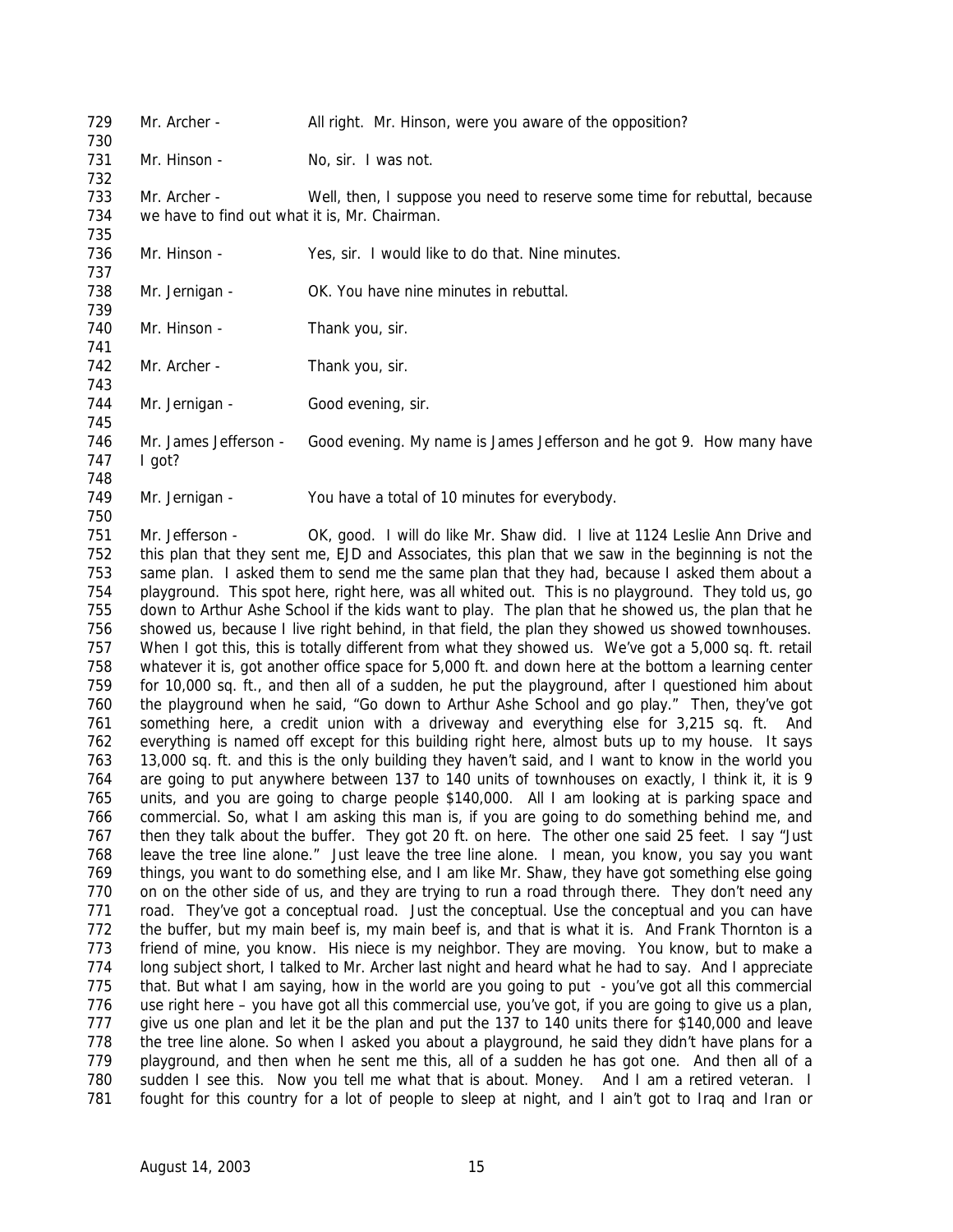Afghanistan to find out what is going on. I know where my money goes! I appreciate it. Thank you.

785 Mr. Archer - Mr. Jefferson, I am sure that Mr. Gelletly or somebody is going to address the concerns that you just raised, but do you recall at the first neighborhood meeting that we had when this parcel was introduced, there were multiple uses there, part of it was commercial and the other part was townhouses. Are you saying that some of that has changed? 

 Mr. Jefferson - I am saying what they told me when I talked to these same people, sir, you asked me a question and I am going to give you an answer. I got his card. I got the envelope they mailed it to me in, and everything else, and that man sent me the same plan supposedly. This gentlemen, I looked at it on the board like I am looking at this, at that meeting, and I asked him at that meeting at the library, I said I want the same plan that you are showing us right now today, and when I got the plan, this was this and it wasn't that. OK. And here is his name and everything, and then they got June 10, 2003 with his name and everything else on it, and I keep stuff. My Mama told me I am a pack rat, but I said "It might be junk, but it is organized junk." I keep stuff. Somebody say something to me or want to come back on me, I got it and I can tell you who talked to me and when they talked to me, how they talked to me, and what they talked about, and this 800 man didn't talk about none of this stuff - you know. And then I got this yesterday. I got this 801 yesterday. About the other thing, I am going to let Mr. Johnson do this, but I got this yesterday 802 and I told Mr. Johnson, I said, "You know, I said on the  $12<sup>th</sup>$ , and I had just got back from South Carolina from taking care of my Mama, and taking care of one of my cousins, which is a retired veteran, also, having his foot cut off. I said, "Look. I said they are having a meeting while we are having a meeting," and the thing got passed and the man is going to sit up there last night and told 806 us, "It is only going to be 130 houses." Well, if it is only going to be 130 houses, and you bought it from Herman's Farmland Trust, and I know the old man. Why it got 170 homes, not only that, to make a long story short, then this man, Loftis, whatever his name is, you got a wire line that runs 809 right through there. Oh I saw a man with a combine machine come through there...

811 Mr. Archer - Excuse me. Can I interrupt you? And I don't mean to, but you are talking about a separate case from this one sir, and I don't want you all to use up all of your time, because 813 counsel wants to speak, also.

815 Mr. Jefferson - OK. I just tell you what. Whoever is doing what they are going to do behind me needs to get a plan and stop half-stepping and getting some five year old to color (unintelligible) or make architectural movements and say, if you are going to do something, do it, and if you ain't going to do it, don't do it, but leave the tree line alone, so I don't have to shoot nobody in my backyard, excuse my French, because if you are going to put townhouses, put townhouses, and if is going to be commercial, let me know, because the only thing you got here is parking spaces. You ain't got enough room for no 137 or 140 townhouses at \$140,000 per unit. That is sick. And it is all about money. 

- 824 Mr. Archer All right. Thank you.
- 826 Mr. Marlles Thank you, sir.

 Mr. Johnson - Good evening, Mr. Chairman, and members of the Planning Commission, my name is Humphrey Johnson and I am the President of the Mitchell Tree Civic Association. I just have a couple of things that the residents have asked me to address this evening. No. 1, they would like to know if this is going to be a service center or just a credit union, and I heard before 832 (unintelligible) represented it on behalf of the builders of the County, some in reference to a bank, 833 so that could be answered it would be fine.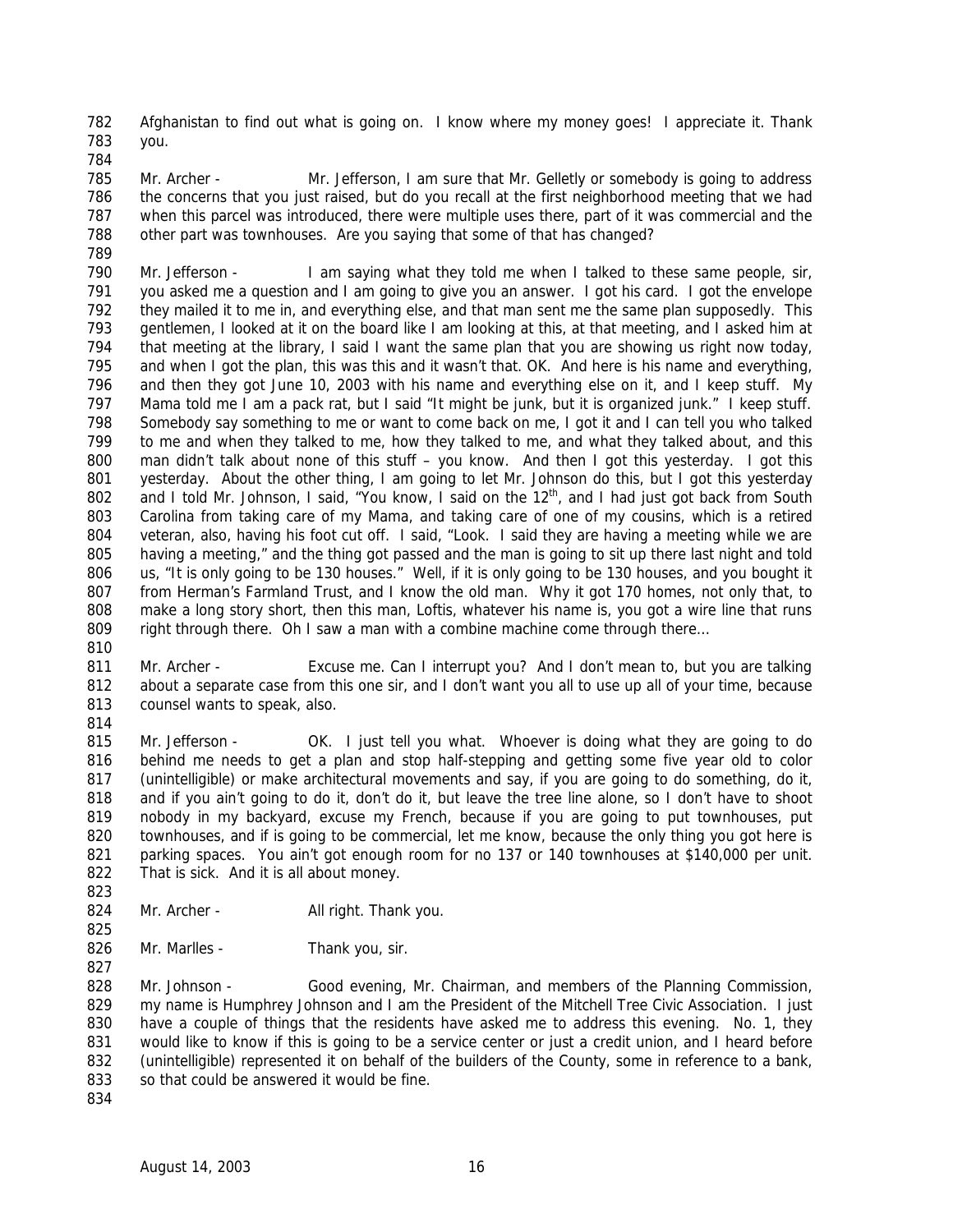And, as well as the traffic, and bringing it back again, and that is the traffic issue. That is all I really have to say myself. 838 Mr. Archer - Mr. Johnson, let me just clarify something. Were you aware that this was a multiuse plan when it was originally presented to your Association? 841 Mr. Johnson - Yes. 843 Mr. Archer - Part of it was commercial and part of it was townhouses. 845 Mr. Johnson - Right. 847 Mr. Archer - I just wanted to make sure something didn't get by me. Mr. Johnson - Yes, I was aware of it. Mr. Gelletly spoke, and came and presented the plan to the residents as well as Mr. Jefferson got in contact with me, with that new map that was presented, and we had some concerns, so I said the best way to get your concerns is to come before this Planning Commission and express it, and I don't know have no problem with him. He is a resident. 855 Mr. Archer - Well, neither do we. Mr. Johnson - This County, and the only way that we are going to get some satisfaction is you hear our pleas, and so he came before this body this evening, and he has some concerns, 859 and he would them to be addressed by the builders as well as the Commission, and it might seem (unintelligible) but the gentleman is for real. Mr. Archer - We appreciate it. That is why we are here. This is a public hearing. 864 Mr. Jernigan - Are there any questions from Mr. Johnson from the Commission? Thank you, Mr. Johnson. You have one minute left. Ms. Palmer - Good evening. My name is Barbara Palmer and my home is 912 Dabbs House Road. I have been a resident of this County for 27 years and primarily in the Fairfield District previously. I have been at Dabbs House for almost two years, and prior to that 2910 Peabody Lane, which was in the Fairfield District. Now I am in your district. I am in opposition to 871 the credit union. My primary concern is the development of that property. As you know, the Nine Mile Road Corridor, Mechanicsville Turnpike Corridor, needs development, and I really feel if there is a need or if this organization or company needs to come to our area, that is an already 874 established business area. There is a lot of blight there. There are properties, buildings that need 875 to be torn down, renovated, and if they are in earnest in coming to serve the community, it will 876 best serve them to put this building somewhere else. Thank you. 878 Mr. Archer - Thank you, ma'am. 880 Mr. Marlles - We are out of time. 882 Mr. Archer - Yes, we need to hear back from the applicant. You've got nine minutes, 883 sir. Sounds like you might need all of it. 885 Mr. Hinson - Thank you, Mr. Chairman, and members of the Planning Commission. I would like to just reiterate that this is the plan of development for the Virginia Credit Union this

evening. It is part of the overall master plan that was proffered with the zoning. The residential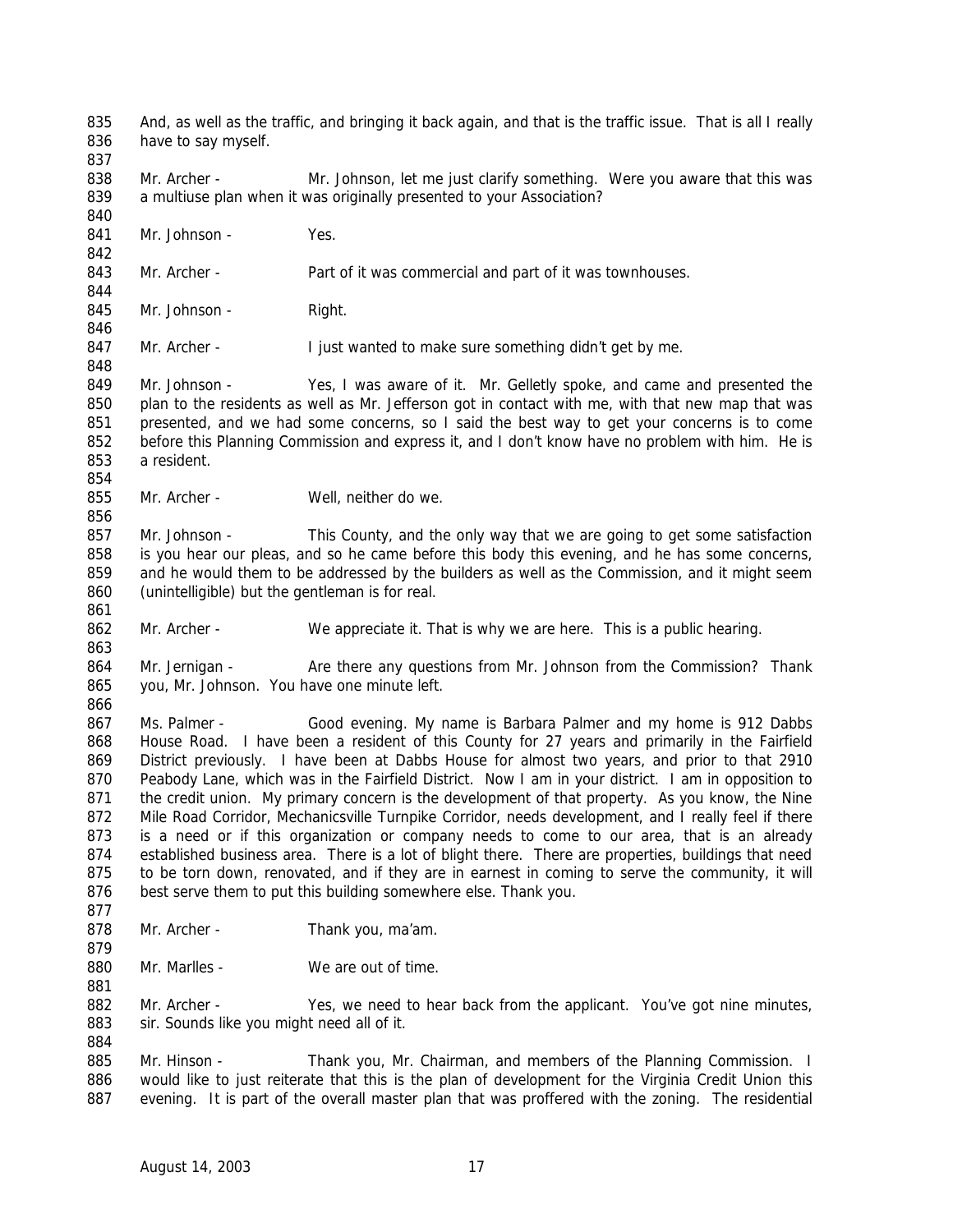888 zoning has not received approval yet, so there is no opportunity for the citizens to voice their opinions about that portion of the project as well.

891 As far as the proffered master plan that was shown with the exhibit that was approved for the 892 zoning for the commercial, there have been no variations to that master plan that I am aware of, other than to address County staff's concerns concerning the entrance location on Creighton Road. We have also complied with all of the proffered transportation issues as far as widening of Laburnum Avenue, the turn lane off of Creighton Road, we are improving Laburnum Avenue with curb and gutter across the entire frontage as well as a full lane width widening all the way from our property adjacent to the library up to the Laburnum Avenue intersection, and I am not aware of any of the issues that were brought up in the public meetings, but Mr. Gelletly, who is the developer, is here as well, and if you'd like to ask him further questions about that project, but again as far as I am aware, and the commercial portion that we have submitted the plan of 901 development for this evening, we have not varied from the conceptual master plan. That was approved with the zoning case.

- 
- 

Are there any questions the Commission would like to ask of myself or Mr. Gelletly?

 Mr. Archer - For the benefits of the residents, explain to them what portions of the plan 907 has been approved that we are talking about tonight, so they will be able to get the separation and 908 understand that there is a master plan that covers all of it. We understand it, but I don't think they do. 

 Mr. Hinson - Yes, sir. The Board of Supervisors on Tuesday evening approved the 912 commercial portion of this property, and right now, in the master plan that was submitted, there was a credit union of approximately 3,200 sq. ft. There was a day care center of approximately 10,000 sq. ft. There were two 5,000 sq. ft. retail buildings, and an out parcel in the intersection of Laburnum and Creighton Road. Those are the only portions of the project that have received zoning approval at this date, and we are proceeding with the plan of development on the credit 917 union only. There has also been a plan of development that has been submitted for the remainder of the commercial property that has not been before the Planning Commission yet, and we have not received staff comments concerning that case.

921 Mr. Archer - OK. I just wanted to get that on the record so everybody could understand it.

924 Mr. Vanarsdall - Sir, you need to come back to the mike (referring to Mr. Hinson who stood up and was making comments). I believe you've said all you need to say and why don't you let him finish? 

928 Mr. Jernigan - You don't have to leave. We have to pick your comments up at the podium.

 Mr. Archer - Has anything at all changed in this plan since the master plan was presented? 

934 Mr. Hinson - No, sir. The only changes we made to the commercial project, again, in response to comments from the Department of Public Works was in regards to the location of the entrance on Creighton Road. They requested that we center the entrance either across from the existing Uppie's on the other side of Creighton Road, or the intersection of the existing road to the 938 east of our project site, and due to the presence of the existing wetland area there in the location of the entrance, the Transportation Department did allow us to place our second entrance on Creighton Road across from the Uppie's entrance.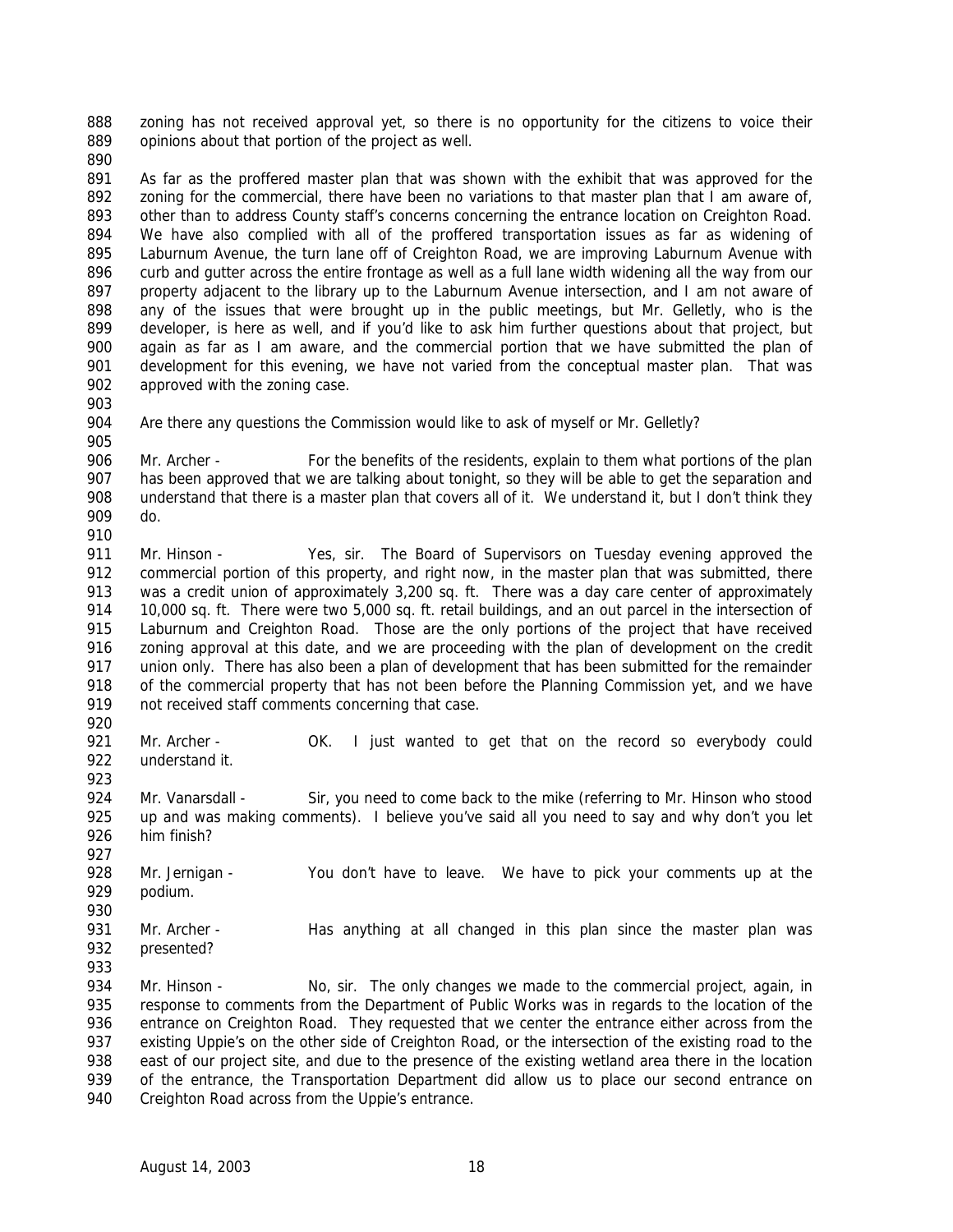942 Mr. Archer - OK. That is all I have. Mr. Gelletly, did you want to say anything? 944 Mr. Gelletly - Yes, I am Skip Gelletly. I think it is important that the neighbors understand that during the many meetings that we did have and the discussions that we have had with everyone concerned, and we've paid attention to every one of their comments and have actually incorporated them in our plans, and that if any of them have any questions or concerns, 948 they all have my card and they are more than welcome to call me and we can address any of these items and show them how their input was incorporated. Mr. Archer - All right. Thank you, sir. Mr. Kennedy, can you come back up once more, please? 954 Mr. Kennedy - It may be helpful to the audience to see. This is where the credit union is (referring to the plan on the screen). The dividing line here running along the property, in the middle of the property, look where that little hand is, see that little dividing line? That divides the B-3C side from what is proposed to be the townhouse section. So the master plan that you have, Mr. Jefferson, for the commercial property incorporates this block of land right here. That is the block of land that it incorporates, and the bank that is shown here, which was shown as a bank, is 960 the credit union which was shown on our plan. So, the credit union is that parcel, and basically what you have is just a master plan for half of the site. You don't have the master plan for this portion of the site. That colored rendering doesn't include that portion of the site. 964 Mr. Jernigan - Mr. Archer, we are out of time. 966 Mr. Archer - Mr. Jefferson, let me see if I can Mr. Jefferson - (Unintelligible) – You look at this and you look at that, and you say it is the 969 same master plan and call him. I called him and I got his.... 971 Mr. Archer - Mr. Jefferson, wait a minute. Don't come up, please. We are out of time. 972 Let me explain to you what has happened. What you are looking at on that rendering that you have apparently is the entire plan, including the town houses. Well, anyway, is that just a corner plot that he has. 976 Mr. Kennedy - He just has the front commercial plot. 978 Mr. Jefferson - They mailed this to me May 28, 2003. Mr. Archer - Mr. Jefferson, let me explain something to you. What we are voting on 981 tonight is not the plan for the townhouses. This is just the plan for the parcel that Mr. Kennedy just showed on the map up here. It is not, nothing has to fit in that place except this commercial. 984 Mr. Jefferson - We don't want it. We don't want it. 986 Mr. Archer - Well, it is not as simple as saying we don't want it. The zoning case has 987 already been approved for this portion of the plan. 989 Mr. Jefferson - That is just what I am saying. It is a done deal. We don't want it. You all already did it, they already did it, and somebody got some money. Man saying "I ain't got the 991 master plan." I could get my kid to write the Planning office to do this stuff.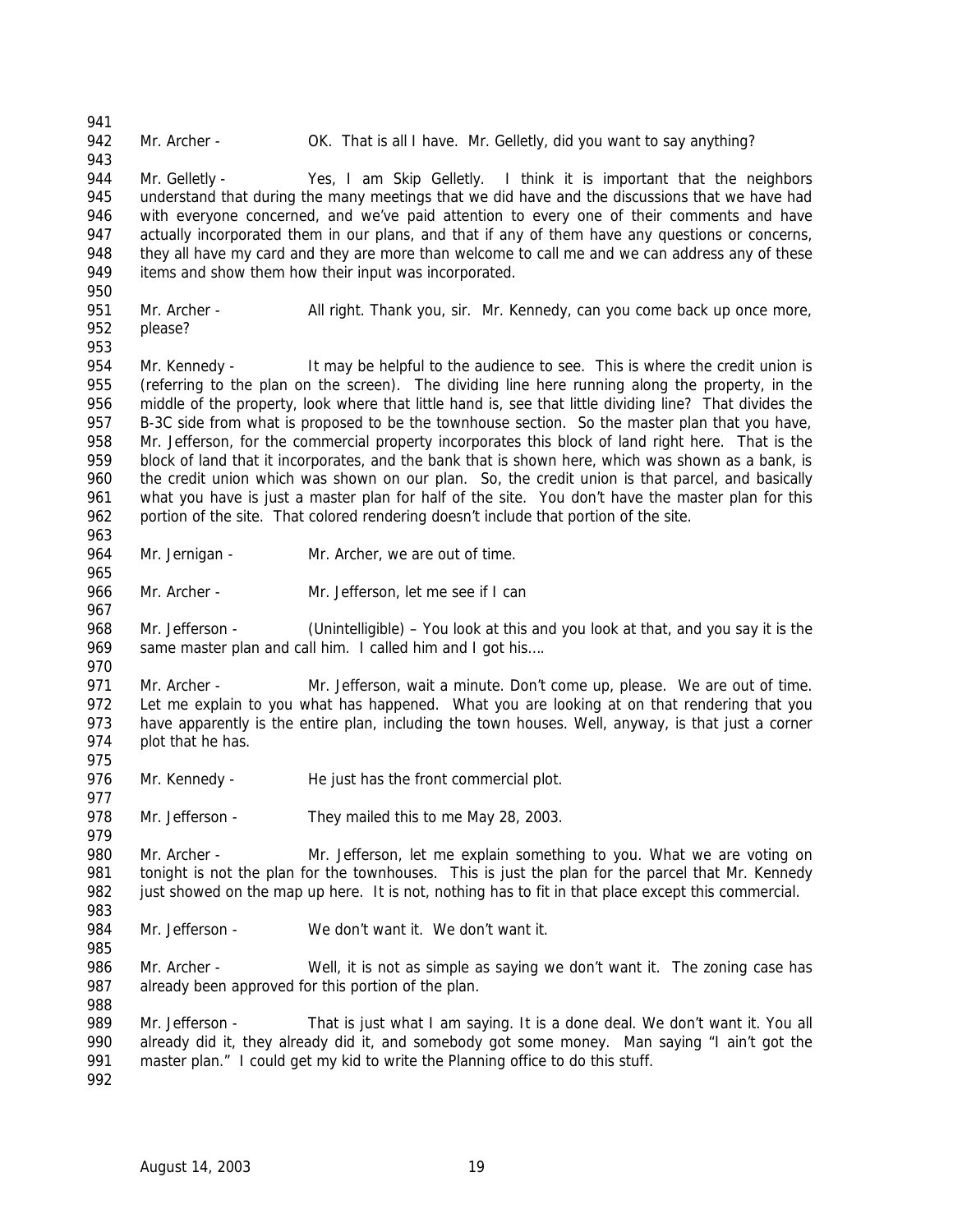Mr. Archer - Well, sir, the discussion is over. Mr. Kennedy, do you have anything else to say? 996 Mr. Kennedy - No, sir. I don't. 998 Mr. Archer - Mr. Chairman, I am ready to make a motion unless somebody else has a question. 1001 Mr. Jernigan - Are there any other questions from the Commission? You have it, Mr. Archer. Mr. Archer - All right, Mr. Chairman. Do we have to waive the time limits on anything? This plan was presented in time. All right, then, Mr. Chairman, I move approval of POD-47-03, Virginia Credit Union @ Dominion Village – Laburnum Avenue, subject to the annotations on the plan, the standard conditions for developments of this type and the additional conditions Nos. 23 through 34. 1010 Mr. Vanarsdall - Second. Mr. Jernigan - We have a motion by Mr. Archer and a second by Mr. Vanarsdall. All in favor say aye. All opposed say no. The ayes have it. The motion is passed. The Planning Commission approved Plan of Development POD-47-03, Virginia Credit Union @ Dominion Village – Laburnum Avenue, subject to the standard conditions for developments of this type and the following additional conditions: 23. The right-of-way for widening of Laburnum Avenue as shown on approved plans shall be dedicated to the County prior to any occupancy permits being issued. The right-of- way dedication plat and any other required information shall be submitted to the County Real Property Agent at least sixty (60) days prior to requesting occupancy permits. 24. The easements for drainage and utilities as shown on approved plans shall be granted to the County in a form acceptable to the County Attorney prior to any occupancy permits being issued. The easement plats and any other required information shall be submitted to the County Real Property Agent at least sixty (60) days prior to requesting occupancy permits. 25. The limits and elevations of the 100-year frequency flood shall be conspicuously noted on the plan "Limits of 100 Year Floodplain." In addition, the delineated 100-year floodplain must be labeled "Variable Width Drainage and Utility Easement." The easement shall be granted to the County prior to the issuance of any occupancy permits. 26. The developer shall provide fire hydrants as required by the Department of Public Utilities and Division of Fire. 27. A standard concrete sidewalk shall be provided along the east side of Laburnum Avenue. 28. The proffers approved as a part of zoning case C-9C-03 shall be incorporated in this approval. 29. Deviations from County standards for pavement, curb or curb and gutter design shall be approved by the County Engineer prior to final approval of the construction plans by 1042 the Department of Public Works. 30. Insurance Services Office (ISO) calculations must be included with the plans and contracts and must be approved by the Department of Public Utilities prior to the issuance of a building permit.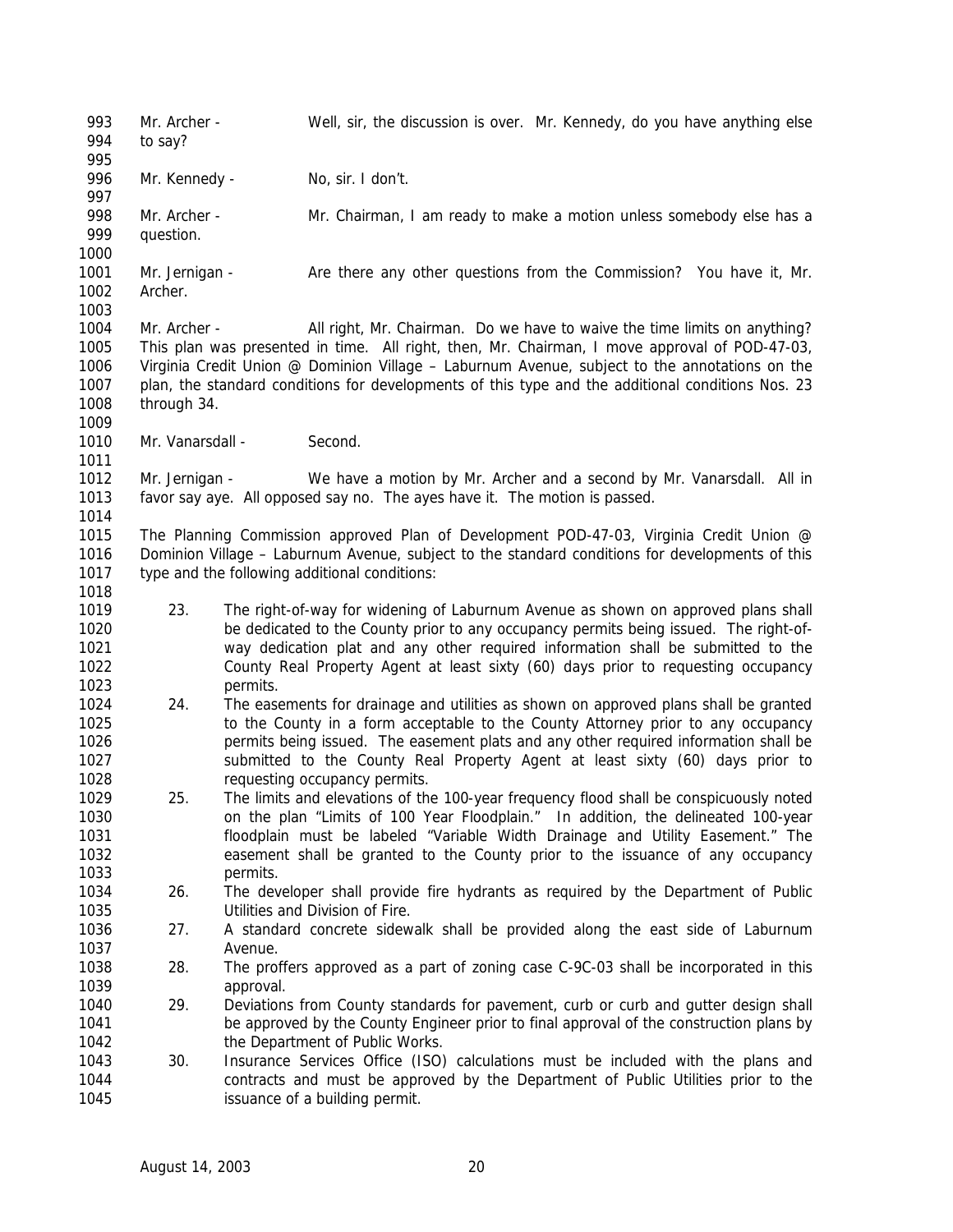- 31. Approval of the construction plans by the Department of Public Works does not establish the curb and gutter elevations along the Henrico County maintained right-of-way. The elevations will be set by Henrico County.
- 32. Evidence of a joint ingress/egress and maintenance agreement must be submitted to the Planning Office and approved prior to issuance of a certificate of occupancy for this development.
- 33. The conceptual master plan, as submitted with this application, is for planning and information purposes only. All subsequent detailed plans of development and construction plans needed to implement this conceptual plan may be administratively reviewed and approved and shall be subject to all regulations in effect at the time such subsequent plans are submitted for review/approval.
- 1057 34. The location of all existing and proposed utility and mechanical equipment (including HVAC units, electric meters, junction and accessory boxes, transformers, and generators) shall be identified on the landscape plans. All equipment shall be screened by such measures as determined appropriate by the Director of Planning or the Planning Commission at the time of plan approval**.**
- **SUBDIVISION (Deferred from the July 23, 2003, Meeting)**

The Manors of Sleepy Hollow (July 2003 Plan) **Koontz-Bryant, P.C. for Julia Frauser Robins Estate and Wilton Development Corporation:** The 42.02-acre site is located on the east line of Sleepy Hollow Road between Sleepy Hollow Road and N. Parham Road, approximately 800 feet south of its intersection with Derbyshire Road, at 411 Sleepy Hollow Road on parcels 751-737-3739 and 751-738-3309. The zoning is R-1, One-Family Residence District and R-2, One-Family Residence District. County water and sewer. **(Tuckahoe) 50 Lots**

- Mr. Marlles The staff report will be given by Ms. News.
- Mr. Jernigan Is there any opposition to The Manors of Sleepy Hollow. OK. We have opposition. Ms. News, how are you?
- Ms. News I am fine. Good evening, Mr. Chairman and members of the Commission.
- 1073 Mr. Jernigan You may proceed, ma'am.

 Ms. News - A revised plan and additional conditions submitted by the developer has been distributed to the Commission. This conditional subdivision application is for approval of 50 lots on the 42-acre parcel of unconditioned R-1 and R-2 zoned property. The zoning for this property has been in place since 1960. The parcel currently is an estate property with a single house situated on an existing pond. The dwelling is proposed to be retained. A portion of the 1080 pond is proposed to be filled to accommodate building lots.

 Condition No. 16 in your agenda has been recommended to ensure that any lots to be filled within the area designated for a principal or accessory structure will meet approval requirements of the Building Official for structural fill. Additionally, conditions ensuring the continued integrity of the dam have been required. The site is wooded and contains many mature trees throughout. The developer has agreed to a condition to minimize the clearing of healthy trees greater than 6 inch caliper throughout the site in the interest of maintaining the character of the property. In response to citizen request, the developer has also agreed to a condition limiting the height of fencing on any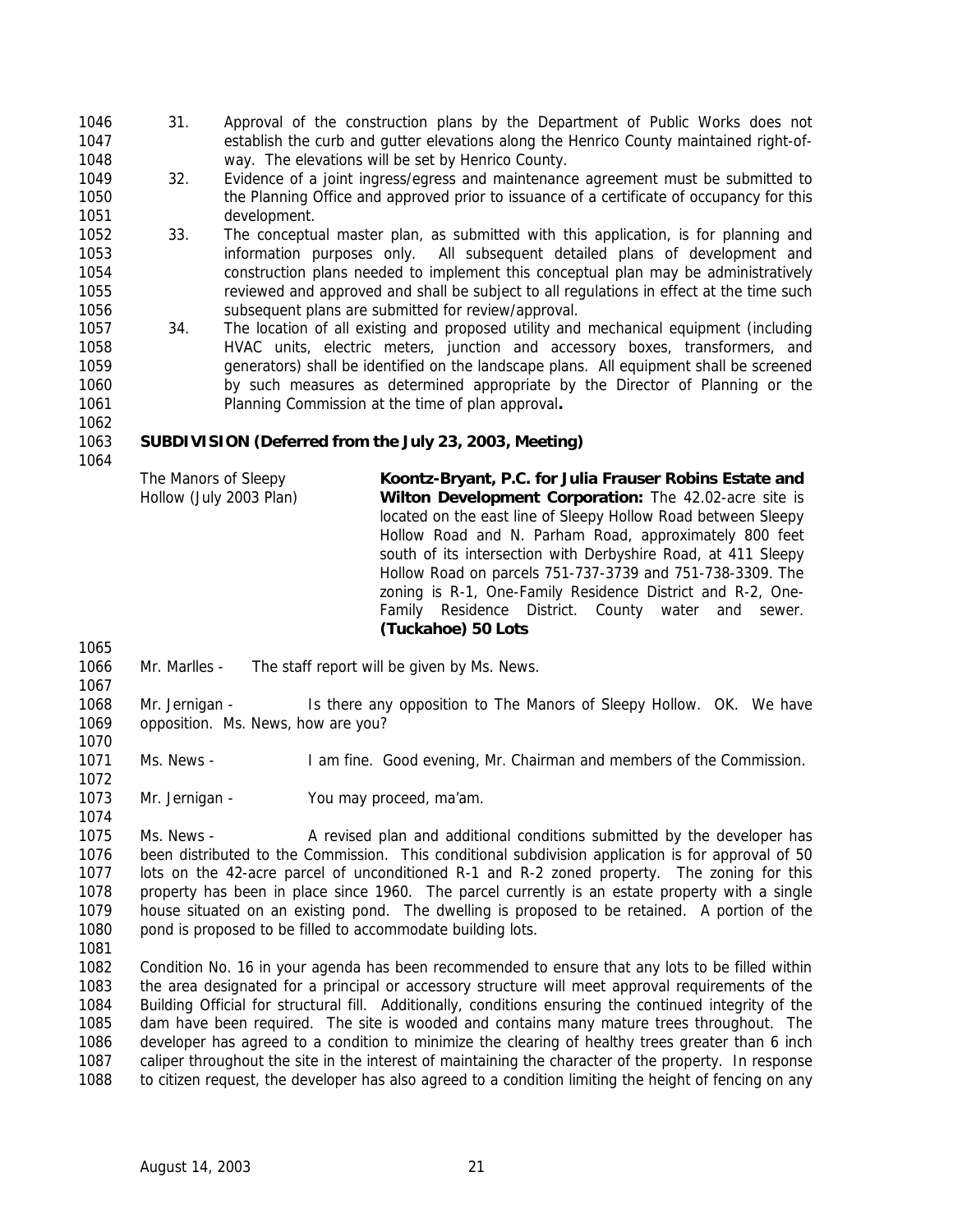lot adjacent to Sleepy Hollow Road to 42 inches in height, unless an application for an alternative fence height review and approval is made.

 There has been considerable neighborhood concern voiced regarding access to the property. The original staff plan in your agenda proposed a single point of access to the property, which was directly across from existing Wishart Road. This access met the County's requirements. The 1095 applicant held a community meeting on July  $21^{st}$  prior to the scheduled July 23, 2003 Planning Commission hearing. The meeting had a large neighborhood attendance and considerable objection was voiced regarding two main points. First, there was an objection to the location of the access to the subdivision being placed directly across from Wishart Road. Secondly, there was a strong desire by many of the citizens that access to the subdivision be provided directly to Parham Road, to lessen the amount of additional traffic on Sleepy Hollow Road. Subsequent to the informational meeting, the developer requested a deferral of the consideration of the plan by the Planning Commission to this meeting, to reconsider the proposal in light of the neighborhood input and requests. A second informational meeting for the neighborhood was held by the developer this Monday, on August 11, to respond to the neighborhood request. The developer presented a revised plan which complied with one of the two requests. The access to the subdivision was shifted approximately 500 ft. from this location here down to this location (referring to rendering), which is generally in the alignment of the existing driveway. The developer, however, has chosen not to provide access to Parham Road. The access to Parham Road is not required by County Code, policy or traffic standards and the Traffic Engineer has indicated that while it is feasible to construct access to Parham Road, limited to a right in and right out configuration, it is not necessary to accommodate the traffic from this development, and it may have undesirable consequences for the neighborhood overall. The majority of the discussion regarding this project has been on this specific issue. I have tried to provide a general outline of the overall issues. Mr. Tim Foster, the County's Traffic Engineer, is here and available to address any questions you may have relating to the traffic issues. The developer, Mr. Hank Wilton, has offered two additional conditions relating to the provision of landscaping and buffering on adjacent property, which he would also like to discuss with you. A copy of those conditions was passed out to you earlier. The revised plan before you meets all regulatory requirements in accordance with State and local laws. 

 With that said, staff recommends approval of the revised plan No. 2 dated August 14, 2003, subject to the annotations on the plans, the standard conditions in your agenda, and the two additional conditions submitted by the developer this evening.

 Mr. Jernigan - Are there any questions for Ms. News from the Commission? Thank you, Ms. News. Mrs. Ware, would you like to hear from the applicant? Good evening, Mr. Axselle.

 Mr. Axselle - Mr. Chairman, and ladies and gentlemen of the Commission, my name is Bill Axselle. I am an attorney and I am here on behalf of the applicant. 

- Mr. Jernigan Mr. Axselle, would you like to reserve rebuttal time?
- 1132 Mr. Axselle Two minutes, please.
- 1134 Mr. Jernigan Two minutes. Thank you, sir.

 Mr. Axselle - The matter before you is fairly straightforward. Some concerns have been and will continue to be expressed, but at the end of the day I think you will say it is fairly straightforward. The property is zoned for single-family use and, as just indicated by your staff, the subdivision plan that is before you meets all State and local requirements and is recommended by them for approval. As you well know, you deal frequently in different types of matters, rezoning, subdivision approval, and others, and with the rezoning there is a body of law that is out there that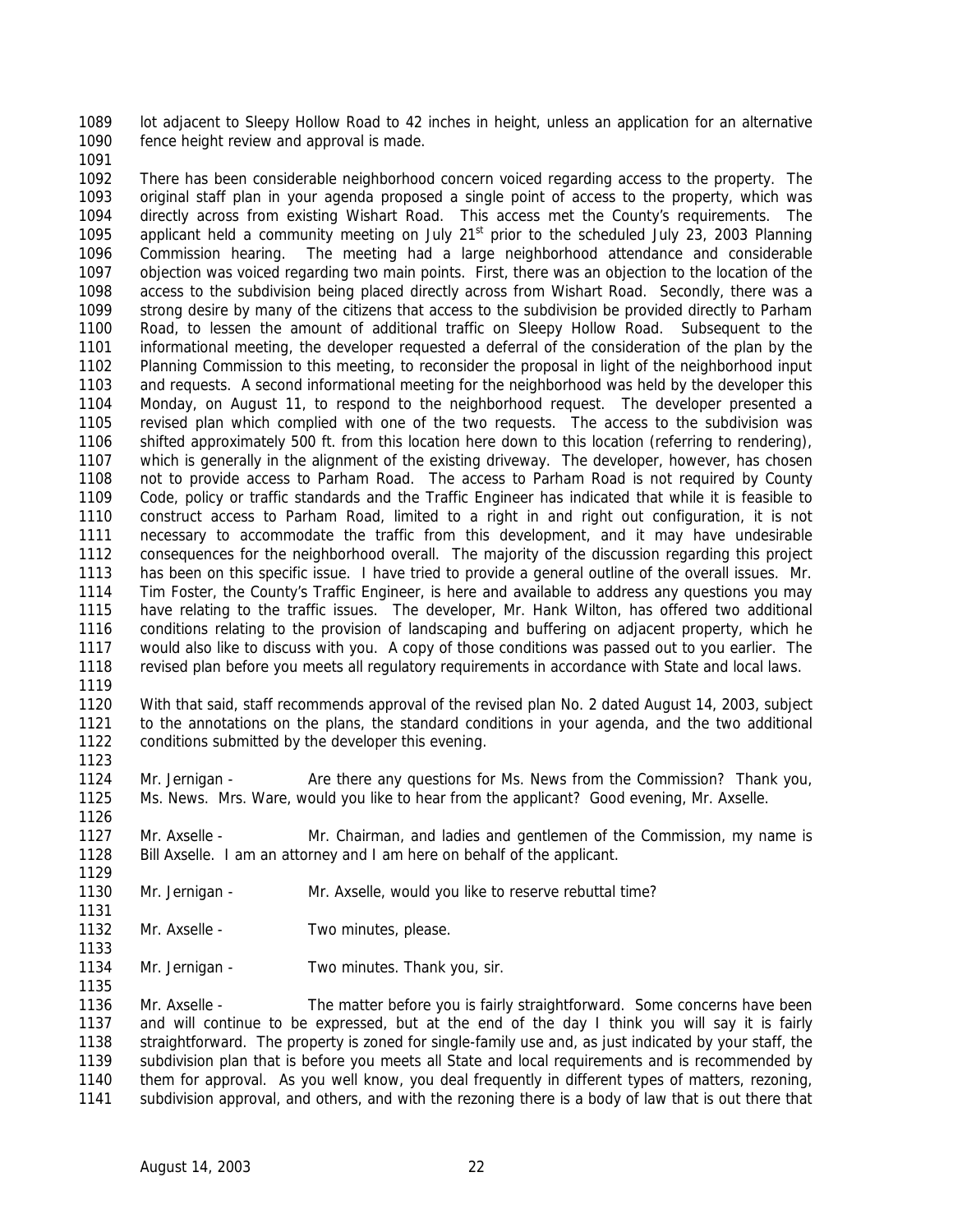you, the applicant, and the citizens take into consideration, and ultimately the decision is made by you and recommending it by the Board of Supervisors, with some discretion as to how you interpret those standards against particular factual situations. It is called a discretionary function. That is not the situation we have here. This property has been zoned for decades. What you have here is a subdivision approval, and the subdivision approval is what they refer to as a ministerial function by you. It is really two sides of the same coin, if you will. The County has set forth certain standards and criteria for safety and quality and they basically are saying is that this is what you, the developer, must comply with, and you are not going to deviate from those. You must comply with them. And you are obligated to comply with them. The other side of that coin, however, is that the law says that once the developer has complied with the County and State mandated requirements, then the County is obligated to grant the approval, because he has complied with the standards that they had preset. That is where we are. The Land Use Plan, the zoning, all complied with, and the criteria for the safety and quality are also complied with, and we ask that you approve the matter. Now, we have had a number of meetings, as was referenced, and they have been spirited meetings. They have been good meetings, but they have been productive meetings. A number of concerns have been expressed, many of which Ms. News mentioned we have already addressed in the standard conditions. A new one, not a new one, it was revoiced to me, and that is whether construction traffic could come off of Parham Road, and I call your attention to Condition No. 20, which is in there, which basically says that prior to the final construction plan approval, we will have to submit a construction operations plan to Public Works, and it will decide the location of the construction entrance, the terms, the conditions, and so forth. Another one, No. 21, to which she made reference that we added that basically says that the fencing along Sleepy Hollow Road would not exceed 42 inches. The three others that I called to your attention, two of them are the ones that were mentioned today, one was we have added a condition that we just made reference to, which basically is to provide a 20-foot tree preservation area adjacent to the Kinross Subdivision. That has been added at their request.

 The second was the entrance from this subdivision onto Sleepy Hollow. The plan that you saw just a moment ago, and the plan that was originally filed, had the access coming straight out into Wishart Road, fairly standard, where they try to align roads coming on the opposite side of the road, so that they can go straight across. The neighbors were concerned that this was going to facilitate the traffic from this 50-lot subdivision going down Wishart and cutting through the other neighborhoods. So, at their request, this access was moved about 500 feet to the south, but it was, I would point out to you, that their concern was that there would be cut-through traffic from this subdivision. The third change that has been made was added today was also one that we talked to the neighbors about, and that is because we moved the access, at the neighbor's request. They were kind enough to go to talk to the gentleman across from his home, we are going to be, and this will have some impact on him, and Mr. Wilton had met with him, and we have added a provision that we will provide extra landscaping on his property, so that is the other change. So, you can see, I think that Mr. Wilton has been responsive and responded in three or four ways. The remaining issue is one in which we have not been able to accommodate their request. We were required to have one point of access. We have one point of access, and that is what we suggest is appropriate. The reason that we have declined to provide an access, right in and right out, on Parham Road, is that by virtue of the configuration of the property the engineers, the Traffic Engineers advised that it would facilitate cut-through traffic, people in the Derbyshire and Sleepy Hollow area cutting through this neighborhood going to Parham Road. Obviously, we think that would have an effect on this neighborhood, which would have homes ranging from \$800,000 to a million dollars, private lake and so forth. But the Traffic Engineer, Dexter Williams, is here, and I tender for you if you want to talk to him. He also did a study. He concluded that it would also facilitate and encourage cut-through traffic through the community and through the area along Derbyshire, Wishart and other adjacent roads. So, we have a difference of opinion. We have, Mrs. Ware and the staff, the neighbors and us have all worked together. We just have a difference of opinion. That is all that it is. And, we comply with the standards, so I sort of conclude where we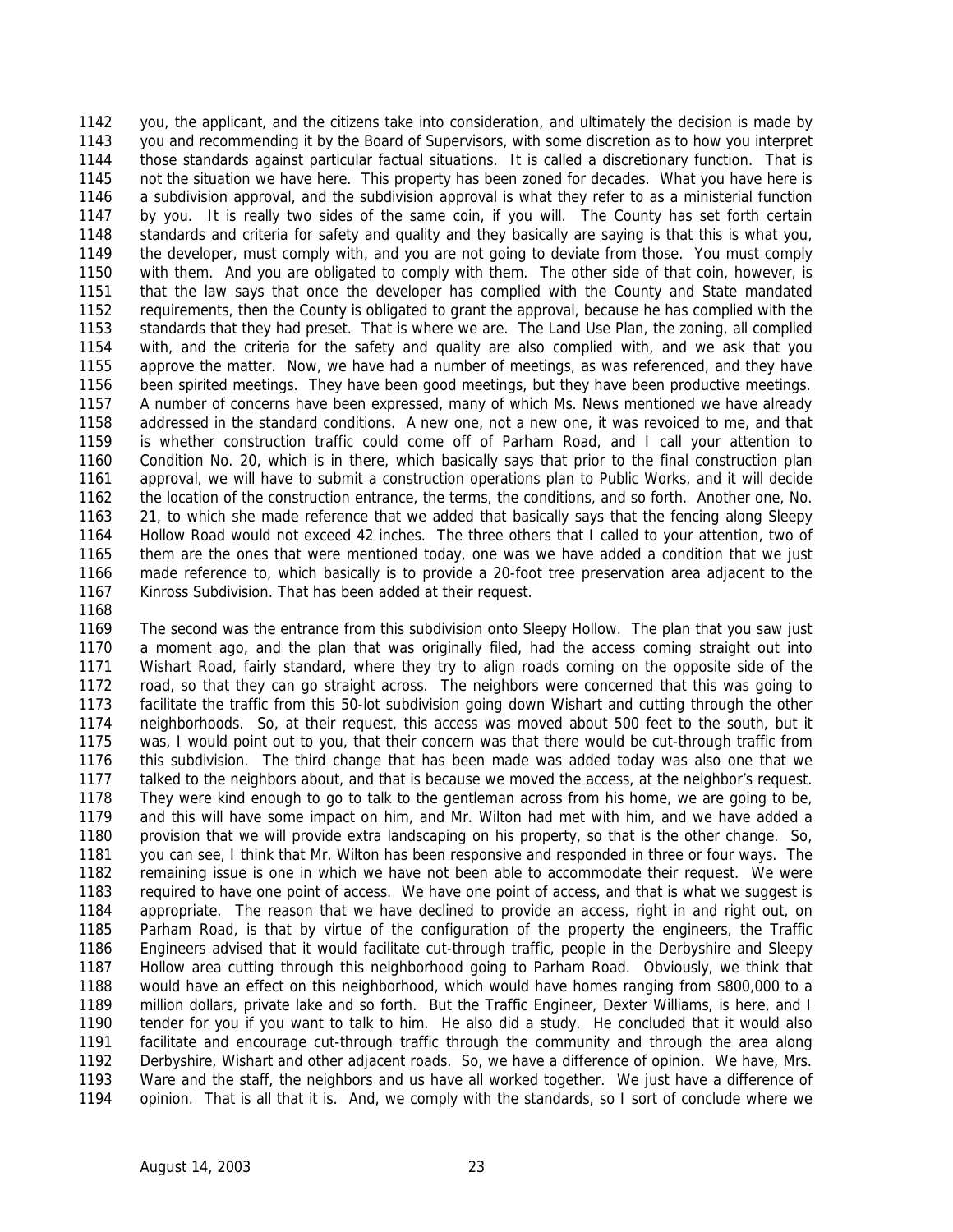- started off, and that is that we comply with the County and State requirements, and we hope that you will fulfill the ministerial functions that are assigned to you and go ahead and approve this subdivision. And I would like to reserve the rest of my time for rebuttal.
- Mr. Jernigan All right. Are there any questions from Mr. Axselle from the Commission? Thank you, Mr. Axselle. OK. We have opposition. Who would like to speak first?
- Mrs. Ware How many of you are going to be speaking this evening?
- 1204 Mr. Jernigan Good evening, sir.

 Mr. Puckett - My name is Roscoe Puckett and my wife and I have resided at 302 Sleepy Hollow Road for 20 years, as our neighbors throughout Sleepy Hollow and the Derbyshire communities. We are not opposed to The Manors at Sleepy Hollow development, per se, however, we are very concerned about the impact this subdivision will have on traffic in our area. Our concern stems from the fact that the developer's plan calls for a single access, that has been talked about, that from Sleepy Hollow Road. This single access will result in well over 100 additional vehicles using Sleepy Hollow Road on a daily basis, adding to the congestions that already exist and raising new questions regarding safety. We are especially concerned that this single access will compound the bad situation at the intersection of Sleepy Hollow and Derbyshire Roads, which is near the proposed subdivision. Turning onto heavily traveled Derbyshire from Sleepy Hollow is a very hazardous venture because of the extreme difficulty of seeing approaching traffic, particularly eastbound traffic. If, as he intends, the developer is permitted to provide only one access, that 1218 from Sleepy Hollow Road, one of two things certainly will happen. Either drivers of the majority of the several hundred vehicles coming out of the proposed subdivision each day will seek to turn either left or right onto Derbyshire, thereby adding to the intersection's congestion, or those drivers coming out will seek to avoid this intersection by cutting through our neighborhood streets, Wishart Road in particular. Regrettably, the developer has not been receptive to our pleas that he minimize our traffic and safety concerns by providing a second access, that from Parham Road. He apparently can refuse to do so because his development plan calls for 50 lots, thus avoiding any need to comply with your policy requiring a second point of access for subdivisions exceeding 50 lots. However, John Marlles, the County's Director of Planning, stated in a letter dated May 30 that "This policy is reviewed often, on a case-by-case basis." We believe this is an appropriate time for review of this policy as it pertains to The Manors Subdivision. Many of us attending meetings with the developer and his representatives have proposed a right in, right out access with Parham Road as an acceptable means of minimizing our concern. As noted previously, the County's Traffic Engineer has expressed a concern about the possibility, which is the key word here, because it is 1232 iust that, a possibility, that a Parham Road access could result in some traffic cutting through The Manors. Even so, the engineer has said that such an access would be a workable solution. Let's put aside for a moment our own belief that a Parham Road access is essential to minimize the additional impact on Sleepy Hollow Road, and to help reduce concerns about the safety of children and others active on our neighborhood streets. It would seem that solely in the interest of those who will eventually reside in The Manor that the Henrico County Fire Department and Police Department and other emergency services would favor and support a second access, that from Parham Road. One wife and I, together with our neighbors throughout the Sleepy Hollow and Derbyshire communities, firmly believe that a modification of your 50-lot policy as it pertains to subdivision access is fully justified in this particular instance. We urge you to require a right in, right out access from Parham Road as a condition for approving the development plan for this subdivision. Thank you. 

1245 Mr. Jernigan - Are there any questions for Mr. Puckett from the Commission? Thank you, Mr. Puckett.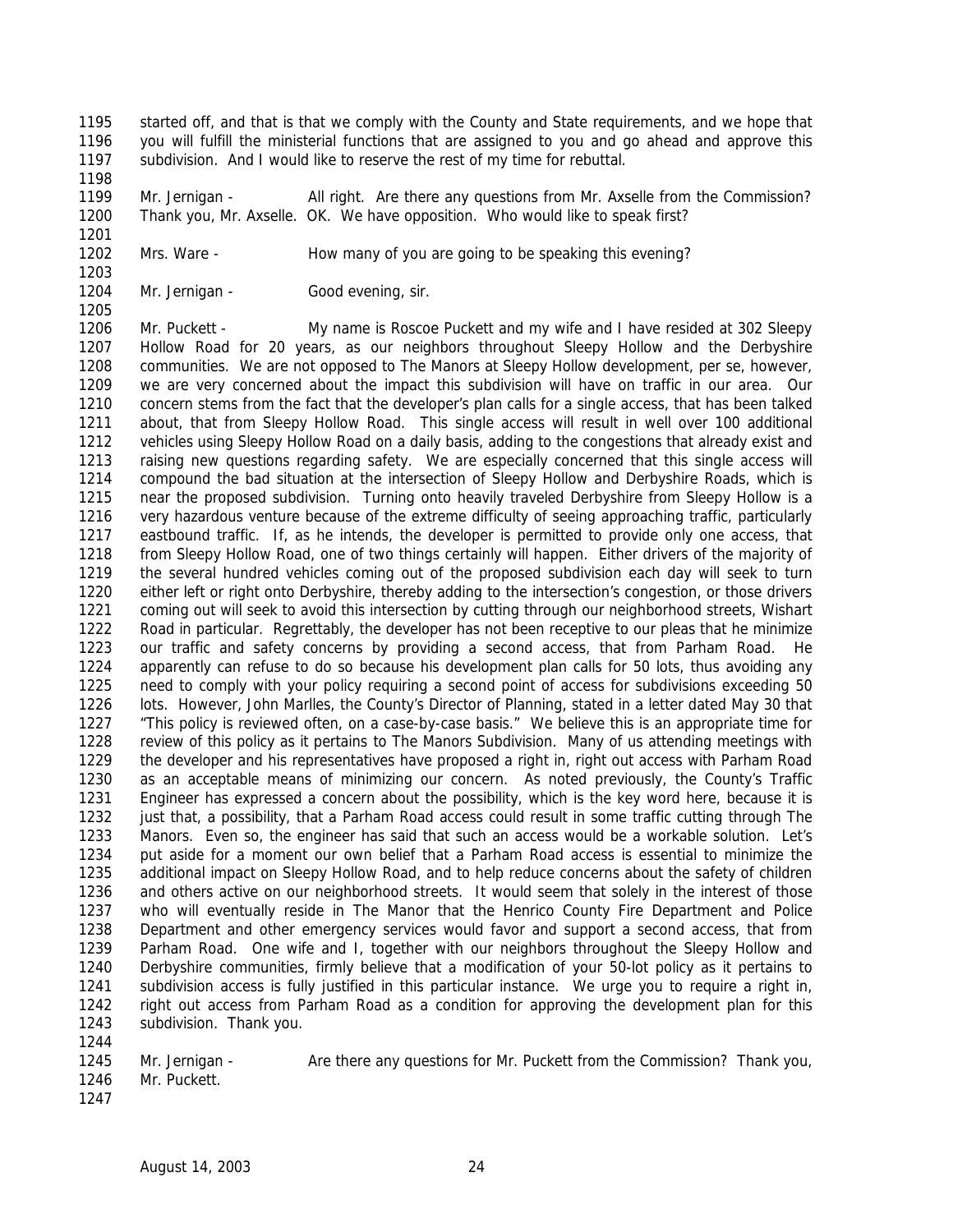Mr. Frank Frier - I am Frank Frier at 8802 Wishart Road, and I wonder if the gentleman that has the computer over there could put the last, the previous slide up that shows some other areas of the road.

Mr. Archer - Pardon me, sir. What was your name again?

 Mr. Frier - Frank Frier – F R I E R.

1256 Mr. Archer - Thank you. 

 Mr. Frier - This is to show that if we had access to the subdivision going south, people could go south and that would relieve traffic in the morning. Those going north still have to go through our bottleneck and pass our favorite telephone pole, that is kind of in a critical area. This is kind of a local joke. And they go up Parham or they go down Derbyshire to Parham and head on north. Now, the people coming home that went south still have to find a way to come in, because we have not asked to cross Parham Road, just to use the south lane. So, they find another way back in. But people coming home that turn north on Parham from Derbyshire would then have a way of coming down past the light and turning in, and we feel that is significant. I know that 30% was mentioned going south. I haven't heard a figure, and I don't know if there is one going north, but we assume it would be equal to or greater than that 30%, and so that is what we see the benefit. Now, the developer, the County people, the two traffic engineers, we've had an hour or more conversation on this specific subject on their assumptions about cut through. They feel that people going south on Parham Road, instead of turning at Derbyshire, which is an easy off, and going whatever way they want to go, that they are going to cut through and then go to Sleepy Hollow. We questioned that, but the main concern on cut through is traffic headed east on Derbyshire. People that want to go east on Derbyshire, connect with Parham, and then go south. That is wide open. In fact we had some pictures and so forth on that, and so there is no incentive for those people to want to cut through the areas into Wishart, come on down, and then go through the new area. Now, we canvassed the area when this thing first came up. We canvassed it in the form of a petition. I turned in 75 petitions from the Wishart and some of the streets, including Derbyshire itself. I don't know it they have been turned in, but another gentleman and my daughter and son-in-law over here helped get those, and they got about 200 other names. Out of the 275 people that were contacted, one person said no, because there were social contacts with the developer, not because he disagreed with this. So, it boils down to this. We have 275 people that live in the area, are very familiar with the whole neighborhood, and drive it every day, and their grass roots opinion is there would be no cut through problem projected. OK. Now, the two gentlemen, the two qualified gentlemen that are traffic engineers, I think one of them said, "Well, we are not always right all the time." And due respect to them, I think that they are in this case. So we have really got 275 to 1. One other thing, if quickly we could have the other slide back, if there is somebody that could push that, because it boils down to…where the two cul-de-sacs are that are in the proximity of Parham Road on the right. I believe that those are on land that is elevated above Parham Road. Is that true? Yes, they are higher elevations. And so, if the plan is followed right there, as I understand that there is not a practical way to go ahead and then put a connection into Parham, because of the elevation. Is that correct? Yes, well, all right. Then we are only talking the northern one? 

| 1 Z Y.<br>ำ |
|-------------|
| 129.<br>4   |
| 29<br>b     |

Mr. Wilton - I guess it comes into play…

1296 Mr. Frier - OK, but is that on elevated property?

 Mr. Jernigan - Mr. Wilton, if you are going to respond you will have to come to the microphone, please.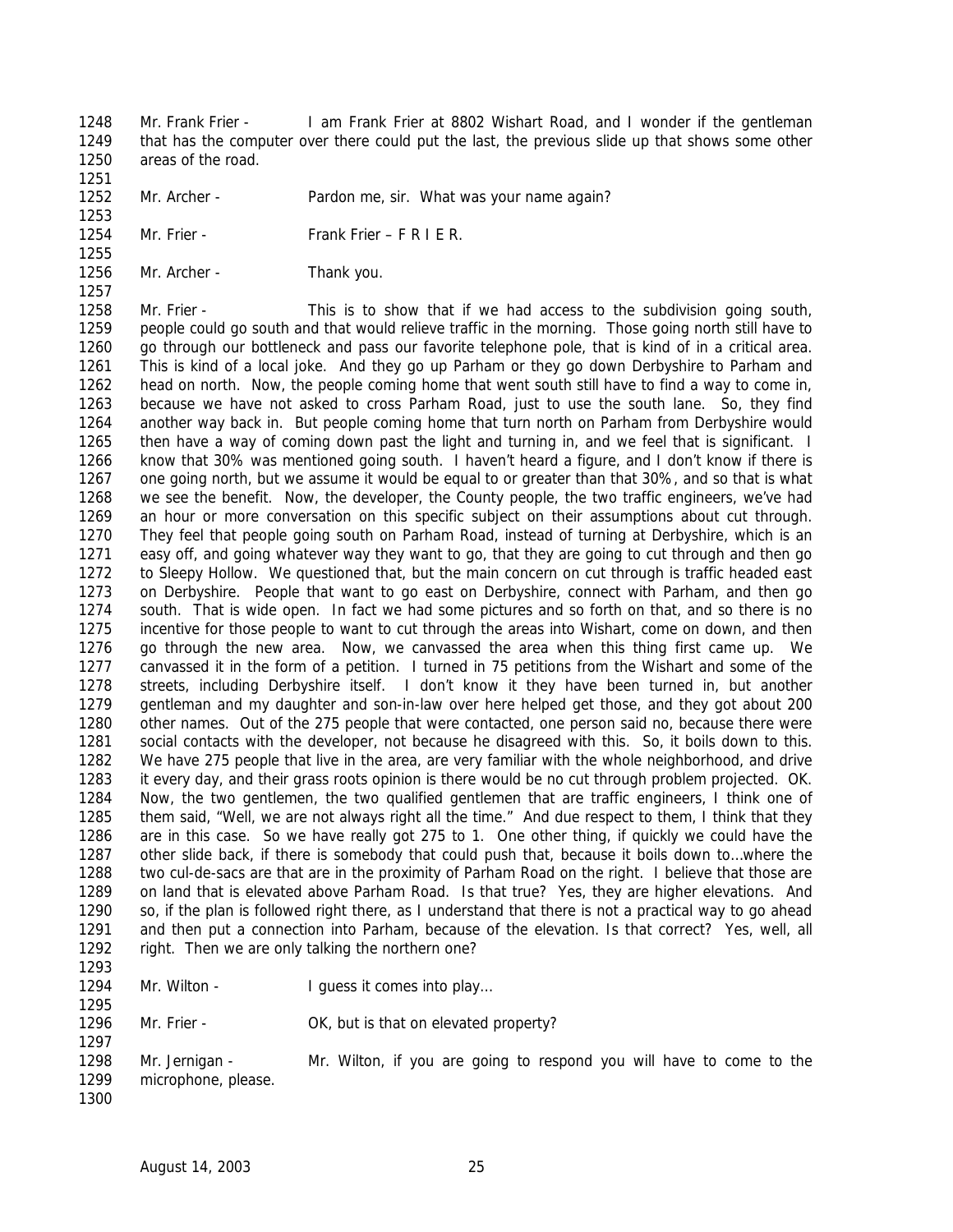1301 Mr. Glover - Is that part of his two minutes?

 Mr. Wilton - I hope not. The first cul-de-sac because of sight distance, if we were going to go ahead and put a second point of access in, that would be the safest one, according to the engineer, to the Traffic Engineer. The second one, the sight distance play comes in, and it is not safe.

 Mr. Frier - Is the one that could be potential, is that on elevated ground? In other 1309 words, my question is... 

 Mr. Glover - Mr. Chairman, could you let them defer this and have them debate the case somewhere else, because this is for a public hearing not a debate with the developer. If you don't mind.

1315 Mr. Frier - My point is, and I will make it on this assumption, I wanted to verify it, that where the cul-de-sac is now – it is on elevated ground. If it is not done now, then it is locked on. All right. So what we are asking is that it be put in. Now it is the developer's \$200,000. It is not the neighbors and I understand that. But, if it could be put in now, then the question is who is right on this would be proven over the next two or three years as this development comes to fruition and we would see. If there is no cut-through problem, then basically we are in an approximately 30-40% relief of traffic on Wishart and the critical question at Derbyshire and Sleepy Hollow. If it really is a problem, and the 275 of us are wrong, and these two gentlemen here are correct, then basically it can be blocked off, but right now we are left with the maximum traffic problem and there is no way to try and ease that later on. Thank you. 

 Mrs. Ware - How many more people do we have to speak that want to speak this evening? How much more time?

1329 Mr. Marlles - Two minutes.

 Mrs. Ware - Can I ask that we have five more minutes for each side, and that means that Mr. Axselle would have five more minutes in his rebuttal.

Mr. Axselle - Now or later?

Mrs. Ware - Collectively you have five more minutes.

 Mr. Mullen - I hate to do this, but I will introduce myself in a moment. Could we go back to the previous slide for just one minute.

1341 Mr. Jernigan - Sir, could you introduce yourself first.

 Mr. Mullen - Thank you. My name is Michael Mullen. I live at 312 Tarrytown Drive. I am going to try to be cogent and hopefully lose it in the sake of time. What this boils down to is what everybody has said thus far from the community is correct. Nobody opposes this development. What we do oppose and question is the perceived danger with traffic being put on our streets by not putting in a right in, right out onto Parham Road. The contention by Mr. Axselle that a right in, right out from Parham into The Manors could cause more cut through for our community. I believe it is hyperbole, I don't believe that could ever really happen and here is why. If you, this is Tarrytown here (referring to rendering). We want a right in, right out somewhere here. We have 50 homes being built here. These are \$800,000 to a million dollar homes. Each home will have at least two cars, some will have three, and some might have four. Let's err on the side of conservatism and say that 120 cars will be garaged here. Mr. Foster and the Traffic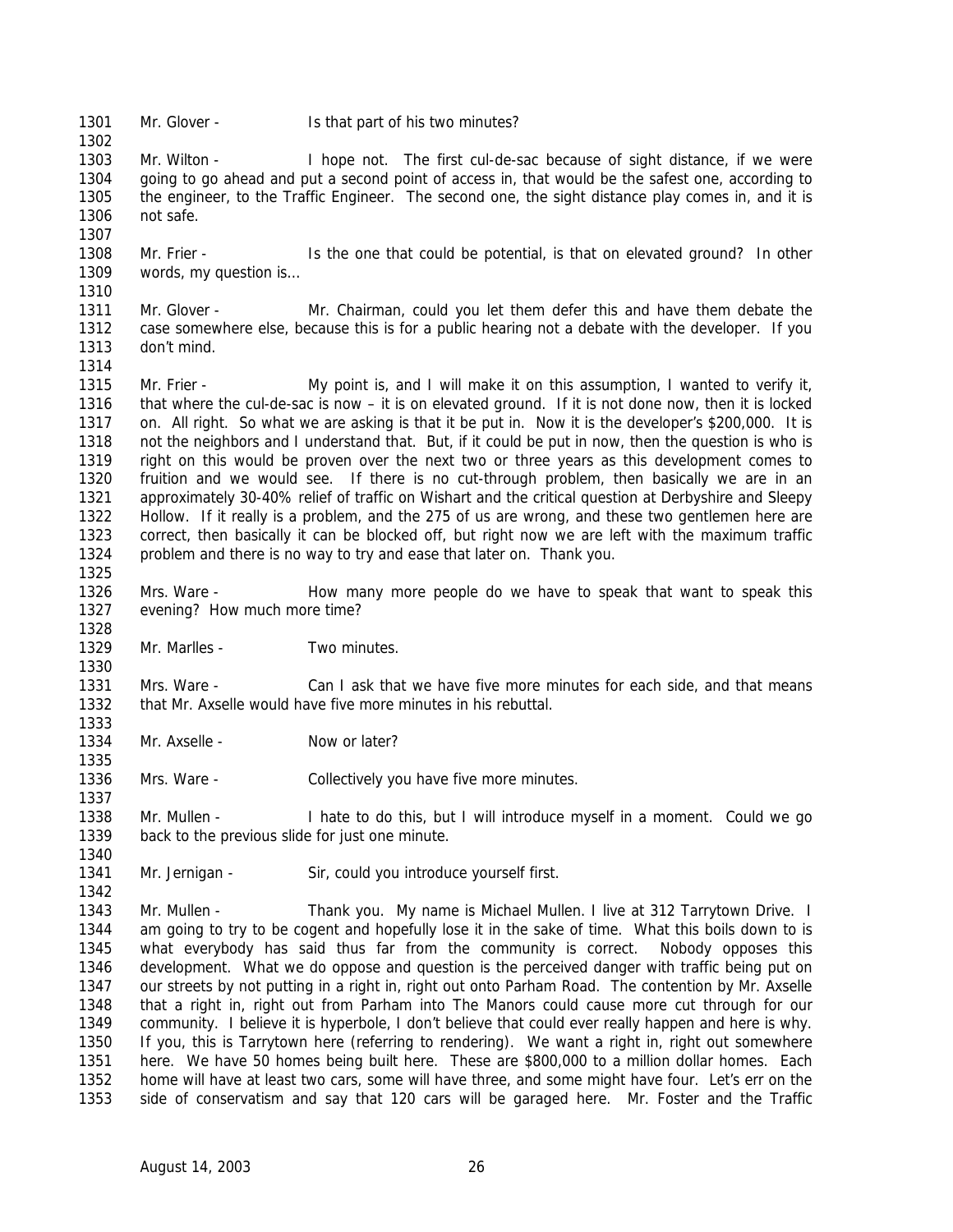Department's hypothesis is that 30% of all cars that will be housed in The Manors will have to come south on Parham Road to go over the Willey Bridge in the morning. If there is no right in, right out place somewhere in this area, what will happen, and I guarantee it, is that some of these cars, and I am not saying all of them, but some of these cars will have two choices to make – when they come out of Lilly Meadow Road, which is the name of this road being proposed, they will either have to turn right up Sleepy Hollow, to turn right on Derbyshire, to go down Parham, or they can decide, why put up with the bottleneck up here, and the light here, when I can just simply go down here, go Tarrytown, this is my house right here (referring to rendering), go down Tarrytown, and it doesn't show it on the map, connect to September and Lakeway to get to Parham Road. 1363 There is only one light there, and that is at September and Parham. Mr. Foster said in the last 1364 town hall meeting we had that any route that a driver thinks is going to be more convenient for him town hall meeting we had that any route that a driver thinks is going to be more convenient for him or her to take, they will take it. That will be a cut through for them. I propose that if the right in, right out does not happen here, we will get anywhere from 20 to 60 cars, morning rush hour, down Tarrytown, in an effort to cut through and not have to deal with the bottleneck of Derbyshire and Sleepy Hollow and Parham and Derbyshire. And this morning rush hour is when my children, who are 7 and 10, walk to the school bus on the corner of Tarrytown and Sleepy Hollow. Statistically, we can talk about the academics, about how many cars may be going south on the way to work. Mr. Foster says it may be 30%. If that is 120 cars, that is what, that is 40 cars. It may be more. It may be less. The bottom line is that the more cars you put on our street, the more accidents could happen. It is a statistical fact, regardless of how many cars we are actually talking about. So, I don't buy Mr. Axselle's contention that a right in, right out is going to cause more cut-through traffic on our street. I also don't buy the fact that it is going to cause cut-through traffic through The Manors, for this reason. It is a right in, right out. If you are leaving The Manors, in the morning, you can only turn right onto Parham Road to go south. You cannot turn left, hence the term right in, right out. Likewise, if you are coming home from work on Parham Road, and you live in The Manors or elsewhere, in this area, you can only turn right into the right in, right out we are proposing. Going back to Mr. Foster's contention that if people think a route will be shorter for them to take, they will take it. This won't be a shorter route for them. If you live in The Manors or points further west over here, why in the world would you go further south on Parham Road to cut through a circulative neighborhood when you could just simply turn right here (referring to rendering). It is much shorter. Plus people coming home from work, traveling north on Parham Road cannot turn into this right in, right out, because it is a right in, right out. Am I up? Out of time?

- 1388 Mr. Marlles No. There are two minutes remaining for all.
- 1390 Mrs. Ware There are other speakers.

 Mr. Mullen - We've got other people. Well, let me check my records here. Oh, one last thing I will say and this will take less than a minute is my neighbor, Mr. Kaiserman, who also lived on Tarrytown Road, went out with Mr. Foster to take sight distance measurements for this proposed right in, right out, from Parham Road, into The Manors Subdivision, again, which we are not opposed to. But we do want the right in, right out, for the reasons I just articulated. What Mr. Foster and my neighbor, Mr. Kaiserman ascertained is that this right in, right out meet all County, State and Federal regulations. There is no legal precedence and no Code that we know of for not putting it in there. It can work. It should work. It will mitigate traffic in our neighborhood and greatly reduce the risk of bodily injury or God forbid, something worse, because this is an area where children play, children walk, senior citizens walk their dogs, and I really take offense that this somehow is better for us in our neighborhood if we don't have the right in, right out. It is clearly better if we do. Thank you for your time.

Mr. Jernigan - All right, Mr. Mullen. Thank you. You've got one minute left.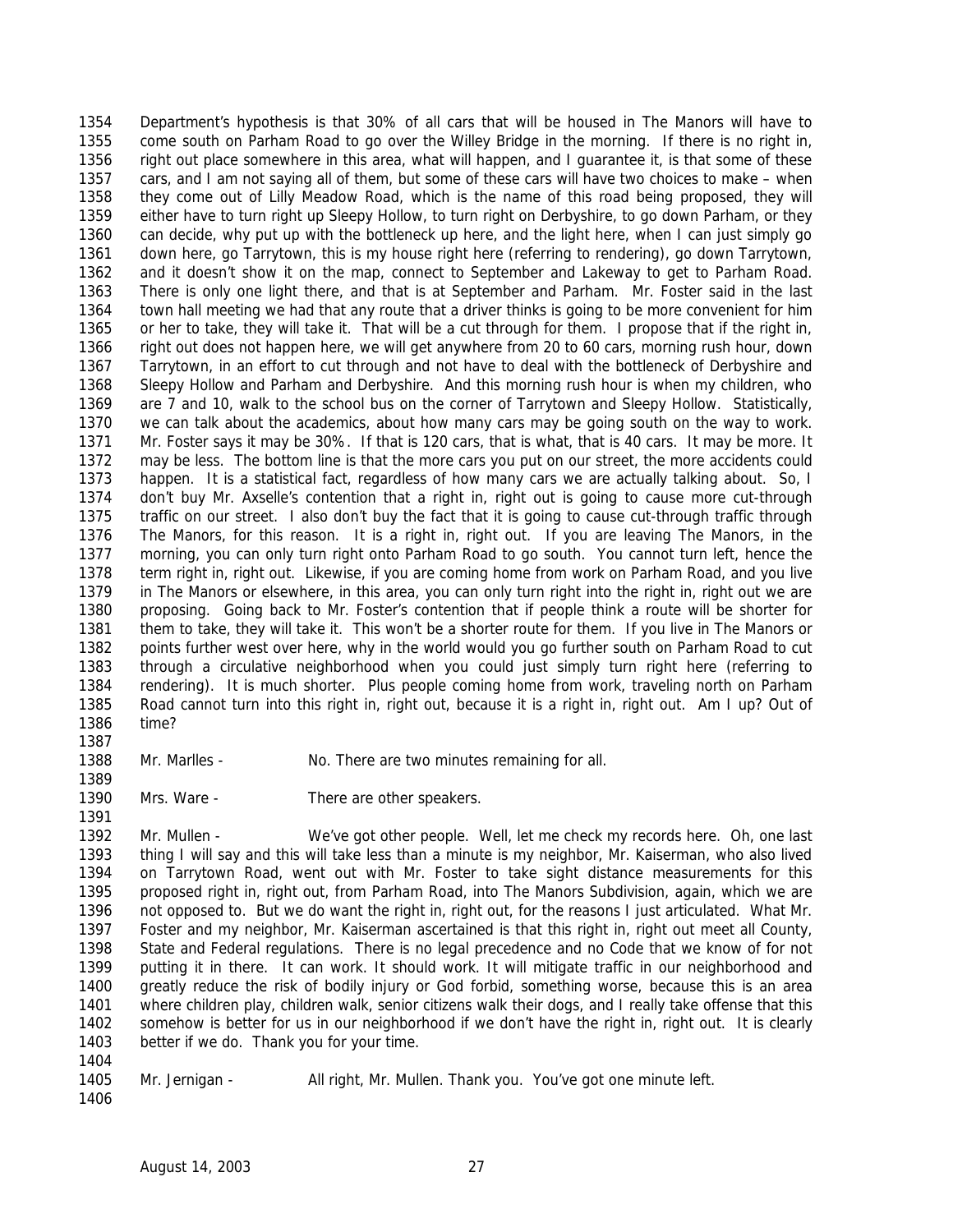Mr. Kaiserman - My name is Col. Don Kaiserman and I live on Tarrytown Drive, also. I think mostly I have five questions to ask. I think one of them has already been answered by Mr. Axselle. I think his comment that we have had friendly meetings is sort of like saying the Titanic stopped to take on ice cubes, but we will let that drop. He answered the first question, "Is there 1411 any change in Mr. Wilton's comments from the meeting we held on the  $11<sup>th</sup>$  of August where he said he wasn't going to put this road in." He didn't see the need. Wasn't going to do it. I do raise the question though. I had a meeting with Mr. Hazelett and our Supervisor yesterday trying to get at the root of some of the issues. Pat O'Bannon, our Supervisor, was there, and I was told that Ms. O'Bannon had requested Mr. Wilton to reconsider the right in, right out. I'd like to know what the status of that is. I haven't heard and I am not sure that Ms.O'Bannon has heard or had a response to that. I also made a request to Mr. Axselle to step in on our behalf and talk to Mr. Wilton, who had proposed, he didn't promise, proposed making the connection between the ring road within The Manors and connecting that with a private road with a gate. I asked him again, because we all feel that this issue of cut through is a potential, but the reverse of that, what I call reverse cut through, Mr. Foster challenges that, so I will just say "Traffic flow out of The Manors" is a given. We are going to get that. Because there is only one way for the people in Manors to get out. I asked Mr. Axselle to see if Hank Wilton wouldn't consider just putting in the road and let's see what happens. I think we all make judgments prematurely on what is going to happen. Put in the connecting road, the right in, right out. If in the event we do see and the people in The Manors complain about cut through, he could always go ahead with the proposal that he made to me in my house. It wasn't my idea. It was his idea, to make this a private road with a gate. The last issue that I would like to bring up is relative to the issue that somebody already covered, and this will be very short, but Mr. Wilton had made a comment to us at the meeting we held in July that he would do everything possible to keep the noise level, etc. down during the construction period. We have never gotten an answer to that. We do request that he consider the idea of keeping the construction trucks out of the neighborhood, because, again, of the safety consideration, that he utilize right in, right out, that he could put in, which the County has agreed meets standards. Those are the questions that I raised. We haven't gotten an answer. We have tried to deal reasonably with this concern over safety. We have had numerous meetings, and, frankly, we are up against a brick wall right now, I believe, but we still deserve the answers to these questions. Thank you folks. 

- Mr. Jernigan Colonel, before you leave, are there any questions for the Colonel from 1440 the Commission?
- 1442 Mr. Vanarsdall I thought maybe Mr. Marlles wanted to answer these questions for him.
- Mrs. Ware I think the applicant can answer most of these with their rebuttal time.
- Mr. Jernigan Colonel, I guess you are somewhat of a spokesperson for the neighborhood. Do you realize the laws that we are under?
- Col. Kaiserman- I certainly do. That is why I had the meeting with Mr. Hazelett yesterday. I fully understand them. I don't necessarily agree totally that because somebody meets the zoning requirements that that makes it a done deal. I think that there should be some flexibility in that, especially when we've got the number of people that are opposed to this because of the safety issues that are at stake.
- Mr. Jernigan We have, on an average month, we will have four or five subdivision cases come through, every month, and we are bound by law from the State legislature to follow the rules, and that is what we have to do. Mr. Wilton's project meets Code. Now, if we turn that 1458 project down, we can go to court.
	- August 14, 2003 28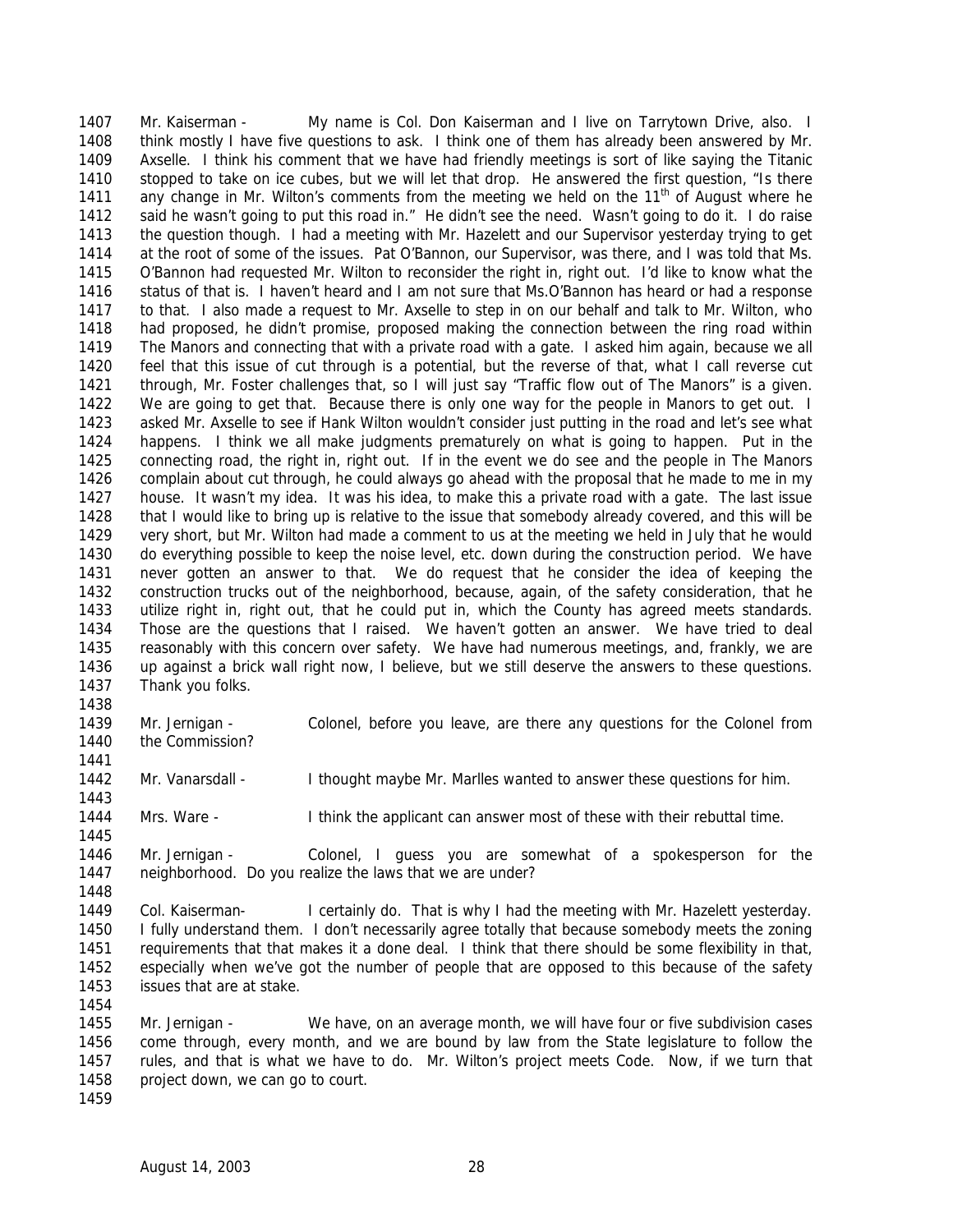Col. Kaiserman -I fully understand that, too, but I think there should be some flexibility in that rule that allows the Commission to look at the issues and require consideration to be given to the people that already live there. I understand the…so we shouldn't argue the point. 

 Mr. Jernigan - We are not going to argue. I am just explaining to you the situation that it is, that he does meet Code, and by law we can't force him to put that road in there, and I know that is what everybody wants. Sir, I am sorry. We are out of time. Sir, we are out of time.

 Mr. Frier (from audience) -You are making an incorrect statement because one of the County officials said that they had the option if they felt it was wrong that they could ask the developer to 1470 put that in. That was given to me this afternoon. Sir...

1472 Mr. Jernigan - Sir, that would have to be a policy change.

 Mr. Glover - Mr. Chairman, could I interject something here. These people only come to see this, one time a year or one time every 10 years, and if they want to speak, I would think you ought to let them speak. I know that our time, we are going to be here until 1:00 tonight I am sure. But I think whatever they want to say, I think they are very frustrated, and they have a right. Now, I didn't mean that we should turn around and violate the law. I hope you know that. And all due respect to you, sir, if he wants to do it, he can do it, but we can't make him do it. 

 Col. Kaiserman -Planning Commission policy for requiring a second point of access is when the subdivision exceeds 50 homes or more. This policy is reviewed often on a case by case basis. That was made by one of the people.

1485 Mr. Glover - Can I reflect on that, Colonel, about the review on a case by case? It is reviewed by the Traffic Engineer and just as when I would go to get a prescription filled, the pharmacist reviewed that prescription and if he decided that it was a drug interaction there, he'd call the doctor and that doctor would then discuss it with him. We review it with that Traffic Engineer, and just as that pharmacist and that doctor are professionals, they depend on each other's professionalism. We depend on that Traffic Engineer and if we were to go contrary to what he has recommended and said, it would be an arbitrary decision, and hopefully, you can appreciate the fact that it's arbitrary, and Mr. Puckett, you used to fill my prescriptions, so, I appreciate that. 

1494 Mr. Puckett - No. I am not the same Puckett.

Mr. Glover - Well, you know what. Maybe you should have been.

1498 Mr. Puckett - My uncle ran a hardware store.

 Mr. Glover - Well, I got some nuts and bolts, too. But I hope you understand, what I am trying to say is every case is reviewed, and even if is 20 houses or lots, if it doesn't meet the health, safety and welfare, the safety factor, that the Traffic Engineer, we have to depend on him. If we go contrary to what he recommends, it is an arbitrary decision. I hope very much that you understand that. I hope the rest of you recognize that you are due to be heard, because you only come here, once maybe in a lifetime, who knows? But, please try not to be redundant and respect the fact that we are controlled by legislation that has hopefully been explained. So, thank you very much. 

 Mrs. Ware - I see one gentleman who wanted to speak that hasn't had the opportunity.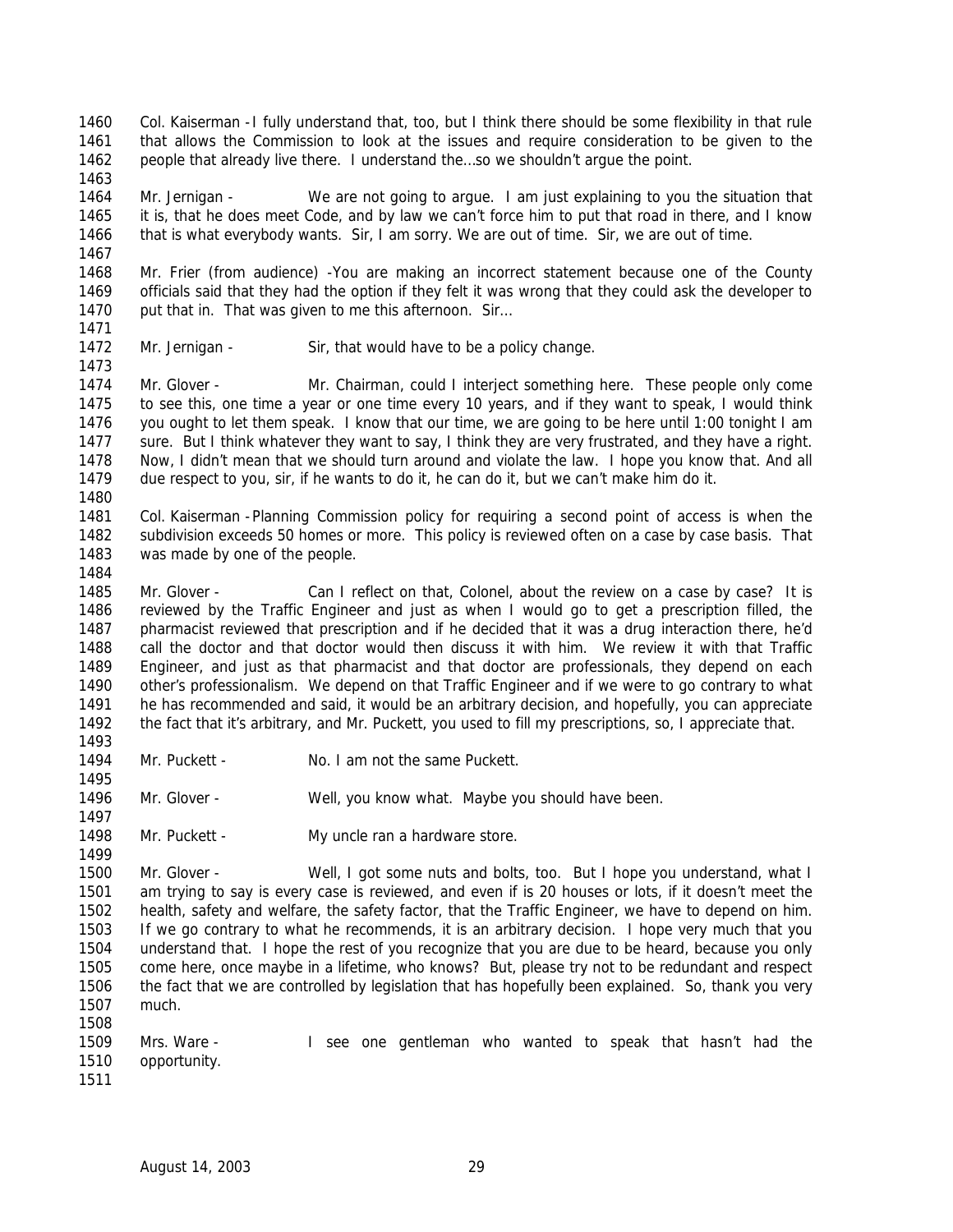Colonel Kaiserman - Just quickly, Mr. Glover, the Traffic Engineer, I believe I am correct in saying hasn't expressed a concern but he has said this is a doable, workable solution, right in, right out. 

 Mr. Glover - It is. You are exactly right, and what I will say to that is, but he also says that it does not have to be. And if the developer does not want to, he can and can't, depending on what he wants to do. As long as he knows he does not have to do it, he meets all of the criteria, it is legal, and the only rebuttal that we have is for the developer to take it to the Circuit Court, not us. 

Mrs. Ware - I think there was one gentleman in the back.

 Mr. Coates - My name is Thomas Coates and I am a local lawyer on behalf of the Kinross Subdivision, and a resident of the Kinross Subdivision, which is probably affected as directly as any other in the neighborhood by this development. Like all others who have spoken, we are not opposed to this development, although we certainly have enjoyed the pristine woodland that has been there before. And I don't want to take any more time to go into details. We are of the same mind with regard to the access on to Parham, and the desirability of that, as are all those others who spoke tonight. I also, as a lawyer, understand the issues that have been raised in terms of the choices or lack of choices that the Commission has, but we wanted to be on record, nevertheless, as expressing our belief about it in terms of the desirability of it, and also on record as for the Kinross group to express our appreciation to Mr. Axselle and Mr. Wilton in terms of their responsiveness in the context of relocating the access onto Sleepy Hollow and the buffering that they have agreed to be installed between this development and the Kinross development. Thank you.

 1538 Mr. Jernigan - Thank you, sir.

1540 Mrs. Ware - And this gentleman. 

 Mr. Gene Dew - My name is Gene Dew. If you will bear with me on my voice, I live at 10437 Park Tree Place. It is in a Wilton development. Of course, I am here and concerned about the many unresolved environmental and safety issues that seem to be cropping up in this particular subdivision. We look at the integrity of the dam and the liability that they are going to put to the community, the quality of the pond water, and what about the mitigation for the wetland destruction. Where is that to take place? How long will that take to mitigate any destruction of the wetlands? Also, the full and proper covenants for The Manor, to make sure those are again the proper ones, and, of course, my recommendation would be that since there are so many issues, that this be deferred until additional answers are given to some of the concerns that were expressed here tonight. Thank you.

Mr. Jernigan - Thank you, sir. Mrs. Ware.

 Mr. Marlles - Mr. Axselle, there is about eight minutes and 54 seconds of rebuttal time, with the additional five minutes that was added by Mrs. Ware.

Mr. Glover - You don't have to take it though.

 Mr. Axselle - I won't. Let me respond to a couple of questions that were posed. One, what about the environmental consideration? This project will have to comply with all of the requirements of Henrico and the Commonwealth of Virginia and the Federal government have to receive all appropriate permits dealing with wetlands, the lake, the dam and so forth. Mrs. O'Bannon did share with me a request, a formal request, if you will, that we consider this right in,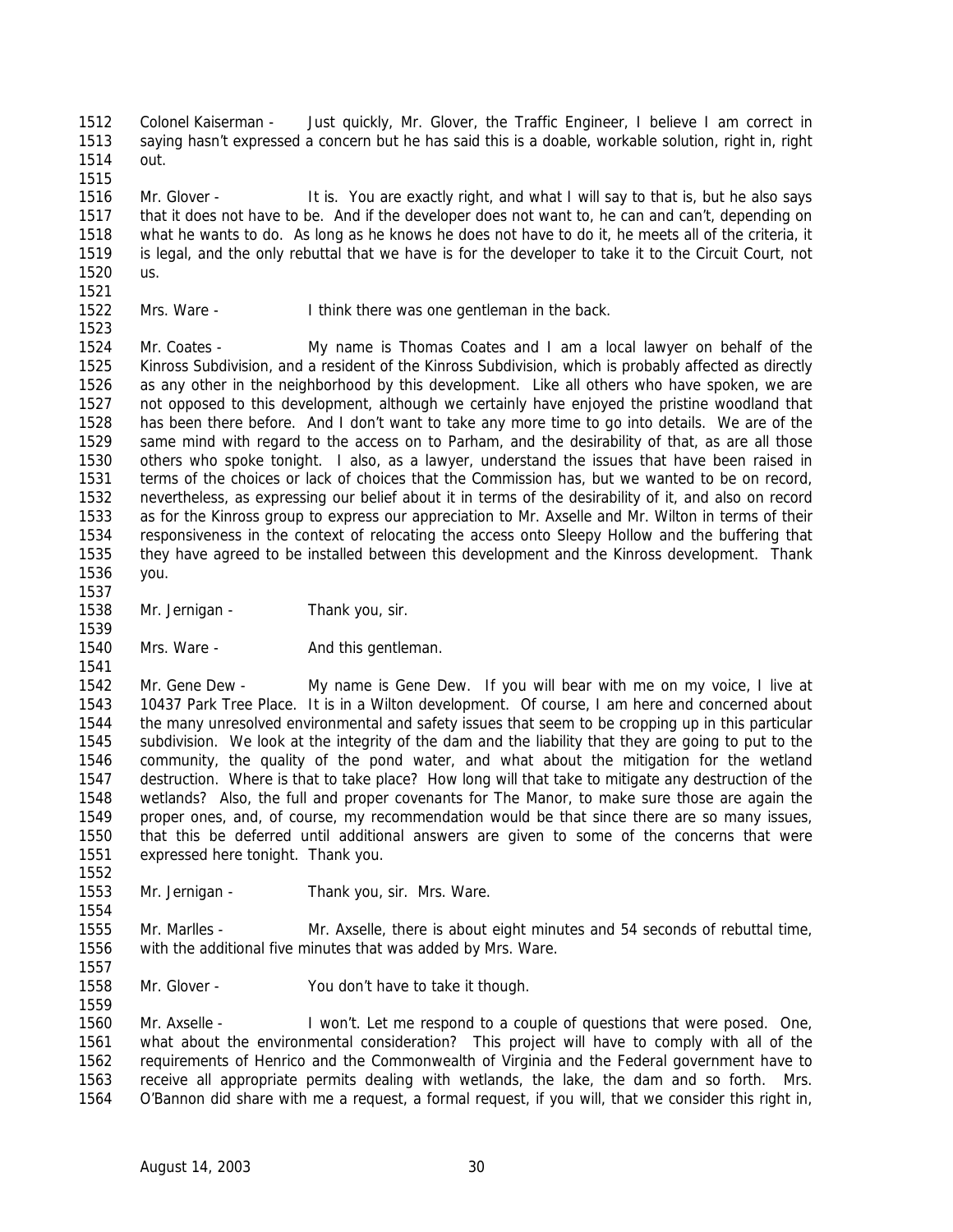right out after we resolved all of the other issues anyway. And I did respond to her and I will read you this part of this letter, the closing part. "The County does not require a second point of access. The subdivision plan before the Planning Commission is in full compliance with the County's requirements and ready for approval." Earlier I had stated to her that we would not be making that change. Then I conclude by saying, "We recognize this has left you in a very difficult position, as a considerable number of your constituents would like this right in, right out access point…and yet you have no way of requiring it under the law. This is why we tried to be fairly clear with the people because this is a choice that Mr. Wilton has made." So, she did make a request, and for the reasons that have been talked about, from the Traffic Engineers, and the neighbors and the cut through and our people, that we have declined to make that change." Mr. Colonel Kaiserman called me this morning and asked that I talk with Mr. Wilton about the possibility of putting through the road and then later seeing how many problems develop, and then trying to close the road then, if possible. We do not think that is desirable. We always find that that creates a real problem, and so forth.

 Construction traffic was another question that was raised, and as I pointed out in the opening statement, we put proffered Condition No. 20 that says a construction plan has to be approved by the County dealing with the access and the terms and conditions of the construction.

 As I said at the start, I think it is a fairly straightforward case, but there, in fact, a very strong difference of opinion, and we have talked about cut through, concerns that led us to move the access point, and concerns the neighbors had about cut through to Wishart and other roads. The concerns they expressed about cut through through Tarrytown and September. Other concerns were expressed about cut through through The Manors and the Wishart area and so forth. We have responded in four or five ways, far beyond what the Code requires. We will gladly do it because we thought these were reasonable requests. It is just our opinion, not my opinion, but the opinion of the professionals on whom Mr. Wilton and others rely, that the right in, right out not required by law, would, in fact, facilitate cut through, and so we with a great deal of respect, we have declined to make that change. 

I will be glad to respond to any questions you might have.

 Mr. Jernigan - Are there any questions from Mr. Axselle from the Commission? Thank you, Mr. Axselle.

 Mrs. Ware - At this time I would like to hear from Tim Foster, the Traffic Engineer, to answer a few questions.

 Mr. Foster - For the record, I am Tim Foster. I am the Traffic Engineer for the County. This came in as a subdivision case that was reviewed by our department, and as a standard subdivision we did review it and recommended approval. We did go into a little more detail than we generally do on subdivisions. We generated traffic – how much traffic was going to be generated by this subdivision. The amount of traffic on a daily basis generated by the subdivision is actually about 548 vehicles on a daily basis. Trips is what we call it. A trip is going to work is one trip, coming home is one trip. So, if you just go of your subdivision and come back in, that is two trips. This information is based on the Institute of Traffic Engineers Traffic Generation Handbook, which we have trip generation for lots of uses. As you know with your zoning cases, we always generate traffic, and also from experience of reviewing hundreds of subdivisions over the years and the counts we've gotten in other subdivisions. When we reviewed this traffic, it was brought to our attention that some of the residents were concerned about the volume of traffic generated by the subdivision. There is no doubt Derbyshire Road has a lot of traffic on it. We are over 12,600 and we will doing some more counts out there when school starts so we can get a count because the counts we did out there were in June of this year. We have been around that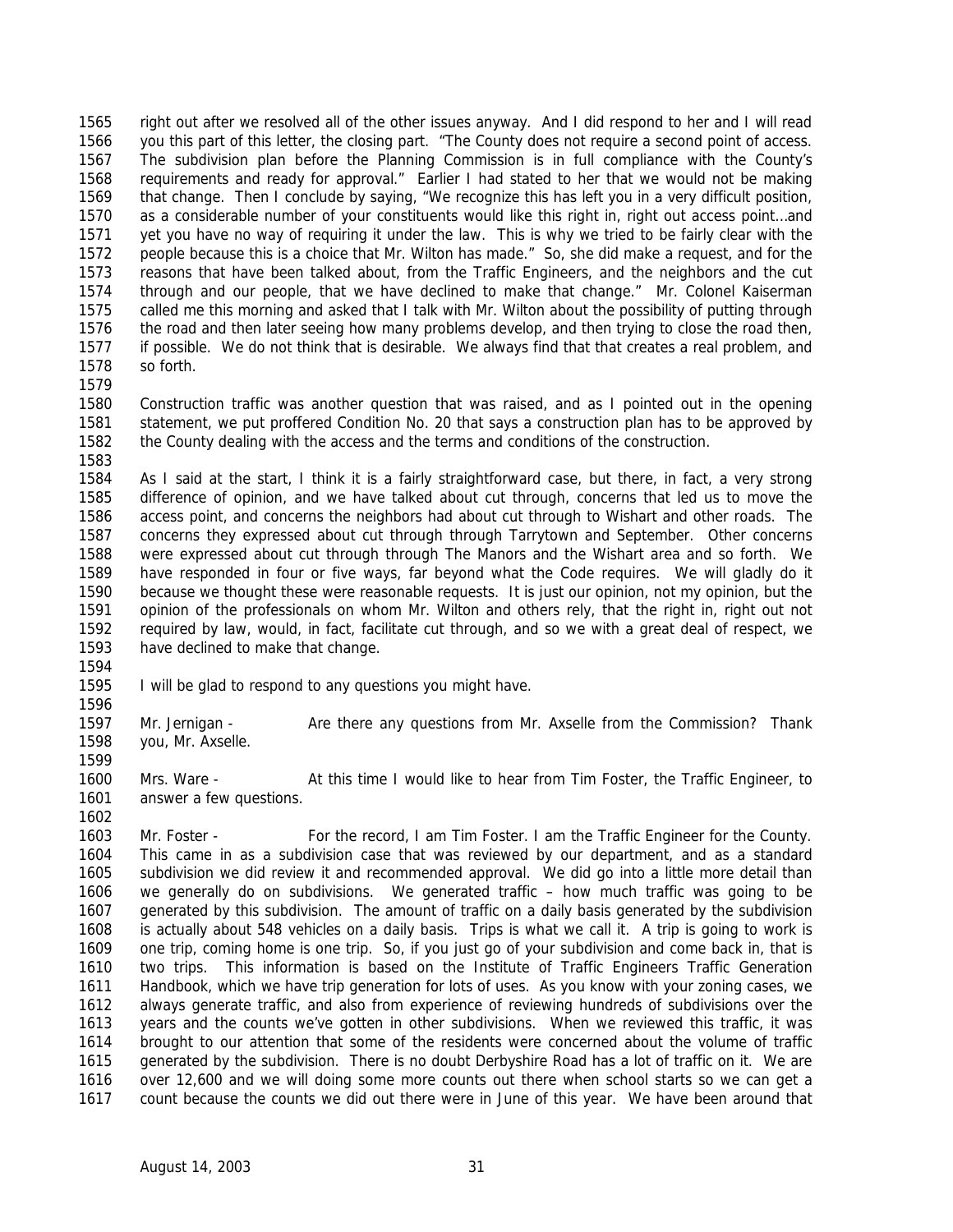number for about four years. Numbers fluctuate daily, to be honest with you. So, when we looked at it, we looked at the a.m. peak hour and the p.m. peak hour, which is what we looked at, and how it would be generated. This development generates about 45 trips during the morning peak hour. What that means is 34 cars leave the subdivision and 11 will go in the subdivision. That is an average for subdivisions of this size. When we broke down that traffic into the 30% that we didn't think would go south, 30% of 34 vehicles coming out is about 10 vehicles. That puts amount 19 north, and we did assign traffic on Wishart, but that was a concern to see, so we are thinking maybe about 7 or 8 vehicles per hour will actually possibly use Wishart Road. That was when the road was aligned. Now one thing about subdivisions versus office, if you can think of office, offices generate traffic, but everybody typically gets there at similar times, and everybody leaves at once, so we have that massive traffic going, getting there at the same time, and leaving at the same time. For subdivisions, the traffic is typically spread out a lot more, so when we meet with the (unintelligible), you've got to work. If you work downtown, you may leave earlier than if you worked up at Regency, for example, from this case. And when we looked at that, we were looking at possibly adding about 17 cars to Sleepy Hollow northbound, about 6 vehicles westbound, and about 10 southbound. Even if, I don't think all 10 would use Tarrytown, but even if they did, we're talking 10 vehicles in an hour - spread our over an hour – so the thing that we looked at with this was the fact that even though we have more traffic through the neighborhood, in the scheme of things from a traffic engineering standpoint, it is not a lot, and typically I can tell you if we get a count on most of those roads today and did one tomorrow, the daily count traffic would probably vary more than that. So, we did feel that one point of access was viable and that traffic could be absorbed into the existing traffic stream, recognizing that we have problems out there that we need to work on. At Sleepy Hollow and Derbyshire, we've had some plans there about the pole. We went through a public hearing several years ago, and I think we are going to resurrect that based on some citizens concerns. There are some sight line issues up there that we are working on, regardless of this case, that need to be work on, and we are working on that as well. Cut- through traffic, if I could explain a little bit about that. We are concerned about cut-through traffic, if there was a right in and right out. That is based on experience of the two things that we have right now. The two number one problems we have in the County based on calls I get and public calls others get, speeding vehicles and neighborhoods' cut-through traffic. Based on those two things alone, the County this fall is probably going to approve a Traffic Calming Program to try to address these issues. I can tell you, just based on my experience, that roads that are parallel to roads that carry a lot of traffic, people typically use them as cut throughs. They will find a way down there. We have plenty of those and many examples in the County. So, even though it is a projection, and someone told me I was speculating, I think it is good speculation based on experience that we have with this problem. One thing that Mr. Axselle said was, "Cut-through traffic from the Sleepy Hollow people," well, if we had the right in, right out, I don't consider anyone from Sleepy Hollow going through this subdivision as a cut through. Because it would be as this subdivision is, part of the neighborhood. Cut-through traffic is when you are on a major road or a road that is heavily traveled and you cut through to another road, such as Parham Road, but you don't have any purpose of being in the neighborhood. That is what cut-through traffic is. From our standpoint, from a traffic engineering definition, once this neighborhood gets assimilated into it, it is part of the neighborhood, and in our definition and in my opinion, is not considered cut- through traffic. I was then asked about the right in, right out, whether or not it could be approved. We measured sight distance, and we did feel that an access point could be approved, on Parham Road, and it would meet all standards. I did express my concerns about the cut-through traffic at the public meeting. Also, obviously, Parham Road has 40,000 cars a day there, so that is the higher traveled road. However, based on the traffic numbers that I generated, I did not feel that I could require the developer or recommend that the developer put in a right in, right out there, and what I said at the meetings was that if the developer and the neighbors could agree on that entrance, we could make it work. But, looking at the traffic volumes that were generated, there is no way I can recommend and require that entrance out there.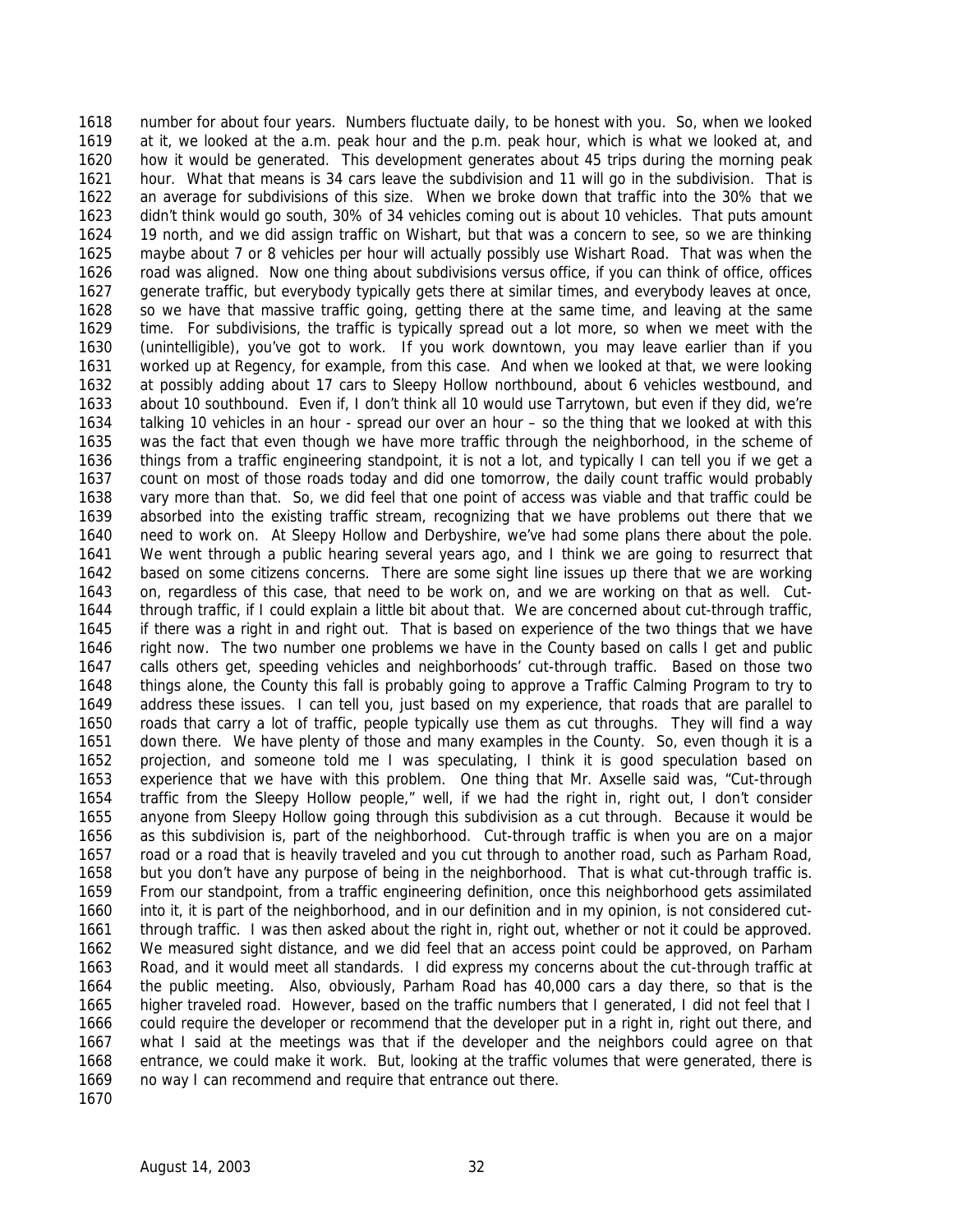Mr. Jernigan - Are there any questions for Mr. Foster from the Commission? Thank you,

 Mr. Foster. 

- 1674 Mr. Marlles Mr. Silber, would you mind coming to the podium? Mr. Chairman, if I could, I think Mr. Axselle touched upon some of these points in his opening comments, but I do think, just to clarify it for the citizens in the audience, there is different legislation here than there is when a rezoning occurs and I have asked Mr. Silber to just clarify some of those points for the benefit of the citizens who may not be as familiar with zoning and subdivision laws as the Commission is, that deals with it on a monthly basis. So, if you would, Mr. Silber.
- 1681 Mr. Silber - Sure. Mr. Marlles, members of the Commission, Randy Silber, Assistant Director of Planning. I think it is important to remember that the authority provides local governments with certain rights when it comes to subdivision regulations. Subdivision regulatory powers are granted to local jurisdictions by the General Assembly, by the State. The approval powers are very specific and they are very limited. Keep in mind that there is a major distinction between the rezoning of property and the subdivision of land. The rezoning is a discretionary process. It is legislative. It is a legislative power that is granted to the local government, so there is a lot of flexibility with the rezoning of land. It is review of the Comprehensive Plan, the Land Use Plan, and local government has considerable discretion in determining what land uses should go in what locations. In this case, the review and approval of a conditional subdivision plat, it is really a ministerial or administrative process. This is what is granted to us by the State government, and with it being administrative it really only allows the County and the Planning Commission's review of the subdivision plat relative to its subdivision and zoning regulations, and if it meets those regulations and meets the technical requirements of the Ordinance, then the State Code says that you are compelled to approve that subdivision plat. Once the applicant's subdivision plat complies with the requirements of the Ordinances, then the Commission really is expected to approve that plat. The Board of Supervisors has appointed the Planning Commission, this body, as a review agent for conditional subdivision plats. The Board of Supervisors has also granted the Director of Planning the right to make final approval on subdivisions. Of course, this is a conditional subdivision process, and the final subdivision comes after this, and is authorized by the Director of Planning. So as staff has noted, with this subdivision, The Manors of Sleepy Hollow, as annotated and with the recommended conditions, this meets all of the zoning and subdivision regulations, so approval in this case would be in order, based on the State law.
- 

1705 Mr. Jernigan - Are there any questions for Mr. Silber from the Commission? Thank you.

 Mrs. Ware - I would like for Mr. Axselle to come back to the podium, please. I just wanted to say that there are many people out there who want this access to Parham Road, and is your client, at this point in time, willing to grant that access?

1711 Mr. Axselle - I appreciate that. Sometimes you have hearings and something pops up, and you don't have a chance to look into it. We have had two or three meetings and this is an issue that has been not only researched when the matter was zoned, and experts have been hired and experts retained, and so while I appreciate and very well understand the genesis of that request, because of the considerations that we have all discussed in the past, we are inclined and would not make that change, respectfully, and perhaps regrettably, but that is the position we take which we think it is right, in this particular instance.

| 1718 |                |                         |
|------|----------------|-------------------------|
| 1719 | Mrs. Ware -    | OK.                     |
| 1720 |                |                         |
| 1721 | Mr. Jernigan - | Thank you, Mr. Axselle. |
| 1722 |                |                         |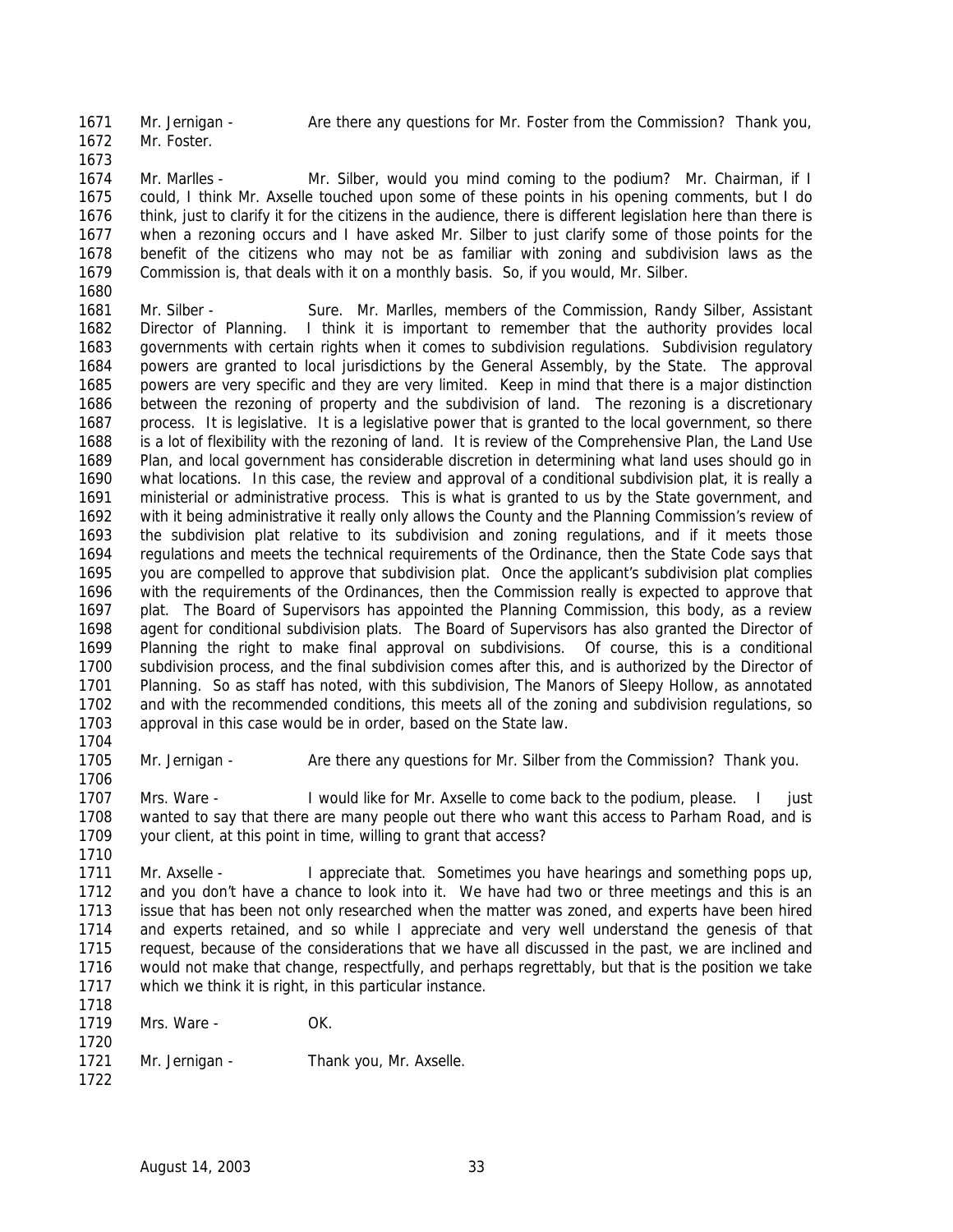Mrs. Ware - There has been considerable dialogue concerning this case, and there have been three neighborhood meetings sponsored by the developer, which have been attended by the County staff and various departments, as well as County officials. Many meetings, with various staff members and citizens have taken place. There have also been meetings and site visits involving staff, County officials, the developer, and citizens. I can assure you that I, as well, as all of the County staff involved have listened intently to your concerns and requests. I also understand your concern for your neighborhood and the traffic issues that have arisen from this proposed subdivision. There are long-standing traffic concerns in this area, and the County has conducted various traffic studies of Derbyshire, River and Sleepy Hollow Road. Mr. Foster said that you can be assured that more studies will be conducted in the near future in order to further address these traffic issues. 

- The County Department of Public Works, through various studies, has determined that the resident's area can handle additional traffic from this subdivision. Based on your development traffic number and how the traffic is distributed on surrounding road networks, the increase in traffic by the subdivision can be absorbed into the existing traffic without increasing the current traffic delays in the area. The plan for The Manors at Sleepy Hollow meets all County traffic standards. The County's Traffic Engineer also expressed concern about the potential for cut- through traffic within the neighborhood if a connection with Parham is made. This subdivision, with its 50 homes, will eventually be a part of a larger Sleepy Hollow neighborhood. People living within the neighborhood, traveling to points outside of the community, is not considered cut-through traffic from the Traffic Engineering standpoint. Traffic that travels through the neighborhood to get from one heavily traveled road to another, without having a need to be within the neighborhood, is considered cut-through traffic. This is what Mr. Foster and the County Department of Public Works is concerned about. The applicant has moved the Sleepy Hollow entrance away from Wishart Road in order to discourage cut-through traffic on Wishart and several other adjoining roads. As to the Parham Road access, Mrs. O'Bannon has requested this access of the developer as advised tonight at the hearing. The developer is also aware of the concerns of the surrounding neighborhood, and their desire for this access. The developer has chosen not to provide the right in, right out access onto Parham Road. The County Attorney has advised if a subdivision plat meets all County Ordinances and adopted policies, then the Planning Commission, by law is obligated to approve that plat. The staff reports that the subdivision plat is in accordance with County regulations and recommends conditional approval.
- 

- 1757 I believe I need to make an annotation on the plan for the enhanced boulevard entrance, is that right, Ms. News?
- Ms. News That has been included on the plan.
- 1762 Mrs. Ware That has been included? OK. Then, at this point I recommend approval of this plan, subject to the annotations on the plan, the standard conditions for subdivisions of this type, and the additional conditions Nos. 12 through 23.
- Mr. Vanarsdall Second.
- Mr. Jernigan - We have a motion by Mrs. Ware and a second by Mr. Vanarsdall. All in favor say aye. All opposed say no. The ayes have it. The motion is passed.
- The Planning Commission approved Subdivision The Manors of Sleepy Hollow (July 2003 Plan), subject to the annotations on the plans, the standard conditions for subdivisions served by public utilities and the following additional conditions:
-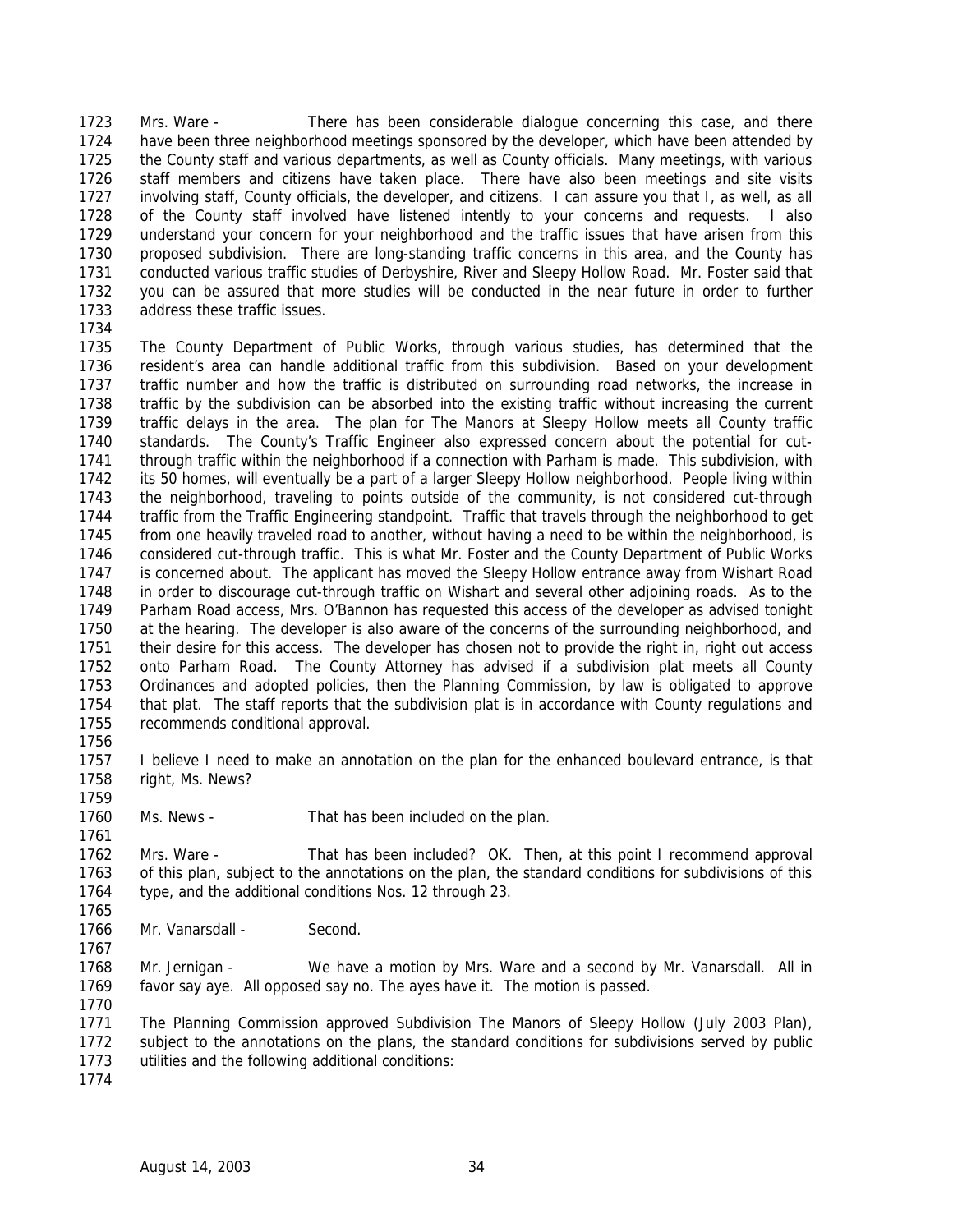- 12. The limits and elevation of the 100-year frequency flood shall be conspicuously noted on the plat and construction plans and labeled "Limits of 100 year floodplain." Dedicate floodplain as a "Variable Width Drainage & Utilities Easement."
- 13. The detailed plant list and specifications for the landscaping to be provided within the 25- foot-wide planting strip easement along N. Parham Road and Sleepy Hollow Road shall be submitted to the Planning Office for review and approval prior to recordation of the plat.
- 14. Prior to requesting the final approval, a draft of the covenants and deed restrictions for the maintenance of the common area by a homeowners association shall be submitted to the Planning Office for review. Such covenants and restrictions shall be in form and substance satisfactory to the County Attorney and shall be recorded prior to recordation of the subdivision plat.
- 15. Any future building lot containing a BMP, sediment basin or trap and located within the buildable area for a principal structure or accessory structure, may be developed with engineered fill. All material shall be deposited and compacted in accordance with the Virginia Uniform Statewide Building Code and geotechnical guidelines established by a professional engineer. A detailed engineering report shall be submitted for the review and approval by the Building Official prior to the issuance of a building permit on the affected lot. A copy of the report and recommendations shall be furnished to the Directors of Planning and Public Works.
- 16. Any lot, in previously inundated areas, to be filled within the buildable area for a principal structure or accessory structure shall be developed with engineered fill. All material shall be deposited and compacted in accordance with the Virginia Uniform Statewide Building Code and report shall be submitted for review and approval by the Building Official prior to issuance of a building permit on any lot with engineered fill. A copy of the report and recommendations shall be furnished to the Directors of Planning and Public Works.
- 17. The clearing of healthy trees measuring 6 or more inches in diameter on any lot shall be limited to areas required to accommodate dwellings, driveways, sidewalks, open yard areas, utility lines and any other areas typically required for construction of a dwelling, unless otherwise approved by the Director of Planning.
- 18. Prior to final subdivision approval, provide evidence to the Director of Public Works indicating if the dam is required to be included in the Virginia Dam Safety Program.
- 19. Prior to final subdivision approval, a dam breach analysis shall be submitted for review and approval to the Director of Public Works.
- 20. Prior to final construction plan approval, a construction operations plan shall be submitted for review and approval by the Director of Planning and the Director of Public Works. The plan shall address the following items at a minimum: Proposed routes of construction traffic, phasing of development construction, contact person for all inquiries and complaints, and scheduled days and times of construction operations. Construction on Sunday is not permitted.
- 21. Fencing on all lots adjacent to Sleepy Hollow Road shall be limited to 42 inches in height, unless an alternative fence height is specifically requested and approved by the Planning Commission.
- 22. A twenty-foot wide tree preservation area shall be maintained along the northern boundary of the subdivision, adjacent to Kinross Subdivision. All healthy trees measuring six inches **or more in caliper shall be maintained, except where removal is necessary for grading or**  utility lines. Any area graded within the preservation area shall be replanted with appropriate landscaping as deemed acceptable by the adjoining landowner, with such approval not unreasonably held, as determined by the Director of Planning.
- 23. Landscaping shall be provided on the property of 410 Sleepy Hollow Road to help screen the lights from cars entering and leaving The Manors of Sleepy Hollow Subdivision, prior to 1825 the issuance of the first certificate of occupancy. The type and amount of landscaping shall be determined by the developer, as deemed acceptable by the property owner of 410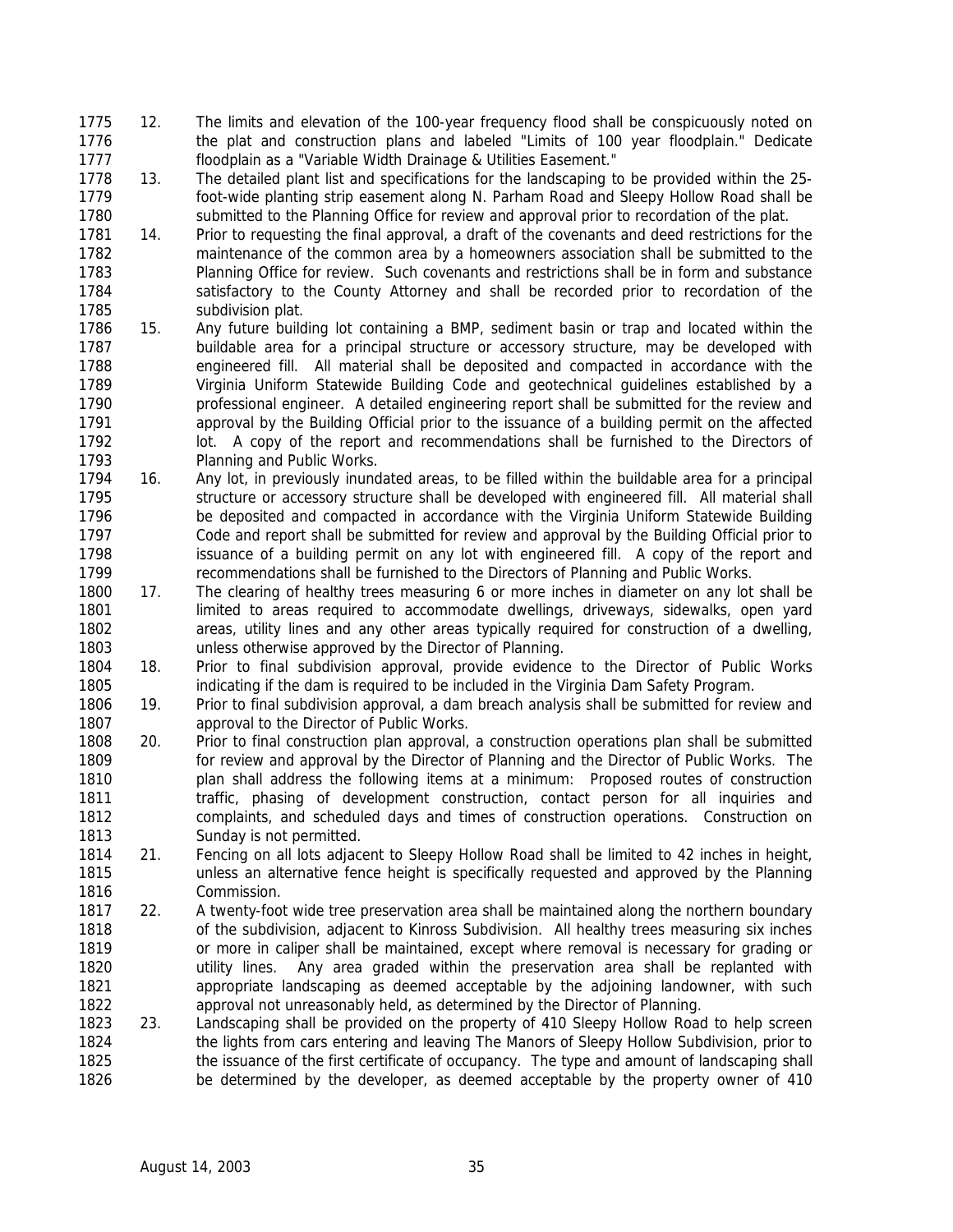Sleepy Hollow Road with such approval not unreasonably held, as determined by the Director of Planning.

## **THE PLANNING COMMISSION AT 9:03 P.M. TOOK A 15-MINUTE BREAK.**

 

## **THE PLANNING RECONVENED AT 9:18 P.M.**

 Mr. Jernigan - Before we get going, I do want to recognize that our Board of Supervisors member is with us, Mr. Glover, and I didn't introduce him as he wasn't here when we first started. So, it is a pleasure to have you with us. 

Mr. Glover - Always make sure everybody knows I was late.

 Mr. Jernigan - Well, you know, it happens. And also we have Chris Dovi here from *The Richmond Times-Dispatch* and Jonathan Spars from *The Henrico Leader*. So, with that, it is now 9:26. We will restart the meeting and I will turn it over to Mr. Marlles.

 Mr. Marlles - Thank you, Mr. Chairman. The next item on the agenda is at the bottom of Page 4.

### **PLAN OF DEVELOPMENT ARCHITECTURAL ELEVATIONS ONLY**

#### **(Deferred from the July 23, 2003, Meeting)**

POD-48-03 Dominion Chevrolet Parking Deck – W. Broad Street **Timmons Group for The Linhart Company:** Request for approval of a plan of development as required by Chapter 24, Section 24-106 of the Henrico County Code to construct a three-story parking deck. The 9.13 acre site is located on the north line of W. Broad Street (U.S. Route 250) east of North Gayton Road extended (12050 W. Broad Street) on part of parcel 734-764-5375. The zoning is B-3C, Business District (Conditional). County water and sewer. **(Three Chopt)**

- Mr. Marlles - The staff report will be given by Mr. Michael Kennedy. Mr. Jernigan - OK, is there any opposition to POD-48-03? No opposition. Mr. Kennedy, you may proceed.
- 

1856 Mr. Kennedy - I will try to make this short and sweet. The only thing we are considering tonight are the architecturals. The staff has expressed some concerns at the last meeting about the architectural design of the parking deck, and as well, the adjoining property owner to the north, had also expressed some concerns. Mr. Linhart and his company were willing to work with us to resolve those concerns. There are revised elevations in the packet in front of you. These are the elevations (referring to copies of the plan on the screen), this is a photo simulation showing how it will look from the Breeden property.

 There is a landscape plan that they also provided, a schematic landscape plan to provide additional landscaping, which is a condition of this approval, and then this is the perspective of the parking deck behind the existing Dominion Chevrolet building. Staff is satisfied with the changes that Mr. Linhart has made to these plans. He has been very cooperative and, in fact, Mr. Breeden has agreed, as well, that these changes are adequate at this time. There is a condition that the schematic landscape plan be implemented, and that landscaping along all the sides of the building be irrigated. With those concerns accepted by the applicant, which he has, we are willing to recommend approval.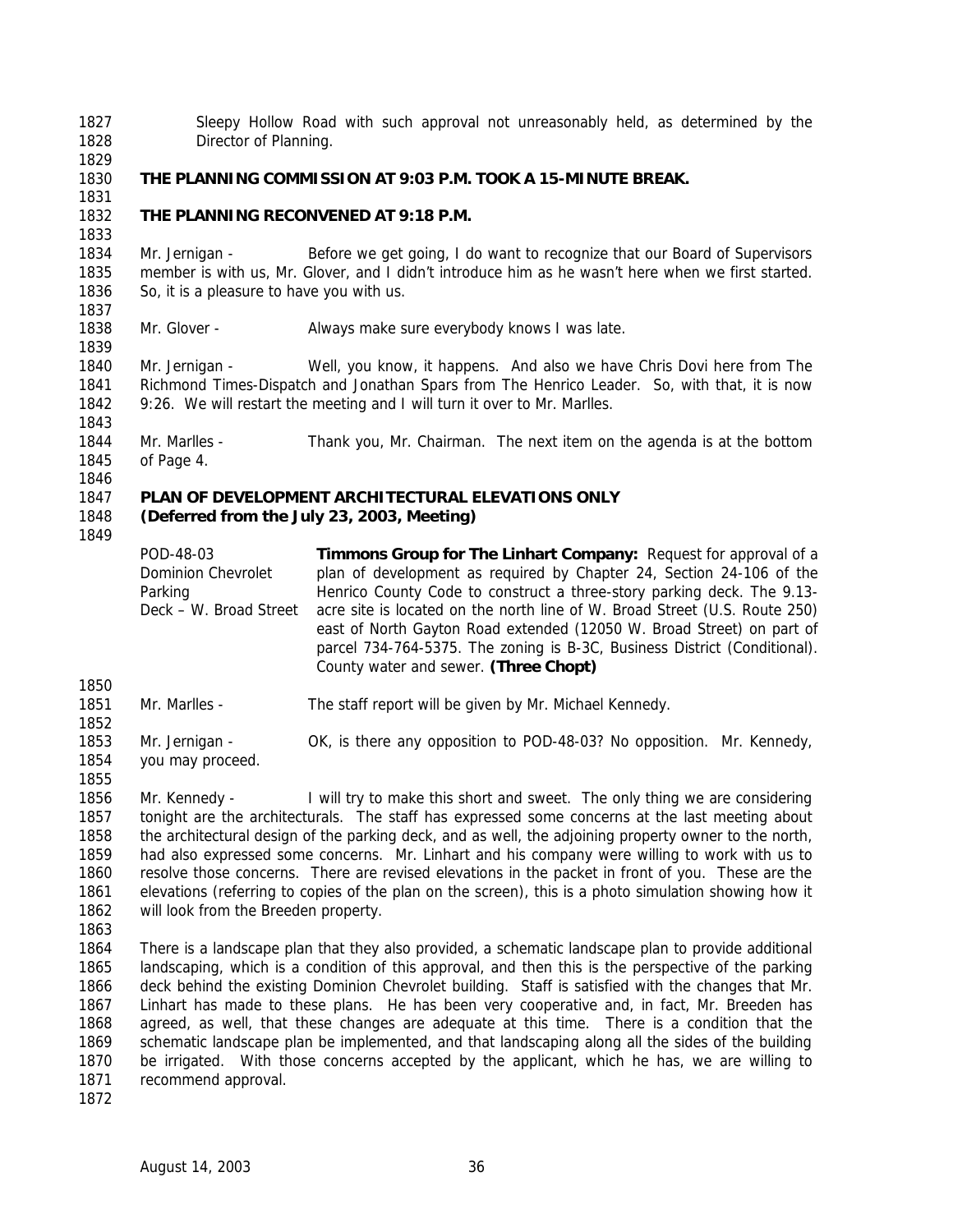Mr. Jernigan - OK. Are there any questions from Mr. Kennedy from the Commission? Thank you, Mr. Kennedy. Mr. Taylor.

 Mr. Taylor - Mr. Chairman, I want to just echo comments of the staff in terms of this project. Mr. Linhart and Mr. Breeden worked together very well and I am pleased with all of their responses that they have done in improving this project. It seems to be a project that went from some questions to one of almost universal acclaim. So, with that I will move for approval of POD- 48-03, subject to the standard conditions for developments of this type, the annotations on the 1881 plan, and the standard conditions for developments of this type.

1883 Mr. Archer - Second.

 Mr. Jernigan - We have a motion by Mr. Taylor and a second by Mr. Archer. All in favor 1886 say aye. All opposed say no. The ayes have it. The motion passes. 

 The Planning Commission approved Plan of Development Architectural Elevations Only, for POD-48- 03, Dominion Chevrolet Parking Deck – West Broad Street, subject to the standard conditions for developments of this type, the annotations on the plan and the standard conditions for developments of this type. 

 Mr. Glover - Mr. Chairman, as we move into Zoning Cases, I'd like to make it official on the record that I do not vote on zoning cases, since all zoning cases, unless they are withdrawn, will be brought to the Board of Supervisors and at that time I will cast my vote.

1897 Mr. Jernigan - OK. Thank you, Mr. Glover.

## *Deferred from the July 10, 2003 Meeting:*

 **C-21C-03 Steven A. Williams for Carl Childress, Trustee:** Request to rezone from O-3C Office District (Conditional) and A-1 Agricultural District to R-0C One Family Residential District (Conditional), Parcels 760-770-7401, 761-769-0273 and 761-770-2421, containing 18.126 acres, located at the NW intersection of Springfield Road and Staples Mill Road. A Christian education, training and worship building is proposed. The use will be controlled by proffers and zoning ordinance regulations. The Land Use Plan recommends Suburban Residential 1, 1.0 to 2.4 units net density per acre.

Mr. Marlles - The staff report will be given by Mr. Tom Coleman.

 Mr. Jernigan - Is there any opposition to Zoning Case C-21C-03, Carl Childress? No opposition. Mr. Coleman, good evening.

- Mr. Coleman Good evening. Thank you. The revised proffers which were distributed to you will require waiving the time limit.
- 

 The subject property was originally rezoned from A-1 to O-3C in 1983 by the A. H. Robins Company to serve as a corporate conference center. In 1990, the subsequent owner amended the proffers 1918 to allow limited office uses.

 The main building on the site, the Hartley House, features an attractive combination of brick and a stucco-or-dryvit style EIFS treatment. The applicant, the Glen Allen Church of Christ, would like to expand their use of the site for education, training, and worship activities.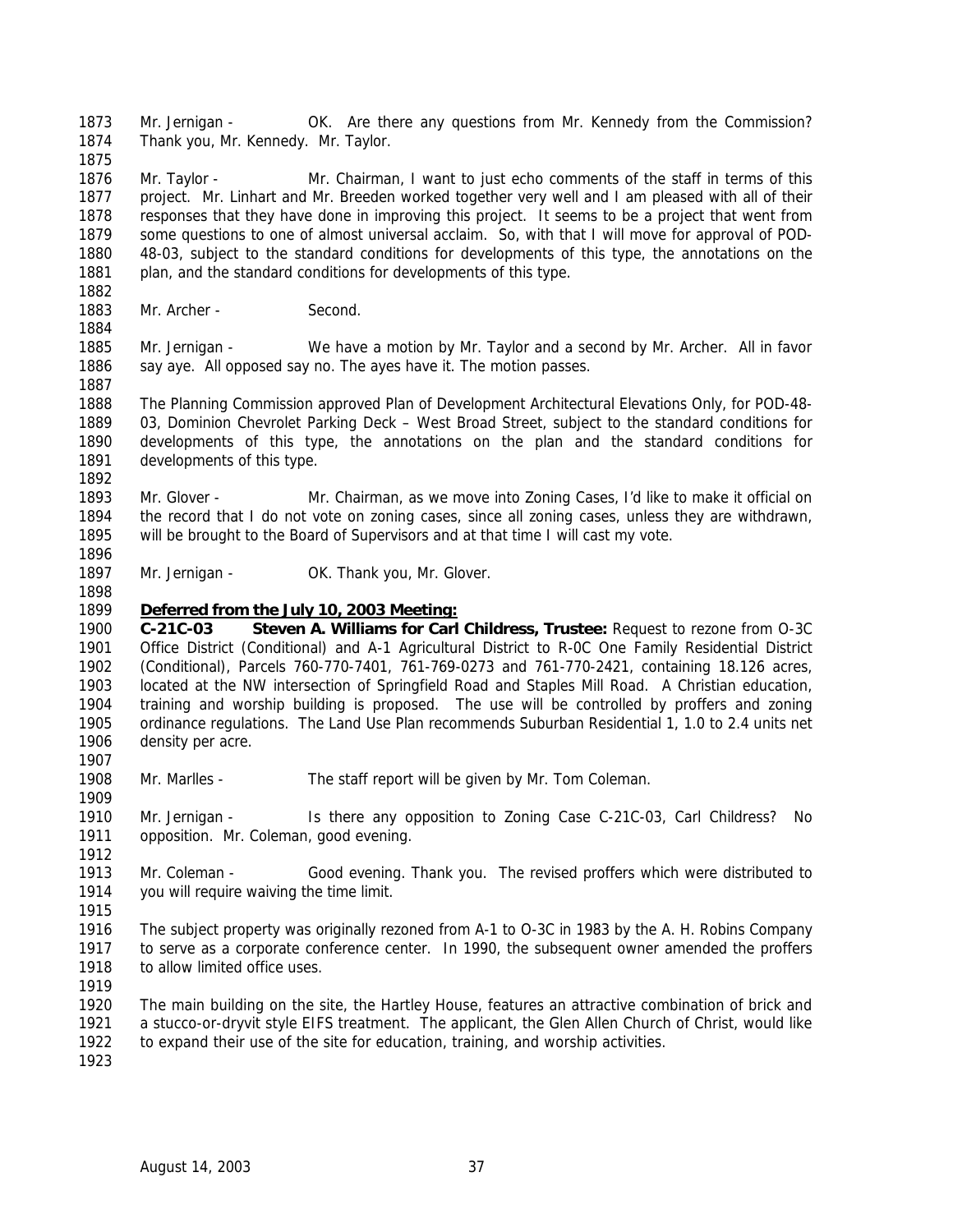The applicant has made changes to the proffers to address concerns expressed in the staff report. I would like to direct your attention, in particular, to new Proffer #9, which regulates outdoor speakers.

 The subject property is designated Suburban Residential 1 on the Land Use Plan and the proposed church is not consistent with this designation. However, churches can be a compatible land use in an otherwise residential area and appropriate proffers can help ensure this. Staff remains concerned about the potential impacts from outdoor activities and outdoor speakers at this location.

 If the applicant were to appropriately restrict outdoor activities and outdoor speakers, staff could recommend approval of this request.

 I would be happy to answer any questions. 

 Mr. Jernigan - Are there any questions for Mr. Coleman from the Commission? Thank you, Mr. Coleman. Mr. Vanarsdall, would you like to hear from the applicant? 

1941 Mr. Vanarsdall - Yes.

Mr. Jernigan - Would the applicant come up, please? Good evening.

 Mr. Williams - Good evening. My name is Steven A. Williams, Deacon of the Glen Allen Church of Christ, and I will be brief, due to the lateness of the hour. This is my second time addressing you all, and I just want to say that I've been working with the County for, I guess, five months now and trying to craft something which will allow us to build a beautiful church, as I have said over and over again. I would disagree with Mr. Coleman's comments as far as an appropriate proffer, because we believe that everything the County has asked us to do, we have done. Two things the County has asked us to do that we feel are inappropriate, because we are on the property. We have been on the property for three years and never had any complaints from our neighbors, and when the County has asked us to say "You can't have an outdoor speaker" all we are asking for is to be genuine in what we are requesting, it is a portable podium and from time to time to deliver a prayer, maybe to have a wedding, as most churches have. The County has also asked us to have a buffer of 400 feet. Four hundred feet cuts across the area where the children today have an Easter Egg Hunt. A 400-ft. buffer also means we cannot have a picnic in our picnic area, as you can see on our master plan. We have gone to the expense and are due diligent to consult HVC Chenault as an architect for a master plan. There is no opposition from residents, as we seen for the past two and a half hours, but the opposition comes from the County. And I personally am disappointed and I am personally just ashamed. Those are my comments.

1963 Mr. Jernigan - Are there any questions for Mr. Williams from the Commission?

 Mr. Williams - I am sorry. I will defer the rest of my time to Mr. Carl Childress, one of our Trustees.

Mr. Jernigan - OK. Please come up, sir. Good evening.

 Mr. Childress - Good evening, sir. Carl Childress, 10615 Harborough Way. Mr. Chairman and members of the Board (sic), I guess over the past three months the Glen Allen Church has made a request to Henrico County to rezone this land right across here (referring to rendering), this back part, which is zoned O-3C. That is 10.7 acres and we requested to zone it to A-1. The County recommended that the O-3C be rezoned R-OC, since it had a more restrictive – it was a more restrictive zoning than the A-1. Later the staff at Henrico County recommended that the 7.3 acres, which is the front part, the 7.3 acres, which is zoned A-1, be rezoned R-OC, which would be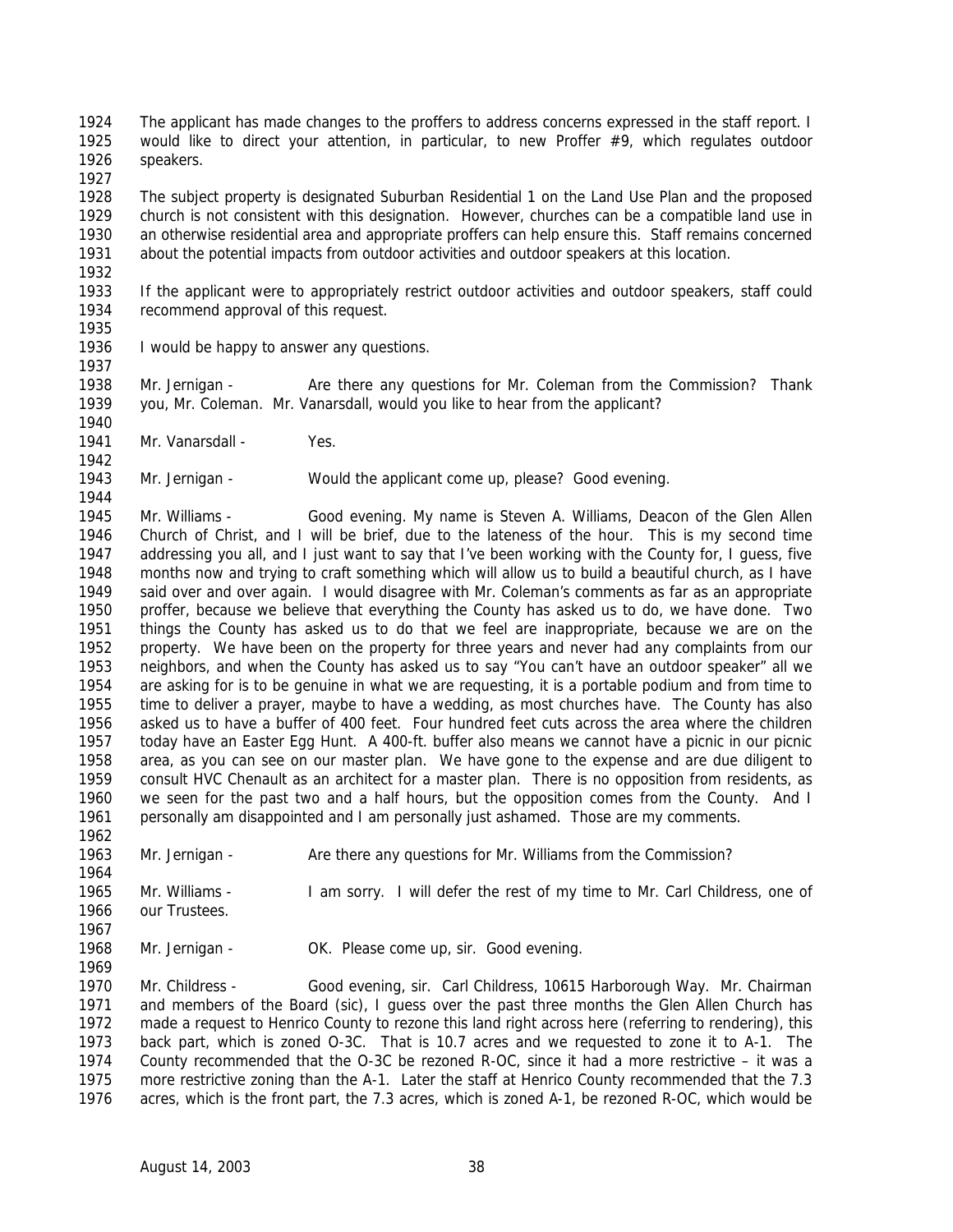more beneficial to Henrico County. The Glen Allen congregation agreed to rezone the 18+ acres to R-0C. Since there were existing proffers on the O-3C property, it was agreed that these proffers could be used with the R-0C zoning. Throughout these several months of meetings and telephone conversations, the Glen Allen Church has maintained a sense of fairness and a cooperative spirit with the staff at Henrico County. But it soon became evident that the County was dealing with the Glen Allen Church in a discriminatory manner by adding proffers that were neither fair nor reasonable, such as no outdoor sponsored activities within 400 feet of the northern property line adjacent to Carrington North Subdivision or western property. Which is if you will look that is coming this way (referring to rendering) just past this and that way. That means that section, that 6 acres is the only 6 acres that we can use. You are talking about the north line is 959', which is if you take 400' x 959' and your back property line which is 716', that is a total of 11.7 acres. Not only is this, not being able to utilize 65% of the property for outdoor activities, but also is unnecessarily restricts the use of many areas. This prohibition constitutes an interference with the free exercise of our religious beliefs even on our own property. 

 In reference to the swimming pool, this is used not only in the summer months as a swimming pool but it is used as a baptistery approximately 8 months of the year. In other words, with 400' we can't even use it as a baptistery. We can't use the pool, we can't use the picnic area, we can use the tennis courts, we can't use the front entrance or yard. The Easter egg hunt that we have for the neighborhood every year, we can no longer do that because we no longer have the picnic area. 

 I guess we would like to know how this 400' was arrived at and by whom. This is not only unreasonable but is very discriminatory since we have been blessed with the most beautiful 18 areas of prime property in Henrico County. 

 Over the past 3 ½ years we have been good neighbors by allowing neighborhood activities to be held at the Hartley House and on the property. It pleased me this evening, I was out here and I've met Mr. Bob Atack for the first time and he was very complimentary of the good neighbor that we have been and he appreciated it very much. Not only have we been good neighbors but we plan to continue being respectful and considerate of our existing neighbors as well as those who will be moving into the new subdivisions. 

 Unless the last set of proffers that were submitted to the staff at Henrico County is accepted then we wise to drop the rezoning request and we will use the property as currently zoned.

Mr. Vanarsdall - Mr. Childress, are you officially withdrawing the case?

 Mr. Childress - I am unless those proffers are accepted and we'll use it, which we have A-1 zoning and O-3C zoning. Yes, sir.

- 2017 Mr. Vanarsdall How do we handle that Mr. Marlles?
- Mr. Marlles Excuse me, sir.
- Mr. Jernigan Well, he is not withdrawing the case. He wants to know…
- 2023 Mr. Vanarsdall If the proffers are not accepted.
- Mr. Jernigan Yes.
- 2027 Mr. Childress Yes, sir. If I have to live with a 400' restriction, which restricts us using our property then, yes, sir I want to withdraw, if that is the restriction. Yes, sir.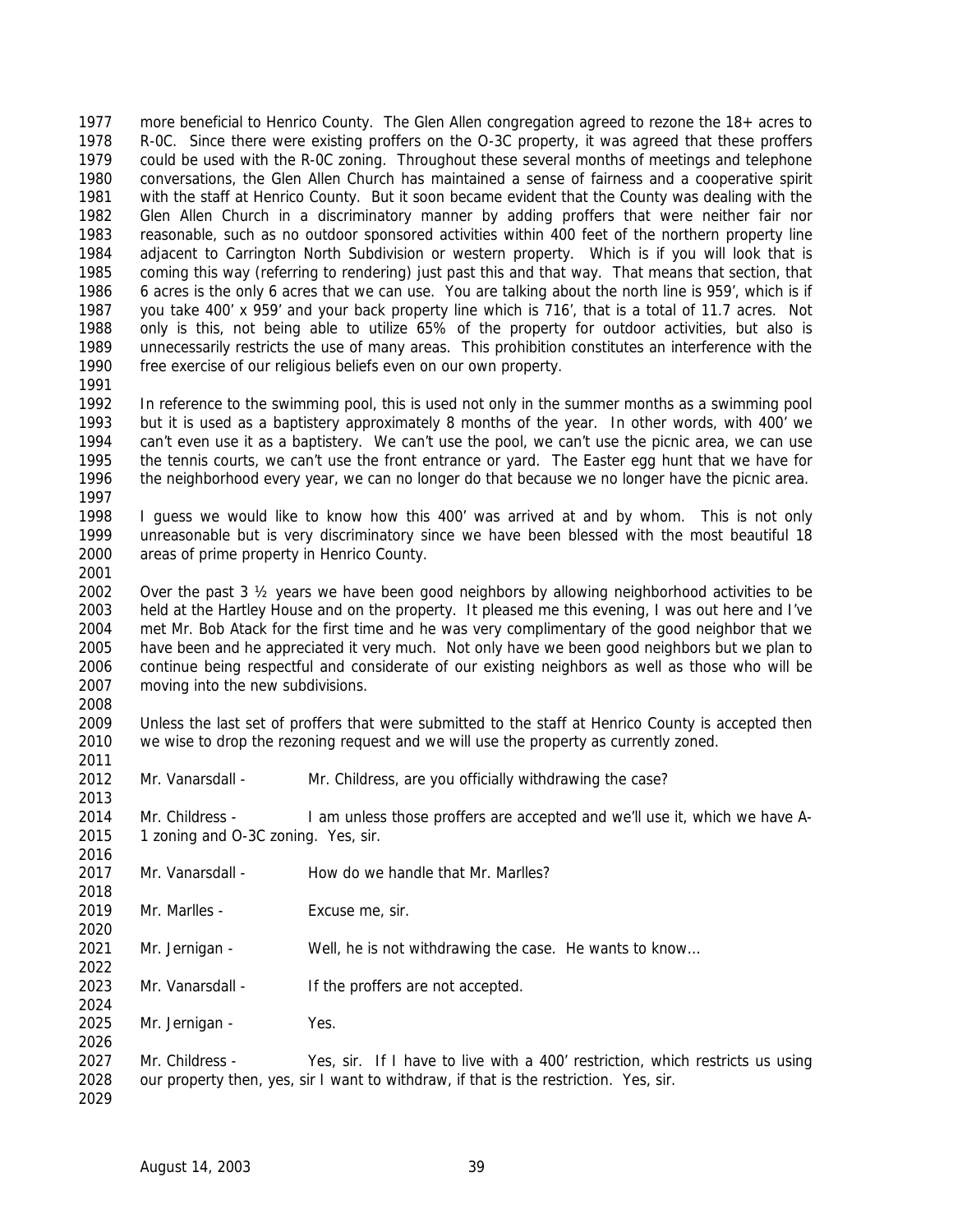Mr. Vanarsdall - Mr. Childress, let me fill you in on that. We reduced that to 200'

Mr. Childress - Sir, when did you reduce it?

 Mr. Vanarsdall - Last week. I talked to Mr. Coleman to talk to Mr. Williams. We reduced it and we have no activities on the northern and western line. We went out and stepped off. I also said we didn't want any, we would not like to see any of the outdoor speaker system at all. Whether it would be temporary, part time or full time. 

 Mr. Childress - Yes. sir. We have addressed that with saying that we do not plan to have permanent outdoor speakers, but if we're having something in the picnic area we may use portable speakers and at one time that was okay. I really don't know where it is right now. As far as the 200', I struggle with…

 Mr. Vanarsdall - That was a buffer. I don't know where the buffer came in. There never was a buffer, never was considered a buffer. It was to protect the people outside of the church property. That is all it was. We had a meeting about that remember. That is what that is about. Those were the 2 main issues. We had other issues that we did, and you have been very cooperative. I deferred the case last month as a Commission because I didn't feel comfortable taking action on it because I felt we've come so far that you would eventually not want this PC system and would stay away from the subdivision. 

2052 Mr. Childress - Sir, I would...

2054 Mr. Vanarsdall - As the Commission knows, proffers are volunteered on your part. I couldn't enforce one.

 Mr. Childress - Sir, I understand that and I've been told that the proffers are up to us, but no matter what we submit it comes back with different proffers from you all. So therefore they are not from us, because the speakers we talked about, the 400', and we talked about that. I don't know why we have to give up over half of the property or if you make it 200' why have you got to 2061 give up 6 acres of your property that you can't use. 

 Mr. Glover - Mr. Chairman, I'm not going to vote on this but I want to try and help Mr. Childress. If you don't want to offer that proffer don't offer it. Then all that takes place is a decision making process that takes place here. If you don't want to offer them, don't offer them. Now remember that the final decision, either you withdraw it or the Planning Commission, you are proposing something they can deny it or they can approve. If you want not to offer the first proffer that is perfectly okay with the Commission and the Board. Then the decision has to be made on whether it is compatible, whether there is encroachment or intrusion into your neighbors should you use certain things outside. We didn't say that you couldn't use your property. I'm a little bit familiar with because I met with Mr. Williams, I believe the first time we met and certainly didn't tell him he had to do anything and I wouldn't do that. I think though that if you want to cut down every tree and build within the standards of the County of Henrico you can have any activity that is allowed within a church. But just to have baseball, softball, those type of activities that might very 2075 well be encroachment or intruding into the neighborhood, nor do I want the neighborhood to intrude into your area either and you have been a great neighbor. So, since you've been a great neighbor I just think that if you want to offer the proffer you offer them, if you don't, don't and then the decision will be up to the Commission. But to take the Commission to task and the County to task, I am little bit concerned there because that is not what the County is here for. The County is here to help you through this process and if you want to be helped that is fine and if you don't won't to be helped then you present what you want and then we'll make a decision. How about that?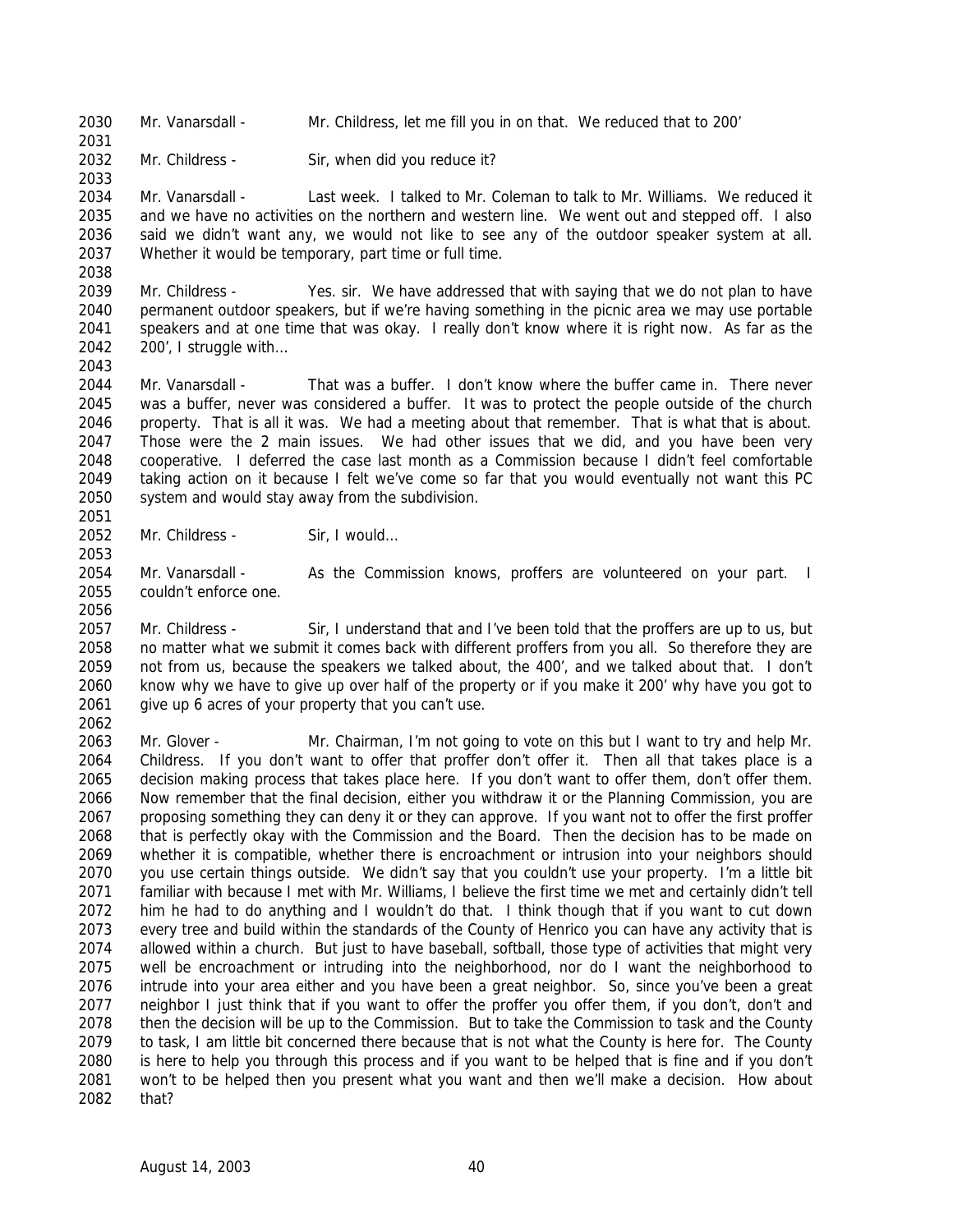2084 Mr. Childress - Sir, we have spent the last 4 to 5 months.

2086 Mr. Glover - If you want to make, present a presentation, the County will accept or reject it. We don't want you going through this 3 or 4 months anymore. You are not going to have but 1 more month and you'll have a decision. 

 Mr. Childress - Okay. I'm saying, if the proffers are ours to submit, the last proffers we submitted will be the proffers that we submit and if they're accepted then it can be zoned R-OC and if not we'll stick with the O-3C and the A-1 zoning. 

 Mr. Glover - Well, I'm just telling you that there is not going to be any outside speaker now. If you want to withdraw now you can. I mean, when it comes to the Board I'm not going to recommend it. Now the rest of the Board may accept it. But I'm not going to recommend you having an outside speaker. We catch a lot of flack. Churches aren't any different from anybody else when they get to be with an outside speaker. Now if you don't disturb people nobody is going to bother you. You haven't disturbed anybody so far so nobody is bothering you. But if you would like to submit your case submit it exactly the way you want it and I recommend that you not discuss anything else with anyone else and you just bring it on to the Board. 

 Mr. Childress - I don't know that we have disturbed anyone and we do not plan to disturb anyone.

 Mr. Glover - Sir, you haven't disturbed anyone and I don't think you will disturb anyone. I'm just telling you if you want to take the County to task, take them to task about something that they have done.

 Mr. Childress - Sir, I'm not here to take anybody to task. I'm here to say that I don't feel like we've been treated fairly. The 400' came back in the first set of proffers that we submitted, 2112 they came back with 400' written in the proffers.

 Mr. Glover - Well, if they did then they were out of line because it should have been a recommendation or a request. Then you make whatever you want. Like I said, make whatever 2116 proffer you want and then the County will make a decision.

 Mr. Childress - But each time we make it, it comes back with something else in it. Mr. Glover - Mr. Childress, it is going to come back this time with either a yes or a no, sir. Mr. Childress - We can live with that. Mr. Glover - Okay. Mr. Vanarsdall - Mr. Childress, excuse me Mr. Glover, are you finished. Mr. Glover - I'm finished. Mr. Vanarsdall - Mr. Childress, stand right there and Mr. Coleman would you come to the microphone? I don't believe that the 400' has ever been in the form of a proffer. 2134 Mr. Coleman - No, that was in a staff report...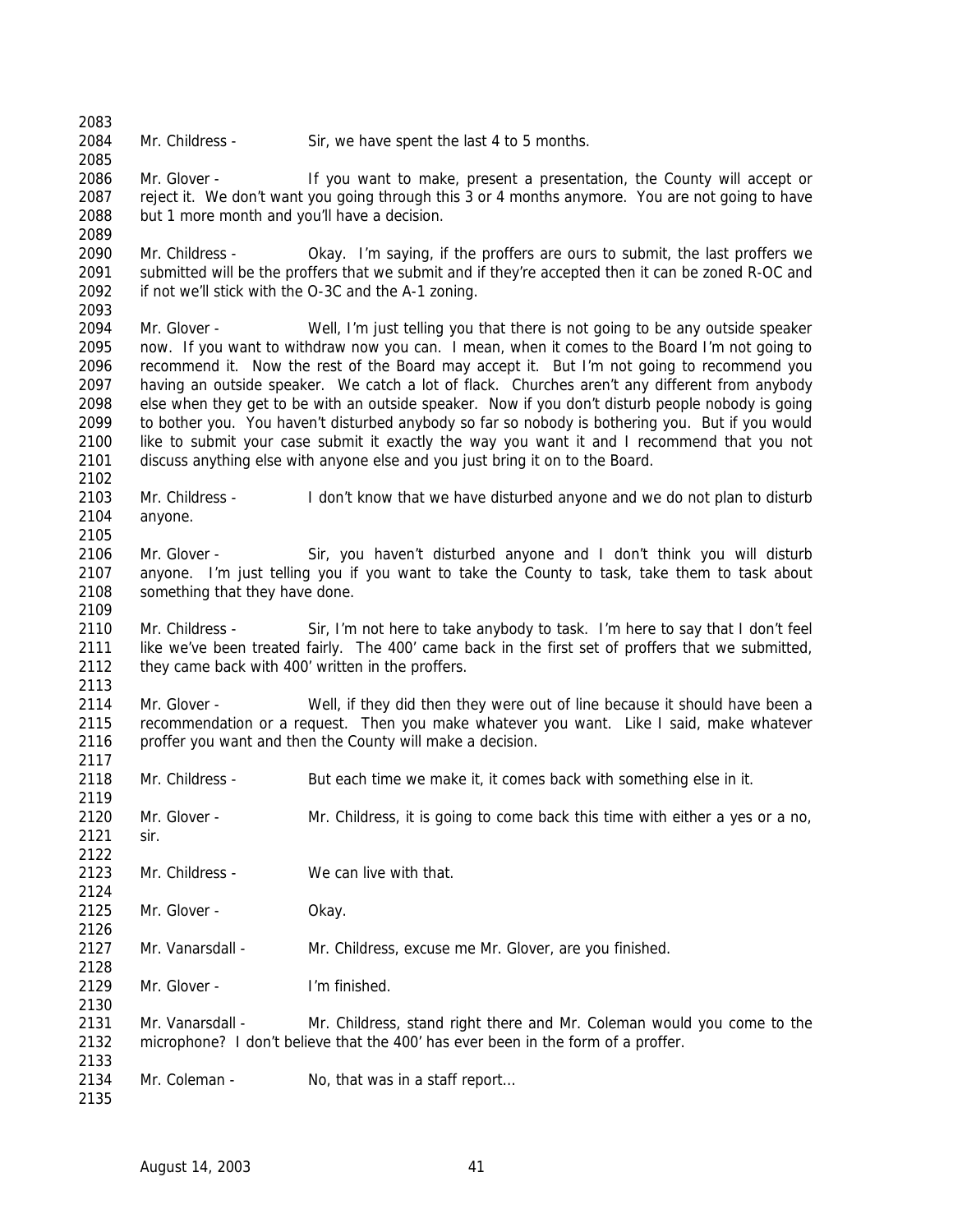2136 Mr. Vanarsdall - Right.

Mr. Coleman - …for consideration. But it wasn't a proffer.

 Mr. Vanarsdall - And that was another suggestion. Mr. Childress, come on back and we'll finish the conversation.

 Mr. Childress - Sir, can I get the sheet from Mr. Williams that came back from the County with the 400' on. I think he has it. 

2146 Mr. Vanarsdall - That's all right.

Mr. Childress - If not, I have it and I'll be happy to fax it to you.

 Mr. Vanarsdall - That's all right, I don't' want to debate that, that is okay. I just want to answer what you said. You have been good neighbors for 3 years and I said that last month when I deferred the case and I want to state up front now for those in the audience and especially for my colleague, this is not about Christ and it is not about the Church, it is a zoning issue and once you get in your mind that this is zoning and that I'm not an anti-Christ. I'm not trying to put down the Church then maybe you will be able to understand what we're asking. You and Steve Williams did a good job, very good on all the proffers, the suggestions that we suggested to you and we're at 2 different ends of the spectrum. We don't feel like the people in the subdivison, the houses that are being building, we have been through this before, don't I want to state it again. We don't feel like the homes around there need to hear your PA system and at one time you said, "what about those people if they had beer parties over there." I stated to you that we have other ways of taking care of that. We have another kind of ordinance and we have a police department. 

 We met one of your people out on the property when we were over there and he said, "he thought that those neighbors in those subdivisions would bother the Church a lot more than the Church would bother." That isn't much spirit of a Church as far as I'm concerned. So, I saw you at the door here tonight and you said that you and Mr. Williams said you were not going to do away with the speakers and you are not going to abide by no activities at 200'. So, that is fine. Just like Mr. Glover said, "you don't have to."

2170 Mr. Childress - Sir, that is not true because the speaker problem was presented to Mr. Tom Coleman over a week ago in reference to no outdoor speakers, permanent speakers, but that 2172 there may be sometimes that we would have a portable speaker. That's been submitted. As a matter of fact we had a sound expert submit a letter with it. That has been submitted. I want to say something. I'm not calling anybody an Anti-Christ, I not saying anybody is not a Christian, I'm not saying that.

2177 Mr. Vanarsdall - Ckay. Then I will tell you on Friday the  $8<sup>th</sup>$  in the afternoon I asked Tom Coleman to get in touch with Mr. Williams and tell him that we would reduce the property line to 200' and under no circumstances would we accept any speakers temporary, part-time, full-time or anything else.

Mr. Childress - Okay.

 Mr. Vanarsdall - So, if we are finished now I will go ahead with my motion and then you all can do what you think is proper. 

- 2187 Mr. Williams If I can say just one thing.
-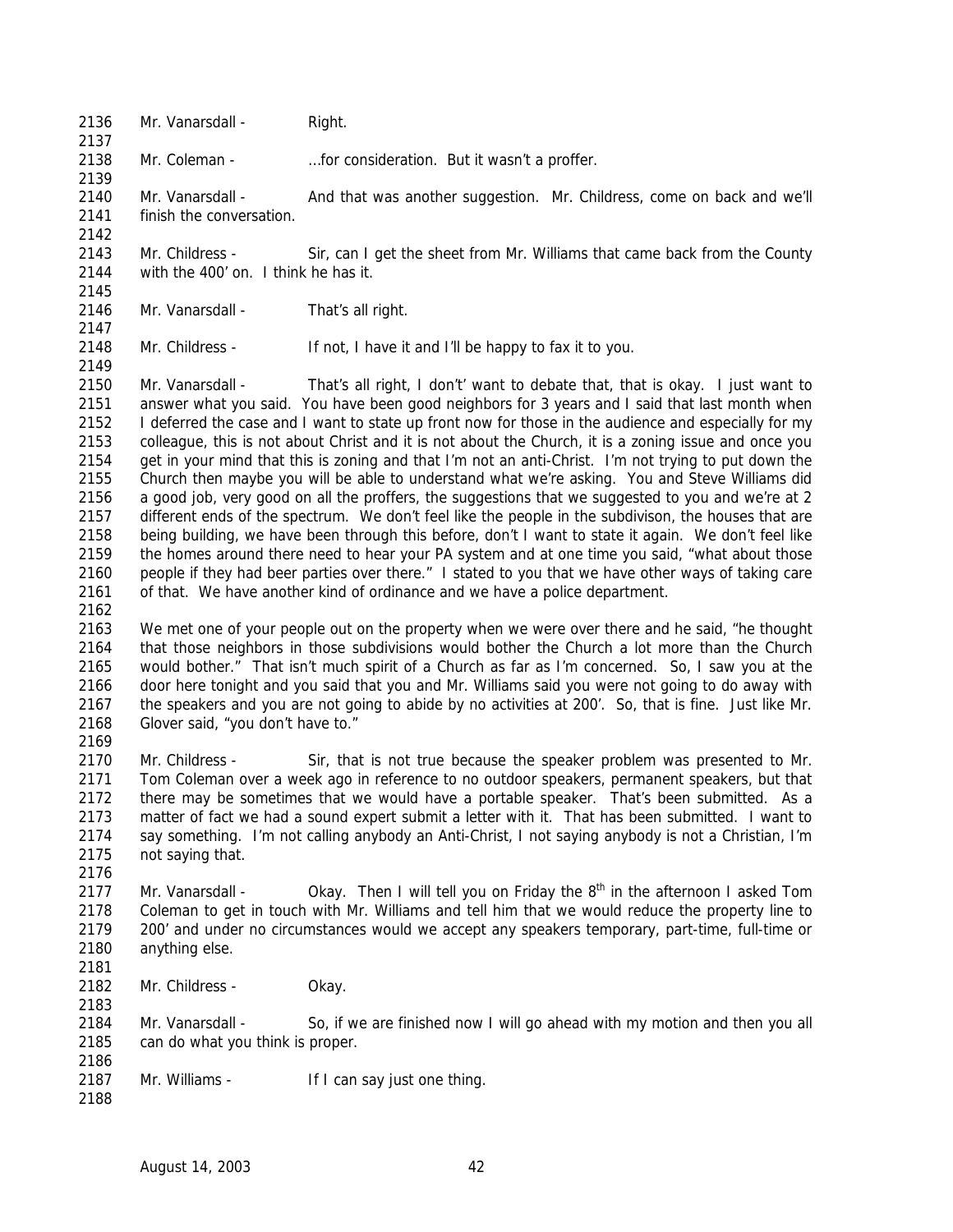2189 Mr. Vanarsdall - All right.

 Mr. Williams - I think it is appropriate that people addressing me and about what, about me or Mr. Coleman, I feel it is important that I respond to that. The proffers that are written are the proffers that were submitted.

2195 Mr. Vanarsdall - Right.

2197 Mr. Williams - And that is what we want to submit. 

2199 Mr. Vanarsdall - Okay.

 Mr. Williams - The conversation about 200' with no speaker within 200', there was never a conversation about Church activities within 200' of our property line. We feel it's frankly un-American to say, give up your property because of you, might disturb a neighbor.

2205 Mr. Vanarsdall - All right.

Mr. Williams - Particularly if we've been proven to be good neighbors all along.

2209 Mr. Vanarsdall - I understand.

 Mr. Williams - I understand the County has to deal with probabilities. We have to deal with actualities and actually we are not bad neighbors, never been a disturbance. 

 Mr. Vanarsdall - All right. Thank you, thank you both. Mr. Chairman, any questions from the Commission? If there are none I'm going on to make a motion to recommend C-21C-03 be denied to the Board of Supervisors.

2218 Mrs. Ware - Second.

 Mr. Jernigan - We have a motion by Mr. Vanarsdall, and a second by Mrs. Ware. All in favor say aye. Opposed. The ayes have it the motion is denied.

 The Planning Commission denied recommendation of approval of case C-21C-03, Steven A. Williams for Carl Childress, Trustee, to the Board of Supervisors.

 **REASON:** Acting on a motion by Mr. Vanarsdall, seconded by Mrs. Ware, the Planning Commission vote 5-0 (one abstention) to recommend that the Board of Supervisors **deny** the 2228 request because the applicant failed to show that the requested changes are in the best interests of 2229 the welfare and future of the community and would not have an adverse effect on the surrounding residential development.

Mr. Vanarsdall - Thank you.

 **C-36C-03 Lakebrook Partners, LLC and F. Philip Parker, Jr.:** Request to conditionally rezone from A-1 Agricultural District to R-2AC One Family Residence District (Conditional), Parcels 761-771-8842, 761-770-8595 and 761-770-5494, containing 9.529 acres, located on the south line of Old Springfield Road approximately 1026 feet west of Old Mountain Road and on the east line of Staples Mill Road approximately 800 feet south of Old Springfield Road. A single family residential subdivision is proposed. The applicants proffer the maximum density shall not exceed 2.4 lots per acre. The R-2A District allows a minimum lot size of 13,500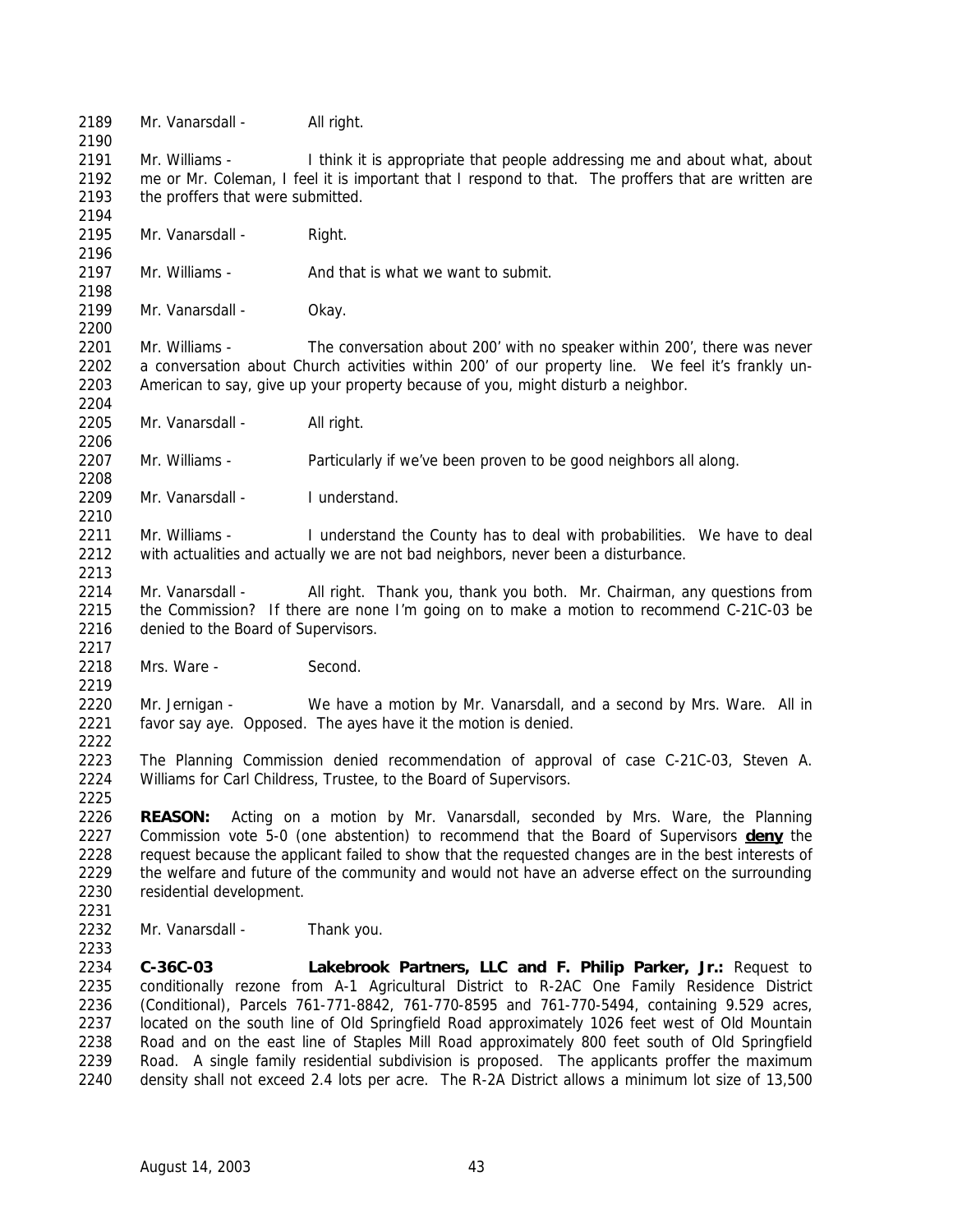- 2241 square feet. The Land Use Plan recommends Suburban Residential 1, 1.0 to 2.4 units net density per acre.
- Mr. Marlles The staff report will be given by Mr. Tom Coleman.

- Mr. Jernigan Is there any opposition to case C-36C-03? We have opposition. Mr. Coleman, you may proceed.
- Mr. Coleman Thank you. The revised proffers require waiving the time limit.
- The subject property is located within a triangle of land framed by Old Springfield Road, Mountain Road, and Staples Mill Road. Springfield subdivision is to the north across Old Springfield Rd. The Meadows at Carrington is under construction to the west across Staples Mill Road. The Planning Commission approved a conditional subdivision application for Mountain Spring to the south in June 2003, and the applicant has indicated that upon approval of this application, development of the 2256 subject property would be coordinated with Mountain Spring.
- The subject property is designated Suburban Residential 1 on the 2010 Land Use Plan. The applicant proposes to limit the density to 2.4 units per acre, which is at the upper range of the 2010 Land Use Plan recommendation of 1.0 to 2.4 units per acre. Staff recommends a density closer to 2.0 units/acre, which would be more consistent with development in this area.
- The applicant has increased the minimal lot width required in the district from 80' to 85'.
- High quality single family residential development is an appropriate use for the subject property. The revised proffers have added prohibitions against access from the subject property to Old Springfield Road and Staples Mill Road and a requirement for brick steps to the main entrance of the home.
- In conclusion, staff believes a single family residential subdivision is an appropriate use at this 2271 location, and the proposed density is within the land use plan recommendation. While staff will continue to encourage the applicant to include additional elements associated with quality development, the applicant has provided sufficient assurances of quality development for staff to recommend approval of this application.
- I would be happy to answer any questions.

| ZZ I I |                      |                                                              |       |
|--------|----------------------|--------------------------------------------------------------|-------|
| 2278   | Mr. Jernigan -       | Are there any questions for Mr. Coleman from the Commission? | Thank |
| 2279   | you, Mr. Coleman.    |                                                              |       |
| 2280   |                      |                                                              |       |
| 2281   | Mr. Vanarsdall -     | I would like to hear from the applicant.                     |       |
| 2282   |                      |                                                              |       |
| 2283   | Mr. Jernigan -       | Would you like to hear from the applicant, sir?              |       |
| 2284   |                      |                                                              |       |
| 2285   | Mr. Vanarsdall -     | (unintelligible) we have opposition.                         |       |
| 2286   |                      |                                                              |       |
| 2287   | Mr. Jernigan -       | Mr. Theobald, would you like to reserve rebuttle time?       |       |
| 2288   |                      |                                                              |       |
| 2289   | Mr. James Theobald - | Three minutes, Mr. Chairman.                                 |       |
| 2290   |                      |                                                              |       |
| 2291   | Mr. Jernigan -       | Thank you, sir. You may proceed.                             |       |
| 2292   |                      |                                                              |       |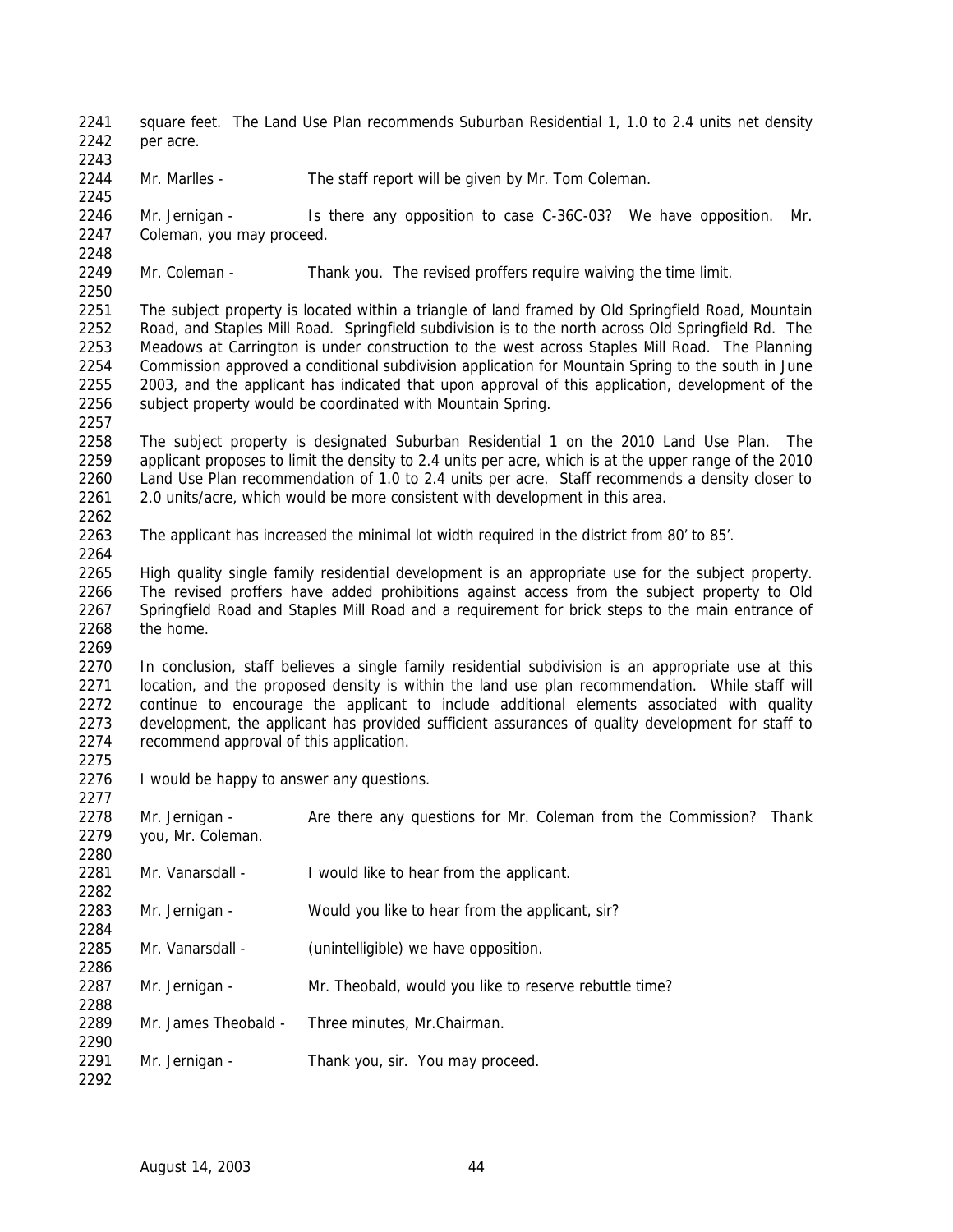Mr. Theobald - Mr. Chairman, ladies and gentlemen, my name is Jim Theobald, I'm here this evening on behalf of Lakebrook Partners. This is a request to rezone approximately 9 ½ acres 2295 to R-2A conditional which is consistent with the guidelines established by the County's Land Use Plan which suggest this area for a density range between 1 and 2.4 units per acres. 

 This property is adjacent to R-4 zoning on the north, R-2A to the south, A-1 and R-2 to the west, and A-1 zoning to the east. We have worked very diligently with staff and the Commission to assure a quality development and the many revisions to the proffers that you all have received over the past few days, both in draft form and final form reflect that dialogue. Most importantly those proffers reflect, as stated by Mr. Coleman, a legally binding obligation that there be no access from this property to or from Old Springfield Road. We've also limited the density on the site to 2.4 lots per acre. What you see on this plan (referring to rendering), of course, is the original section which 2305 is already zoned R-2A to the bottom of the arrow or the triangle if you will (referring to rendering), which has some 17 lots within in it and the new section just above it which has approximately 25 lots in it. We've also guaranteed minimal house sizes of 2000 square feet for one storage dwellings, finished floor space, and two story homes would be a minimum of 2500 total square feet. We have increased the lot widths from the minimum required by the ordinance of 80' to 85'. We've provided for street trees in the lots. We have limited the height of fencing along Staples Mill Road to but 42" in height unless a higher fence would be of finished masonry product. We've also committed to provide both brick steps and brick stoops to the main entrance of every home.

 I believe this represents a quality development consistent with the area development and once again this is consistent with your Land Use Plan. I'd be happy to answer any questions at this time.

2317 Mr. Jernigan - Are there any questions for Mr. Theobald from the Commission?

 2319 Mr. Vanarsdall - I don't have any.

 Mr. Jernigan - Thank you, Mr. Theobald.

 Mr. Theobald - Thank you. 

 Mr. Jernigan - All right. We have opposition. How many people are in opposition? Do you have one speaker or do each of you want to say something? 

Good evening, sr.

 Mr. Ron Mohr - Good evening. My name is Ron Mohr. I live at 11019 Springfield Court and I'm actually north of the subdivision that is proposed. First time up here and we as a resident who live in that subdivision currently have not had the chance to meet. This is the first time we've had a chance to even see this plan. My first recommendation is that we defer this till next meeting because we haven't even had a chance to study this.

 One of our main concerns, two concerns really. First would be the entrance onto Mountain Road. That is a heavily traveled road currently and I feel that the entrance is so close to Staples Mill and Mountain Roads that it is going to create major traffic problems especially if somebody goes to turn left headed, I guess that would be northeast.

 The other concern was they had informed us that they would be installing sewer. Currently all the residents north of that subdivision are on the septic system and they said that it would be minimal disruption. Currently the roadway coming up Old Springfield Road, on the plan they are currently showing as an entrance. They just now informed us that there would be no entrance on Old Springfield Road. The problem we have currently with Old Springfield Road is that people or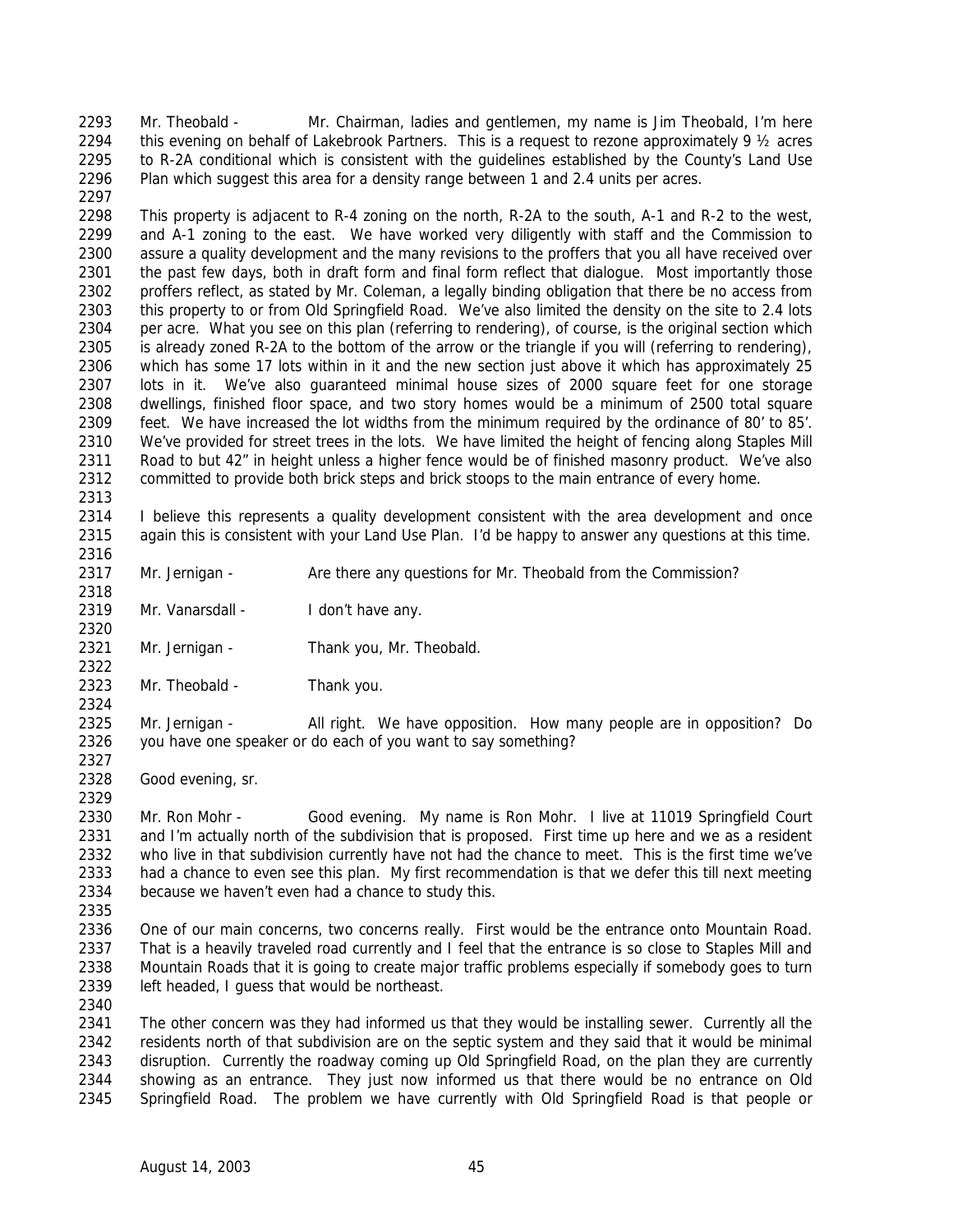2346 residents living there currently have to stop to let school buses by because there is no shoulder on 2347 the road. Therefore, what happens, to stop from having an accident we have to wait to let school buses pass by and they've somewhat assured us that the construction for the sewage system would take place during the summer months when children are not in school. I don't know how 2350 they can assure that given the time frame that they've just given us this information.

2352 I would like to pass this to somebody else that has other comments.

 Mr. Vanarsdall - Let me ask you a question. You say that you are glad that they are not going. What did you say about the school bus? 

- Mr. Mohr Currently the school bus traffic is up and down Old Springfield Road. They're going to install sewer, which is not currently in our subdivision using Old Springfield Road as the access to sewer lines coming to this subdivision. They are going to have to maintain traffic through that area for the residents living there currently. Right now the road is so narrow that we basically as residents have to slow down just to go by people coming in opposite directions and concern that could be a major problem down the road.
- 2364 Mr. Jernigan Are there any questions for Mr. Mohr from the Commission? Thank you. All right, who ever is next. How are you sir?

 Mr. Hudnull Davis - I'm fine, thank you. Good evening. My name is Hudnull Davis and I live at 11030 Springfield Court. The issue that I'm bringing up is one that we've already fought before on a previous subdivision right around the corner from this and I was at that point consulting with 2370 the principal of the school, Glen Allen Elementary, which would have to serve all of these residents in this community. I think you are going to find with the new construction that is already in place and up-coming on the other side of the interstate which is going to be using all of the same schools as this subdivision would have to use, is easily going to max out and we are going to end up sticking half the kids in trailers in Glen Allen Elementary. Now I don't know what the Middle School situation is, how soon that construction that's on-going is going to be brought into line, you know, to where it can be used. But I think you are going to find that just on the issue of Public Schools you are not going to have room for the students that would be created just in this small property here. Traffic concerns and things like that you are going to hear plenty of that opposition, but that is my biggest concern.

2381 Mr. Jernigan - Are there any questions for Mr. Davis from the Commission?

2383 Mr. Vanarsdall - Thank you, Mr. Davis.

Mr. Jernigan - Thank you. All right, who is next? How are you sir?

 Mr. James Sikes - Hello, Mr. Board Chairman, Board Members, my name is James Sikes and 2388 I live at 4180 Old Springfield Road. I've lived there since 1987. My property is currently zoned A-1. The majority of property around there is actually zoned R-4 but with a 25,000, I believe square foot lot size. 

 My concern period is, you know, we live in a rural area. We all moved out there to be in a rural area, per say, country. Granted everything is catching up with us, but I don't see a need where, if they want to develop this property, which I know he has already got the 17 lots and there is nothing we can do about it. But the other property, I believe they would be better off if they were going to have to change the zoning on it to change it to R-2A, which would make them 35,000 square foot lots with 175' width. It would be more in line with what is actually out there. It would blend in very well I believe.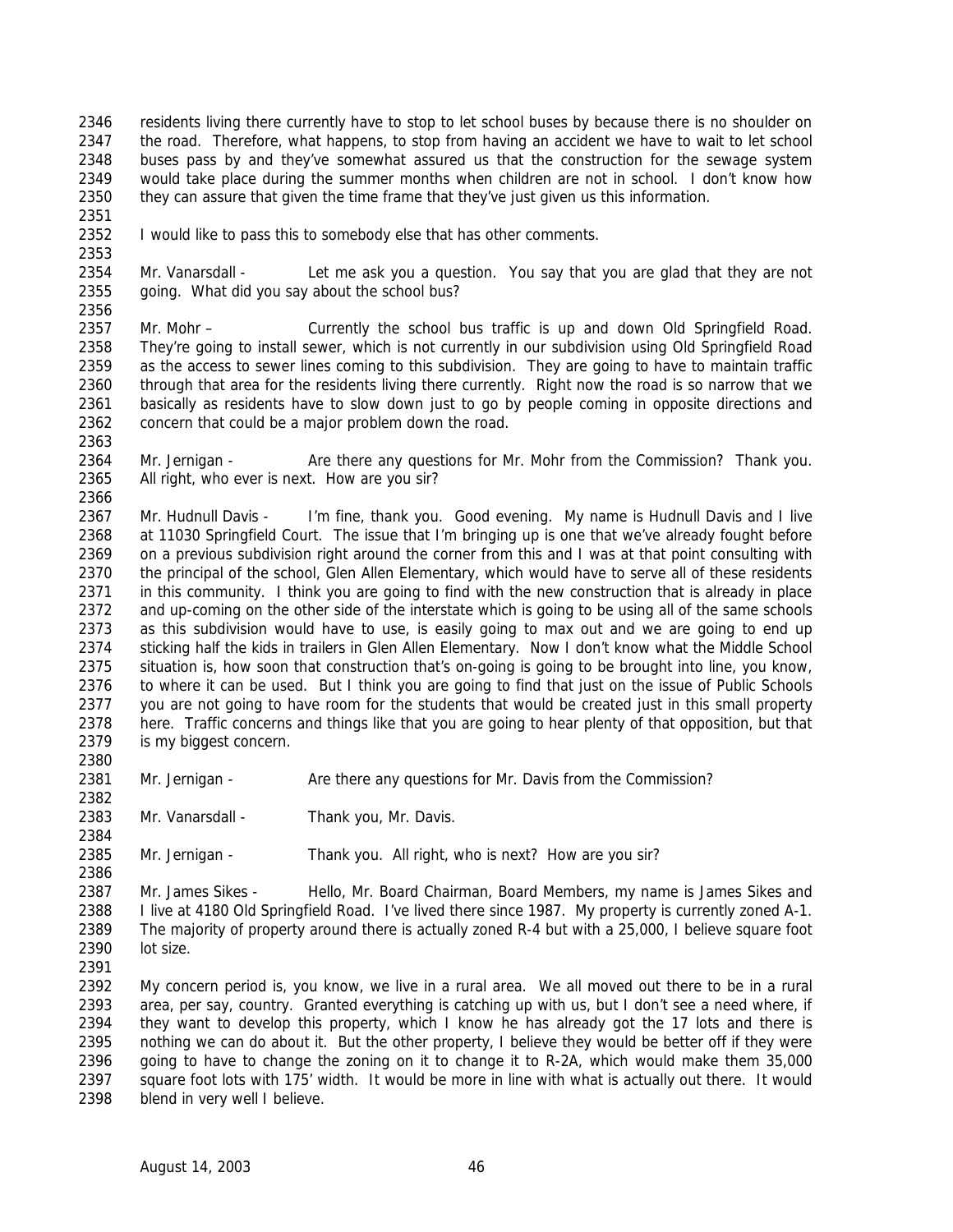2400 Mr. Vanarsdall - Thank you. 

2402 Mr. Jernigan - Any questions for Mr. Sikes from the Commission? Thank you. Who is next? Hello. 

 Ms. LeAnn Weir - Hi. Mr. Chairman, Members of the Board, my name is LeAnn Weir. I live at 11030 Springfield Court. A couple of comments. 

 First of all I would like to address Mr. Atack, not personally, but the appropriateness of presenting this plan in the hallway here where we as a community, before when we had another issue we were at least given the curiosity of having a community meeting and it was presented at the community, pardon me, the Hunton Community Association building. We were able to see what the plans were. This is kind of, you know, surprise, surprise. For the record I would like to at 2413 least, you know, question the properness of it and that is all.

 My concern is that within this little community, there again, a quaint little community in the northwest section of Henrico and I would just like to make the comment that within walking distance of this piece we have a century old working farm that is part of the community, part of 2418 Henrico County that is maintained from the Parks and Recreation, actually on the historical registry, landmarks. I would just hope that whether you decide to defer it until later or you know, vote tonight that you would consider that fact from Glen Allen, the railroad tracks on west to Staples Mill we have a real jewel in Henrico County and that is the Old Mountain corridor that, I think needs to be at least thought about and considered in your decision. You know, they are gone through, 2423 they've renovated the little gas station there and it is just a gem for the County. So, that is were I'm going from on this. Of course, I know you can't stop progress, but there again going back to the previous subdivision issue right up the road there I think Dr. Taylor presented the fact that homes in this area, approximate are on 5 acres of land. All through this little Glen Allen area. So 2427 that is another consideration I wish you folks would have.

That is all that I have to say.

Mr. Jernigan - Any questions for Ms. Weir from the Commission?

2433 Mr. Vanarsdall - I will add this. I am glad that you liked that service station and that corridor because Mr. Glover is responsible for all of those things.

2436 Mr. Glover - I've been trying to buy gas there for...

Mr. Vanarsdall - I haven't had any ethol in a long time.

Ms. Weir - But I think that in itself desires attention.

Mr. Jernigan - Thank you, Ms. Weir. Is there anybody else to speak?

2444 Mr. Ron Mohr - Like I stated before I do have one quick question because this is the first time that I've seen the plan tonight, because of traffic concerns. How far is the entrance of this subdivision to Staples Mill Road? We have no earthly idea of how far away that is and that is one main concern. We live in this area, we drive this road every single day, most of us live in that subdivision and to me that is going to be a major traffic problem because that entrance is so close to a major intersection.

2451 Mr. Vanarsdall - Thank you.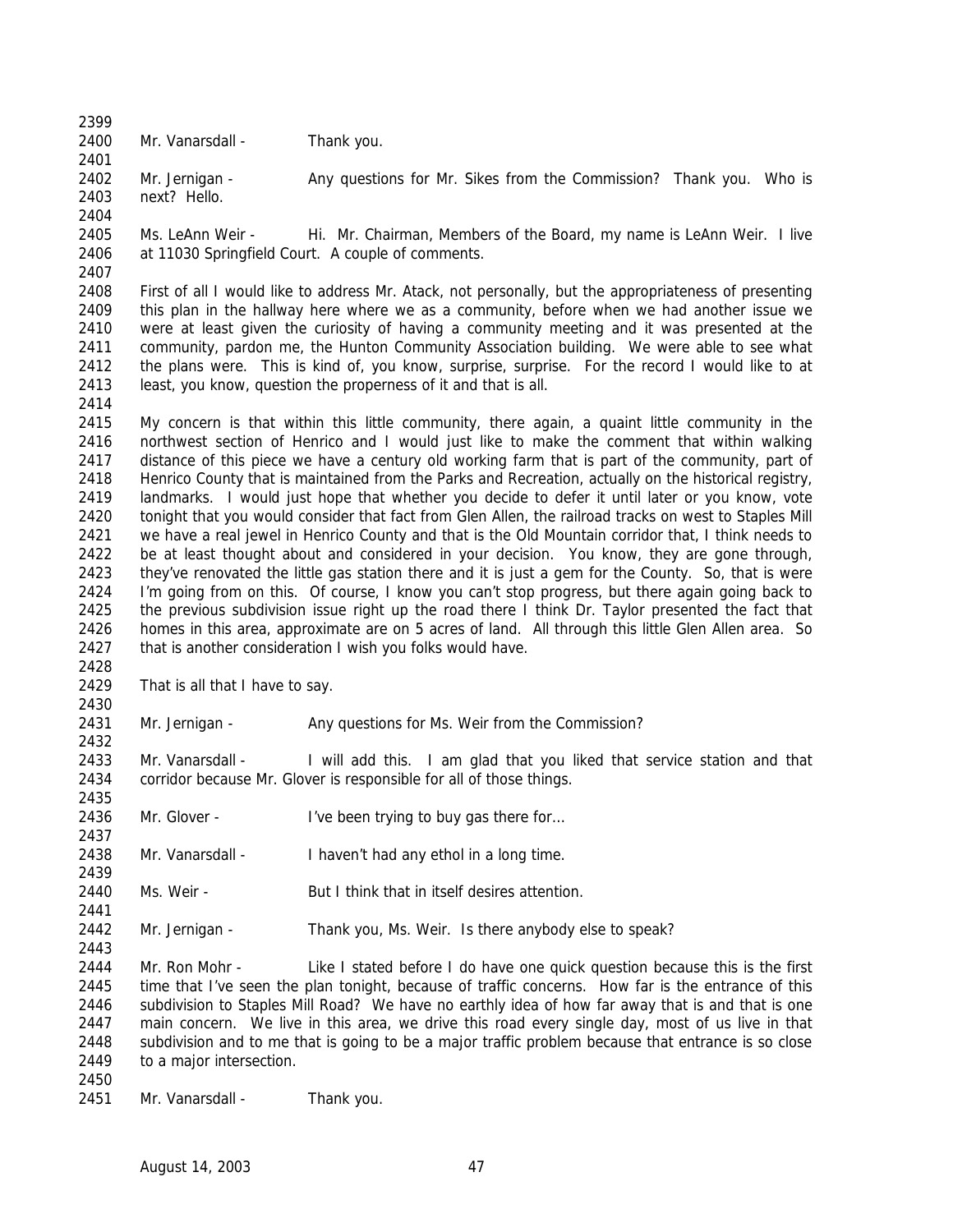| 2452                                                                         |                                                                                                                                                                       |                                                                                                                                                                                                                                                                                                                                                                                                                                                                                                                                                                                                                                                                                                                                                                                                                                                                                          |
|------------------------------------------------------------------------------|-----------------------------------------------------------------------------------------------------------------------------------------------------------------------|------------------------------------------------------------------------------------------------------------------------------------------------------------------------------------------------------------------------------------------------------------------------------------------------------------------------------------------------------------------------------------------------------------------------------------------------------------------------------------------------------------------------------------------------------------------------------------------------------------------------------------------------------------------------------------------------------------------------------------------------------------------------------------------------------------------------------------------------------------------------------------------|
| 2453<br>2454                                                                 | Mr. Jernigan -                                                                                                                                                        | Thank you.                                                                                                                                                                                                                                                                                                                                                                                                                                                                                                                                                                                                                                                                                                                                                                                                                                                                               |
| 2455<br>2456                                                                 | Mr. Vanarsdall -                                                                                                                                                      | I think Mr. Theobald can cover that distance.                                                                                                                                                                                                                                                                                                                                                                                                                                                                                                                                                                                                                                                                                                                                                                                                                                            |
| 2457<br>2458                                                                 | Mr. Mohr -                                                                                                                                                            | Thank you.                                                                                                                                                                                                                                                                                                                                                                                                                                                                                                                                                                                                                                                                                                                                                                                                                                                                               |
| 2459<br>2460                                                                 | Mr. Vanarsdall -                                                                                                                                                      | I know that it is in accordance with the traffic engineer.                                                                                                                                                                                                                                                                                                                                                                                                                                                                                                                                                                                                                                                                                                                                                                                                                               |
| 2461<br>2462                                                                 | Mr. Jernigan -                                                                                                                                                        | Mr. Theobald, would you come up please.                                                                                                                                                                                                                                                                                                                                                                                                                                                                                                                                                                                                                                                                                                                                                                                                                                                  |
| 2463<br>2464                                                                 | Mr. Theobald -                                                                                                                                                        | Mr. Chairman.                                                                                                                                                                                                                                                                                                                                                                                                                                                                                                                                                                                                                                                                                                                                                                                                                                                                            |
| 2465<br>2466                                                                 | Mr. Vanarsdall -                                                                                                                                                      | Is there anyone else who would like to speak?                                                                                                                                                                                                                                                                                                                                                                                                                                                                                                                                                                                                                                                                                                                                                                                                                                            |
| 2467<br>2468                                                                 | Mr. Jernigan -                                                                                                                                                        | Is there anyone else in opposition that wants to speak?                                                                                                                                                                                                                                                                                                                                                                                                                                                                                                                                                                                                                                                                                                                                                                                                                                  |
| 2469<br>2470<br>2471<br>2472<br>2473<br>2474<br>2475                         | Mr. Theobald -                                                                                                                                                        | Members of the Commission I think when we met in the Planning Office<br>and scaled that off it was some 400 to 500 feet which exceeded the county requirements for<br>distance between and I also understand that a dedicated right turn lane is either under construction<br>or is in place at that intersection to help the traffic movement onto Staples Mill Road. The staff<br>report, I know you the Commissioners have read it, but the traffic engineer has commented on the<br>safety aspects of this request and that the adjacent roadway network can readily accommodate this<br>traffic from this request. The request being 25 lots and the companion development being 17 lots.                                                                                                                                                                                           |
| 2476<br>2477<br>2478<br>2479<br>2480                                         |                                                                                                                                                                       | Similarly, with the schools, the section in the staff report regarding schools indicates that there is a<br>new Elementary and Middle School that will be open in the fall of 2004. There is still existing<br>capacity in the current Elementary and Middle Schools to support this application.                                                                                                                                                                                                                                                                                                                                                                                                                                                                                                                                                                                        |
| 2481<br>2482<br>2483<br>2484<br>2485<br>2486<br>2487<br>2488<br>2489<br>2490 |                                                                                                                                                                       | Lastly, on the construction of the sewer line, Mr. Mohr is correct. We will need to bring sewer<br>down Old Springfield. I would hope that would be good news to that neighborhood in that we are<br>bringing sewer substantially closer to that neighborhood should anybody decide to hook-up. Mr.<br>Parker indicates that with the right weather conditions that the disruption might be limited to about<br>a 2 week period to bring the run of sewer up that road. In any event, we are going to have to<br>comply with all safety requirements from Public Works in terms of making sure the traffic can<br>safety get around that construction whether it be through folks with flags routing traffic or stopping<br>traffic or whatever. So there would be most hopefully modest disruption, but I think the benefit far<br>out ways what I hope would be a minor inconvenience. |
| 2491<br>2492<br>2493<br>2494                                                 |                                                                                                                                                                       | The lots to the north in the R-4 subdivision, those lots were built to a larger standard historically as<br>a result of the fact that while there was public water near by there was not public sewer so they<br>were all developed on septic systems and thus the size of those lots.                                                                                                                                                                                                                                                                                                                                                                                                                                                                                                                                                                                                   |
| 2495<br>2496<br>2497                                                         | I would be happy to answer any other questions. I would respectfully request that you recommend<br>approval of this request of this case to the Board of Supervisors. |                                                                                                                                                                                                                                                                                                                                                                                                                                                                                                                                                                                                                                                                                                                                                                                                                                                                                          |
| 2498<br>2499                                                                 | Mrs. Ware -                                                                                                                                                           | Mr. Theobald, have you all hosted a neighborhood meeting on this area.                                                                                                                                                                                                                                                                                                                                                                                                                                                                                                                                                                                                                                                                                                                                                                                                                   |
| 2500<br>2501                                                                 | Mr. Theobald -                                                                                                                                                        | No ma'am, we have not.                                                                                                                                                                                                                                                                                                                                                                                                                                                                                                                                                                                                                                                                                                                                                                                                                                                                   |
| 2502<br>2503                                                                 | Mrs. Ware -                                                                                                                                                           | That is something that we generally like to see.                                                                                                                                                                                                                                                                                                                                                                                                                                                                                                                                                                                                                                                                                                                                                                                                                                         |
| 2504                                                                         | Mr. Theobald -                                                                                                                                                        | Understood.                                                                                                                                                                                                                                                                                                                                                                                                                                                                                                                                                                                                                                                                                                                                                                                                                                                                              |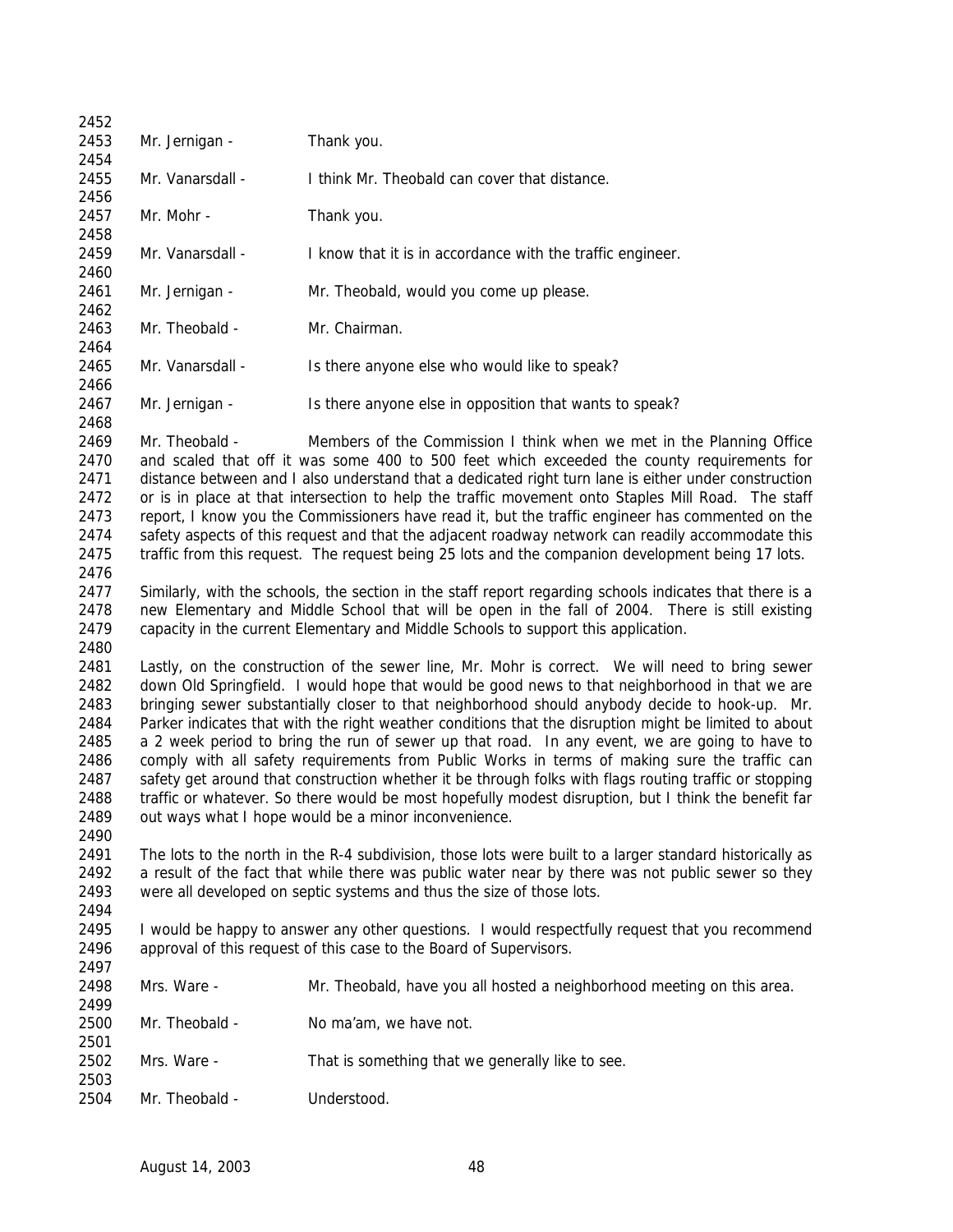Mrs. Ware - Pardon. 2508 Mr. Theobald - I understand. We've not had a meeting Mrs. Ware. 2510 Mr. Jernigan - Any questions for Mr. Theobald from the Commission? Thank you, Mr. Theobald. Mr. Vanarsdall. Mr. Glover - Mr. Theobald, let me ask you one question. Regardless of what happens by the Planning Commission, like I said I abstain from voting here because I will vote at the Board. Between now and the Board of Supervisors regardless of what the decision of the Commission, would you agree to have a meeting with that neighborhood? 2518 Mr. Theobald - Sure. Mr. Glover - Even though, and I assume the reason you didn't was because you decided not to impact ingress/egress to … Mr. Theobald - That is correct, Mr. Glover and perhaps that was not a good assumption on our part that having done that would perhaps mollify concerns of that neighborhood. We would be happy to have the meeting between now and the Board. Sure. Mr. Glover - Regardless of what happens. 2529 Mr. Theobald - Sure. Mr. Glover - Okay. Mr. Vanarsdall - Thank you, Mr. Theobald. I am really for a motion Mr. Chairman. Mr. Theobald - It would be helpful if we had everybody's address so we could notify folks of a public meeting. Member in Audience - Forty-seven homes in the that subdivision. Mr. Jernigan - We are going to have to waive the time limits. Mr. Vanarsdall - I move that C-36C-03 time limits be waived. 2544 Mr. Taylor - Second. Mr. Jernigan - We have a motion by Mr. Vanarsdall, a second by Mr. Taylor. All in favor say aye. Opposed. The ayes have it. The motion is passed. The Planning Commission voted to waive the time limits on Case C-36C-03, Lakebrook Partners, LLC and F. Philip Parker, Jr. Mr. Vanarsdall - This subdivision is more of the same quality type subdivision that we already have in the area and it's the same classification. It has many proffers on it, 2.4 lots per acre, the 2 story homes will be 2500 square feet, 2000 square feet for 1, we're going to have brick 2555 steps and stoops instead of the country porch and wooden type thing, and it is going to be done in high quality and I do appreciate all of you that came and spoke tonight and Mr. Glover mentioned about the meeting. With that I would recommend C-36C-03 to the Board for approval.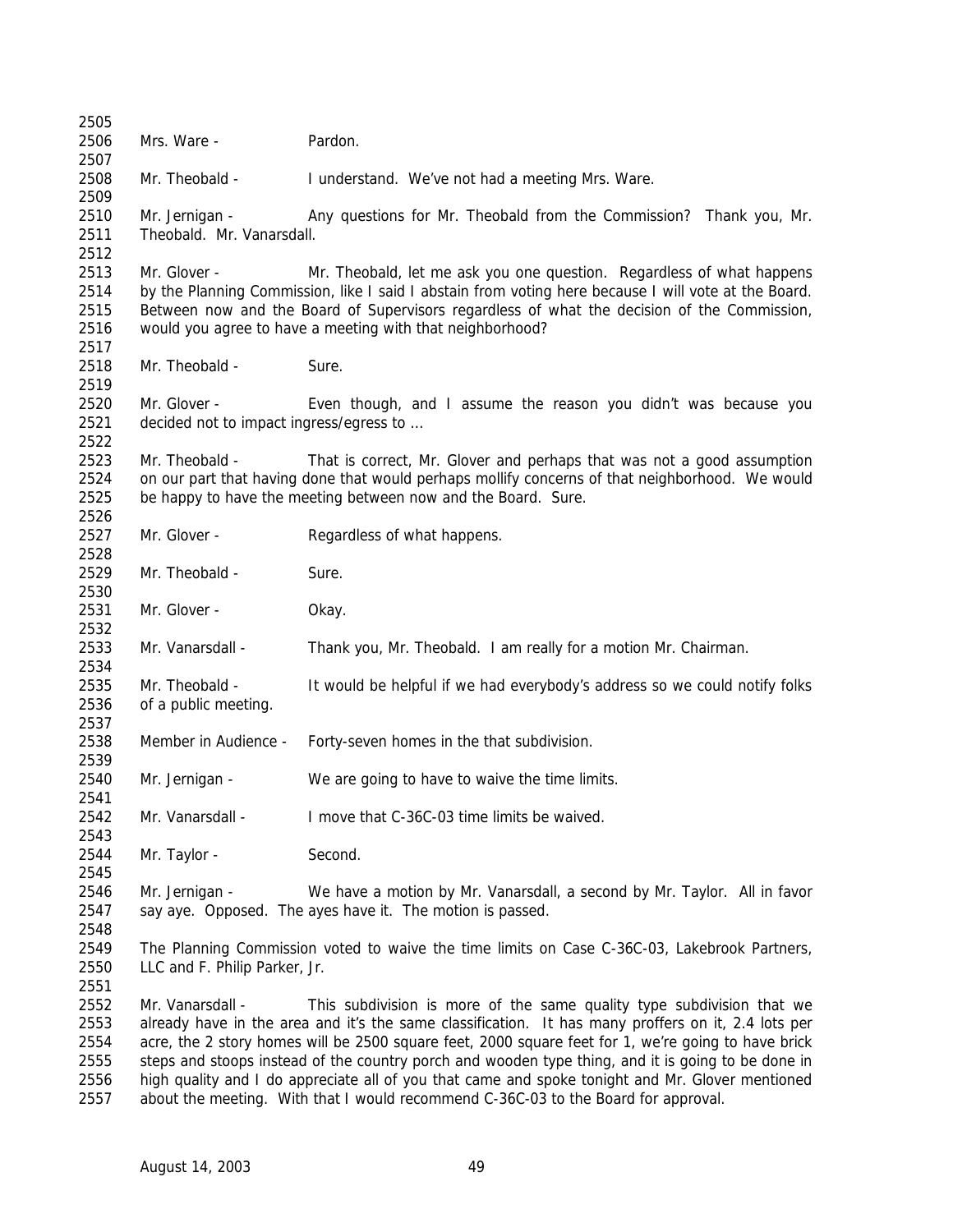Mr. Taylor - Second.

 Mr. Jernigan - We have a motion by Mr. Vanarsdall, a second by Mr. Taylor. All in favor say aye. Opposed. The ayes have it. The motion passed. 

Mr. Glover - I abstain, Mr. Chairman.

 Mr. Jernigan - Yes, sir. 

 The Planning Commission approved recommendation of approval of Case C-36C-03, Lakebrook Partners, LLC and F. Philip Parker, Jr., to the Board of Supervisors.

 **REASON:** Acting on a motion by Mr. Vanarsdall, seconded by Mr. Taylor, the Planning Commission voted 5-0 (one abstention) to recommend that the Board of Supervisors **grant** the request because it conforms to the recommendations of the Land Use Plan and the proffered conditions will provide appropriate quality assurances not otherwise available.

 **C-37C-03 Ralph Axselle, Jr. for Kenneth E. Mills, Jr., James T. Mills, Karen Mills DeJarnette and Keith A. Mills:** Request to conditionally rezone from A-1 Agricultural District to RTHC Residential Townhouse District (Conditional), Parcel 755-762-0241, containing 3.75 acres, located on the east line of Springfield Road (State Route 157) approximately 1050 feet north of Hungary Road. A residential townhouse development is proposed. The applicants proffer the number of dwellings shall not exceed six (6) units per acre exclusive of floodplain areas. Density in the RTH District cannot exceed nine (9) units per acre. The Land Use Plan recommends Suburban Residential 1, 1.0 to 2.4 units net density per acre.

Mr. Tom Coleman - The revised proffers require waiving the time limit.

 2587 The subject property is located adjacent to the recently constructed St. Michaels Catholic Church to the north and to the Townes at Meredith Creek townhome community to the south. A large area along Meredith Branch (a creek) zoned C-1 lies to the east. The Townes at Meredith Creek are zoned RTHC, and the POD was approved in 2001.

 The developers have indicated their intention to coordinate development of the subject property with the adjacent Townes at Meredith Creek development, and the proposed proffers are very similar to those approved for Meredith Creek. Staff encourages the applicant to commit to developing the subject property in conjunction with Meredith Creek, and this could be accomplished with an appropriate proffer.

 The 2010 Land Use Plan recommends Suburban Residential 1, however considering the location of the subject property between The Townes at Meredith Creek and St. Michaels Catholic Church, this alternative to the land use plan is acceptable.

 A well designed townhouse development would be appropriate at this location, and if the applicant were to commit to coordinating development of the townhomes on the subject property with the adjacent Townes at Meredith Creek, staff could recommend approval of this application.

 Mr. Jernigan - Are there any questions for Mr. Coleman from the Commission? Thank you, Mr. Coleman. 

 Mr. Vanarsdall - Mr. Axselle is coming down now.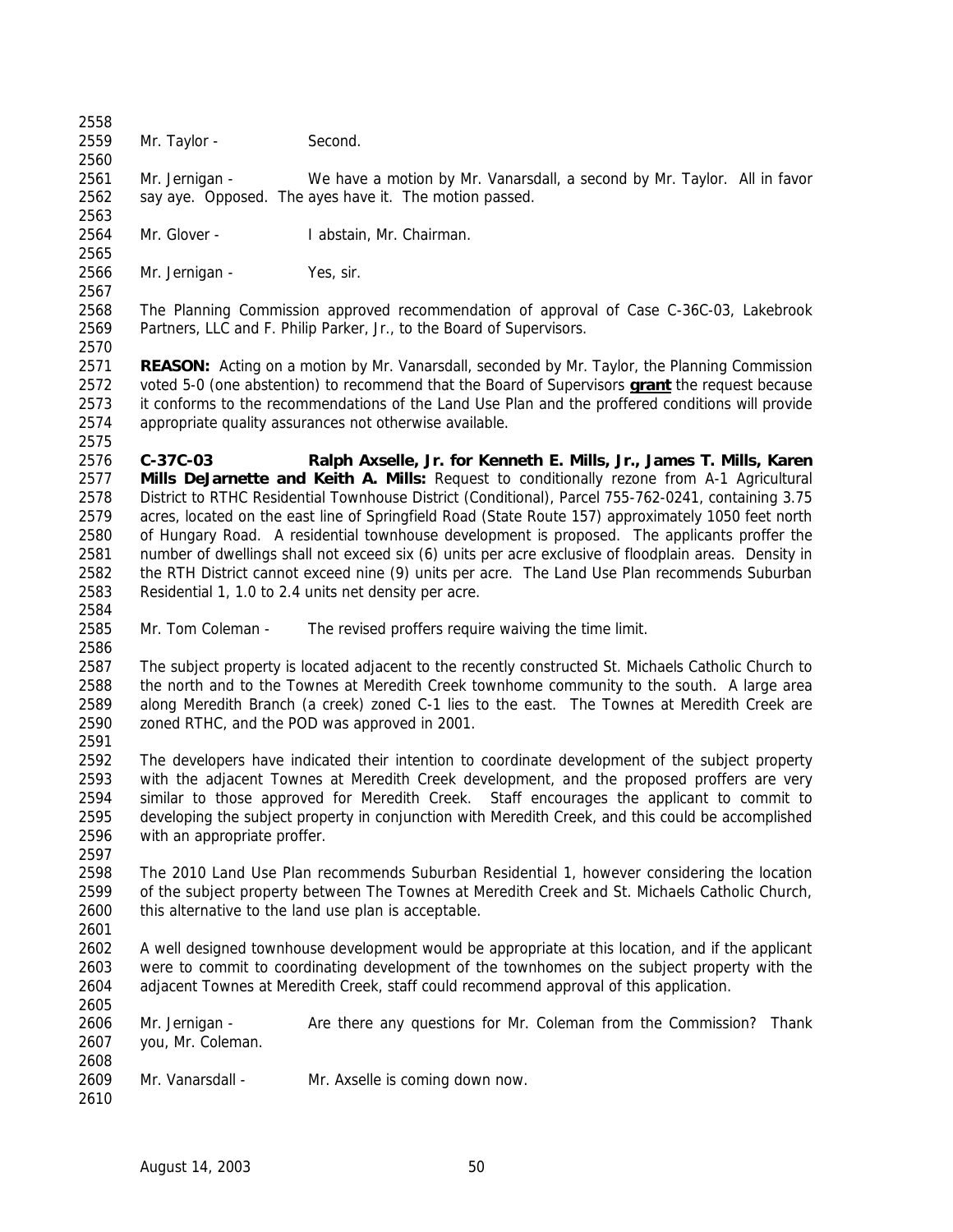Mr. Axselle - Mr. Chairman, Members of the Commission, Bill Axselle on behalf of the applicant. This property lies between St. Michaels Church and The Townes at Meredith Creek, RTH zoning. The proffers that are before you are identical to the proffers in the adjacent RTH with one exception. We have added, at the suggestion of Mr. Vanarsdall, a language saying that the wall 2615 that may be in the buffer, any fencing rather within the buffer shall not exceed 42" in height unless of finished masonry. That is not a provision in The Townes at Meredith Creek, and we have added that. Otherwise they are identical to those at Meredith Creek except for the fact they have some applying to Hungary Road, which doesn't apply here.

 We think that it is a logical extension; the staff has said the zoning is appropriate because it is similar to the adjacent property. Staff thinks that we should proffer that we will be developing this in conjunction with the adjacent development, which we do in fact intend to do.

 First off, one is an intellectual difference. We think that this property, because it is identical in use to the adjacent property could be developed on its own. Having said that, our plan is to develop it with the adjacent property and we have given to the staff a letter from the representative of Ryan Homes, which is developing that, which said that they, talking about themselves being the logical buyer and they are very interested in partnering with you, Mr. Neil Farmer. Then it said that after I get a preliminary layout from either Bill Delmonte or you I will forward you a Letter of Intent to 2630 purchase the lots created as a result of the rezoning effort now in progress. That was July  $30<sup>th</sup>$ . 

 So, we would ask, we don't think that we ought to put that proffer in at this point and time, because quite frankly if we put in a proffer that we can only develop this property in conjunction with Ryan Homes and the contract is not yet signed, we have said to Ryan Homes that the only way we can develop that property if we do it in conjunction with you. We will commit to you, to 2636 the Board, that we will have that contract in place by the Board of Supervisors time or if not we will be dealing with Mr. Glover and explaining why and so forth. I think you can understand why, from a leverage standpoint, we prefer not to make that commitment at this time, but it is in fact our intent. That is the reason we gave the letter from Ryan to Mr. Coleman. 

 Thank you. 

Mr. Jernigan - Are there any questions for Mr. Axselle from the Commission?

2645 Mr. Vanarsdall - Thank you, Mr. Axselle.

 2647 Mr. Jernigan - Thank you, Mr. Axselle.

Mr. Vanarsdall - No opposition, was there?

2651 Mr. Jernigan - No, sir.

 Mr. Vanarsdall - As Mr. Axselle explained this sort of an extension of The Townes at Meredith Creek. The reason the fence changed is The Townes of Meredith Creek was originally zoned in the Three Chopt District and then when it came to be built it was in the Brookland District. The Brookland District is not too much on wooden fences. So when I went out and looked at it and saw the prettiest wooden fence that you have ever saw today I asked him would he put, what he did, would he change that proffer which he graciously did. If it were over 42" if would be built out of something other than a big pretty wooden fence that would fall down. If you don't believe me 2660 ride down to Ridgefield Parkway and look at them. So, with that said I recommend that... 

2662 Mr. Jernigan - We have to waive the time limits...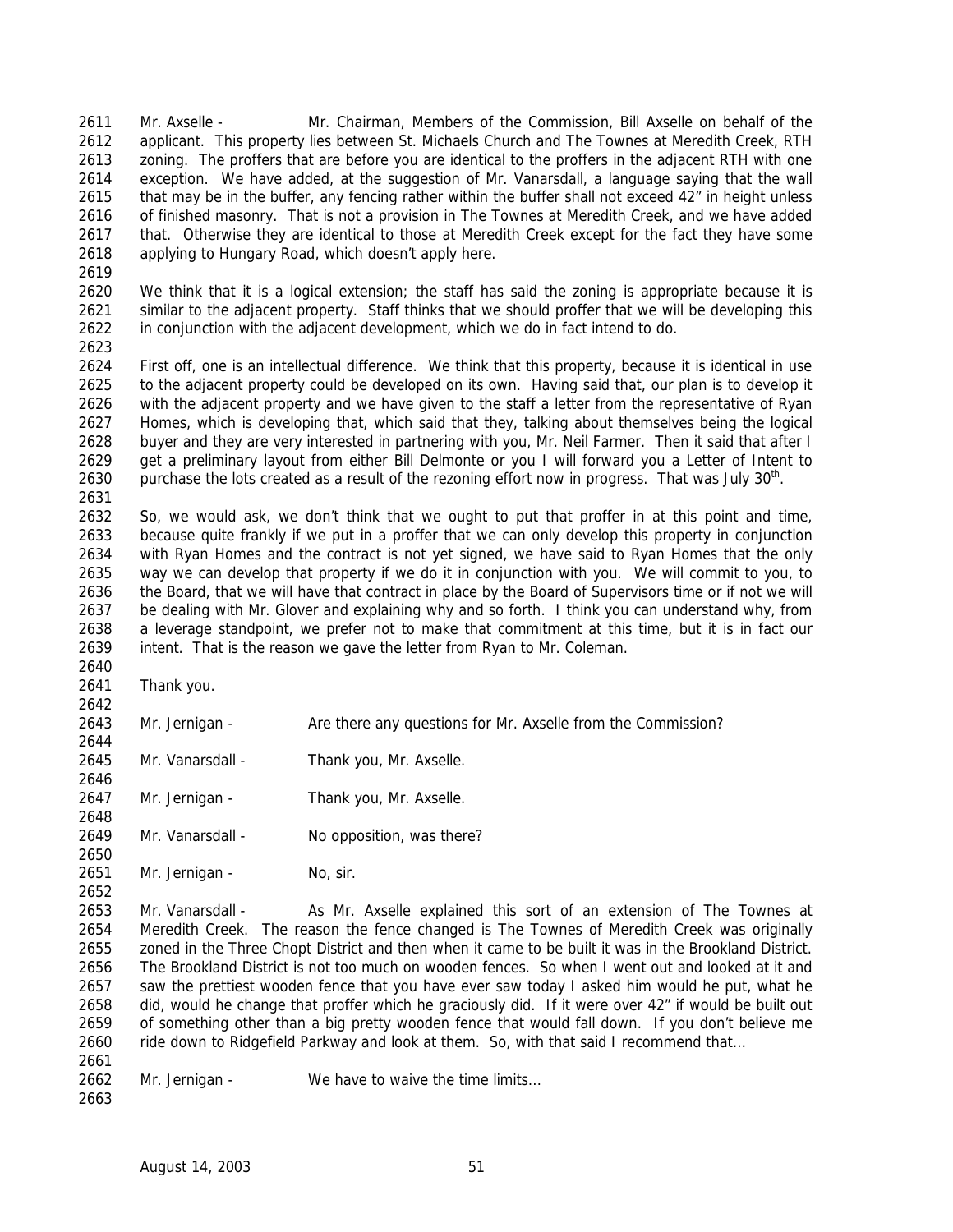- 2664 Mr. Vanarsdall I waive the time limits on the proffers of C-37C-03.
- Mr. Archer Second.

 Mr. Jernigan - We have a motion by Mr. Vanarsdall and a second by Mr. Archer to waive the time limits. All in favor say aye. Opposed. The ayes have it the motion is passed.

 The Planning Commission voted to waive the time limits on Case C-37C-03, Ralph Axselle, Jr. for Kenneth E. Mills, Jr., James T. Mills, Karen Mills DeJarnette and Keith A. Mills. 

Mr. Vanarsdall - Then I recommend -37C-03 to the Board of Supervisors for approval.

Mr. Taylor - Second.

 Mr. Jernigan - We have a motion by Mr. Vanarsdall and a second by Mr. Taylor to approve. All in favor say aye. Opposed. The ayes have it the motion is passed.

 The Planning Commission approved recommendation of approval of Case C-37C-03, Ralph Axselle, Jr. for Kenneth E. Mills, Jr., James T. Mills, Karen Mills DeJarnette and Keith A. Mills, to the Board of Supervisors.

 **REASON:** Acting on a motion by Mr. Vanarsdall, seconded by Mr. Taylor, the Planning Commission voted 5-0 (one abstention) to recommend that the Board of Supervisors **grant** the request because it reflects the type of residential growth in the area and is proposed to be a continuation of the existing RTH development.

 **C-40C-03 F. Robert Loftis:** Request to conditionally rezone from A-1 Agricultural District to R-3C One Family Residence District (Conditional), Parcel 812-728-5668, containing approximately 18.42 acres, located on the west line of Cedar Fork Road at Meadows Run and at the eastern terminus of Mitcheltree Boulevard. A single family residential development is proposed. The R-3 District allows a minimum lot size of 11,000 square feet. The Land Use Plan recommends Suburban Residential 2, 2.4 to 3.4 units net density per acre. The property is located in the Airport Safety Overlay District.

Mr. Marlles - The staff report will be given by Ms. Jean Moore.

 Mr. Jernigan - Is there any opposition to C-40C-03? We have opposition. Okay, Ms. Moore you may proceed.

 Ms. Moore **-** Good evening Commissioners and Mr. Chairman. This item is a request to rezone the subject property to R-3C to allow the construction of up to 35 single-family dwellings. The applicant has submitted revised proffers dated August 12, 2003, copies of which you just received. A conceptual plan of the project is also attached. Due to this submission the time limits would have to be waived on the proffers before any actions could be taken tonight.

 This project would be constructed in conjunction with rezoning request C-71C-02, which abuts the subject property to the north. Case C-71C-02 is also a request for R-3C zoning to allow up to 100 new homes and was recommended for approval at the May 15, 2003 Planning Commission Hearing. The recommendation of this case, unless deferred, and C-71C-02 will be reviewed by the Board of Supervisors on September 9, 2003.

 The subject site is designated as Suburban Residential 2 in the 2010 Land Use Plan. This designation recommends a density range of 2.4 to 3.4 dwelling units per acre. The density of this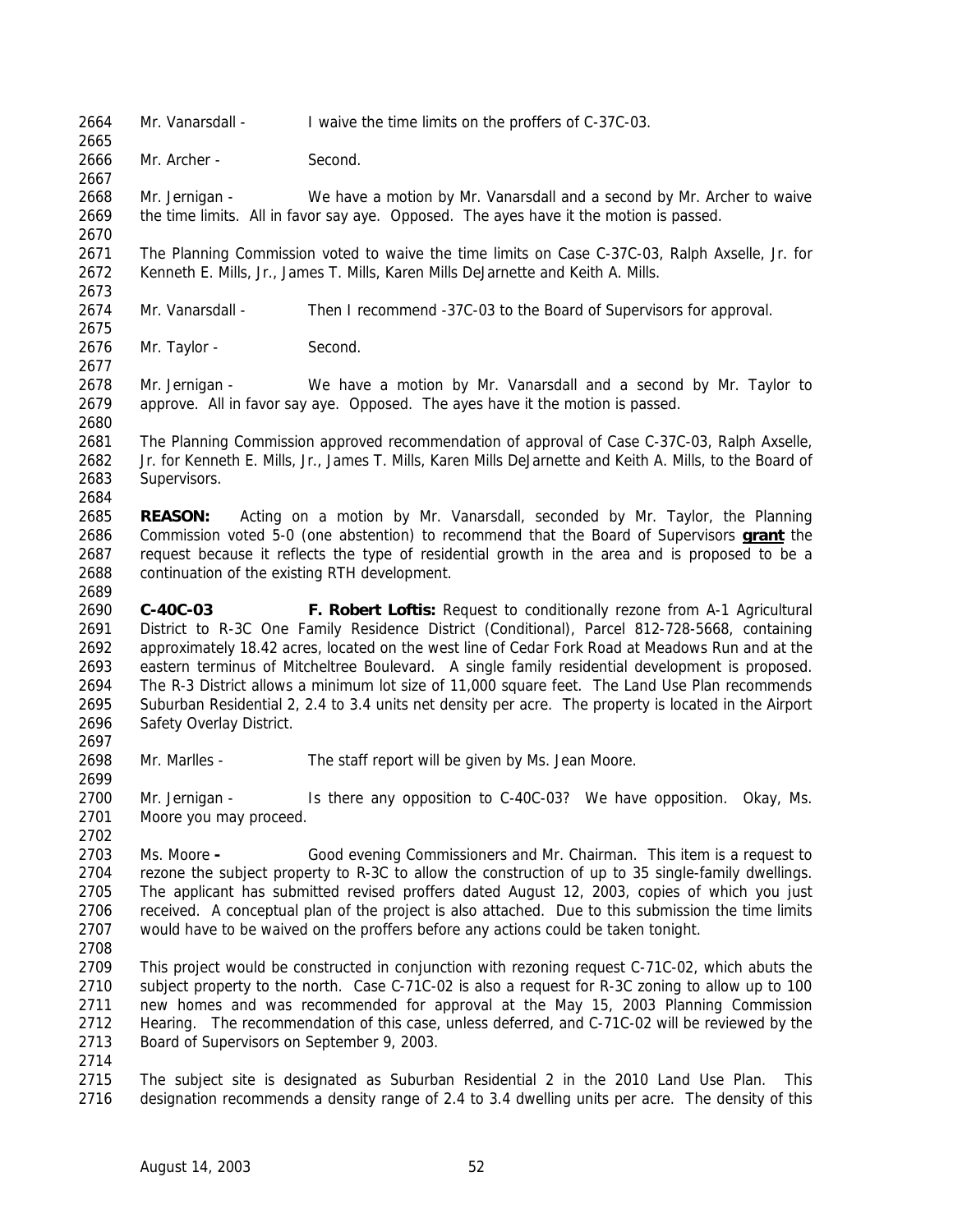request would be 1.9 dwelling units per acre, which is well below the density range recommended for the site.

 The Major Thoroughfare Plan shows Concept Road 140-3, to transverse east-west through the 2721 property. At its completion, the concept road would provide access from Laburnum Avenue to Cedar Fork Road.

 At the time the staff report was drafted, school comments have not yet been received. Subsequently, we have received school comments and it should be noted this request and the pending rezoning request for residential development in the vicinity would place the elementary school at full capacity. 

 Also, at the time the staff report was drafted, staff had several concerns regarding this proposal, including:

- 
- 2732 The lack of a conceptual plan;
- 2733 The lack of designated open space and recreation areas;
- The elimination of Concept Road 140-3, without a proper amendment to the Major Thoroughfare Plan;
- Lot widths; and
- Density.

2739 The applicant held a neighborhood meeting on August  $13<sup>th</sup>$ . During this meeting, residents of the adjoining subdivisions expressed concerns regarding the lack of landscaping for yards and vehicular access to Mitcheltree.

 To address staff concerns, the applicant submitted the revised proffers dated August 12, 2003, which you just received. The applicant has not yet addressed concerns expressed by the adjacent residents. 

 Staff has had an opportunity to review the revised proffers, which do satisfy most of the concerns expressed in the staff report. These revisions include:

- 
- The submission of a conceptual plan dated August 11, 2003, which shows lot layouts, open 2751 space, and vehicular travel through the site. Proffer 16, states the development would be consistent with this site plan.
- 

- Proffer 7 has been revised to address access to the site and concept road 140-3. The applicant intends to seek an amendment to eliminate the concept road; however, the conceptual plan shows its placement if this road is warranted. In addition, as shown, a portion of this road could serve as an alternative route to access the seven northern lots that abut Mitcheltree subdivision. This would help address resident concerns of having access through Mitcheltree.
- Proffer 17, states the lots would have an average lot width of 85'. In addition, 30% of the lots would have an average minimum width of 90.' The proposed lot widths would be consistent with the adjacent pending rezoning case C-71C-02 and would be substantially 2764 larger than the existing developments to the east.
- Proffer 16 states that no more than 35 lots would be constructed on the site, which addresses 2767 staff concerns regarding density.
- 

In addition the applicant has proffered: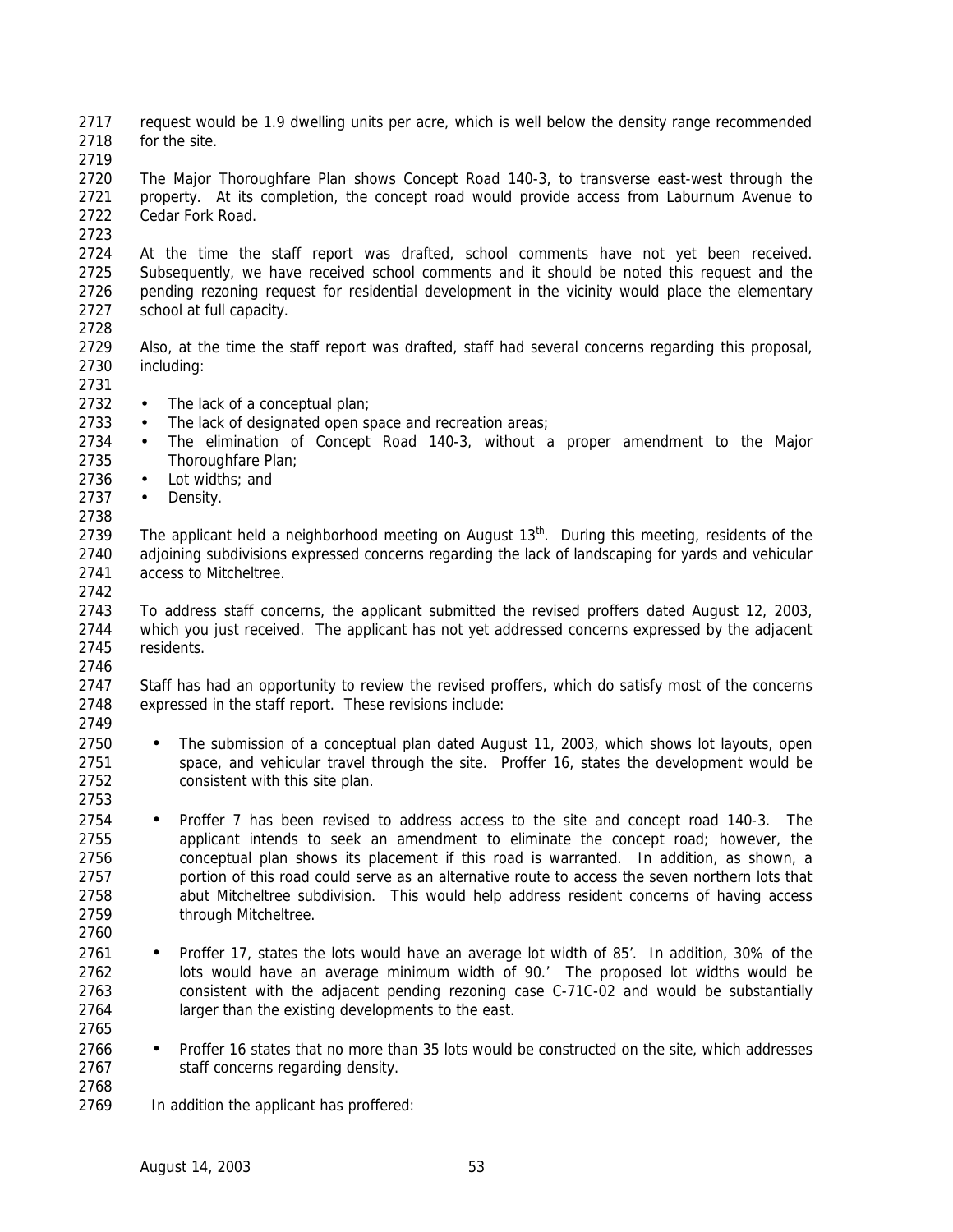| 2770         |                                                                                                  |                                                                                                      |  |
|--------------|--------------------------------------------------------------------------------------------------|------------------------------------------------------------------------------------------------------|--|
| 2771         | $\bullet$                                                                                        | Brick or stone faced crawl foundations and brick entry steps for all homes;                          |  |
| 2772         | Covered front porches for at least 30% of the homes;<br>$\bullet$                                |                                                                                                      |  |
| 2773         | Windows on all side elevations facing streets;<br>$\bullet$                                      |                                                                                                      |  |
| 2774         | Two and one car garages for at least 75% of the homes;<br>$\bullet$                              |                                                                                                      |  |
| 2775         | Boulevard style entrances;<br>$\bullet$                                                          |                                                                                                      |  |
| 2776         | Tree lined residential streets; and                                                              |                                                                                                      |  |
| 2777         | $\bullet$                                                                                        |                                                                                                      |  |
| 2778         | Proffered elevations for 6 home designs.<br>$\bullet$                                            |                                                                                                      |  |
| 2779         | Overall, the proposed project would be in keeping with the existing adjacent residential         |                                                                                                      |  |
| 2780         | developments and with the 2010 Land Use Plan. In addition, the project includes several positive |                                                                                                      |  |
| 2781         | features including an attractive layout showing interconnectivity with the existing and proposed |                                                                                                      |  |
| 2782         | adjacent subdivisions, tree-lined streets, and quality homes.                                    |                                                                                                      |  |
| 2783         |                                                                                                  |                                                                                                      |  |
| 2784         |                                                                                                  | Staff maintains the applicant should clearly define a minimum of 1 acre for useable open space and   |  |
| 2785         |                                                                                                  | recreational areas. The applicant states recreation and/or open space areas can be delineated once   |  |
| 2786         | the future of the concept road is known.                                                         |                                                                                                      |  |
| 2787         |                                                                                                  |                                                                                                      |  |
| 2788         | $\bullet$                                                                                        | To address the residents' concerns, the applicant should also clarify how access would be            |  |
| 2789         |                                                                                                  | provided to the seven northern lots, if the concept road is amended or eliminated in the future.     |  |
| 2790         |                                                                                                  |                                                                                                      |  |
| 2791         | $\bullet$                                                                                        | Finally, staff recommends the applicant clarify the number of single-story homes proposed for        |  |
| 2792         |                                                                                                  | the site to ensure that the majority of the homes would be two-stories.                              |  |
| 2793         |                                                                                                  |                                                                                                      |  |
| 2794         |                                                                                                  | If the applicant could address these issues, staff could support this request.                       |  |
| 2795         |                                                                                                  |                                                                                                      |  |
| 2796         |                                                                                                  | This concludes my presentation. I would be happy to try to answer any questions you may have.        |  |
| 2797         |                                                                                                  |                                                                                                      |  |
| 2798         | Mr. Jernigan -                                                                                   | Are there any questions for Ms. Moore from the Commission?                                           |  |
| 2799         |                                                                                                  |                                                                                                      |  |
| 2800         | Mr. Archer -                                                                                     | I may have some later, Mr. Chairman, but I think we need to hear from                                |  |
| 2801<br>2802 | the Applicant first.                                                                             |                                                                                                      |  |
| 2803         | Mr. Jernigan -                                                                                   | Okay, thank you, Ms. Moore.                                                                          |  |
| 2804         |                                                                                                  |                                                                                                      |  |
| 2805         | Mr. Archer -                                                                                     | Thank you.                                                                                           |  |
| 2806         |                                                                                                  |                                                                                                      |  |
| 2807         | Mr. Jernigan -                                                                                   | Alright, we have opposition. Who would like to speak first? Oh, I'm sorry,                           |  |
| 2808         |                                                                                                  | excuse me, it is getting late, we'll get you in a minute, would the applicant come down.             |  |
| 2809         |                                                                                                  |                                                                                                      |  |
| 2810         | Mr. James Theobald -                                                                             | May I reserve 3 minutes, please?                                                                     |  |
| 2811         |                                                                                                  |                                                                                                      |  |
| 2812         | Mr. Jernigan -                                                                                   | Okay, Mr. Theobald, thank you.                                                                       |  |
| 2813         |                                                                                                  |                                                                                                      |  |
| 2814         | Mr. Theobald -                                                                                   | Mr. Chairman, ladies and gentlemen, once again my name is Jim                                        |  |
| 2815         |                                                                                                  | Theobald, I'm here on behalf of Rob Loftis and this is a request to rezone approximately 18 acres of |  |
| 2816         |                                                                                                  | land to R-3. As Ms. Moore indicated, this is in your Land Use Plan as an SR-2 destination, which     |  |
| 2817         |                                                                                                  | would suggest a density of 2.4 to 3.4 units per acre. The proffered density of 35 lots would result  |  |
| 2818         |                                                                                                  | in a 1.9 units per acre density on this plan, well below your Land Use Plan recommendation. As a     |  |
| 2819         |                                                                                                  | point of reference, Mitcheltree Subdivision has been developed to a density of 2.89 units per acre,  |  |
| 2820         |                                                                                                  | Tiffany Meadows on the other side of the street has been developed to a 2.99 units per acre.         |  |
| 2821         |                                                                                                  | There is R-4 zoning to the west and south, R-3 zoning to the north, which has been recommended       |  |

for approval by the Planning Commission, has not yet been before the Board of Supervisors and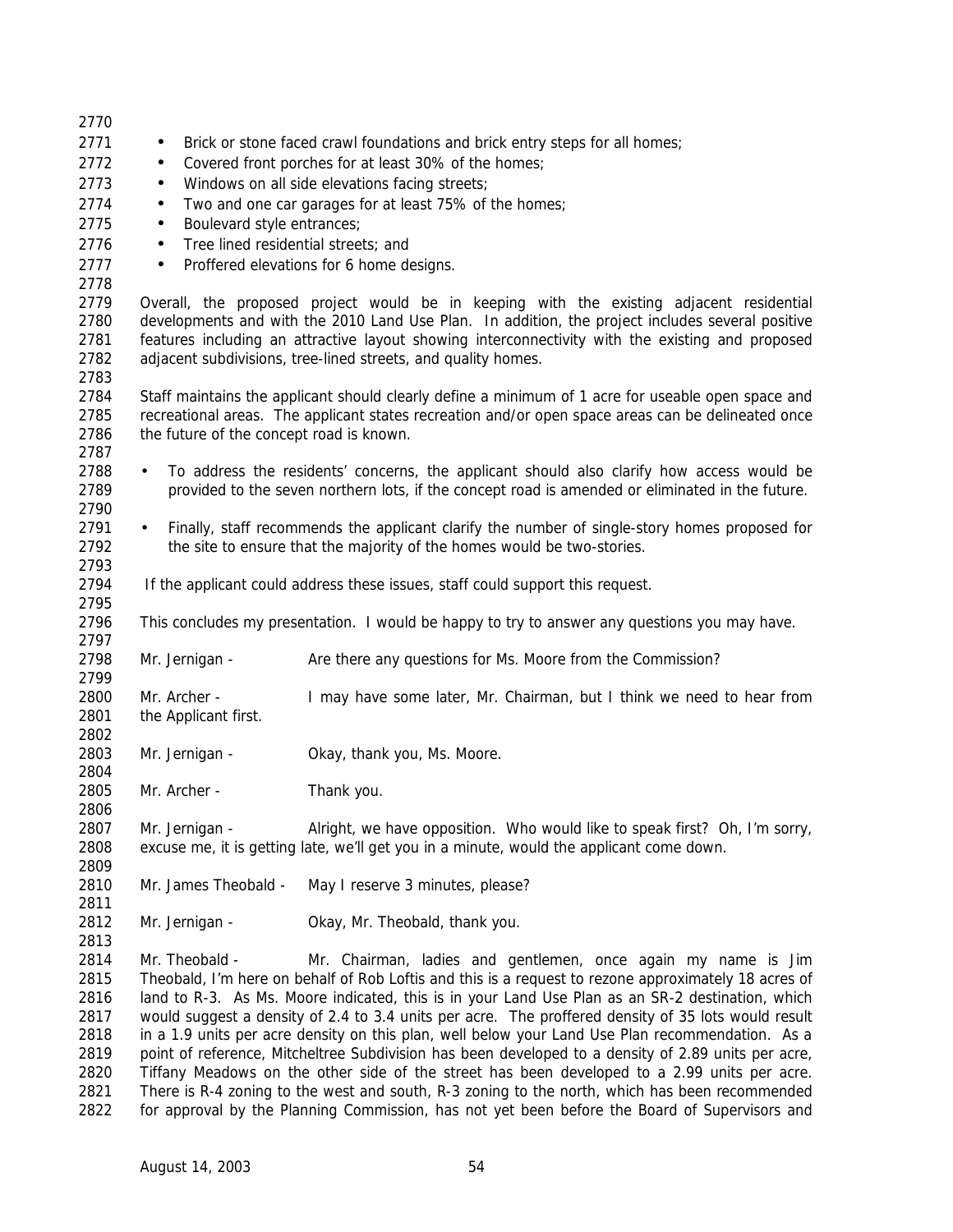that is a companion case and what you are seeing is a consolidated conceptual plan on the screen at the moment (referring to rendering). There is R-3 zoning across the street from us.

 With regard to the Concept Road, we have submitted a formal request to Mr. Thornton to amend the Major Thoroughfare Plan to eliminate the Concept Road. Certainly not knowing whether he would find that to be a well taken request we have shown how we could connect, if the County should require the Concept Road to be developed.

 Our proffers are consistent with the case to the north for which you have recommended approval. Again, we have kept our density to 35 lots; we have limited the size of our lots and provided wider 2833 lot widths than required, we have provided certain minimums of square footage; one story homes having a minimum of 1600 square feet, two story a minimum of 1800 square feet with one-third of those having to have a minimum of 2000 square feet. We have provided for a certain percentage of garages with a certain percentage also being side or rear loaded. Architectural treatment, we have provided 50% brick fronts on at least 50% of the units and we have provided elevations as part of our proffers. The proffers include paved driveways. We have all reverse frontage lots, street trees, landscaping along Cedar Fork Road, we have shown a boulevard entrance and the impact of the street trees on our conceptual plan. The traffic engineer has determined that the adjacent roadway network could accommodate this request.

 I would point out that on the schools report that it is somewhat in error in that the density assumed by the school system in the chart that you may have before you does not reflect the proffered densities in any of those cases and as a matter of fact there final assumptions are off by some 15 to 16%. So, I believe that the school issues are less of a concern then perhaps as indicated and I would be happy to walk you through some of those numbers if you would like to go through the math. When we looked up the various cases, for instance our case is included in there, 55 units per acre and we have proffered 35. That was a fairly recent change, so they perhaps didn't have an opportunity to catch up with us on that. In any event, I think that is positive news on the school front.

 I believe we have presented a case that has very high quality development, certainly consistent than the Land Use Plan. Consistent with the case to the north for which you have recommended approval and I would hope that you might recommend approval of this request to the Board of Supervisors. I will be happy to answer any questions.

Mr. Jernigan - Are there any questions for Mr. Theobald from the Commission?

Mr. Archer - Mr. Theobald.

Mr. Theobald - Yes, sir.

 Mr. Archer - I was at the meeting last night. I attended the meeting last night and you and I talked today about the ramification of what might happen with this Concept Road.

2867 Mr. Theobald - Yes.

 Mr. Archer - I can also tell that the residents are opposed to ingress and egress to the upper left quadrant of this plan being accessed from Mitcheltree. They would prefer to see the Concept Road stop where it is at Mitcheltree and of course we don't know what will happen in terms of having to eliminate it from the plan all together.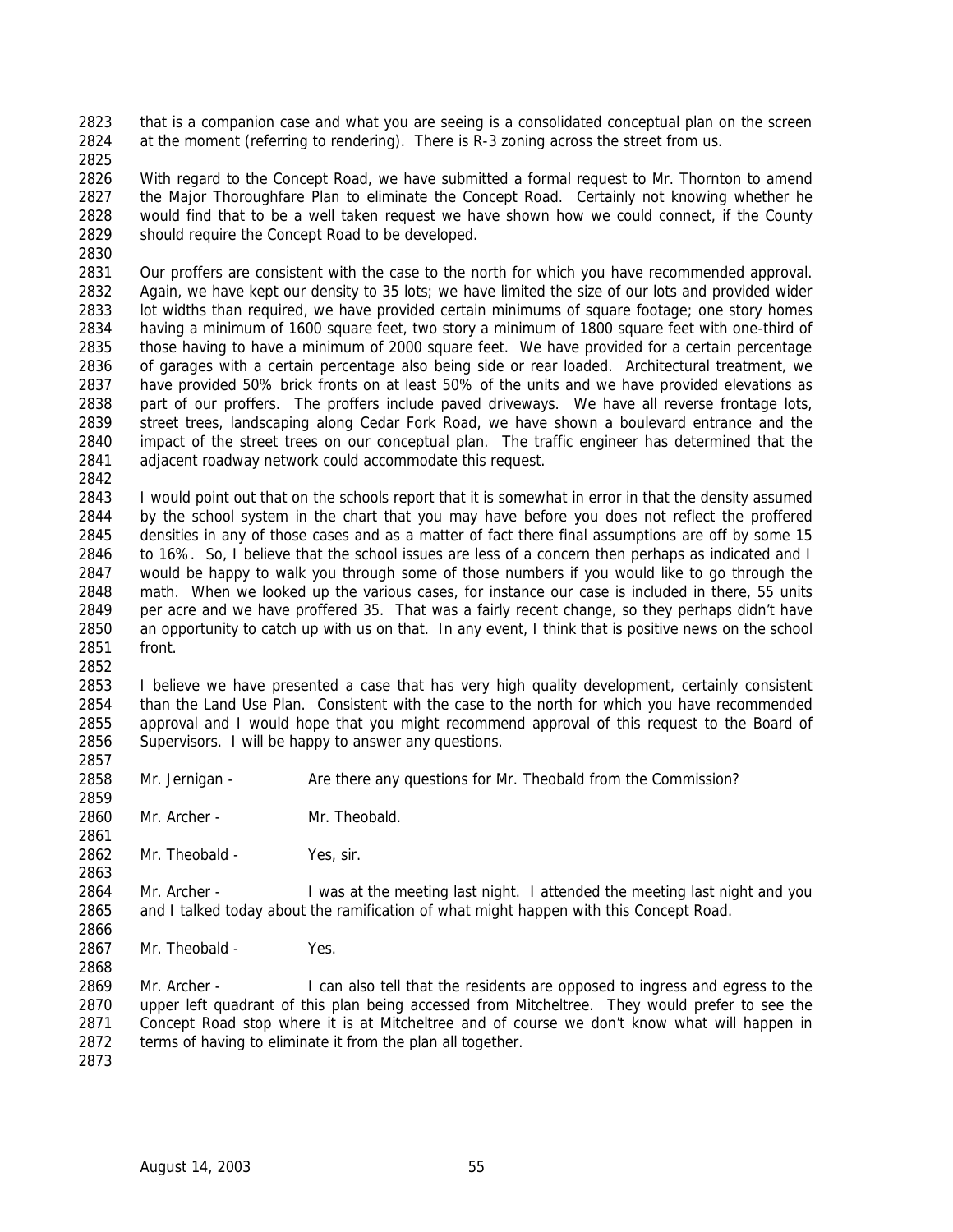Given the conceptual layout that has been put before us it would appear that ingress and egress would have to come the direction the Cedar Fork along what is the, at least a portion of the intended Concept Road. 

2878 Mr. Theobald - Right.

 Mr. Archer - So, the Concept Road, at this point, is involved in a couple of things that 2881 are at issue here. One, of course, being as Ms. Moore indicated in her presentation the placement of a recreational area which would depend on the development of the Concept Road. I think you indicated today that that portion of this plan could be worked out. Could you explain to the rest of the Commission how you would go about dealing with the Concept Road and ingress and egress? 

- Mr. Theobald Yes, sir. If there was an objection by the Mitcheltree residents to extending Mitcheltree Boulevard to access the 7 or 8 lots that you see in the upper left hand corner then, if that was a serious concern of theirs, then we would be prepared to essentially extend the Concept Road basically to our back property line or 2 lots along that back property line. That would require us to build a section of the Concept Road through the Vepco easement area and potentially cross some wetlands and some reason if that weren't feasible then I guess you wouldn't be able to develop lots there. Mr. Archer, if that is a concern I would be prepared to amend proffer number 7 so that it would state that a connection to Mitcheltree Boulevard shall only occur if required by the County at time of Subdivision approval. So therefore, if the Board saw fit to eliminate a portion of that Concept Road my proffer would restrict access to Mitcheltree Boulevard.
- Mr. Archer Okay. What about the recreation area that would be dependent upon the 2898 placement of the road? How would that effect the...?

 Mr. Theobald - Well, it would cause a reworking of those lots. We would have to, in fact it may cause some reworking of some of the other lots, but I think that the applicant has stated in both the original case and through Ms. Moore that we believe in that concept of providing some passive recreational areas and it is just so stated on the record. It would require a reworking of a bit of that plan once we knew where the road was, but we would be providing areas for recreation, Mr. Archer.

- 2907 Mr. Archer So you could still do...
- 2909 Mr. Theobald Yes, sure.

2911 Mr. Archer - Okay. That is all I have for right now, Mr. Chairman, unless there is somebody else we need to hear from.

 Mr. Marlles - Mr. Archer, if I could, just an update on the Concept Road as Mr. Theobald mentioned, Mr. Thornton had submitted a letter requesting the removal of the Concept Road be 2916 studied. A second Board Member has agreed with that and staff is going to be conducting a study on that possibility. Just to update both of you.

- 2919 Mr. Archer Great.
- Mr. Theobald Thank you.
- Mr. Jernigan Thank you, Mr. Theobald.

 Mr. Archer - I knew it had been initiated but I didn't know at what point we had reached at this point and time.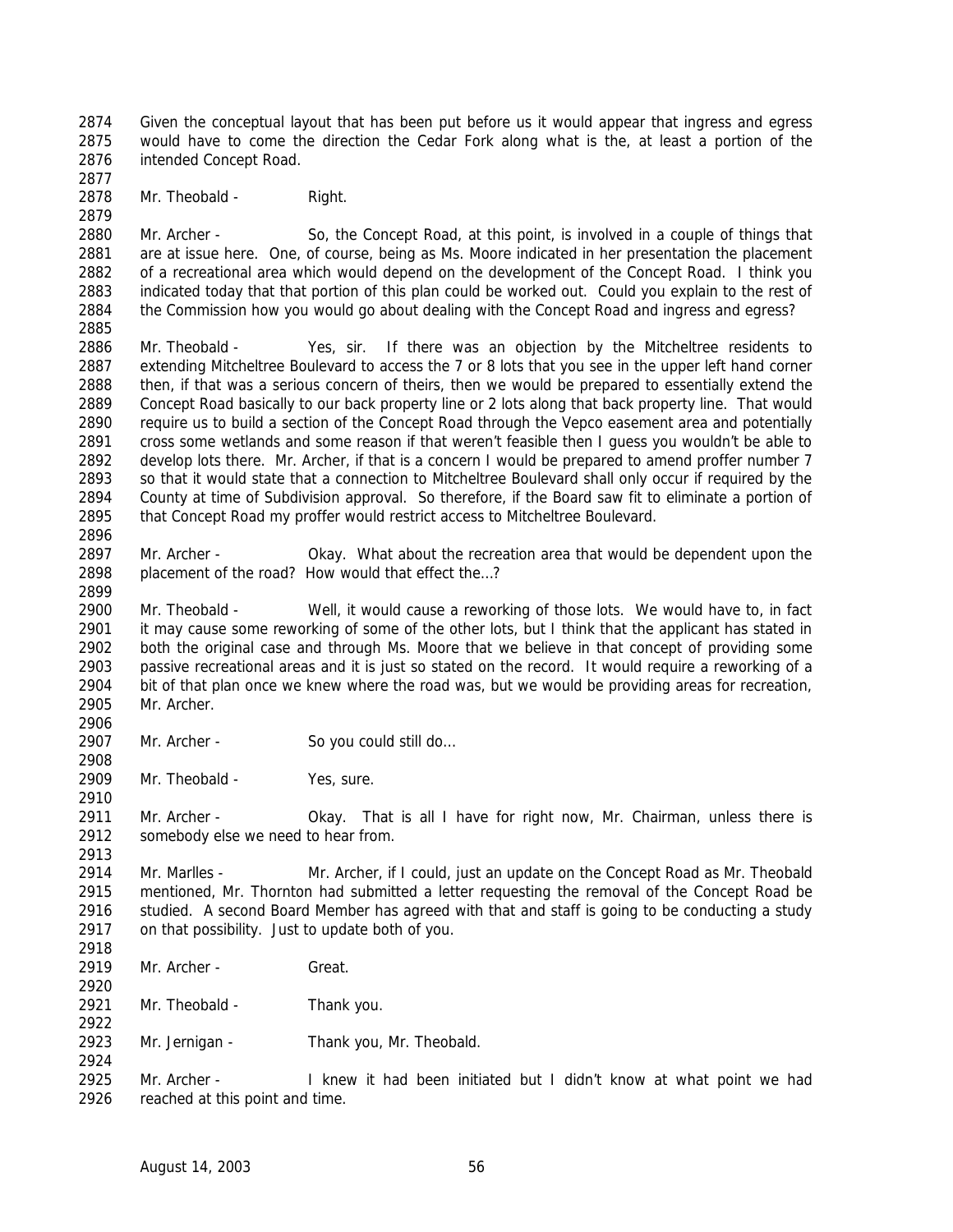Mr. Jernigan - Okay. We do have opposition, so if you all would like to come up, we have 10 minutes. 

2931 Mr. Carl Overton - Good evening. 

 Mr. Jernigan - Good evening. 

 Mr. Overton - Carl Overton from Mitcheltree. Ever since we moved there the Civic Association was formed in 1991. We've had this bone of contention about the possibility of Mitcheltree Boulevard becoming a thoroughfare through traffic. The Concept Road idea was on the maps at the time, but we have on several occasions found reason to oppose it. This development here already has, appears to be 3 entrances on Cedar Fork Road. That's 1 more entrance than we have on Mitcheltree, which is, I believe a larger area. The other end of this Concept Road, on the other side of Mitcheltree would empty into Laburnum. In the Tiffany Meadows area, that is a very large development and would have traffic coming as far down as, the bridge, the community, what is the church down there… 

2945 Mrs. Ware - Saint Pauls.

2947 Mr. Overton - No, no. The other direction...the community with bridge in its name. 

Mr. Archer - The bridge over the Chickahominy. Is that what you mean?

2951 Mr. Overton - No, no, no. I said community with bridge in its name.

Mr. Archer - Newbridge.

 Mr. Overton - Newbridge, right. The traffic would have almost a straight line down the Newbridge area, general area, through Tiffany Meadows and now with this plan directly through Mitcheltree. There is no need for all that traffic to come through Mitcheltree Boulevard, which is not built for heavy traffic to start with and since its inception Mitcheltree, that Mitcheltree Boulevard has been fundamentally the playground, which it seems the County does not deem necessary for the developers to build into their developments. So Mitcheltree Boulevard has been, in essence, a play street, because it is dead ended at each end and no one other than the residents, basically speaking, have occasion to go through there. I believe, in my estimation, this plus the potential health problem of that pond is my only objection to the development. But that 8 or 9 lots, whatever it is up there, could very well, we feel that if this plan goes through as is then that, rest of the Concept Road, which is marked Concept Road, which is actually the entire road from the Mitcheltree borderline down through to Cedar Fork, that connection would be built eventually and we'd have nothing to say about it. That is our belief and so therefore we say no, stop it right now at the Mitcheltree line and the proposed development already has 3 entrances, which would serve them without access through Mitcheltree. That is my basic argument.

 Mr. Archer - So you do understand then, Mr. Overton, that is what we are proposing. 

 Mr. Overton - Uh, that is not for certain. It has never, to my knowledge… 

2975 Mr. Archer - I shouldn't say, the applicant...

 Mr. Overton - Okay. We were talking about it last night and we say something might be done about it, but they were talking about, as far as I know, just cutting if off at the circle there into Mitcheltree. But that part, which is the present Concept Road, would still remain there.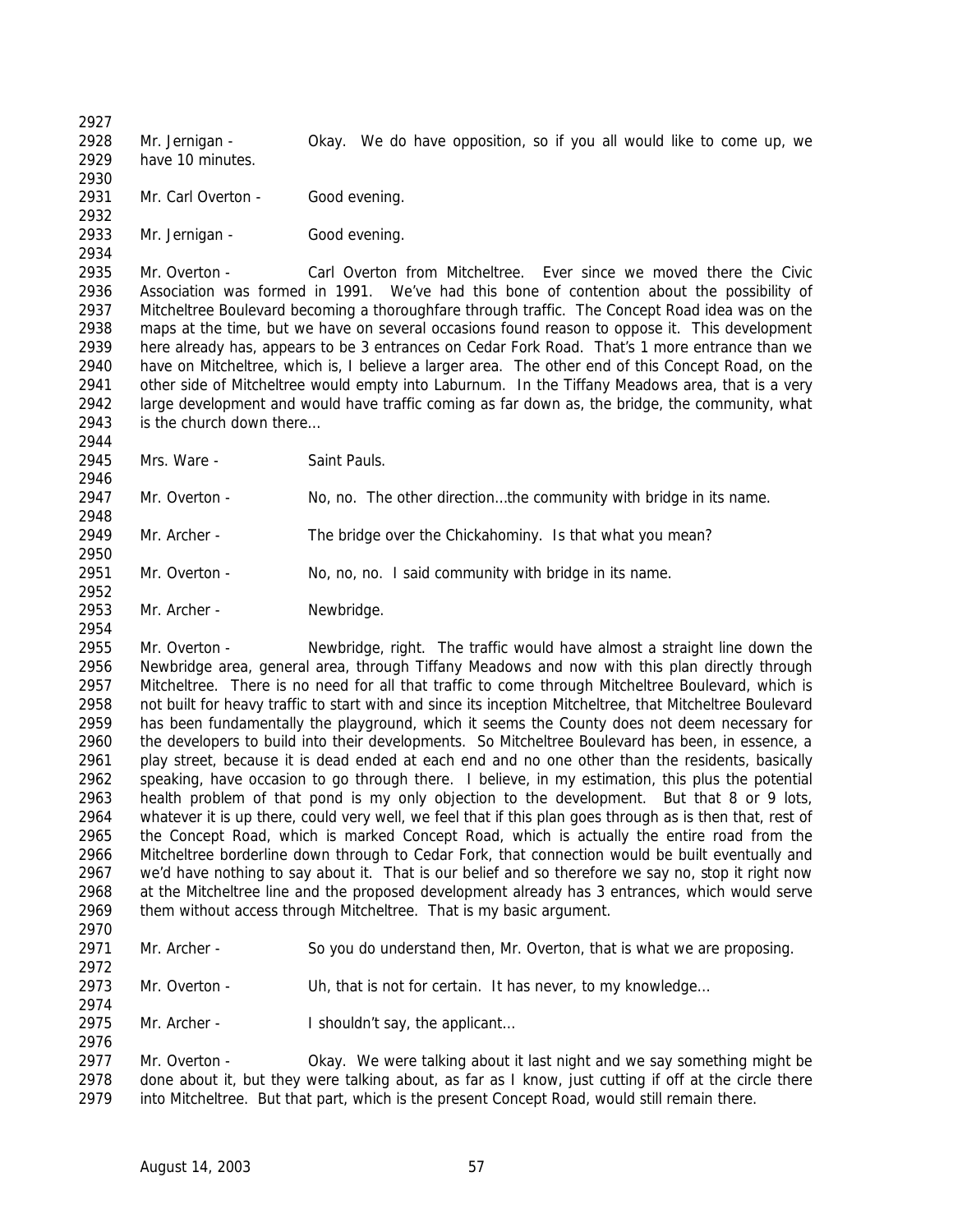| 2980 |                                                                                                     |                                                                                                                                                                                                   |  |  |
|------|-----------------------------------------------------------------------------------------------------|---------------------------------------------------------------------------------------------------------------------------------------------------------------------------------------------------|--|--|
| 2981 | Mr. Archer -                                                                                        | Okay. Well let me refresh what the Secretary just said a few minutes ago.                                                                                                                         |  |  |
| 2982 |                                                                                                     | Mr. Thornton has already initiated some action to deal with the study of the Concept Road.                                                                                                        |  |  |
| 2983 |                                                                                                     |                                                                                                                                                                                                   |  |  |
| 2984 | Mr. Overton -                                                                                       | I understood that.                                                                                                                                                                                |  |  |
| 2985 |                                                                                                     |                                                                                                                                                                                                   |  |  |
| 2986 | Mr. Archer -                                                                                        | He understands that you all don't want it.                                                                                                                                                        |  |  |
| 2987 |                                                                                                     |                                                                                                                                                                                                   |  |  |
| 2988 | Mr. Overton -                                                                                       | Definitely not.                                                                                                                                                                                   |  |  |
| 2989 |                                                                                                     |                                                                                                                                                                                                   |  |  |
| 2990 | Mr. Archer -                                                                                        | At this point I don't know that we see that there is any necessity for it, but                                                                                                                    |  |  |
| 2991 | the study will determine it.                                                                        |                                                                                                                                                                                                   |  |  |
| 2992 |                                                                                                     |                                                                                                                                                                                                   |  |  |
| 2993 | Mr. Overton -                                                                                       | Right.                                                                                                                                                                                            |  |  |
| 2994 |                                                                                                     |                                                                                                                                                                                                   |  |  |
| 2995 | Mr. Archer -                                                                                        | What the applicant has proposed to do is just that, eliminate that portion if                                                                                                                     |  |  |
| 2996 |                                                                                                     | the Board see fits. Eliminate that portion of the Concept Road that goes through Mitcheltree and                                                                                                  |  |  |
| 2997 |                                                                                                     | use the remainder of it as a means of ingress/egress to that quadrant of the property that would                                                                                                  |  |  |
| 2998 | required access.                                                                                    |                                                                                                                                                                                                   |  |  |
| 2999 |                                                                                                     |                                                                                                                                                                                                   |  |  |
| 3000 | Mr. Overton -                                                                                       | Right. Okay.                                                                                                                                                                                      |  |  |
| 3001 |                                                                                                     |                                                                                                                                                                                                   |  |  |
| 3002 | Mr. Archer -                                                                                        | So it seems like, if all these things fall into place then that would solve that                                                                                                                  |  |  |
| 3003 | problem. Hopefully forever.                                                                         |                                                                                                                                                                                                   |  |  |
| 3004 |                                                                                                     |                                                                                                                                                                                                   |  |  |
| 3005 | Mr. Overton -                                                                                       | Whereas I did understand that there was something in the works                                                                                                                                    |  |  |
| 3006 | concerning it.                                                                                      |                                                                                                                                                                                                   |  |  |
| 3007 |                                                                                                     |                                                                                                                                                                                                   |  |  |
| 3008 | Mr. Archer -                                                                                        | Right.                                                                                                                                                                                            |  |  |
| 3009 |                                                                                                     |                                                                                                                                                                                                   |  |  |
| 3010 | Mr. Overton -                                                                                       | It isn't cut and dry and I just wanted the Board to understand how we felt                                                                                                                        |  |  |
| 3011 | about it.                                                                                           |                                                                                                                                                                                                   |  |  |
| 3012 |                                                                                                     |                                                                                                                                                                                                   |  |  |
| 3013 | Mr. Archer -                                                                                        | I appreciate it.                                                                                                                                                                                  |  |  |
| 3014 |                                                                                                     |                                                                                                                                                                                                   |  |  |
| 3015 | Mr. Overton -                                                                                       | Because this has been a bone of contention for some time.                                                                                                                                         |  |  |
| 3016 |                                                                                                     |                                                                                                                                                                                                   |  |  |
| 3017 | Mr. Archer -                                                                                        | Okay.                                                                                                                                                                                             |  |  |
| 3018 |                                                                                                     |                                                                                                                                                                                                   |  |  |
| 3019 | Mr. Overton -                                                                                       | Thank you, very much.                                                                                                                                                                             |  |  |
| 3020 |                                                                                                     |                                                                                                                                                                                                   |  |  |
| 3021 | Mr. Archer -                                                                                        | Well, this brought it to light anyway.                                                                                                                                                            |  |  |
| 3022 |                                                                                                     |                                                                                                                                                                                                   |  |  |
| 3023 | Mr. Overton -                                                                                       | I beg your pardon.                                                                                                                                                                                |  |  |
| 3024 |                                                                                                     |                                                                                                                                                                                                   |  |  |
| 3025 | Mr. Archer -                                                                                        | This brought it to light anyway.                                                                                                                                                                  |  |  |
| 3026 |                                                                                                     |                                                                                                                                                                                                   |  |  |
| 3027 | Mr. Jernigan -                                                                                      | Thank you, Mr. Overton. Who would like to speak next?                                                                                                                                             |  |  |
| 3028 |                                                                                                     |                                                                                                                                                                                                   |  |  |
| 3029 |                                                                                                     | Ms. Barbara Palmer -<br>Barbara Palmer, 912 Dabbs House Road. My concern with this subdivision                                                                                                    |  |  |
| 3030 | is more of a holistic approach to the entire area. We have proposed, for this Board, part of it has |                                                                                                                                                                                                   |  |  |
| 3031 |                                                                                                     | been approved, some of it has gone before the Board of Supervisors, some have been deferred,<br>several subdivisions in this area which will be a part of Cedar Fork and Creighton Road that will |  |  |
| 3032 |                                                                                                     |                                                                                                                                                                                                   |  |  |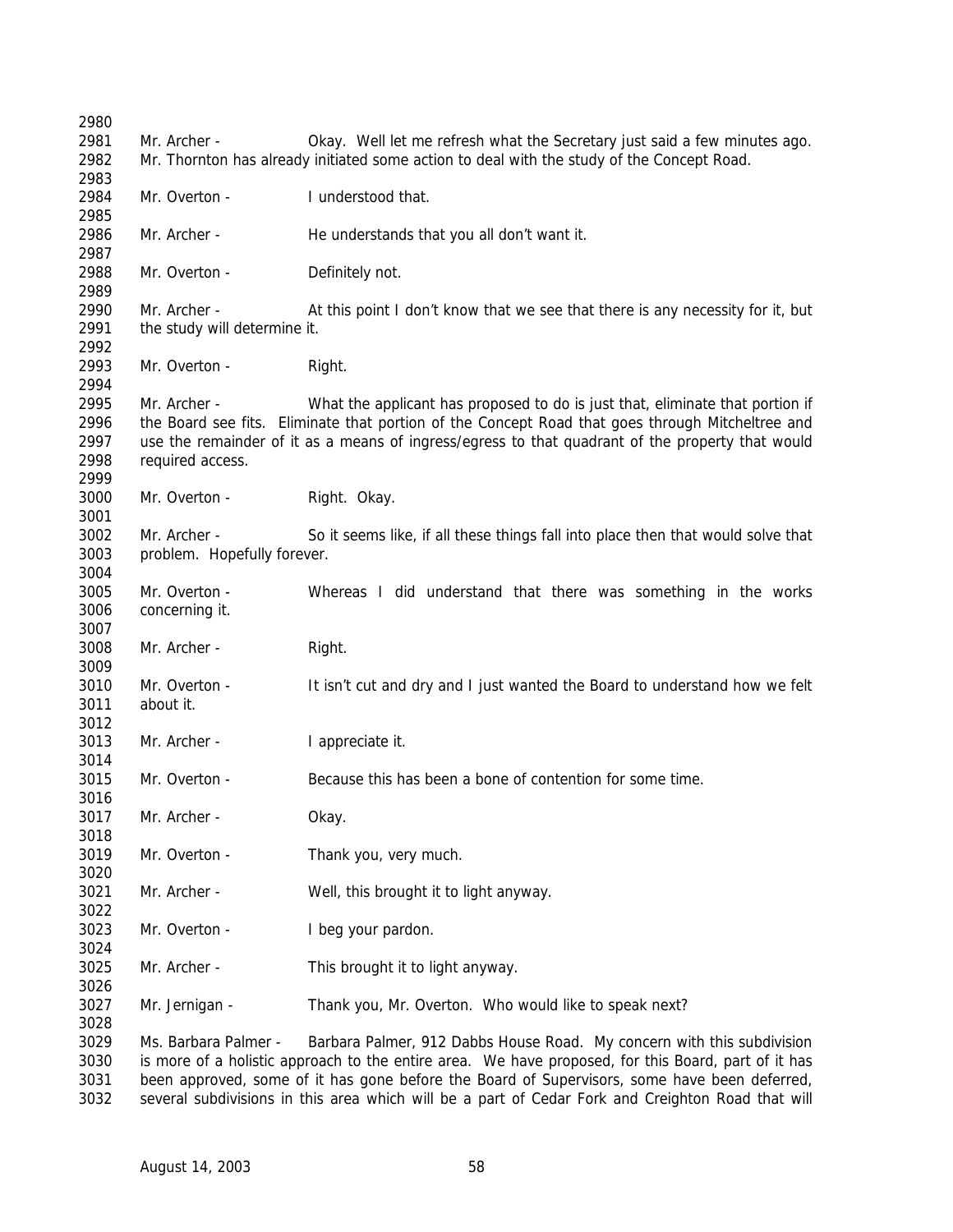impact holistically traffic, health and safety, education. I know, I have learned something tonight; I know that there are certain guidelines, certain restrictions that the Board has to adhere to when these developers come to you with these proposals for these communities. But I do understand that as a Planning Commission, as those members who are for the citizens of Henrico County, you do have certain guidelines, certain requirements that you can adhere to in terms of a planned community. I do understand that was the reason why you changed some of the requirements for density. The representative for the developer mentioned the density. I understood that the lot sizes were changed because of the growth in the County and trying to manage some of that growth. I'm just asking that you look at managing the growth. Look at the impact on the health and safety arena for this particular area, the fire department, the police department, look at the schools. Now I'm a little disturbed that the representative from the developer did not closely pay attention to the report in terms of the school system because it states in the report from your office that it will put this school over capacity with the developments for this area. Both on the elementary, middle and the high school level. I would like for you to look at, again, holistically, how is this going to impact the Cedar Fork/Creighton Road corridor with the traffic, with those persons who have to live and work in that area. How can it be managed better?

 My other main point has to do with this pond. I asked the representative from this development this night if he had an opportunity to talk to the developers for Glen Wood Lakes and he was totally unaware of that subdivision. There is another development, Glen Wood Lakes, which a part of the draw had to do with the lakes being developed there. Well, that development has not developed well at all. As a matter of fact, the first builder pulled out and Ryan took over and that brought up my other question, who is the builder. We have had some builders who have come in and done very well in terms of the type of housing, how they look, and some who have not done so well. I want you all to take a look at Maplewood Farms as an example.

 Please, again, consider not just this development, on paper it looks fine. The layout of the home looks fine. I do have a concern with the area of the home, you know, I know the requirements, 13,000 square feet, 18,000 square feet, but look at what is around it in terms of what is in Claredon Farms, Claredon Woods and the other developments by Ryan Homes when you make a decision about whether or not to approve this development. 

Thank you.

Mr. Archer - Thank you, Ms. Palmer.

Mr. Jernigan - Okay, is that it? Ma'am we have 2 minutes left.

Ms. Artina Taylor - Good afternoon, Artina Taylor, 5107 Meadows Run.

Mr. Jernigan - Good evening.

 Ms. Taylor - I live in the Tiffany Meadows Subdivision. I have been there for 20 years. My concern is that, when I found out about these additional 35 homes that they had changed the design and I understand now that the entrances and exits could come out to Cedar Fork, which I'm on Meadows Run, which comes directly into Cedar Fork. Right now we can wait anywhere between 3 and 7 minutes to get out of my exit on Meadows Run, any time between 8 and 8:30 in the morning. We have, additionally they have built a church down there, there is a school down there, and the church plans to take over the school so there is going to be additional traffic. It is going to create a problem for us as far as trying to get out and a safety problem.

 The other thing is that these houses that are proposed, the backs of them will border, or the rear will border Cedar Fork which will be very unattractive to our houses that border, all of our fronts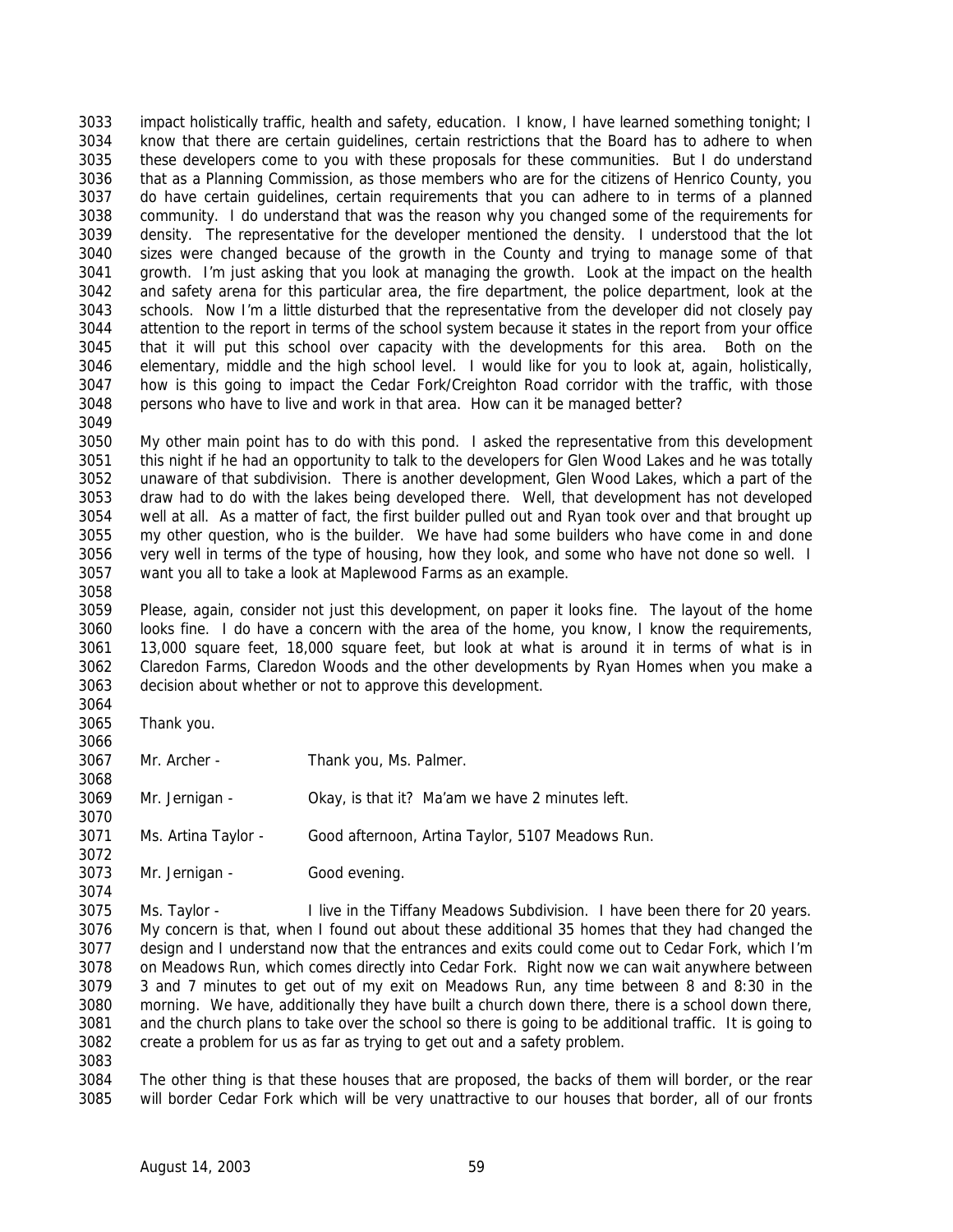face the main street, whereas the rear of these houses would face the front of Cedar Fork. So it would be very unattractive for us. The developer yesterday said that they would be putting up some type of fence. I don't know how attractive that would be. The other concern has already been mentioned about the pond and the fact that there is a lot of growth that is there already and the schools are over crowded and that should be considered.

 

Mr. Archer - Thank you, ma'am.

 Mr. Jernigan - Thank you, ma'am. Okay, Mr. Archer. 

 Mr. Archer - Well, I guess Mr. Theobald would like to, in his response time, answer some of the questions, which have been raised. I think we pretty well established what we will have to do with the Concept Road and the only thing that bothers me is that Mr. Overton said, I don't know what point we have reached in terms of how we are going to deal with that or how long it will take to do it. Mr. Secretary, can you help me out a little bit? What is the process that we have to go through to remove a Concept Road if the Board decides to do it? Is there a public hearing process?

 Mr. Marlles - Yes it is, Mr. Archer. What essentially happens is staff conducts a study that is presented to the Board at a public hearing; the Board does consider the input, the research by staff and the recommendation by staff. They consider, certainly, the input of citizens and then

they do vote on it. It is a public hearing process.

 Mr. Archer - Right. Now what happens, and I guess what could happen, I know that nobody can make a recommendation at this point. I guess I should be asking Mr. Theobald. What happens if the Concept Road removal is not approved? Then how do we proceed with that portion of the…well I guess, the part that you were going to develop wouldn't be a problem.

3114 Mr. Theobald - No.

 Mr. Archer - What concerns the people from Mitcheltree is the piece that would be left at, what is it Mitcheltree Boulevard, Mr. Overton?

 Mr. Theobald - Well, we are prepared to amend proffer 7 so that it would state a connection to Mitcheltree Boulevard would only occur if it were required by the County. So in other words, what I am saying is that I don't desire to connect to Mitcheltree Boulevard at all.

Mr. Archer - Okay.

Mr. Theobald - We will make that change tonight and initial it.

 Mr. Archer - All right. 

Mr. Theobald - Okay.

Mr. Archer - There were a couple more questions I think they had.

 Mr. Theobald - Yea, a couple. Responding to a few of the comments with regard to, what I call a reverse frontage lot, there is a very desirable development feature in a sense that were the lots to face Cedar Fork Road everybody would have there own driveway directly to Cedar Fork Road and all those people would be trying to access all hours of the day. We provided a 10' landscape strip along Cedar Fork Road and we've said that it would include a white vinyl fence and supplemental landscaping where there is not existing vegetation consisting of Bayberry or Wax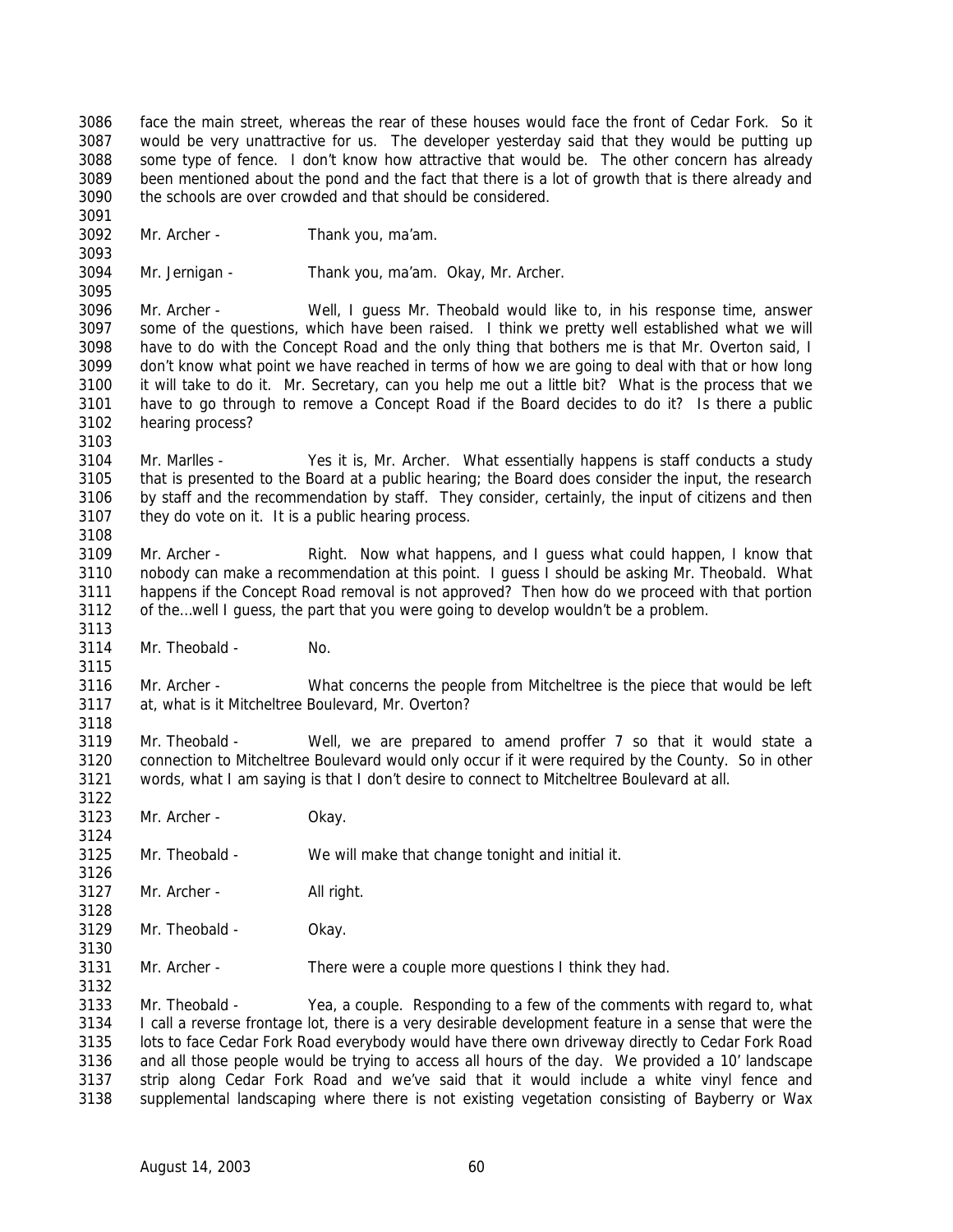Myrtle hedge so that we would mitigate the impact of that view from the homes in Tiffany Meadows. With regard to traffic, again, the traffic engineers found that these 35 lots would not cause a problem on the adjacent roadway networks and I guess that is the best evidence I can provide in that regard. 3146 Mr. Archer - Is it Ms. Taylor? Ms. Taylor - Yes. Mr. Archer - You don't have to come up. How many homes are on Cedar Fork front? Can you tell me what front across from this project? Ms. Taylor - It is only 8 to the front of here. Mr. Archer - Okay. That would look into the backyards that they are proposing for this project. Ms. Taylor - No, it would be more than that. Yes, it is about 8 that would face the front, but because Meadow runs so close to that property ours fronts this way, and the property is this way. Mr. Archer - Okay. I am familiar with it. For the record she said 8. The street scape 3163 that you all planned for that side of the project would be a white vinyl fence, also trees and scrubs. Mr. Theobald - There are some existing vegetation there now, what we have said is it would be a minimum of 10' in width for a planting strip easement and it would include a white vinyl fence and supplemental landscaping where there wasn't sufficient vegetation consisting of Bayberry, Wax Myrtle hedge, or some equivalent acceptable to the Commission when we come back. The idea was to provide some visual screening over there while at the same time, I think, controlling traffic access to Cedar Fork Road. Mr. Archer - The other issues that were brought up, of course, have to do with the schools and capacity. They always do. Since I have been on this Commission I have never really known how to answer the question. From time to time we always see cases where as development is fostered schools get to the point where they reach capacity, we have to build new ones. Mr. Theobald - I will tell you that based on the recalculation of these numbers, based on the proffers of all the cases sited in the schools report that the numbers changed some, dropped by some 79 units, some 50 school age children, and when you do the math with existing capacity if all those zoning cases were approved at there proffered densities and they were all built tomorrow you would be 13 kids over in the elementary school. Mr. Archer - I did the math. I went through the supplementary report today. Mr. Theobald - Yes. 3187 Mr. Archer - But, you know, we are getting to that. That is not your problem and I hope everybody understands it is not his problem. He doesn't build schools. But at the same time we all realize it is coming. Mr. Theobald - It is coming.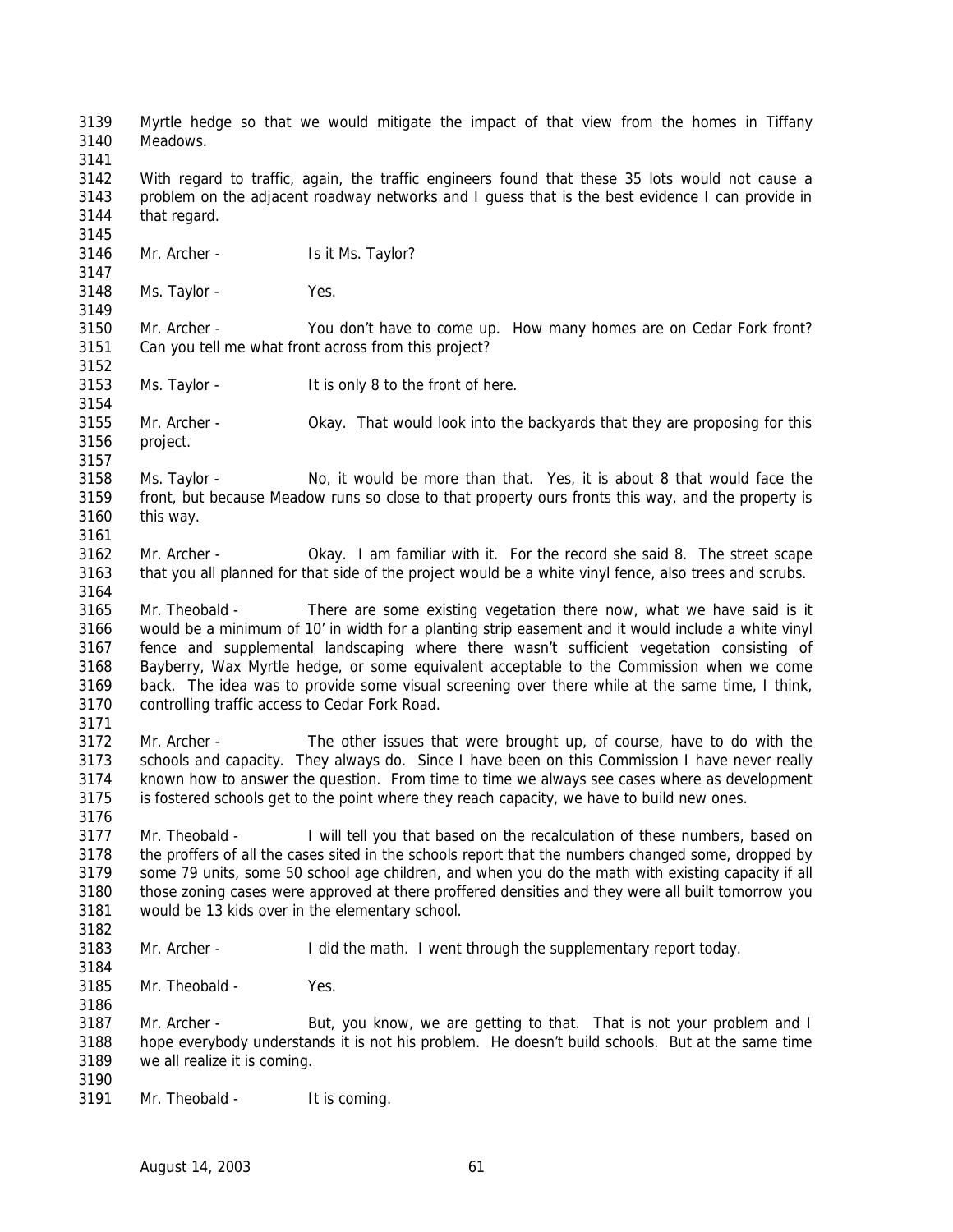Mr. Archer - You know perhaps what will come out of it is maybe we will get some new schools for the neighborhood. I think it is going to happen and the schools are all level. My real concern now is, and maybe I can get some wisdom from Mr. Secretary, is the Concept Road. Mr. Overton and the people from Mitcheltree want, you know, I think some assurance that that Concept Road will not go pass Mitcheltree Boulevard and that it will end at that point. I think if they could be assured that that would not happen I think that answers Mr. Overton's objections to what we are doing. But I don't…

- Mr. Theobald Only Mr. Thornton can guarantee that.
- Mr. Archer I know that.

 Mr. Theobald - I've done as much as I can by proffering that I don't desire the connection. I've got to think that knowing Mr. Thornton and his on-going support of his constituents, I can't image that giving that the traffic engineer in the traffic study said that the Concept Road was not needed and might cause a cut through condition and given the wishes of Mr. Thornton's constituents I think it is extraordinarily unlikely that he wouldn't see fit to fix that.

3211 Mr. Archer - I concur with that. I've discussed it with him. I guess, Mr. Secretary, in your opinion do you think that would become a reality, that we would remove this road or is there some other obstacle that we've not mentioned tonight that might come up.

- Mr. Marlles Mr. Archer, without obviously doing all of the research and all the study 3216 there maybe something out there that we are not aware of tonight, but I think I would agree generally with what Mr. Theobald is describing.
- Mr. Archer So, where are we?

3221 Mr. Theobald - I think we have done everything legally possible from our end to make sure that we don't want to disturb the neighbors in Mitcheltree. 

 Mr. Archer - Well, I concur with that and I know that Mr. Thornton does also. I can and I guess I was asking Mr. Secretary to see if he could foresee any eventuality in which that might not occur. 

 Mr. Theobald - Well, you have already gotten comments from Mr. Foster. I think that is the best, perhaps the best early indication that you are not going to get any negative opinion from that from Public Works.

 Mr. Archer - Mr. Marlles, would there be time to do the study and have it completed between now and the time the Board meets on this?

 Mr. Marlles - Mr. Archer, it does require a Public Hearing before the Planning Commission and the Board and it does require a study by the staff. I think you are looking at a 60 3237 to 90 day process to complete that process. So I'm not sure that is going to be possible.

 Mr. Archer - All right. Let me see if I can structure this in another way. I could make a recommendation for approval with a caveat that the Board would have to remove this Concept Road. I can't tell them whether or not to approve it, but I could advise Mr. Thornton that Mitcheltree and the other neighborhoods down there are concerned about it and so is this Commission. I'm really thinking will happen. I will be honest with you. But we are now getting into a time frame that we have to have time to give notice for the public hearing. We have to hold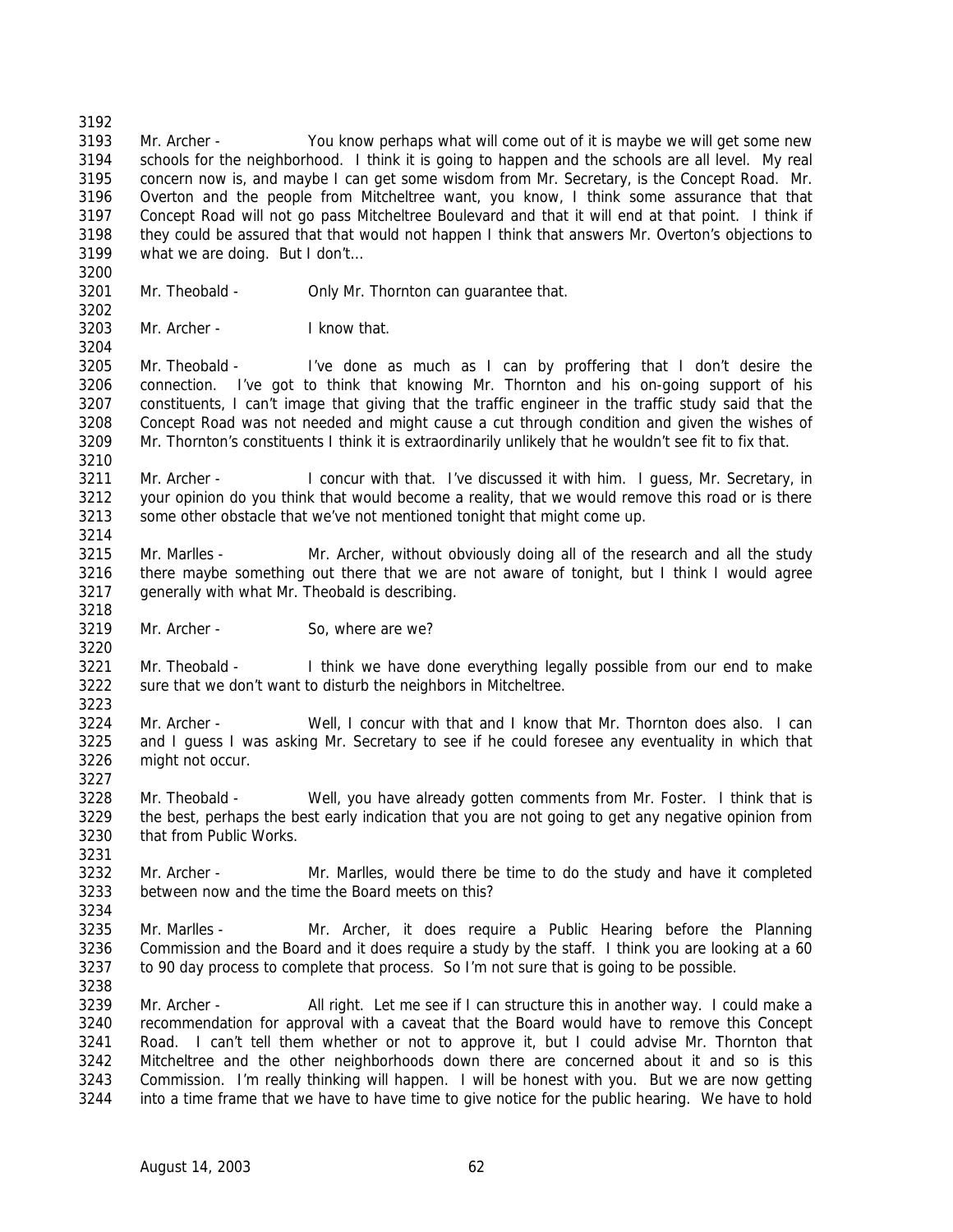the public hearing, but at least we would not slow it down at this point by removing it from our process tonight.

3248 Mr. Theobald - I might respectfully suggest, I don't know if the study could be done even though the public hearings hadn't occurred. But I do think that you could make your recommendation to the Board with a note of your desire that the Concept Road be removed. You are correct you can't (unintelligible) the Board, but I think sending that message up is appropriate.

 Mr. Archer - I think we are to that point. I think that is how I'm going to make my motion, Mr. Chairman. I'm just trying to figure out in my mind how I'm going to structure it. Also, I want to complement these people from Mitcheltree and Tiffany Meadows, and Dabbs House because this is the second night they have been out to a meeting. I know all of you all are not retired. But in any event, I think we have overcome the major objections that you all had and that maybe we'll get to the point now that we can get this road off your street scape and you don't have to worry about it anymore. With that I am going to move for… 

Mr. Jernigan - Mr. Archer, we have to waive the time limits.

Mr. Archer - Okay. I move to waive the time limits on the submitted proffers.

Mr. Vanarsdall - Second.

 Mr. Jernigan - We have a motion by Mr. Archer and a second by Mr. Vanarsdall to waive the time limits. All in favor say aye. Opposed. The ayes have it. The motion passes.

The Planning Commission voted to waive the time limits on Case C-40C-03, F. Robert Loftis.

 Mr. Archer - As far as the Concept Road is concerned I'm going to discuss it with Mr. Thornton thoroughly. I do know that at this point he is in favor of doing it. At least that is what he told me yesterday. We got your letter on it yesterday or the day before, one of the other. With that I will move to recommend approval of this case to the Board of Supervisors and at their discretion it will be subject to the ingress/egress as they see fit. 

Mr. Vanarsdall - Second.

 Mr. Jernigan - We have a motion by Mr. Archer and a second by Mr. Vanarsdall to approve. All in favor say aye. Opposed. The ayes have it the motion is passed.

Mr. Theobald - Thank you.

 The Planning Commission approved recommendation of approval of Case C-40C-03, F. Robert Loftis, to the Board of Supervisors. 

 **REASON:** Acting on a motion by Mr. Archer, seconded by Mr. Vanarsdall, the Planning Commission voted 5-0 (one abstention) to recommend that the Board of Supervisors **grant** the request because it is an appropriate residential zoning at this location and it conforms to the recommendations of the Land Use Plan.

**THE COMMISSION TOOK A RECESS AT THIS TIME.**

## **THE COMMISSION RECONVENED.**

*Deferred from the July 10, 2003 Meeting:*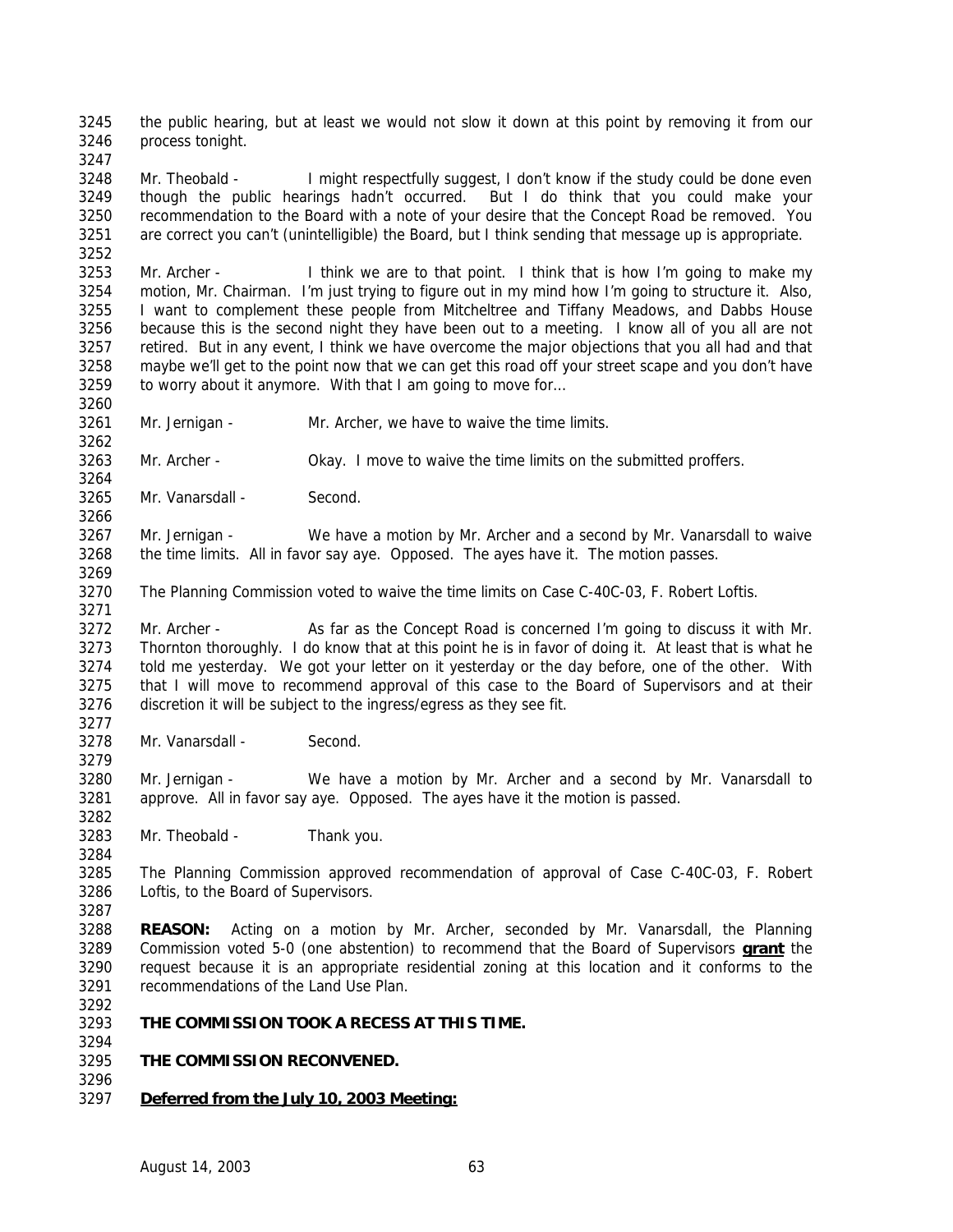**C-16C-03 Ralph Axselle, Jr. for Route 271, LLC:** Request to conditionally rezone from A-1 Agricultural District to R-2AC One Family Residence District (Conditional) and RTHC Residential Townhouse District (Conditional), part of Parcel 738-772-9227 and Parcel 739-770- 0693, containing 120.34 acres (107.97 – R-2AC; 12.37 RTHC), located on the east line of Pouncey Tract Road approximately 400 feet south of Perrywinkle Road and 600 feet north of Shady Grove Road. A single family subdivision, including detached condominiums for sale, is proposed. The applicant has proffered the maximum number of lots not to exceed 2.0 units per acre. The R-2A District allows a minimum lot size of 13,500 square feet. The RTH District allows a maximum density of nine (9) units per acre. The Land Use Plan recommends Suburban Residential 1, 1.0 to 2.4 units net density per acre, and Environmental Protection Area.

 

- Mr. Marlles The staff report will be given by Mr. Mark Bittner.
- Mr. Jernigan Is there opposition to case C-16C-03, Route 271, LLC? We have opposition. Mr. Bittner, how are you?
- 3314 Mr. Bittner A little tired, but I think I am going to make it.
- Mr. Jernigan Okay. Then you may proceed.
- Mr. Bittner This request would be for development of approximately 200 single- family homes and 40 detached condominiums. I would like to just quickly orientate everybody to the drawing here (referring to rendering). This is the conceptual layout (referring to rendering) for both C-16C-03 and C-15C-03, which are adjacent rezoning cases. This is Nuckols Road, this is Pouncey Tract Road, this quadrant here (referring to rendering) is the case we are now discussing, C-16C-03.
- The County's Major Thoroughfare Plan shows Concept Road 17-1 running through this property and the applicant would construct this roadway as part of this proposed development. Concept Road 17-1 is proposed to run from the south side of Nuckols Road at its intersection with Wyndham Park Drive, right here (referring to rendering), all the way down through the property to the north eastern side of Pouncey Tract Road.
- The proffered conditions contain several other quality standards including:
- 3333 A maximum density of 2 units per acre;
- 3334 5 acres of recreational space;
- Full-faced curb and gutter;
- 3336 Single-family homes at least 2,500 square feet in size; and,
- Condominiums at least 1,700 square feet in size.
- 

 In summary, the proposed development would be appropriate considering its similarity to the surrounding area. Staff recommends approval of this request.

 I would be happy to answer any questions you may have. 

 Mr. Jernigan - Are there any questions for Mr. Bittner from the Commission? Thank you, Mr. Bittner.

 Mr. Taylor - What I would like to ask, Mr. Chairman, is with regard to Concept Road 17-1 we have heard various reports of the status of the development of the right-of-way of that road and it's a work in progress. But what I would like to do, Mr. Bittner, is to ask for the current status of that.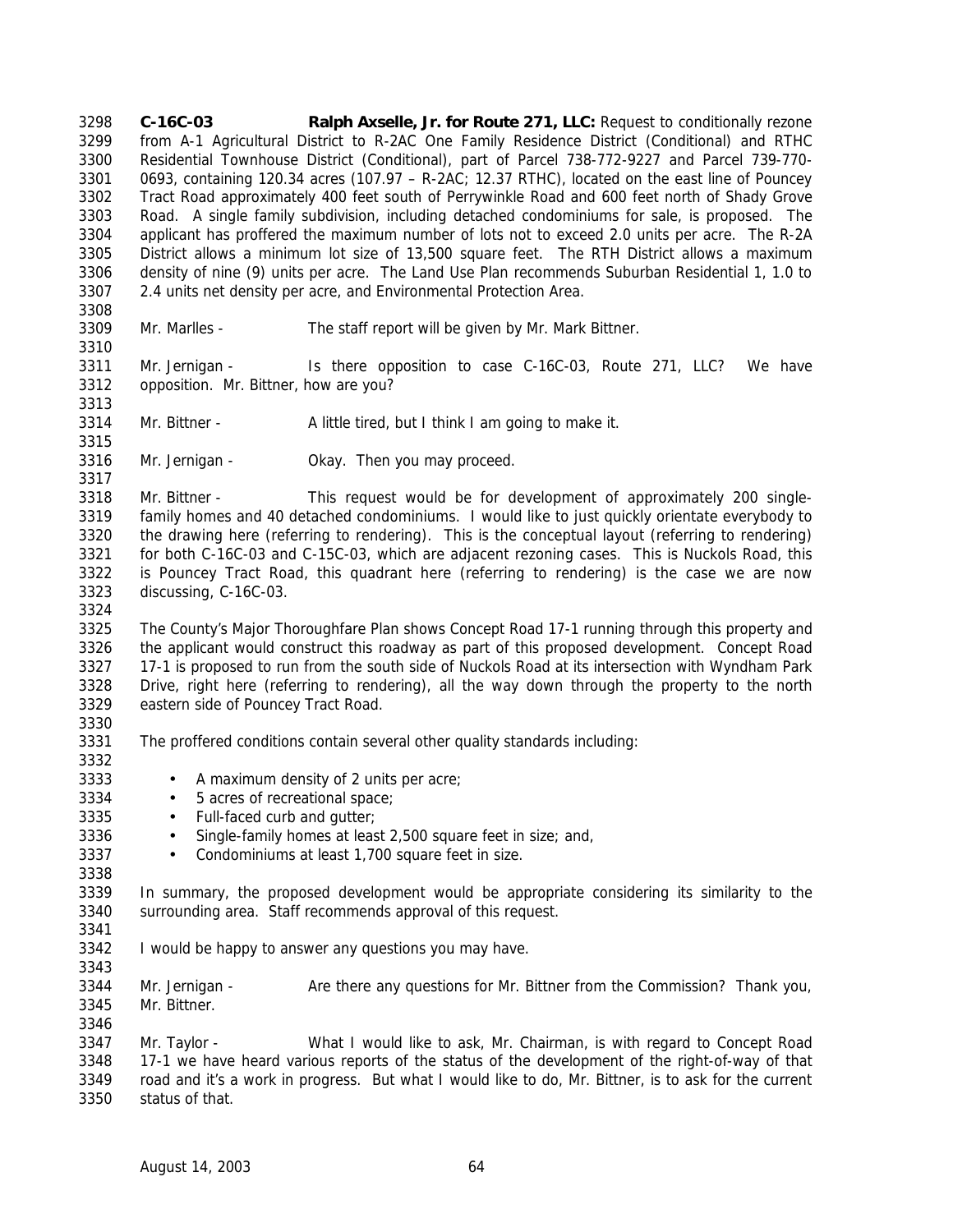| 3351 |                                                                                                                                                                                                              |                                                                                                     |  |
|------|--------------------------------------------------------------------------------------------------------------------------------------------------------------------------------------------------------------|-----------------------------------------------------------------------------------------------------|--|
| 3352 | Mr. Bittner -                                                                                                                                                                                                | The current status                                                                                  |  |
| 3353 |                                                                                                                                                                                                              |                                                                                                     |  |
| 3354 | Mr. Taylor -                                                                                                                                                                                                 | Of the Concept Road.                                                                                |  |
| 3355 |                                                                                                                                                                                                              |                                                                                                     |  |
| 3356 | Mr. Bittner -                                                                                                                                                                                                | It is on the MTP and is required with development on this property. With                            |  |
| 3357 |                                                                                                                                                                                                              | both of these rezoning cases, if they were to be approved, 17-1 would be constructed from           |  |
| 3358 |                                                                                                                                                                                                              |                                                                                                     |  |
| 3359 | Pouncey Tract Road up to this point right here (referring to rendering). Then you see this dotted                                                                                                            |                                                                                                     |  |
| 3360 | line; this is a piece that is not a part of either rezoning application. This is, I think, the Glen Allen<br>Community Church property and this portion of the road is now their entrance and would become a |                                                                                                     |  |
|      |                                                                                                                                                                                                              |                                                                                                     |  |
| 3361 | portion of 17-1 eventually. So, even if these cases were approved and developed you would still<br>have this gap here (referring to rendering), and if that property is ultimately developed they would      |                                                                                                     |  |
| 3362 |                                                                                                                                                                                                              |                                                                                                     |  |
| 3363 | have to complete 17-1 in its entirety.                                                                                                                                                                       |                                                                                                     |  |
| 3364 |                                                                                                                                                                                                              |                                                                                                     |  |
| 3365 | Mr. Taylor -                                                                                                                                                                                                 | With that one parcel, as being a cork in the bottle, so to speak, do you                            |  |
| 3366 |                                                                                                                                                                                                              | know anything about recent developments to acquire that right-of-way?                               |  |
| 3367 |                                                                                                                                                                                                              |                                                                                                     |  |
| 3368 | Mr. Bittner -                                                                                                                                                                                                | No, sir. I have not been privy to any of those discussions.                                         |  |
| 3369 |                                                                                                                                                                                                              |                                                                                                     |  |
| 3370 | Mr. Taylor.                                                                                                                                                                                                  | All right. Thank you. That was my questions just what developments                                  |  |
| 3371 |                                                                                                                                                                                                              | were underway. That Mr. Chairman is all the questions that I have.                                  |  |
| 3372 |                                                                                                                                                                                                              |                                                                                                     |  |
| 3373 | Mr. Jernigan -                                                                                                                                                                                               | Thank you, Mr. Bittner.                                                                             |  |
| 3374 |                                                                                                                                                                                                              |                                                                                                     |  |
| 3375 | Mr. Taylor -                                                                                                                                                                                                 | I think we might want to hear from the applicant.                                                   |  |
| 3376 |                                                                                                                                                                                                              |                                                                                                     |  |
| 3377 | Mr. Jernigan -                                                                                                                                                                                               | You in opposition, sir?                                                                             |  |
| 3378 |                                                                                                                                                                                                              |                                                                                                     |  |
| 3379 | Gentleman in Audience - Yes.                                                                                                                                                                                 |                                                                                                     |  |
| 3380 |                                                                                                                                                                                                              |                                                                                                     |  |
| 3381 | Mr. Jernigan -                                                                                                                                                                                               | We will hear from the applicant first, then from the opposition. Mr. Axselle                        |  |
| 3382 | would you like to reserve rebuttle time.                                                                                                                                                                     |                                                                                                     |  |
| 3383 |                                                                                                                                                                                                              |                                                                                                     |  |
| 3384 | Mr. Bill Axselle -                                                                                                                                                                                           | Three minutes.                                                                                      |  |
| 3385 |                                                                                                                                                                                                              |                                                                                                     |  |
| 3386 | Mr. Jernigan -                                                                                                                                                                                               | Okay. Thank you.                                                                                    |  |
| 3387 |                                                                                                                                                                                                              |                                                                                                     |  |
| 3388 | Mr. Axselle -                                                                                                                                                                                                | Mr. Chairman, ladies and gentleman of the Commission, Bill Axselle on                               |  |
| 3389 |                                                                                                                                                                                                              | behalf of Route 271, LLC and Pruitt Properties is with me, Tommy Pruitt and Rob Loftis and other    |  |
| 3390 |                                                                                                                                                                                                              | folks who are involved in this ownership and development. I won't go through all the details of the |  |
| 3391 |                                                                                                                                                                                                              |                                                                                                     |  |
|      | zoning case because they have been worked out fairly extensively with staff. I will just highlight                                                                                                           |                                                                                                     |  |
| 3392 | the major points that have deferred this case for a couple times, as they needed to be worked out.                                                                                                           |                                                                                                     |  |
| 3393 | As Mr. Bittner said, there is a number of assurances of quality in the proffers and I think when we                                                                                                          |                                                                                                     |  |
| 3394 | had a neighborhood meeting the conclusion of the neighbors from the adjoining subdivisions,                                                                                                                  |                                                                                                     |  |
| 3395 | mainly Berkshire, was that this development is comparable, if not slightly larger than their                                                                                                                 |                                                                                                     |  |
| 3396 | properties. So, there has never been a question about the quality of the development, so I'll not                                                                                                            |                                                                                                     |  |
| 3397 | spend much time on that. I will tell you that one of the conceptual plans that we showed shows                                                                                                               |                                                                                                     |  |
| 3398 | the cul-de-sac coming out right to the property line. That is conceptual in nature and in reality they                                                                                                       |                                                                                                     |  |
| 3399 |                                                                                                                                                                                                              | will be pulled back more in the traditional fan type fashion, I wanted to state that.               |  |
| 3400 |                                                                                                                                                                                                              |                                                                                                     |  |
| 3401 |                                                                                                                                                                                                              | Okay, we had 2 or 3 things that came up as we went through this. One was that the County felt       |  |
| 3402 | that because of the total number of units in this case and the immediately following case, while                                                                                                             |                                                                                                     |  |

they are 2 separate ownerships that they are back to back both on your agenda and back to back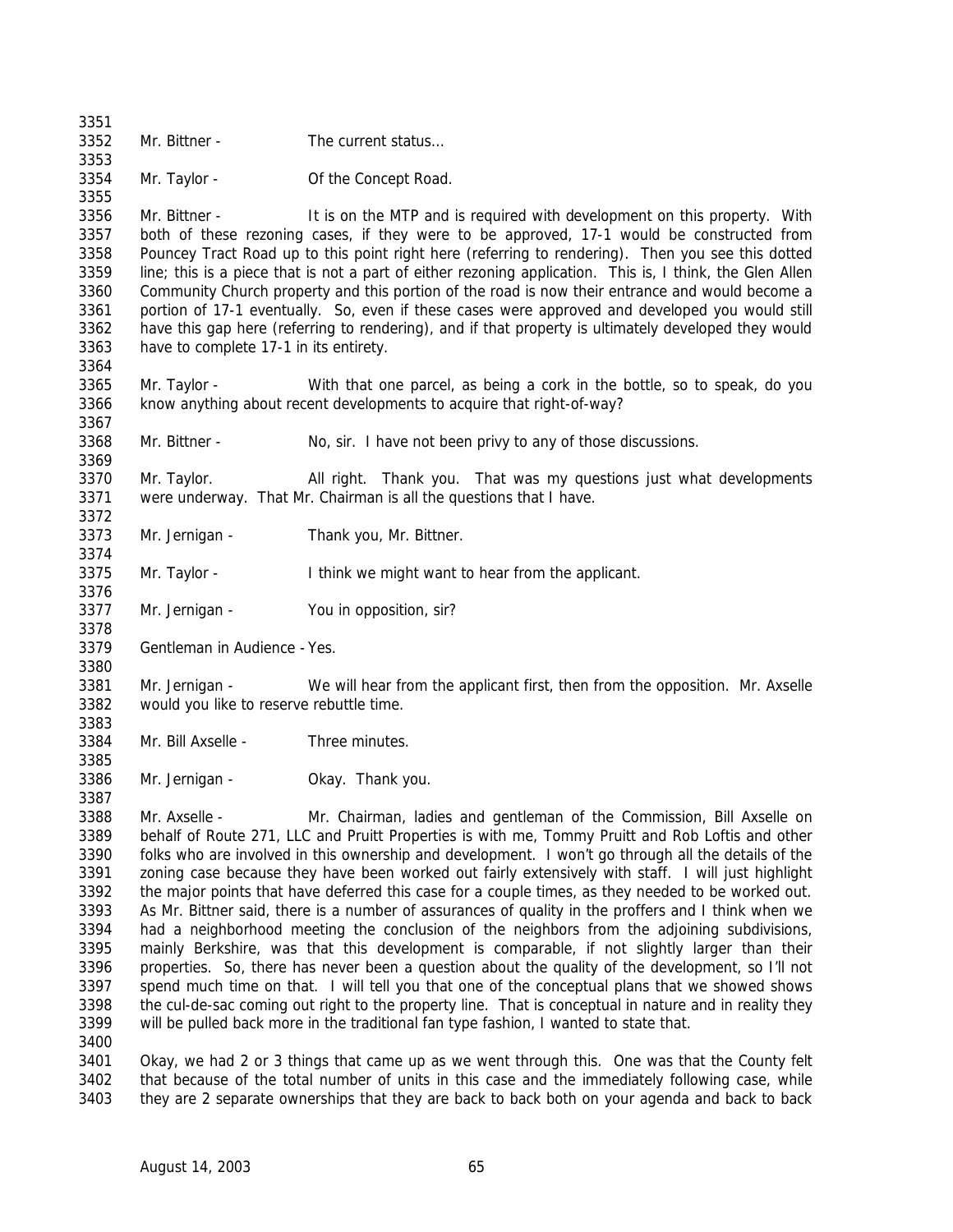in the sense of their adjoining property. The County asked us to consider placing on the properties a recreation center. So, one of the proffers, proffer #11, provides that we will have a 5 acre recreation center on our property. The arrangement that we have with the adjoining property owners, C-15C-03, is they will be participating in that too. So that recreational center will serve both the properties. 

 The next issue that came up was Concept Road 17-1 and the traffic pattern. Now the one concern that we heard and that was the traffic. So a number of things have happened. The case was deferred and we were required to do a traffic study and then to redo the road layout. So, certain 3413 commitments have been made as Mr. Bittner made, we will have to build 17-1 through our<br>3414 property and the adjoining property will have to build 17-1 as far as the county, then they will have property and the adjoining property will have to build 17-1 as far as the county, then they will have to provide another access to Nuckols Road. Without going into details the traffic folks for the County and the planners and the developers have all worked together on a road network that allowed, and after the traffic study had been done and after those changes have been put in place the traffic engineer with the county withdrew the objection and said that the road network can handle it. So, that has been done.

 I think you will probably hear from Mr. Gidley, who is a friend and neighbor from Luxford and great to work with and we have provided an agreement with them that we will not access through one particular piece of property, Hillshire Way. Then we've agreed with the neighbors on which properties, which roads will be accessed. If you noticed on proffer 15, we agree that we will access through Luxford Way and then in the adjoining case there is an provision that they shall not access another property in Luxford. All that has been worked out. Then as a provision in there that there will be connections to Luxford Way by road that includes a cul-de-sac. So the people have to come through a cul-de-sac to get to the property, lessening the traffic.

 Then we have a provision, which was negotiated with the neighbors that during the construction on the property this connection shall be blocked unless opening such connection is necessary to comply with the county requirements of the development of the property. The negotiations with the neighborhood was that this road will be open, but during the construction it's going to remain shut as long as we can do so and unless required by the county requirements. So, that I think provided some assurance.

 The next thing that happened was that we had the distinction and honor of being before you as the first case with the voluntary case proffer. It is like being… 

3440 Mr. Vanarsdall - I thought (unintelligible) I never seen that proffer.

 Mr. Axselle - Yes, it's the first. It's an interesting proffer. Proffer 17, of course you are familiar with the, and I use these words advisedly, voluntary cash proffer. Whereby certain amount of monies are being paid, \$10,048 per lot per residential unit for the, basically the Gayton Road project. I won't go through all of those details. That came up during these deliberations. That has been negotiated. This language has been agreed to with the County Attorney and others on the third floor.

 Part of the understanding is that when you build a Concept Road you will get a credit for the incremental difference in having to build the Concept Road. You don't see that in our proffer, the understanding we had with those individuals is that that language will be inserted after the Planning Commission. We have agreed on the language, we've not agreed on the amount. Mr. Lee Priestas did a horrible thing; he took 2 weeks vacation at a very inopportune time. I fussed that Mr. Thompson who pointed out he just got off a 3 week vacation. We will agree on the language, excuse me, we have agreed on the language but we've not yet agreed on the amount.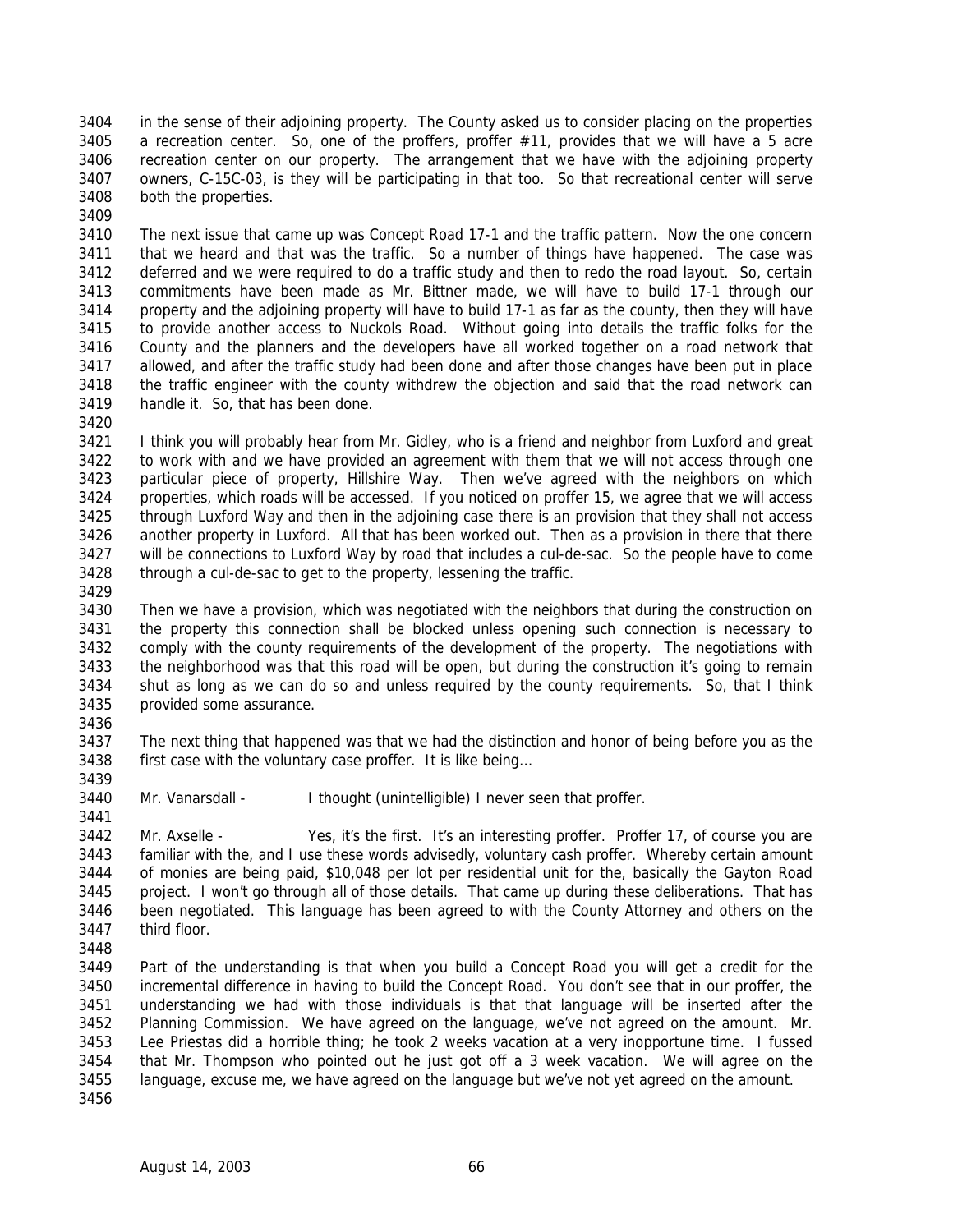In combination though, however, I will tell you and most seriously that the new road network that has been put in place, the commitments have been made regarding 17-1 and the commitment on the voluntary case proffer have put this in the situation where this developer will be paying, I think 2 and a half million dollars in effect towards the Gayton Road project, less the credit. But would 3461 not reduce that as much as we would like. A lot has changed. In light of this I'm trying to give you the impression that it is very accurate that a lot of work has been done.

 I will mention one other thing that Mr. Smart is here as adjoining property owner on the lower part of the map. We want to state for the record that we will be bringing sewer to his property. That is a commitment that we have made. He has water to his property from Shady Grove. He has made an inquiry to us about us providing a stub road to his property, which we've indicated to him, and I want to state for the record that he has a contract purchaser and we are going to get with him and that contract purchaser to look at the stub road. Of course, the outcome of that will depend on the compatibility of their development and our development, because the properties where it would be accessing our homes will be in the neighborhood of the upper \$400,000 to the lower \$500,000. We're work with him in that respect. So we will see how that works out.

 Mr. Chairman, I given you sort of a quick overview, because this matter as you can see by the length of the proffers and the longest time I've been here, its been worked out pretty well. I will close with what the staff said in that they recommend its approval.

Mr. Jernigan - Are there any questions for Mr. Axselle from the Commission?

 Mr. Glover - I want a clarification only because I haven't had, I think I know what this is. You said a voluntary cash proffer. I want to be sure, I understand it was also recommended by these people that have zoning cases in that area this would be one of the ways to take care of the traffic. That it was recommended by the developers, not only volunteered.

 Mr. Axselle - Yes. The stem of it perhaps is an attention getter, but they recognize, 3486 quite frankly, as the county, and I'm serious that this area is developing at a pace far beyond what the county intra-structure can handle in a normal fashion. We've been very fortunate in Henrico that infra-structure has kept ahead of, or pace with development. I think the county has concluded and the bulk of the development community has concluded that this is an exception. That left to its own devices the infra-structure would not be in place for what the market said the developer should be. So, yes they have worked in that respect and we've not opposed this, it's just a matter of us getting the language straight. 

 Mr. Glover - I want to tell you that I commend the developers here for recommending it, not waiting for the county to recommend it because we have in the past taken a stance of no cash proffers, adamantly. But since the developers are anxious to give the county some money I think probably we'd be willing to take it.

- Mr. Axselle Well, you may have just gone over the edge there, but…
- Mr. Taylor They don't know what they…
- Mr. Glover Well, just making sure that we get it in the record.

 Mr. Jernigan - I believe, Mr. Glover, by next July this won't be a cash proffer it will be a transportation impact fee. 

- Mr. Vanarsdall Impact fee.
	-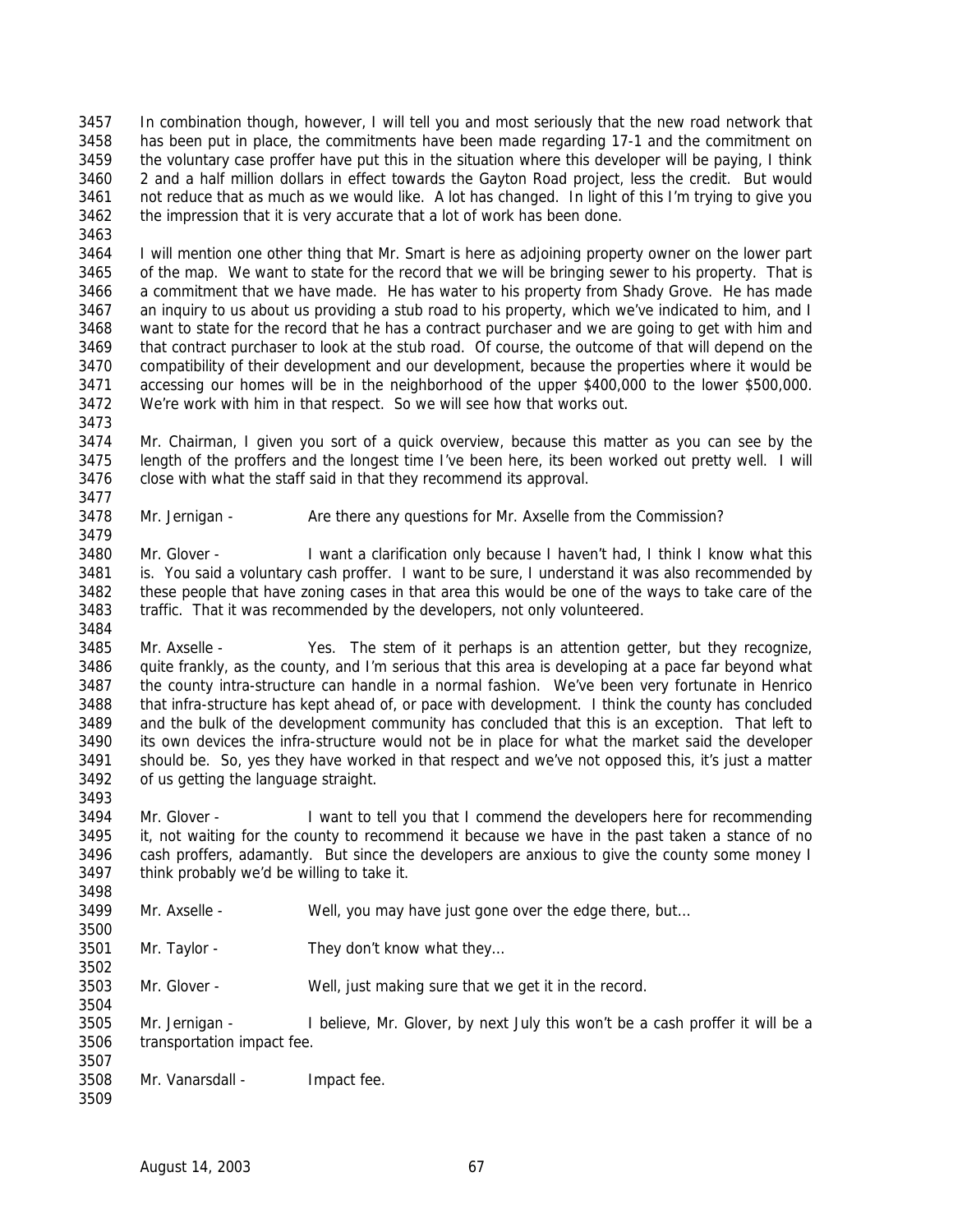Mr. Glover - Maybe. I don't want it in Brookland, how about that. We get our cars up and down the road pretty good. I'm surprised they don't walk, ride a bicycle. Mr. Jernigan - Thank you, Mr. Axselle. All right, sir, you are in opposition. Will you come up, please? Mr. Gerald Meyer - Is this issue and the next one the same one? The next case. Mr. Taylor - They are two separate cases. But they are basically the same. They are based on the same logic and principles and they are two side by side projects. Mr. Meyer - I'll wait for the next one that comes up. Mr. Taylor - Okay. Fine. Mr. Jernigan - Okay, sir you are in opposition? Good evening. Mr. Larry Gidley - Good evening, my name is Larry Gidley and the address is 12221 Luxford Place. Mr. Vanarsdall - Mr. Gidley, are you any kin to Paul? Mr. Gidley - I'm proud to announce to the world, yes, he is our number one son. We are proud and pleased. Mr. Taylor - Mr. Gidley, he is behind you just beaming. 

 Mr. Gidley - I hope so. I'm acting as the spokesperson for the residents of the Luxford neighborhood in the Berkley Subdivision. During a March meeting conducting by Bill Axselle and Andy Condlin we became award of two planned residential developments that will be adjacent to Berkley. Lot sizes and housing will be consistent with and compliment our subdivision. The only concern was related to traffic. This concern is especially relevant to the Luxford neighborhood. The housing in Luxford is located on three streets. Two of these streets would connect to the two planned residential neighborhoods. The scale on what is on your monitors is small and I don't know how well I can identify those two streets. Is this, there we go. Can you, okay, very good. All right. This is the Luxford neighborhood, right here (referring to rendering). Its 30 lots, 28 of which are now occupied. The main entrance is Luxford Way and notice the stub road here (referring to rendering). The second street is Luxford Place and notice the stub road here (referring to rendering) and then Luxford Court which ends at a cul-de-sac. Two of these three streets, Luxford Way and Luxford Place, at the March meeting were connecting to the two developments and this is where our concern developed about traffic relative to Luxford. Luxford residences participated in two neighborhood meetings during which we developed request to minimize concerns about traffic.

 With the cooperation with the two attorneys, the developers and the county the following proffers were developed: In 16(c), proffer 14, Bill Axselle has already commented about it. Here is where Luxford Way (referring to rendering) connects and originally it was coming through here (referring to rendering) straight down to the Concept Road. They have agreed to add a cul-de-sac here (referring to rendering) to make a few additional turns involved in traveling on Luxford Way between Nuckols Road and the Concept Road. So that was a positive for us.

 The next rezoning application you will be dealing with, C-15C-03, Luxford Place was connecting to that development. But here again we have an agreement that it will stop with the stub road and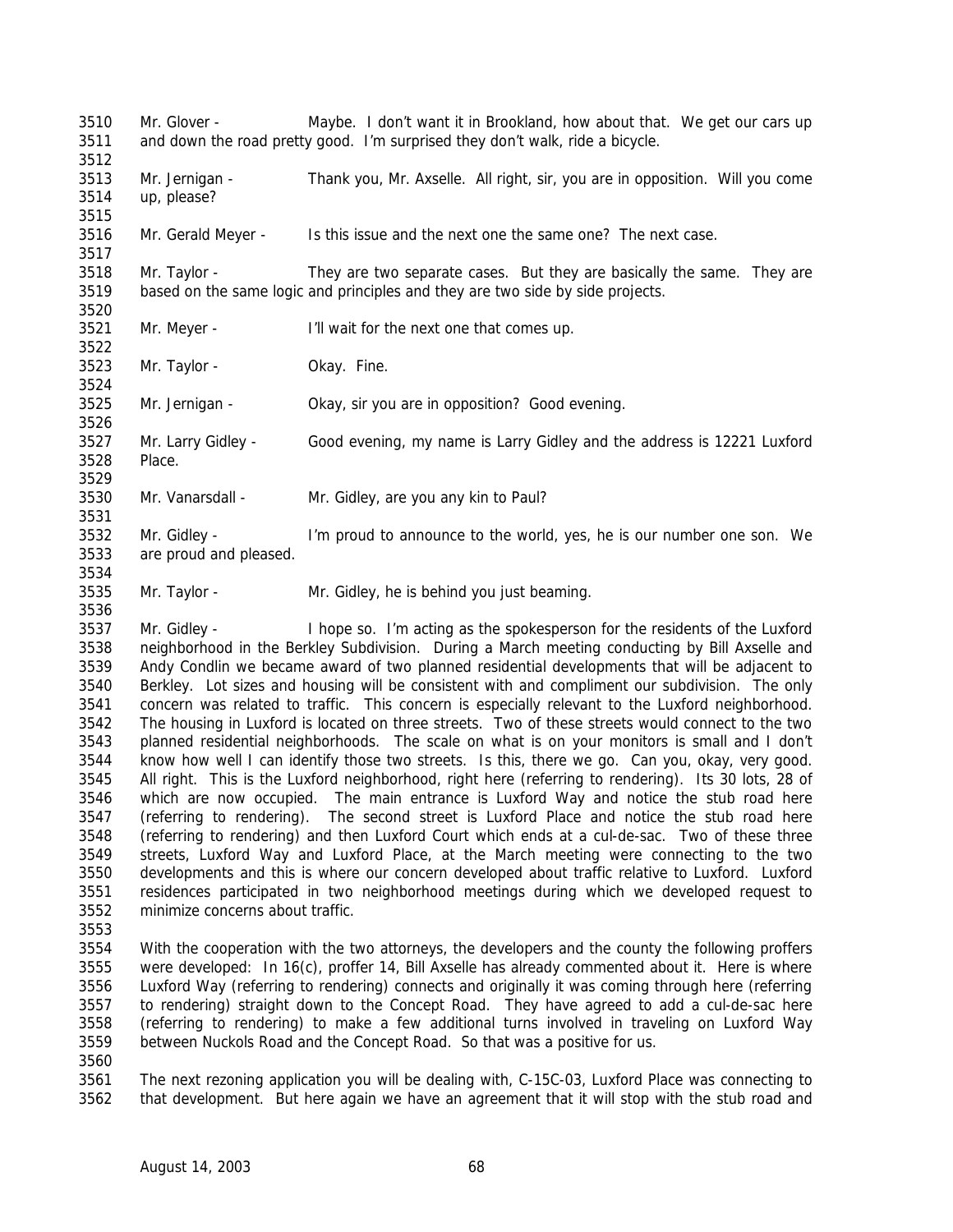instead there will be a cul-de-sac here (referring to rendering). We Luxford residents are most appreciative to everyone involved in developing the above proffers. Once both developments are completed Luxford Way will serve the intended purpose of being a neighborhood connection. 

 One concern remains. Everyone recognizes the importance of completing Concept Road 17-1, between Pouncey Tract and Nuckols Road. In our opinion, next in significance will be, and there is no name for it yet but I will refer to it as the north south road, which is this road (referring to rendering) that is in the next rezoning application. It goes from Nuckols Road down to the Concept Road. We feel this is as important to Luxford as is the Concept Road. The other connections through existing subdivisions will be, and we have already talked about Luxford Way with the added cul-de-sac, and Heather Brook Lane and Edgemoor. Now that doesn't show on here (referring to rendering).

 Yes, if you could go back to where you were. Thank you. 

 Heather Brook Lane and Edgemoor, this is Edgemoor (referring to rendering), borders on Nuckols Road and Heather Brook Lane is this road here (referring to rendering). In 15C, proffer 19, reads as follows; "there shall be no vehicular connection between Heather Brook Lane and Concept Road 17-1 until Concept Road 17-1 is fully constructed through parcels 740-775-9712 and connects to Nuckols Road", and that includes getting through what is now the bottle neck. 

 The bottom line is that once the county requires unblocking Luxford Way for further development, Luxford Way will become for an indefinite period a thru street rather than the intended neighborhood street. We understand the point at which Luxford Way will be opened, is when 50 occupancy permits have been issued. This will provide secondary access for emergency vehicles. This is the main reason why we are here. We are requesting the county at that time to physically limit traffic on Luxford Way at the southern property line to emergency vehicles only until the Concept Road and the north south road are completed. Development of 16C can continued uninterrupted, the 30 children in our neighborhood will have a much safer environment.

 That concludes my comments. Are there any questions about what we are requesting? 

3595 Mr. Jernigan - Are there any questions for Mr. Gidley from the Commission?

 Mr. Taylor - Mr. Gidley, what you have given us is quite complicated although it looks, as we follow it, it looks reasonable and I know you have given it a great deal of thought. Are you satisfied with that scenario? Assuming its…

Mr. Gidley - You mean the limit to emergency vehicles?

Mr. Taylor - Yes, the conditions that you specified.

Mr. Gidley - Yes.

 Mr. Taylor - All right. I just wanted to make sure that you were pleased with the outcome of the deliberations and I know that your son helped with that and we appreciate that.

 Mr. Gidley - We appreciate the efforts on the part of Bill and Andy and the developers and the county. In contrast to some of the things we've seen earlier this was a very cooperative effort.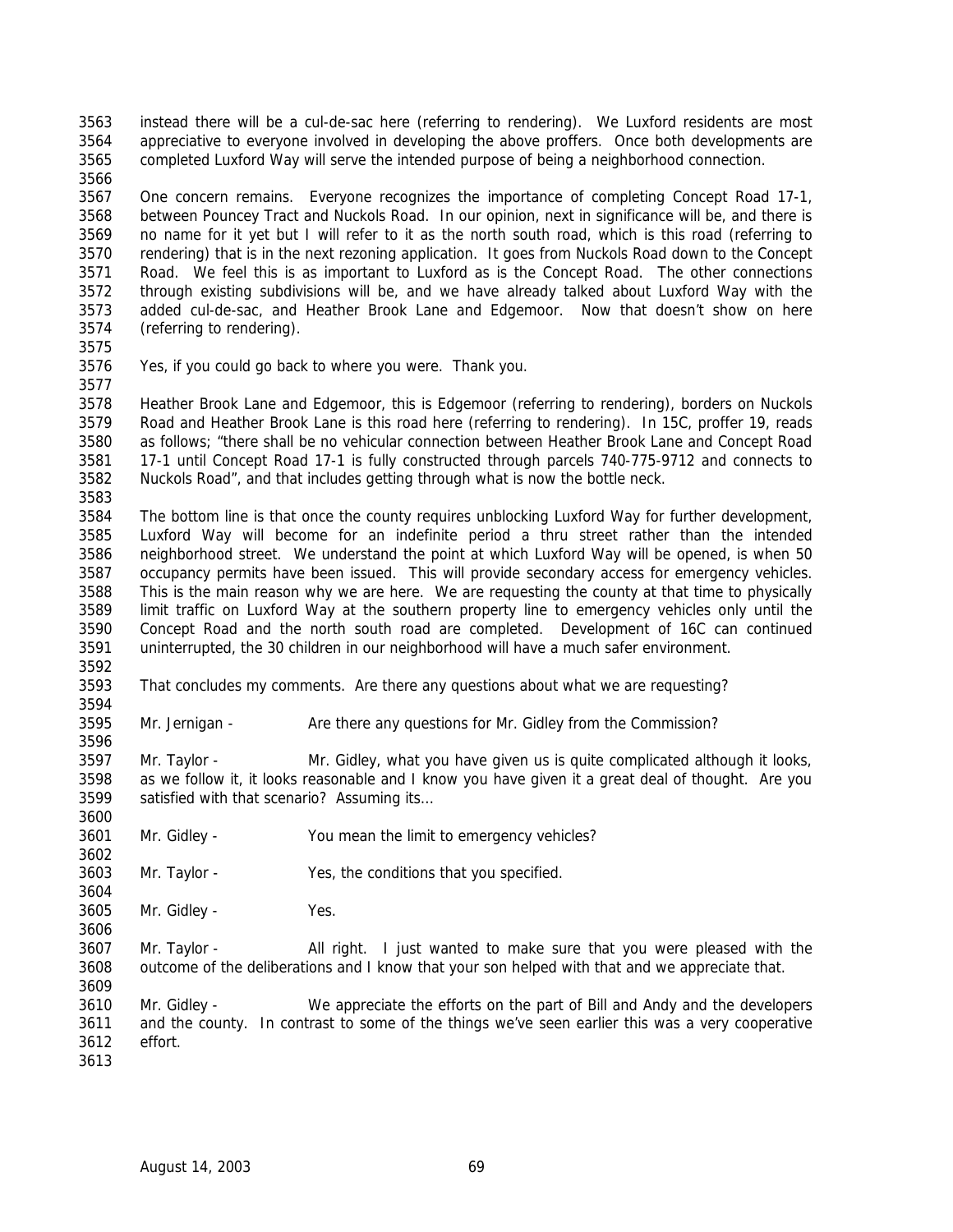Mr. Taylor - Yes, it is also very, very complicated by a number of technical issues and a number of human issues and other financial issues and I appreciate your patience and the patience of your group in working through with the county staff. 

Mr. Gidley - Thank you.

 Mr. Jernigan - Thank you, Mr. Gidley. Do you need to hear back from Mr. Axselle or are you straight? 

 Mr. Taylor - No, I think Mr. Chairman that there are probably some more people to speak in opposition. 

Mr. Jernigan - Do we have other people in opposition? Okay. I'm sorry, I didn't see…

 Mr. Taylor - There are only two gentlemen who would like to speak in opposition. Okay, sir, if you would come to the microphone and identify yourself for the record.

 Mr. John Hinckley - My name is John Hinckley, I live at 8705 Ruggles Road. I'm former Senior Warden at Christ Church. I share the building and grounds committee at Christ Church, which is at 5000 Pouncey Tract Road. I also work closely with the Methodist Church across the street and Striker Park down the road which is part of our little community there at the intersection. There is a concern on the part of those three parties and other parties in the neighborhood on the traffic impact which seems to be a theme here this evening. There are two sections here, so I'm really talking about both sections if I could take the liberty because they both have a traffic impact. The concern that we have is that we are certainly in a fast growing area. I guess it was maybe 2 weeks ago there was an article about the development out there where we presently enjoy some 10,000 cars a day on Pouncey Tract Road. That is a whole lot of cars. We do have some shoulders but we don't have some shoulders. The Methodist Church now in order for safety purposes because they are right there at Shady Grove every Sunday have a policeman there to control traffic. We have had a few of nasty accidents there.

 I just want to address that issue. I know that Pouncey Tract Road is a VDOT road, were the county able to get a hold of it they could do something for us. I would also recognize that there is 3647 the plan to bring the road over to us from Broad Street. I know that Short Pump is growing. I don't know what. There is a tremendous traffic impact for those of us on Pouncey Tract Road. Mr. Taylor has been out there one time with us and we were talking about some water and sewer problems, great help. The county has been marvelous to us. There is a stop light now down the street from us but that is because there is a cross street there and Shady Grove is not a cross street yet.

 I just wanted to go on record with you ladies and gentleman that there is a on-going traffic problem and this subdivision, which is a nice subdivision, is going to contribute I hear 400 cars at least to Pouncey Tract Road. That is all I have to say. 

Is there any questions?

| <u>JUJ 7</u> |                |                                                     |
|--------------|----------------|-----------------------------------------------------|
| 3660         | Mr. Jernigan - | Is there any questions for Mr. Hinckley? Thank you. |
| 3661         |                |                                                     |
| 3662         | Mr. Taylor -   | Thank you, Mr. Hinckley.                            |
| 3663         |                |                                                     |
| 3664         | Mr. Jernigan - | Was there anybody else to speak? Okay, Mr. Taylor.  |
| 3665         |                |                                                     |
| 3666         | Mr. Taylor -   | Mr. Axselle I think has 2 minutes left.             |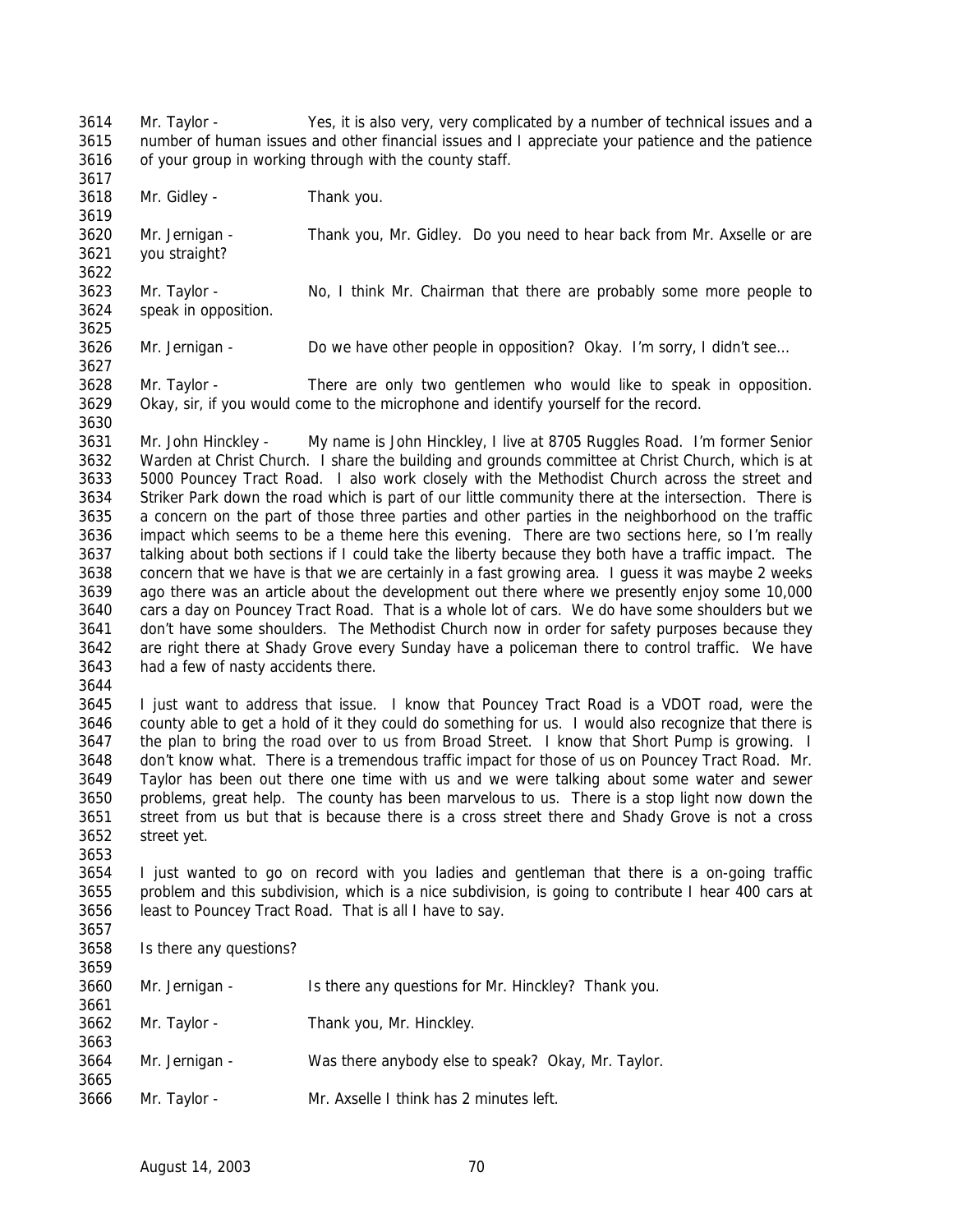Mr. Marlles - Three minutes actually.

 Mr. Axselle - Very briefly, Mr. Gidley was kind to contrast the cooperative nature of these discussions as opposed to some others that we saw this evening. It also shows in the results for the developer and the neighborhood. This has worked out very well.

 The staff report originally did indicate that there were considerable traffic concerns. After the traffic study the changes that made the staff withdrew the language that earlier had said, "that staff has concerns regarding the traffic impact in the area without the completion of Concept Road 17-1." That was withdrawn. That is not to say that they said there were no traffic concerns in the area. They said in an affirmative fashion that the road network adjacent to the site can handle the traffic. They went on and began to set the stage for what became the voluntary cash proffer because of the problem that is out there. We are glad to have, I was kidding earlier about some of the delays and things involved with, but it has actually been (unintelligible) at the end of the day. We think it is going to be an improvement. But with another quality subdivision in Henrico County, but I think that the whole deliberation will result in a much improved traffic system out there ultimately.

Thank you.

Mr. Jernigan - Thank you, sir. Any questions for Mr. Axselle? Thank you.

 Mr. Taylor - Mr. Chairman, I would like to just briefly compliment speakers and compliment the people who worked with this project and that is mostly the neighbors who endured a number of meetings in various different communications with the developer and with the staff. It worked really in a spirit of cooperative harmony and this is a very complicated undertaking. Both because of the fiscal nature of what we are trying to do as well as the social structure that we are dealing with and the economics. I am delighted so far with the cooperation of the few developers, both in this case and the one that we are going to talk about in a few minutes. I think what we have done in here, is we've optimized unit size; we've got a nice recreational facility coming on board. I am hopeful that 17-1 will have a happy ending. We'll finally acquire the right-of-way and we can do what we hope to do and do it correctly. I'm delighted to compliment the developers with regard to the cash proffers as a brand new concept. I know that everybody hopes they have acquired a right to 17-1 quickly. 

 It has been complicated and long and it's going to continue that way I'm afraid. It's not going to happen within the next few months but we will have a nice recreational facility, and the cooperative spirit and team work of the developers with Mr. Pruitt and Mr. Windsor is good to see. I'm hopeful that the outcome will be as commendable as the events to date.

- With that Mr. Chairman, I'll move to approve C-16C-03 for Route 271, LLC.
- 

Mrs. Ware - Second.

 Mr. Jernigan - We have a motion by Mr. Taylor, second by Mrs. Ware. All in favor say aye. Opposed. The ayes have it the motion passes. 

 The Planning Commission approved recommendation of approval of Case C-16C-03, Ralph Axselle, Jr. for Route 271, LLC, to the Board of Supervisors.

 **REASON:** Acting on a motion by Mr. Taylor, seconded by Mrs. Ware, the Planning Commission voted 5-0 (one abstention) to recommend that the Board of Supervisors **grant** the request because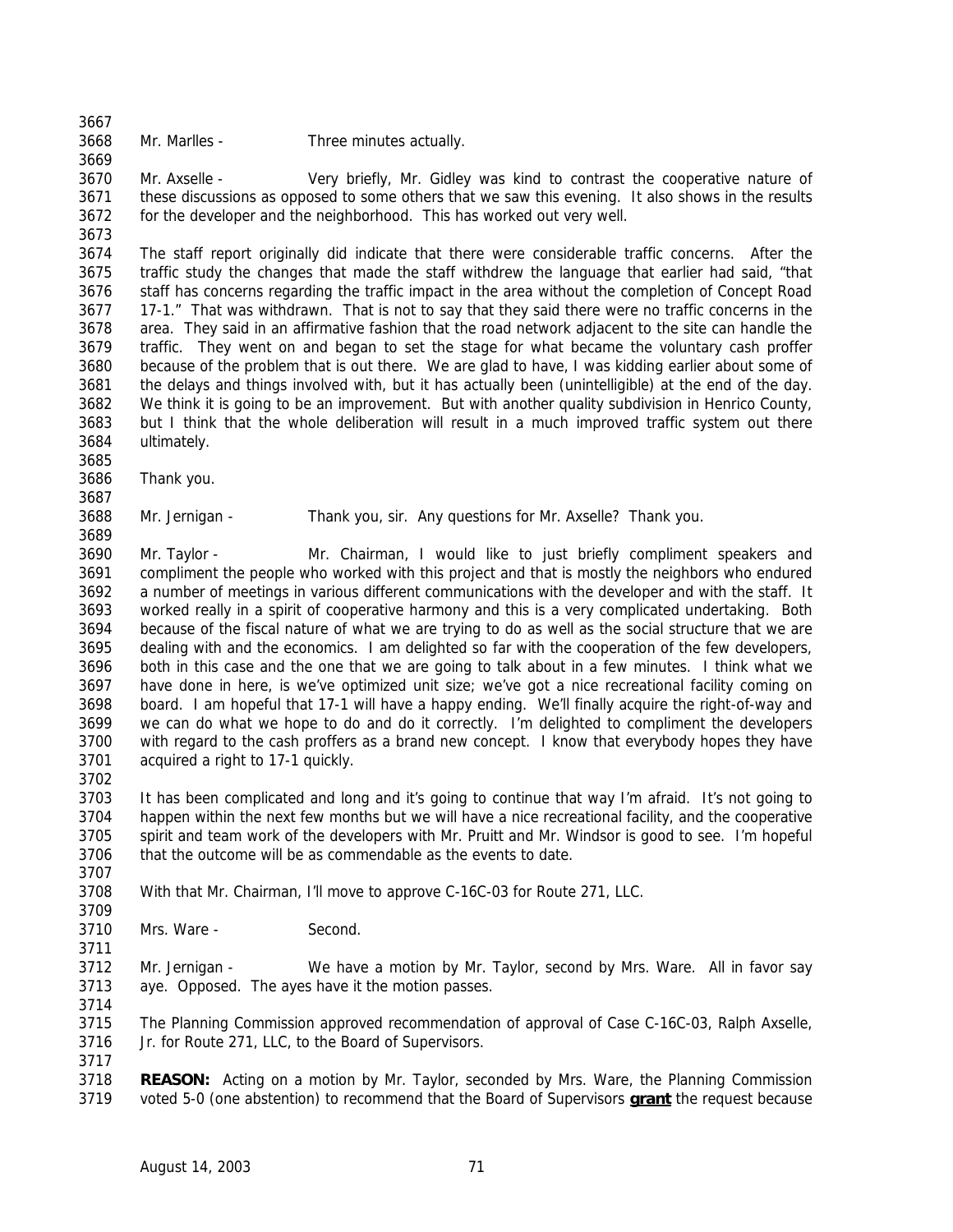it conforms with the recommendations of the Land Use Plan, because it represents a logical continuation of the one-family residential development which exists in the area, and because it provides for the necessary public infrastructure improvements in this area of the County. 

## *Deferred from the July 10, 2003 Meeting:*

 **C-15C-03 Andrew M. Condlin for Windsor Enterprises:** Request to conditionally rezone from A-1 Agricultural District to R-2AC One Family Residence District (Conditional), Parcels 740-775-9712, 740-774-4255, 739-774-4564, 740-774-1407, 740-771-4107, 740-773-4426, 740- 772-8110, 740-775-5801, and part of Parcel 740-771-4780, containing 128.4 acres, located beginning on the south line of Nuckols Road, the northern terminus of Luxford Place and the southern and western boundaries of Bridlewood subdivision. A single family residential subdivision is proposed. The applicant has proffered the maximum density of 1.8 units per acre. The R-2A District allows a minimum lot size of 13,500 square feet. The Land Use Plan recommends Suburban Residential 1, 1.0 to 2.4 units net density per acre, Rural Residential, maximum of 1.0 unit per acre, and Environmental Protection Area.

Mr. Marlles - The staff report will be given by Mr. Mark Bittner.

 Mr. Jernigan - Is there opposition to case C-15C-03? We do have opposition. Okay, Mr. Bittner you may proceed.

 Mr. Bittner - Thank you, Mr. Chairman. This proposal will be for the development of approximately 230 single-family homes.

 The site is along the southeastern side of Nuckols Road across from the Westchase Subdivision and it is comprised of this area here (referring to rendering).

 As with the adjacent C-16C-03 case, the applicants would construct Concept Road 17-1 as part of this proposed development. 

The proffered conditions are similar to those for C-16C-03 and contain several quality standards.

 In summary, the proposed development would be appropriate considering its similarity to the surrounding area. Staff recommends approval of this application.

I would be happy to answer any questions that you may have.

3757 Mr. Jernigan - Are there any questions for Mr. Bittner.

- Mr. Taylor Mr. Chairman, I don't have any questions for Mr. Bittner.
- Mr. Jernigan Thank you, Mr. Bittner.
- Mr. Bittner You are welcome.

Mr. Jernigan - Would we like to hear from the applicant Mr. Taylor?

Mr. Taylor - Yes, sir, I would.

 Mr. Andrew Condlin - I think I am the only one who hasn't had a chance to speak tonight. My name is Andy Condlin from Williams and Mullen.

3772 Mr. Jernigan - Andy, would you like to reserve rebuttle time?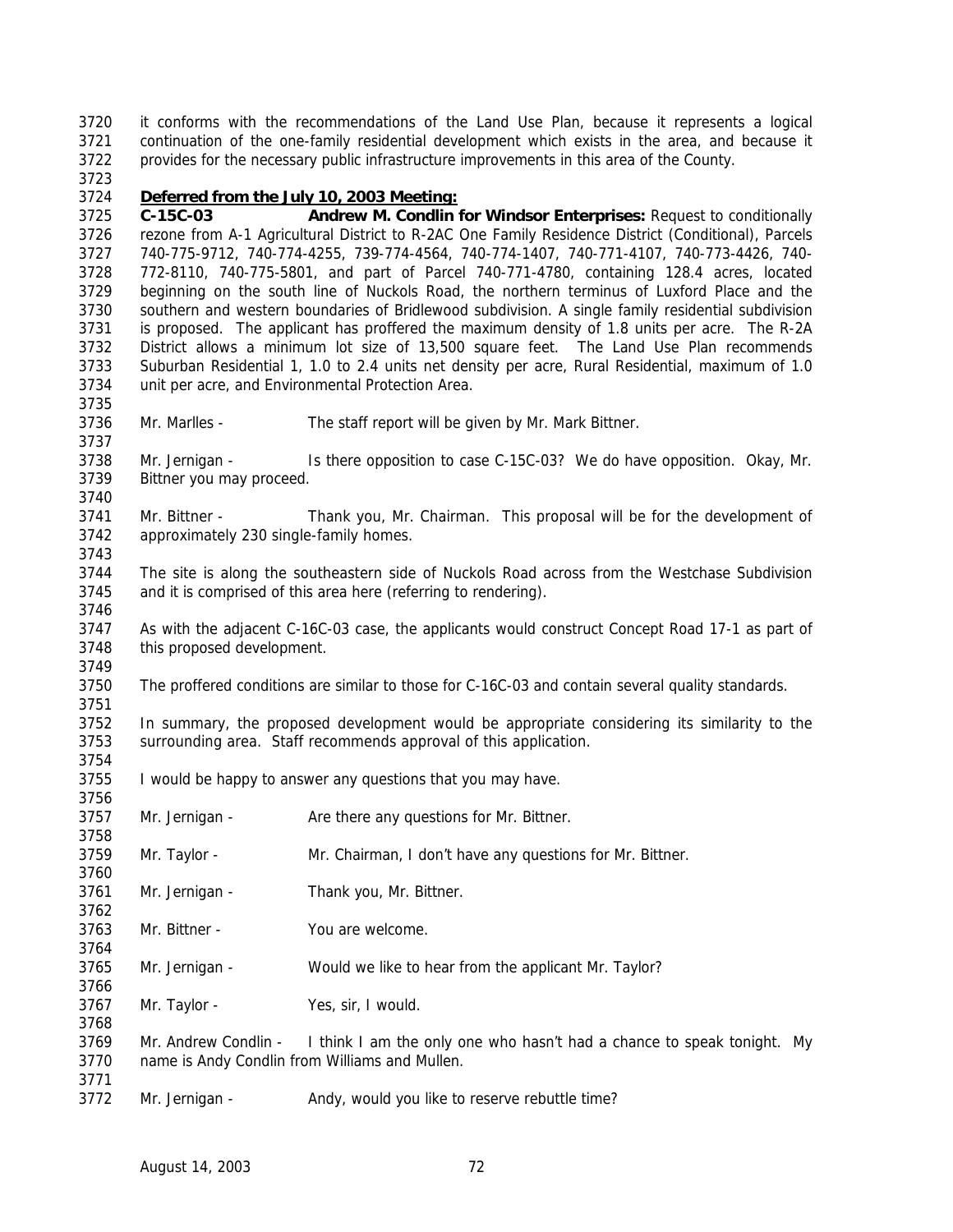Mr. Condlin - I'll reserve a couple of minutes, two or three would be fine, whatever I've got left.

 Mr. Jernigan - Okay. 

 Mr. Condlin - I am here on behalf of Bob Bay, Gibson Wright and Greg Windsor, the developers of about 9 different properties. Some of which have been known for as long as 20 years. 

 This case is very much like the previous case and almost exactly like it. We've had the same issues as we went along. I am not going to repeat all of the issues or all of the development standards that have been set except for foremost among our standards we've provided, I believe, is a density level of 1.8 units per acre, which puts us squarely within the Land Use Plan and squarely within consistency with the surrounding properties. That being said, I believe the case that we have provided provides the assurances of the highest quality that we met or exceed the precedence of the various case surrounding use, as well as the Land Use Plan.

With that I'll be happy to answer any questions that you may have.

 Mr. Jernigan - Are there any questions for Mr. Condlin from the Commission? Thank you, Mr. Condlin. 

 All right, we do have opposition, sir you may come up. How are you this evening? 

 Mr. Gerald Meyer - Good evening. My name is Gerald Meyer. I'm at 11989 Circus Farm Road. I come to see you people about every 2 years. I know the Board's change, but this time it is personal. We're the white space that is just south of the Edgemoor Subdivision. As far as the problems I have with the developers, it's all having to do with the impact of our life style and what we do in the community compared to the new neighbors that are moving in. 

 In 1970, I'm sorry 1987 Dr. Phil Bolscher invited us up to Henrico County and asked us to help build this place. In 1988 my wife and I moved here. She was in the public school system as the Director of Special Education for 12 years and she just retired last year. Our children have grown up here and we have put a lot into this community. I'm sorry that I threw them away just prior to this issue coming up here in March. We had hundreds and hundreds of letters from school children thanking us for what we had done in the elementary, middle and high school over the last 10 years. Our farm has a lot to do with why this place is really nice and why everybody wants to live there. I'm still involved in the schools and there is barely a time that I can go over to the high school now without people coming and thanking me for bringing chickens and the rabbits and the other animals that we have had for their children to use and grow up with. It's coming to an end. The last couple of years with having to do with the Edgemoor Subdivision I've had problems with the developers because they don't listen, they're not paying attention to the things and the residents out there are just plain angry and feed-up with things like poor drainage, the bad roads, the increase traffic and this development is just going to add more to it. There is a creek that runs 3818 just on the south side of our property that has changed significantly over the past couple of years because of the development that is coming. I don't, I know it's not going to impact me that much. There is a lot of people who are going to be angry once this, we start to have a storm, a flood again, and their properties are going to be flooded out. Nobody has talked about this yet. I've talked to the folks at the County about it and they said we'll work it out. But I think there is just to many houses in that area to be safe.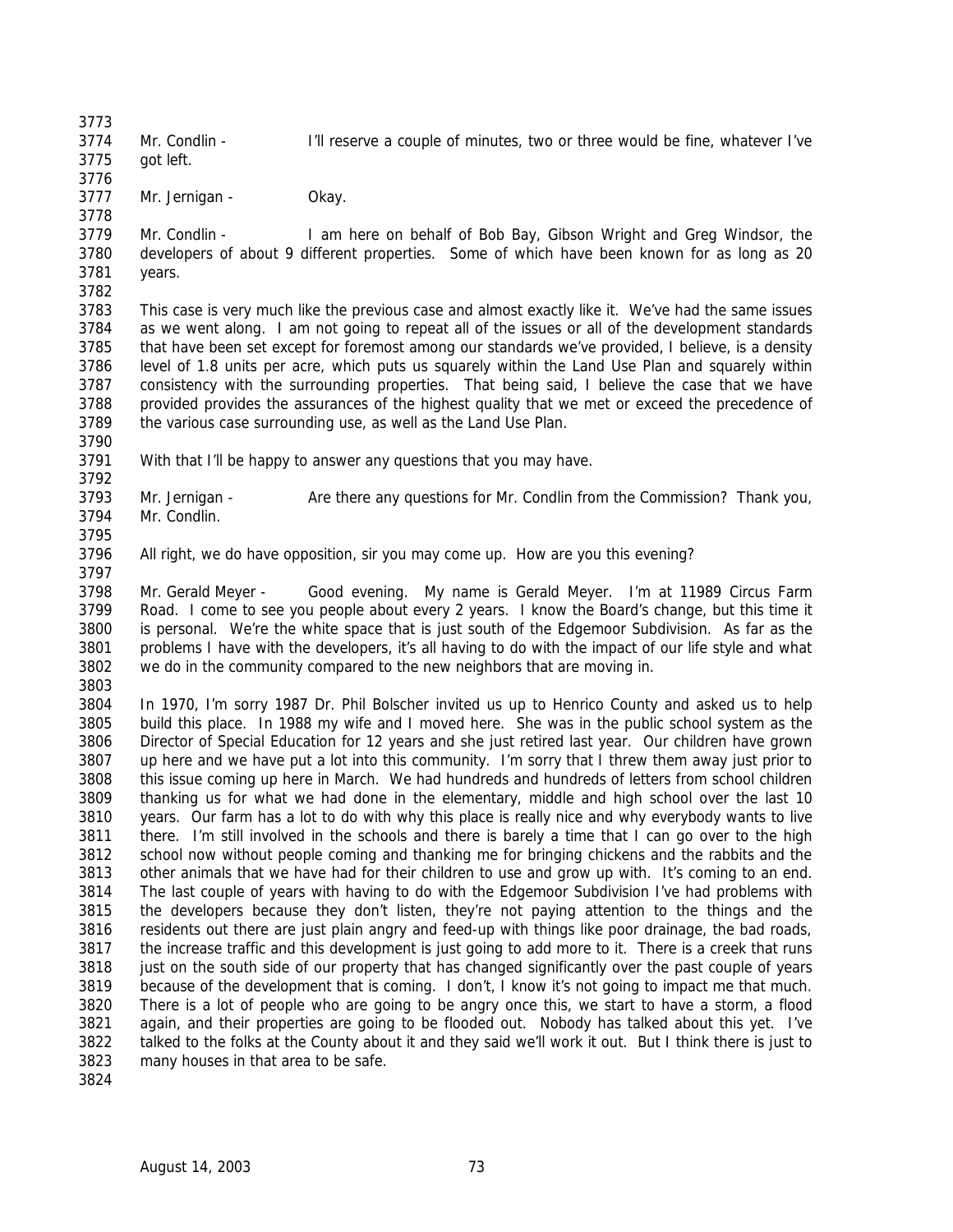Another item, I know the people discussed the roads and I don't think that is much of an issue. I know Steve Parrish that owns the property of the Concept Road and he is willing to move for money. But nobody has wanted to come up with enough yet. 

 My last item is concerning this business of the proffers. I've talked to both Mr. Kaechele and Ms. O'Bannon in the last couple of weeks about this. Frankly, I think you folks are shooting yourself in the foot my starting this proffer business here. If the growth is to much, just stop the development, postpone it, just say that the people can't develop here until we have time to catch up with the schools, the roads and to work these other problems out. Asking for cash proffers now is leading down a road that I recognize happened to the people in Virginia Beach a number of years ago. It had a negative impact in development a couple of years, once they started getting use to it.

 I made up a list of things that I would like to ask for; I don't think I need to read them here in public. These are just a couple of things that if the developers would cooperate would help stop future problems that I might have or the neighbors would have with me in the future.

Okay, thank you.

Mr. Taylor - Mr. Meyer, may I ask you a couple of questions?

Mr. Meyer - Certainly.

Mr. Taylor - Sir, how many areas do you have in here now?

Mr. Meyer - Seven.

 Mr. Taylor - Seven. And your intentions are to remain in this area, even with the encroaching development?

 Mr. Meyer - Well, if the encroaching development, if we can cooperate with the encroaching development, yes. We need a place to live and this is a nice place.

 Mr. Taylor - I have been to your home, I've been to your farm, I have looked it over, I understand your wildlife, but you know there is a time that you have to adapt to the world around you as the world has to adapt to you being there. I mean, we may be able to provide you with the utilities and the services, but I don't know that we could resolve all of the issues that you have listed here on the items of concern because quite frankly sir they are beyond the scope of developers and they're probably beyond the scope of what the county could do. Some of these types of things…

Mr. Meyer - What is beyond the scope of the county to do?

3868 Mr. Taylor - I don't know that the county can provide a 10' green space on all lots adjoining your property to act as a buffer for noise, for instance. I don't want to get into the individuals here sir. I'm just trying to get an idea of what your long term objectives are. Are they to say here? 

 Mr. Meyer - Our long term objectives were to stay there because we hadn't gotten anywhere with the developers trying to buy us out. 

3876 Mr. Taylor - Okay. But if you...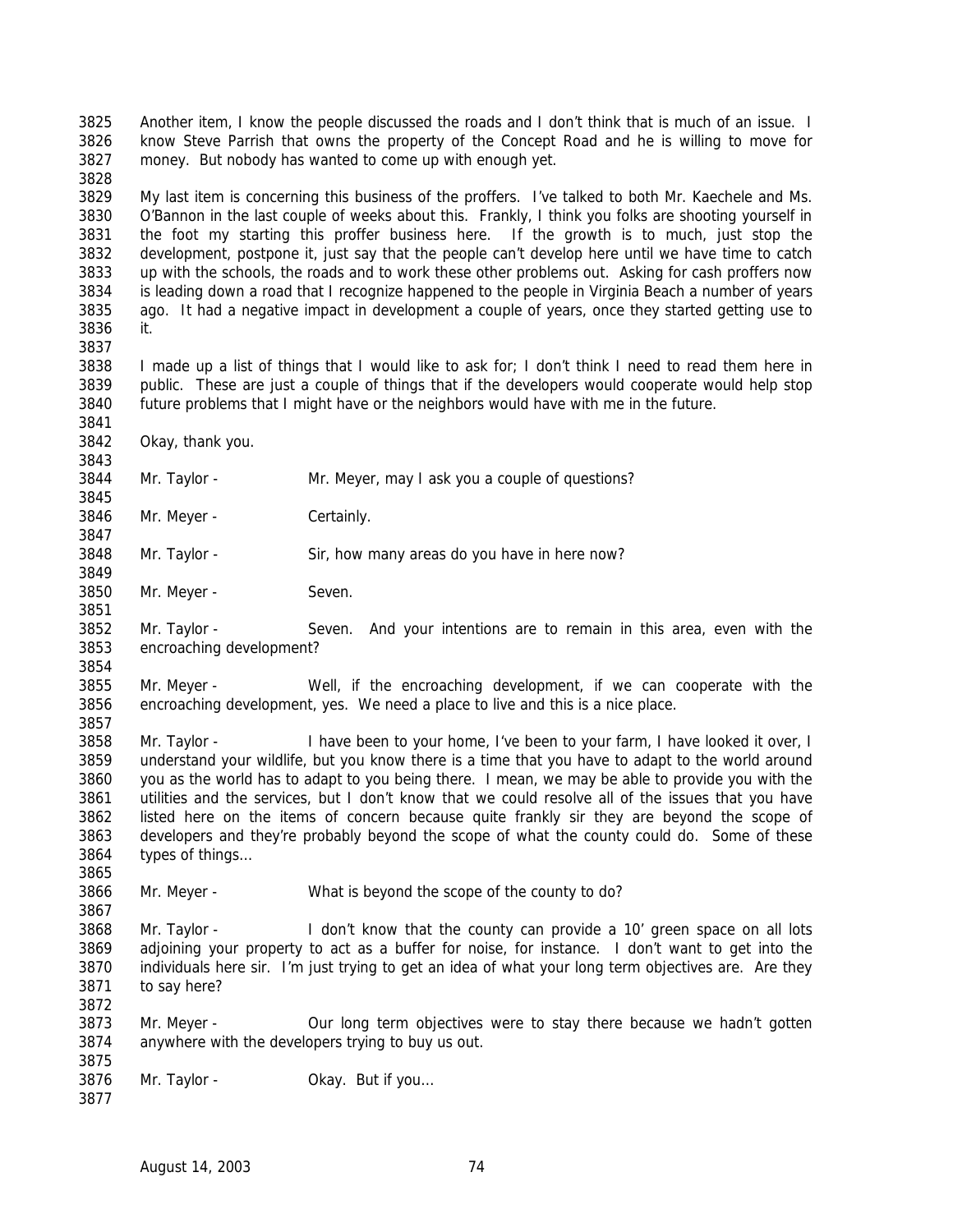Mr. Meyer - And the (unintelligible) that I ask for these things is because of the neighbors that have come into Edgemoor. That a couple of years ago at this, when I was before the Board, and I asked to have things like problems with the drainage and the lot size worked out it didn't happen. It got worse and now I have neighbors calling the police on me because I'm watching them walk around in their underwear in the morning when I go out to get my newspaper. 

- 3884 Mr. Taylor Are you neighbors that close sir?
- Mr. Meyer Yes, they are that close.
- Mr. Taylor Okay.

 Mr. Meyer - They are that close, they are terribly close and its inconveniently close to them. The developers sell a dream to people and they tell them that they are out in the woods and that they're having a wonderful nature experience. But when the people have to deal with the nature experience like animals getting killed they are upset. Okay. I've had a number of the people call the animal control on us because we have had to destroy animals that were ruined by their dogs coming and encroaching on our property. We didn't ask for this, they knew what was going on, they knew the farm was there, they brought the houses and the developers didn't tell them what was going on there and I asked you to remedy that situation, to ask the developers to put this in the deeds. To put this in the covenants when this project goes through. 

- Mr. Taylor Okay, thank you, sir.
- Mr. Jernigan Thank you.

 Mr. Archer - Mr. Meyer, excuse me while he is coming up. Have you given a copy of that to the developers?

- 3907 Mr. Meyer I gave it to the attorneys, yes.
- 3908<br>3909 Mr. Archer - Okay. Thank you.
- Mr. George Smart How are you'll this evening?
- 3913 Mr. Jernigan How are you?
- Mr. Taylor Good evening, sir.

 Mr. Smart - My name is George Smart. I live at 4790 Shady Grove Road. We have approximately 43 acres for sale that is under contract right now. I would like to see where, at the very bottom they've got a Concept Road to come out to Shady Grove, if they would change that cul-de-sac and make it come over to our property or to abut to that property line that would help me because we have a wetland that comes through there. That would help me on developing that property as well. Excuse me for my voice and everything but 4 weeks ago I had my back fused. I'm not supposed to be in a car but I'm here. I need to get this straightened out. If I could just get that cul-de-sac changed to an abutment road it would help me because I need 2 exits on my property, because it would give me approximately 86 lots at 2 lots to the area. 

- Mr. Taylor I think we talked about that at our last meeting, did we not.
- Mr. Smart We had a meeting…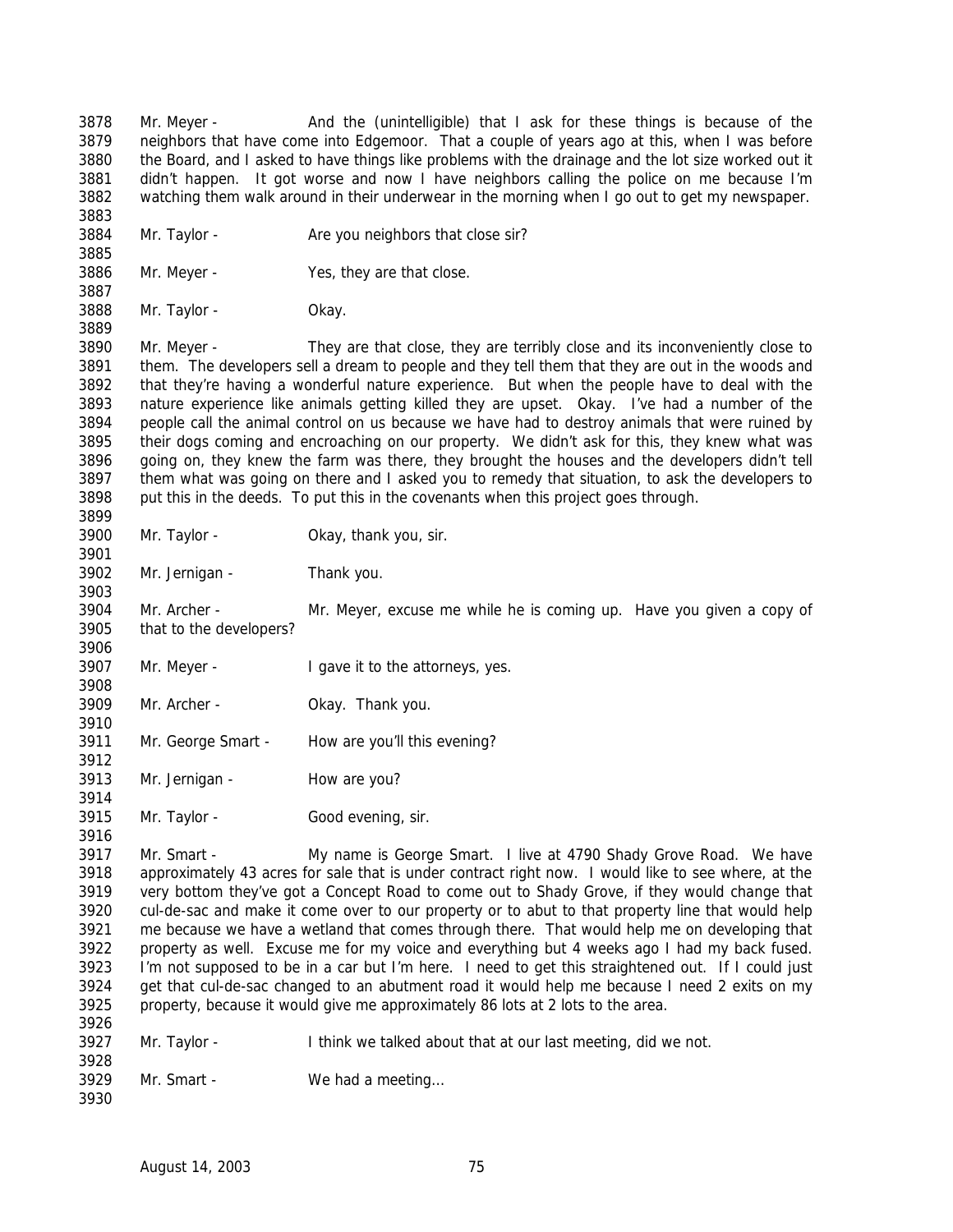Mr. Smart - I can't get anywhere with them. Now the Pruitts are willing to talk, but Greg Windsor is not. Mr. Taylor - What I would say is to, the best thing that I can advise is to talk to the staff and ask the staff to see what they can do about setting up a meeting and then we will review your case and see what we can work out. Would that be fair? Mr. Smart - All right. Thank you. Mr. Taylor - Okay. Mr. Jernigan - Thank you, sir. Mr. Taylor - Are there any other…Mr. Chairman, do you want to see if there was another opposition.

 Mr. Jernigan - I don't think there was any other opposition. 

Mr. Taylor - Have you talked to the developer since that meeting?

 Mr. Taylor - Okay. 

Mr. Jernigan - Do you want to hear back from Mr. Condlin?

3955 Mr. Taylor - If Mr. Condlin would like to come back up and speak he may. You looked so comfortable there…. 

 Mr. Condlin - I'd like to make a couple of comments about a couple of things that were said. First of all we have now proffered the lot layout, this was given as a tentative or just as a proposal of how the property would be developed. The actual road layout will obviously come before this commission at the time of subdivision approval and at that time we can talk about the location. Many of the things that Mr. Meyers has also presented in his list I think are subdivision issues related to utility and lot layouts and things of that nature. Finally, I would point out that while he has had problems with neighbors in the past there are some items on the list with respect to what he is doing on his property if he has the legal right and lawful right to do does, we're not going to inhibit that and nor should we. I don't think by any right that we do have that right. Finally, I'd say that the proposal that we are setting forth before you is consistent with the surrounding development that you have approved before and that is consistent with the Land Use Plan requirements and we'd ask you to recommend this to the Board of Supervisors for approval.

3971 Mr. Jernigan - Are there any questions for Mr. Condlin from the Commission?

 Mr. Taylor - Mr. Chairman, before I make the motion I do want to compliant Mr. Windsor, Mr. Bain and (unintelligible) for the work that they have done in this. My previous Condlin and Pruitt case equally apply. Its been consistent and its been complicated and its been long, but I think they've worked in good faith and cooperative spirit and I expect they would continue to work that way, both together for the benefit of Henrico County and for the benefit of the people who live there. Most importantly by those who are affected by these two major projects coming together. With that I will move approval of case C-15C-03, Windsor Enterprises.

 Mrs. Ware - Second.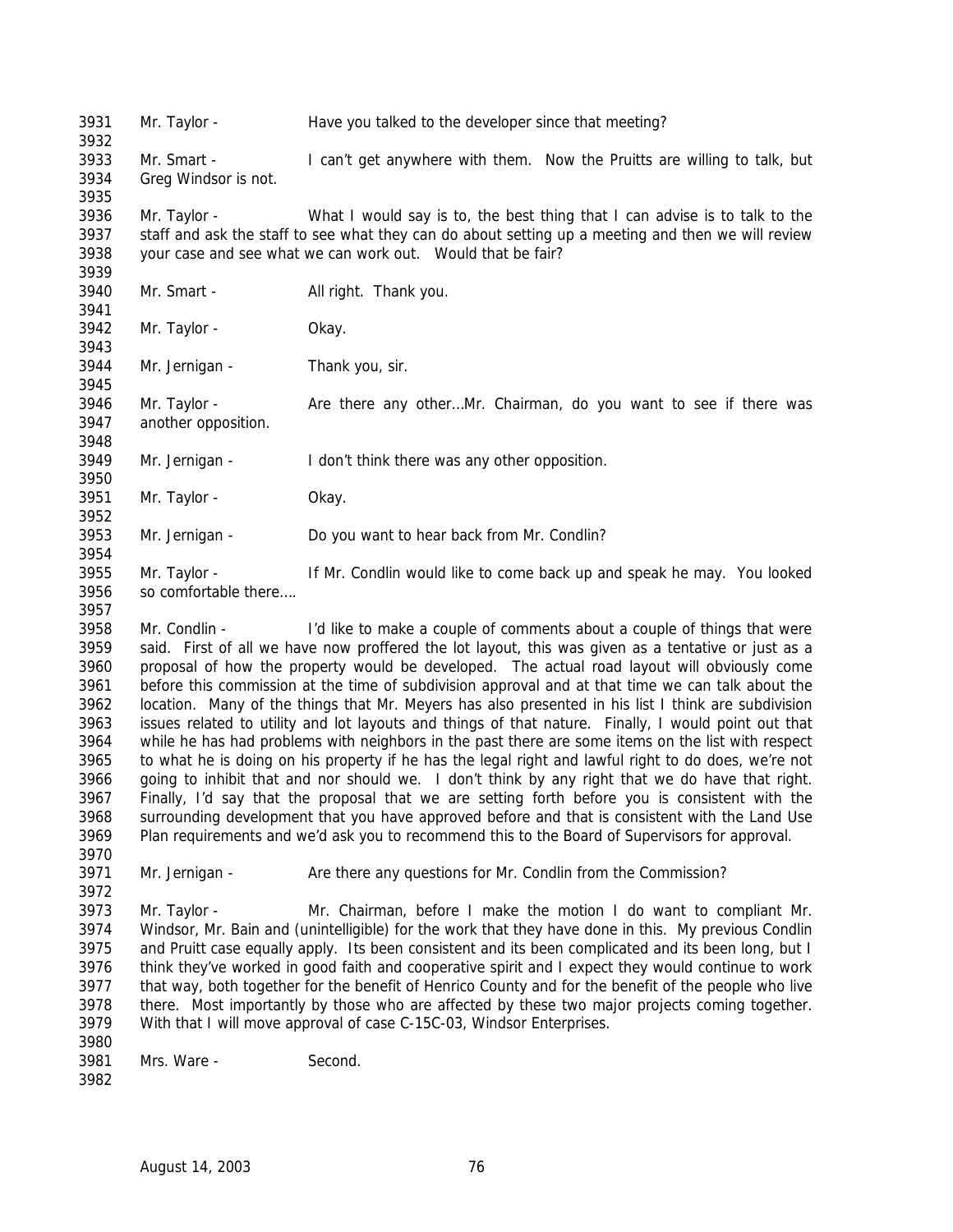Mr. Jernigan - We have a motion by Mr. Taylor, a second by Mrs. Ware. All in favor say aye. Opposed. The ayes have it the motion is past.

 The Planning Commission approved recommendation of approval of Case C-15C-03, Andrew M. Condlin for Windsor Enterprises, to the Board of Supervisors. 

 **REASON:** Acting on a motion by Mr. Taylor, seconded by Mrs. Ware, the Planning Commission voted 5-0 (one abstention) to recommend that the Board of Supervisors **grant** the request because it conforms with the recommendations of the Land Use Plan, because it represents a logical continuation of the one-family residential development which exists in the area, and because it provides for the necessary public infrastructure improvements in this area of the County.

## *Deferred from the July 10, 2003 Meeting.*

 **C-23C-03 Robert Atack:** Request to conditionally rezone from A-1 Agricultural District to R-3C One Family Residential District (Conditional), Parcels 747-764-3839, 747-764-7729, and 747-764-9550, containing approximately 9.71 acres, located at the southeast intersection of Sadler Road and Thorncroft Drive. Single family subdivision is proposed. The applicant proffers a density not to exceed 2.3 units per acre. The Land Use Plan recommends Suburban Residential 1, 1.0 to 2.4 units per acre. 

- Mr. Marlles The staff report will be given by Mr. Tom Coleman.
- Mr. Jernigan Is there any opposition to case C-23C-03? We have opposition.
- Mr. Marlles Ladies and gentlemen, the meeting is still going on and if you don't mind 4008 going out into the outside area.
- Mr. Coleman The proffers submitted to you require waiving the time limit.

4012 This application originally sought an RTH zoning district, however the request has been amended to 4013 an R-3C district to develop a single family residential subdivision. an R-3C district to develop a single family residential subdivision.

 A number of rezoning applications and subdivisions have recently been approved along Sadler Road with the most recent rezoning requests being approved for the R-3C zoning district.

 The amended proffers include several new proffers committing to higher quality building materials. Proffer #4 includes requirements for dimensional shingles, exposed aggregate driveways and walkways, screening for HVAC units visible from public rights-of-way, and sodded and irrigated front yards. These are in addition to the previous commitment to 2200 sq. ft. dwellings with 4022 garages, a percentage of brick/stone fronts, paved driveways, and other items. In proffer #7, the applicant has increased to 50% the number of lots requiring minimal 85' lot widths.

 The subject property serves as a gateway to the neighborhood served by Thorncroft Drive. This well established residential area is zoned primarily A-1 and is characterized by one acre lots with 150 foot lot widths. The most recent rezoning applications approved in this area require minimal 85' wide lots. Staff continues to believe that the minimal 85' lots would be more consistent with the ongoing development along Sadler Road and serve as a better transition to the wider lots along Thorncroft Drive.

 If the applicant were to satisfactorily address the concern regarding lot width, staff could recommend approval of this application.

I would be happy to answer any questions.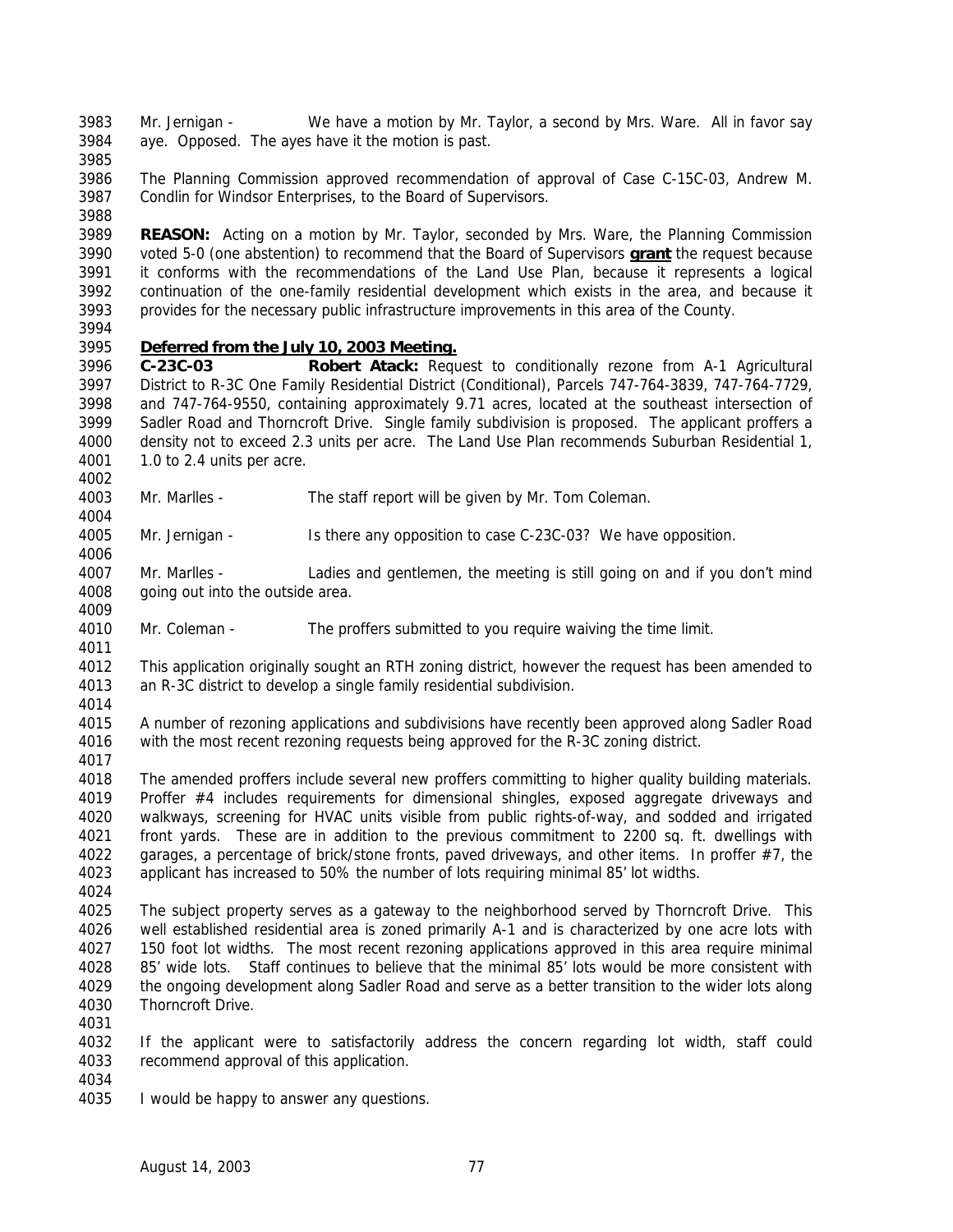Mr. Jernigan - Are there any questions for Mr. Coleman from the Commission? Thank you, Mr. Coleman. Do you want to hear from the developer/applicant, Mr. Taylor?

4040 Mr. Taylor - Yes, sir if we may.

 Mr. Philp Parker - I would say good evening, but actually it is good morning. 

 Mr. Jernigan - Good morning. 

 Mr. Parker - My name is Philp Parker, Vice President of Atack Properties. The application as Tom mentioned, the application before you was originally submitted RTH, the intent was this as an RTH development would have been a transition from the Innsbrook Corporate Center into the existing single family residences. That was met with some concerns from both staff and the adjoining owners and the applicant has reconsidered and is now submitted before you as an R-3C case.

 Through the continued efforts and communications with staff and with Mr. Taylor we have created what we feel will become a very desirable neighborhood. Instilling a sense of community among the future residents of this area. To accomplish this we have committed to a number of proffers, which include such niceties and upgrades as outlined on the proffer sheet. I'll briefly touch on them: minimal dwellings will be a minimum 2200 square foot finish floor area, attached garages required for each home, brick or stone foundations to include bay windows and chimneys, quality exterior products including at least half of the homes having brick elevations, 30 year dimensional shingles, exposed aggregate sidewalks and driveways, standing seam metal roof for all bay windows and ornamental roofs (those would be the eyebrows under return A), sided irrigated front yards, brick or stone chimneys, we are proffering 2 street trees with a minimal 2 ½" caliber per lot, a 1.3 acre common area with a contemplated foot trail is now incorporated within the desire based on recent conversations with staff and Mr. Taylor, all new utilities will be installed underground, we will install, based on designs that we will work through with staff and irrigated landscape entrance feature, and we'll work through that relative to site distances as well and we've proffered a 25' landscape buffer, no ingress/egress easement along the Sadler Road frontage of the property which is on the curve of Sadler Road right through there referring to rendering). Finally, a recorded deed of covenants and restrictions will be placed on the subdivision.

 We feel based upon the dialogue with staff and Mr. Taylor by including the 1.3 acre common area that is shown on the monitors now and the design of this neighborhood will help instill a strong sense of community within this neighborhood that doesn't typically exist in a lot of neighborhoods as things are developed in the current design criteria.

 This common area will be used as a passive amenity. It will be governed by a preservation easement prohibiting anything but a passive use of the area and it will be owned by the homeowners association.

- 
- Based upon the high quality of the previously mentioned features and this neighborhood and through staff's support of this request and our ability to meet staffs desire to exceed the quality components of previously approved cases in this area we would respectively request that this request be recommended for approval to the Board.
- I am happy to answer any questions.
- Mr. Jernigan - Are there any questions for Mr. Parker from the Commission?
-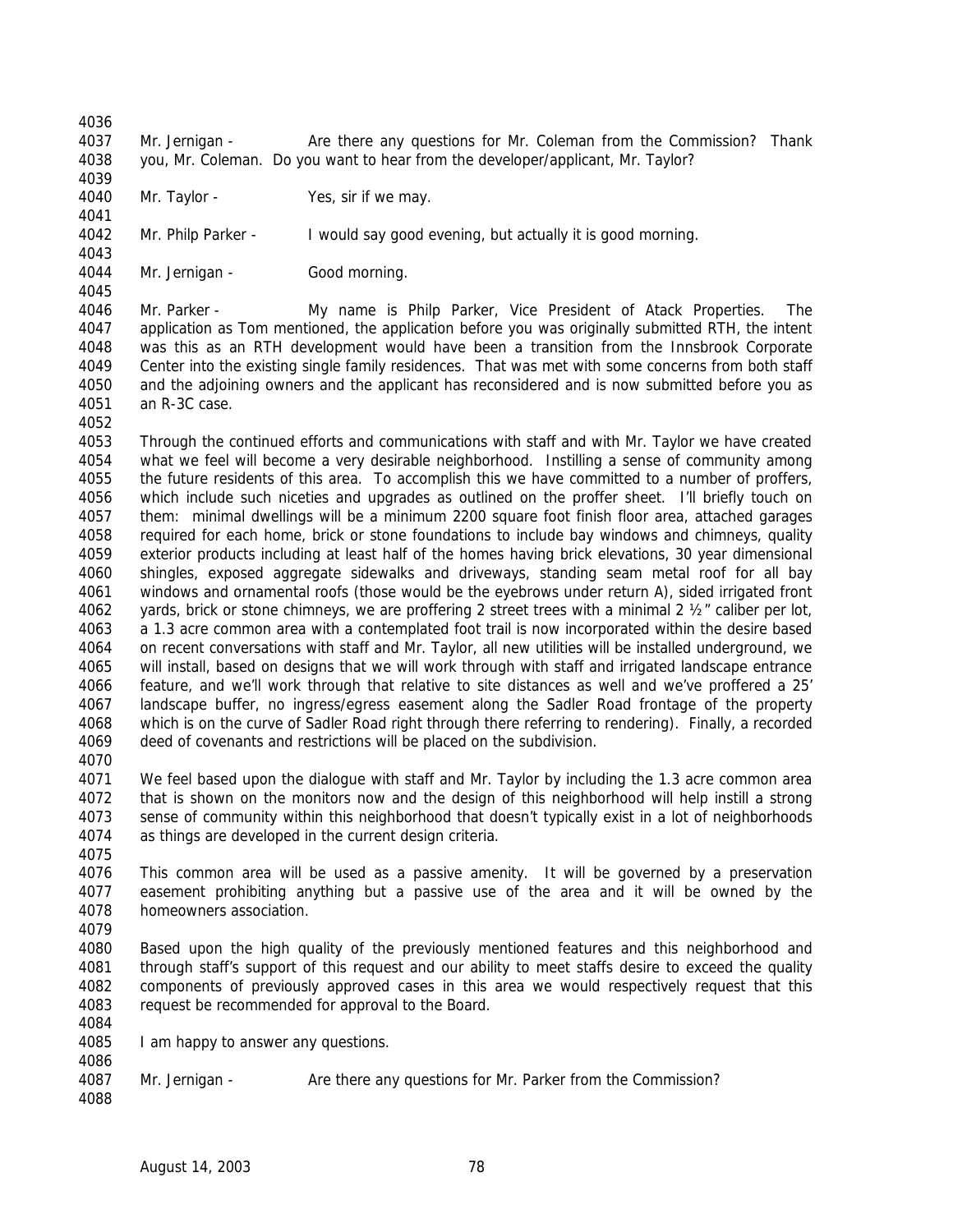Mr. Taylor - Mr. Parker with regard to the buffer space, I think it was quite clear of what you are going to do and the particular aspect of that I think we need to dwell on is the availability of that amenity to everybody who is a resident in that area. Mr. Parker - You are referring to the common area that we have included. 4095 Mr. Taylor - Right. Mr. Parker - Yes sir, we…go ahead. Mr. Taylor - I think it is much better in my judgment to incorporate it is a common use area to be shared by everybody rather than parceled up as individual lots and I want to commend you on that effort. I think that will be a very positive recreational feature as the years go by. I also wanted to compliment you for some of the details of 30 year dimensional shingles and the exposed aggregate, sidewalks in some of those and other upgraded activities. Mr. Parker - Thank you. Mr. Taylor - I think those are features that will wear well in their longevity and add a great deal of quality, charm and value to the houses. 4110 Mr. Parker - And we agree. Mr. Taylor - I wish we could get, more lots greater than 50%, but I understand. You can't get up to 85 but how close are you going to get to the width? Mr. Parker - Well, the average lot width is 85' throughout this neighborhood, minimums are 80, and we've got approximately 7 lots, if memory serves correct, this has been adjusting a lot since adding this common area. I believe it is 7 lots that are 80' in width, 3 lots 82 to 83' in width and everything else 85 and above. If you look at the piece of property its got a number of unique 4119 features to it. Its shape, number one, as it was compiled prior to our involvement of number<br>4120 properties along Thorncroft. There is an existing pond on the property, that is hard to see on this properties along Thorncroft. There is an existing pond on the property, that is hard to see on this layout because of the coloring and the environmental features going through the middle of the property will become a part of the common area. Its unique. Obviously the easy pieces don't exist much any more. Everything is an opportunity. Mr. Taylor - Well, I think the other opportunity there is the buffer along Sadler Road really provides an amenity and a green space for everybody. So, Mr. Chairman I'll move to approve case… Mr. Jernigan - Wait a minute, we've got opposition. 4131 Mr. Taylor - Oh, we do... Mr. Dave Cummings - Why bother speaking up if you're going to approve it. Mr. Taylor - No, please come down sir. I'm sorry. Mr. Cummings - Well, that was certainly inappropriate. 4139 Mr. Taylor - I'll agree to that. I'm sorry.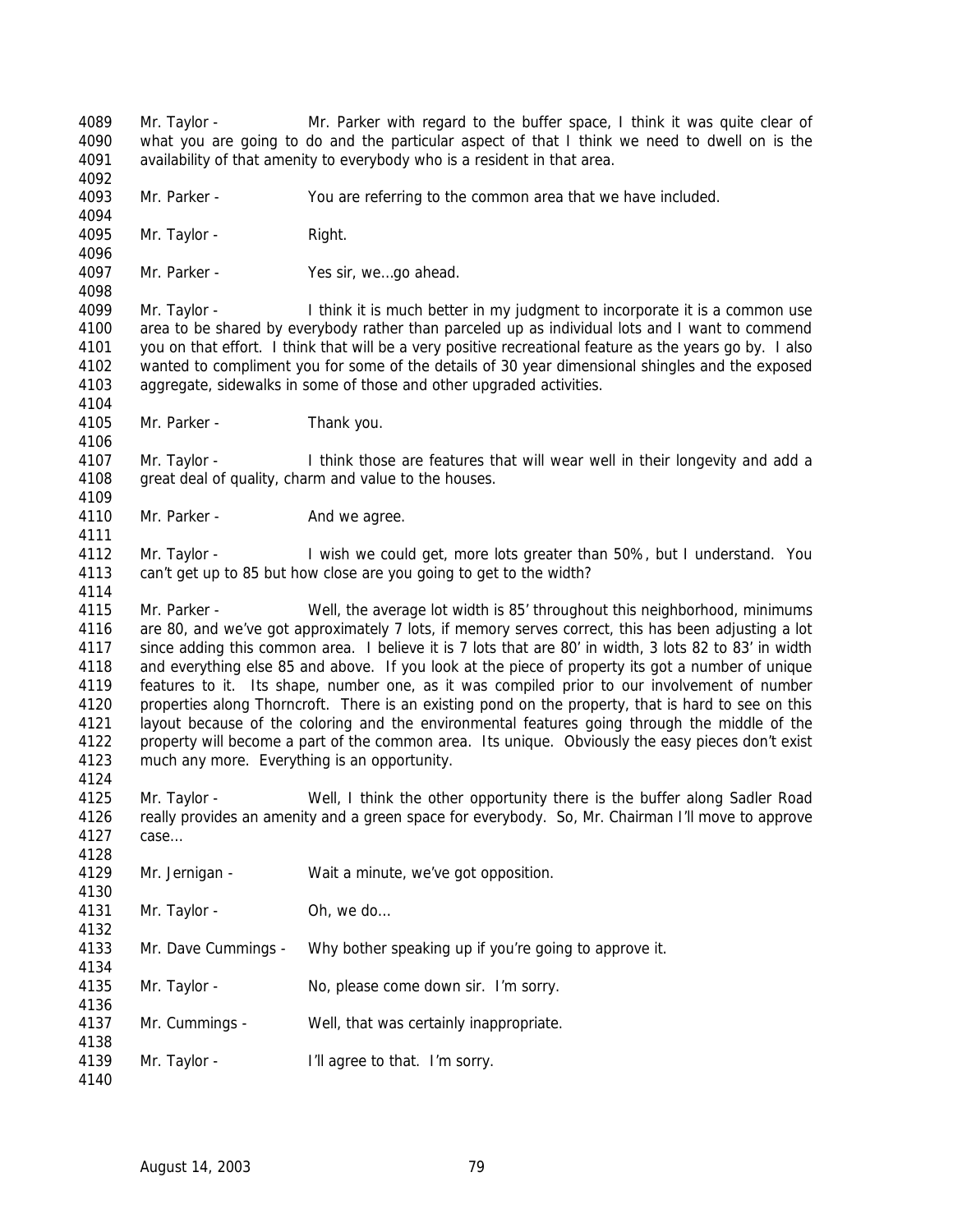Mr. Cummings - Since we have been here since 7:00. Given you assurances that we would be out after 11:00 and its already midnight and you're already approving this.

Mr. Jernigan - Who assured you we would be out of here by 11:00?

 Mr. Cummings - Mr. Taylor. Now, I'm Dave Cummings, I represent the Cedars neighborhood and we are a subdivision of about 100 homes just on the other side of this, but we do have folks who live on Thorncroft. This development will certainly impact them. There are several things that we are very concerned about. I wish you would take a little bit of time to listen 4150 to what we have got to say before we rush to approve this.

 One of the things is we had not even seen this before tonight. The folks that we had here from the Cedars obviously couldn't stay and I'm the elected one to stay around. But we would, number 1 ask for a little bit of time to explain to our neighbors exactly what is going on here so they have an opportunity to see it and identify any concerns or issues that they might have. So number 1 we would ask for at least a 30 day deferral. Secondly, the density issues are another concern. Now the staff has recommended and has urged you to consider the minimum 85' lot widths and that would reduce the density in this area. There are unique ways to deal with the layout and the wetland areas which are required and so forth. Sadler Road is an unsafe road. You have approved several developments along Sadler Road in recent years, for Webb Tyler, for Neil Farmer, for others. They have all been given this R-3 zoning and this Commission has understood and has heard the concerns of these neighbors and others about the density and the traffic along Sadler Road and it is still a problem. It is not getting better, it is getting worse. The assurances that this road issue will be dealt with by the county have been going on for years, probably 10 years maybe 4165 longer. You'll hear from some of these ladies.

 I heard tonight that, yes again, the county is prepared to deal with this issue in 2004. We have no idea what it is going to do, when its going to happen, or if it is going to happen. I would also urge you to consider restricting the density in the development along Sadler Road until Sadler Road gets fixed. There are school buses, there are construction vehicles that go back and forth on Sadler Road and there are places that you simply cannot pass a school bus or a truck without running off the road. There are no shoulders along Sadler Road. So that is the second issue. That you have to deal with and this business of saying we are going to deal with it is just not going to cut it anymore. I'm speaking from neighborhoods and neighbors and people who live all along Sadler in addition to the Cedars neighborhood that I represent.

 Thirdly, the proffers that have developed or have been proposed sound very good. I mean they sound to be reasonable and in keeping with the development that is along Sadler Road so far. As far as that is concerned I don't think that I have any concern and I don't think our neighbors will have any concern. But the timing of this is issue, the density of this development and the traffic along Sadler Road are three reasons why you ought to consider giving some more time, at least a 30 day deferral so that we can explain to our neighbors what's going on since they weren't even given the courtesy of receiving a mailing and I don't know why. I guess it is because we don't directly abut this, but we've got folks who live right on the end of Thorncroft that are very much impacted. Beyond that I wish you would really consider avoiding anymore development until Sadler Road gets fixed.

That concludes my comments.

| 4189 |                |                                                               |
|------|----------------|---------------------------------------------------------------|
| 4190 | Mr. Jernigan - | Are there any questions for Mr. Cummings from the Commission? |
| 4191 |                |                                                               |
| 4192 | Mr. Tavlor -   | Well, Mr. Chairman I think he made some good points.          |
| 4193 |                |                                                               |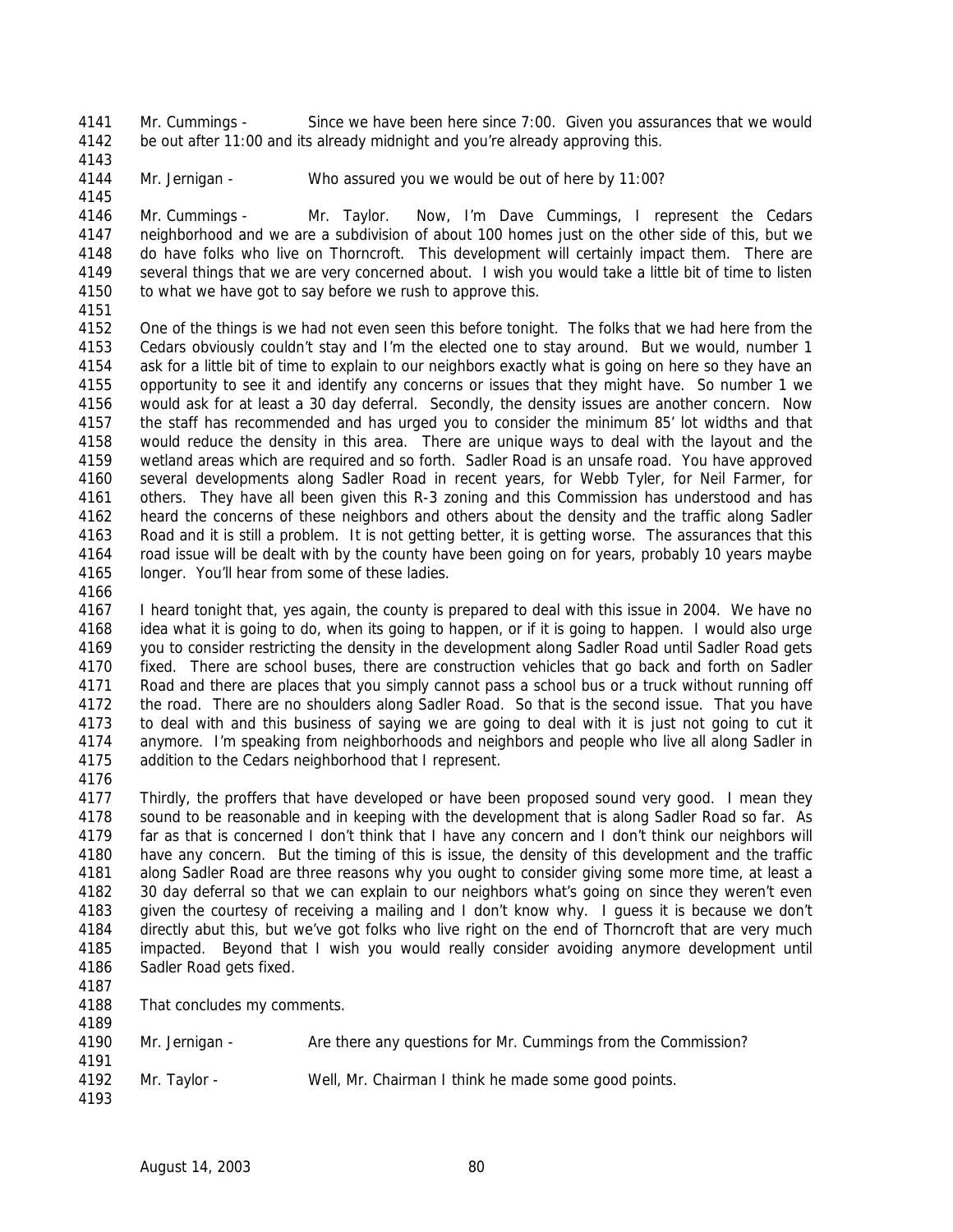Mr. Jernigan - Thank you, Mr. Cummings. Mrs. Ware - Has there been a meeting with the developer and the adjacent property owners? Mr. Cummings - No, there has not been with the Cedars. Now I think, there has been some meetings, but these ladies that live directly beside this can speak about any meetings that they may have attended. Mr. Taylor - I think more basic than that is the traffic, roads has looked very carefully at that road and I think that they understand the challenges and its on the schedule for widening. I think we would benefit from an errand of where we are so that everybody can catch up. So, Mr. Cummings I will move to defer this for 30 days at my request. The resident meetings that you suggest and I do apologize for overlooking you. It is so late at night and… 4210 Mr. Cummings - I certainly understand. Mr. Taylor - I didn't recognize you. So my heart felt apologies for stepping over you. Mr. Cummings - I appreciate that. Mr. Taylor - I would appreciate it if you would forgive the oversite and we'll just defer it and we will meet again. Mr. Glover - Do the other people have something to say over there? They might. Mr. Taylor - Ma'am, if you would like to talk please go ahead. 4223 Ms. Nettie Flippen - My name is Nettie Flippen and I live at 11171 Thorncroft Drive. Mr. Cummings has more or less expressed most of our concerns and interest. Although I do have one that as far as I know and I have been told with my records, one of the houses in this project, the brick home is already in a subdivision. That concerns us because we are in Oakland Hill Subdivision and we do have our own covenants and I not sure that this undertaking is going to be in with that. So I would like that issue concerned. I can give you or I can send you copies of the Deeds and our plot plans which the house that is in there I think it is the very first one that was built in Oakland Hills. I can't give you that plot plan but I can give you ours. Mr. Taylor - Thank you, ma'am. Mr. Jernigan - Thank you, ma'am. Is there anybody else who wanted to speak? Okay, thank you. All right, Mr. Taylor. Mr. Taylor - I want to hear from Mr. Parker again. This previous comment that the 4238 lady had, is this the first time you've heard of this? Mr. Parker - Regarding Oakland Hills? Actually Ms. Flippen and I spoke earlier this evening. Our title report did not indicate such. I don't debate what she is saying. I've ask her tonight that she and I be able to discuss that. We will definitely dive into that further, but the title report for the purchase of the property did not reveal that any of this property was in a subdivision previously existing. If that is true I've got an issue with my title company and I appreciate her bringing it to my attention.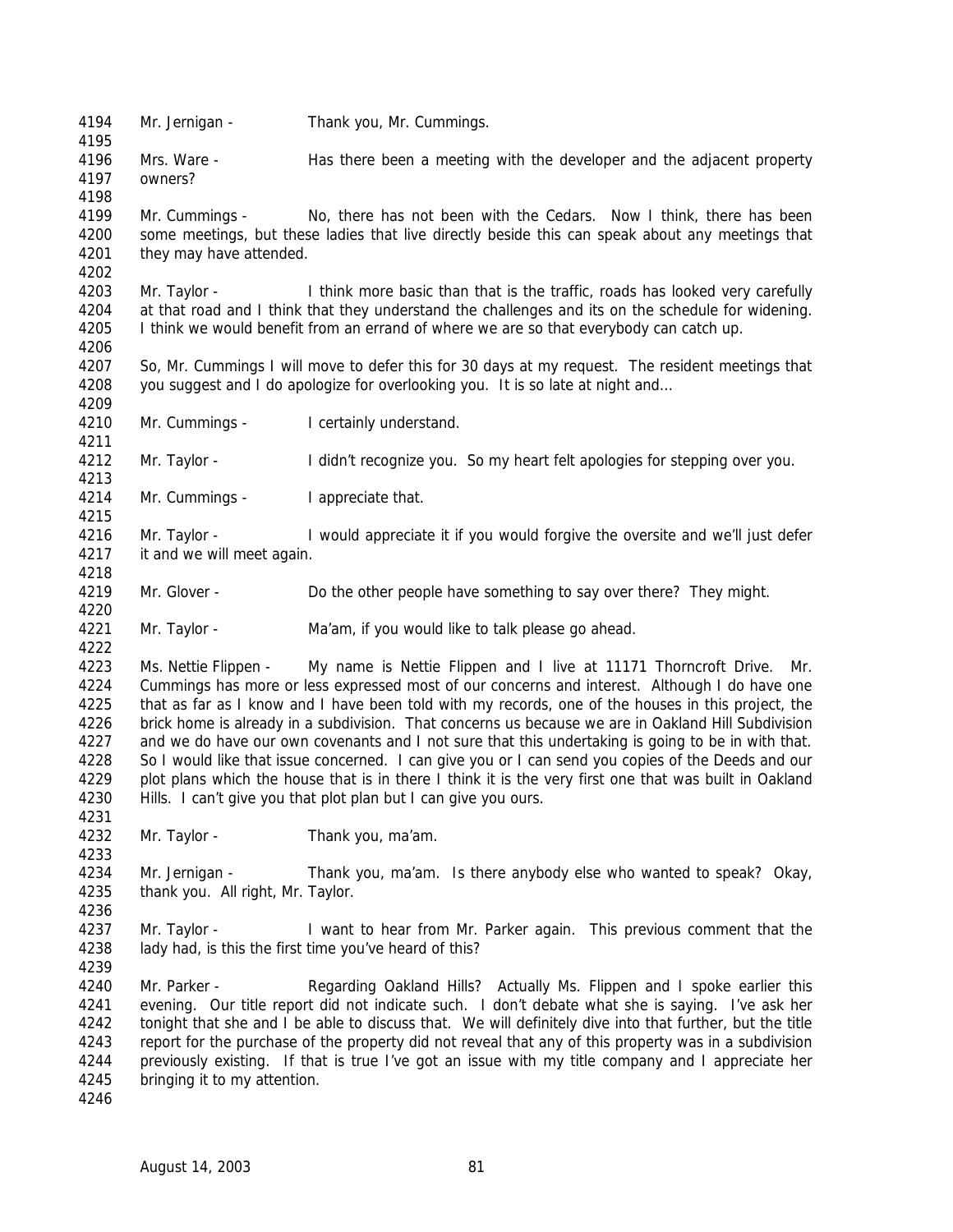Mr. Taylor - I think it is reasonable to defer this for 30 days until we get this all squared away. So I will move, Mr. Chairman, to defer this case for 30 days at the request of the Commissioner. 

Mr. Archer - Second.

 Mr. Jernigan - We have a motion by Mr. Taylor and a second by Mr. Archer. All in favor say aye. Opposed. The ayes have it the motion is passed.

 The Planning Commission deferred Case C-23C-03, Robert Atack, to its meeting on September 11, 2003.

 **P-9-03 Ben Lilly for Goode Land Co., Twin Hickory LLC:** Request for a provisional use permit under Sections 24-58.2(d) and 24-122.1 of Chapter 24 of the County Code in order to provide outside dining for a proposed restaurant, on part of Parcel 746-773-1046, containing approximately 955 square feet, located at the southwest intersection of Old Nuckols and Nuckols Roads in the Town Center @ Twin Hickory retail center. The existing zoning is B-2C Business District (Conditional). The Land Use Plan recommends Commercial Concentration and Environmental Protection Area.

Mr. Marlles - The staff report will be given by Mr. Gidley.

Mr. Jernigan - Is there any opposition to case P-9-03. Mr. Gidley, you may proceed.

- Mr. Gidley **-** Thank you Mr. Secretary, Mr. Chairman, members of the Planning Commission.
- This case is P-9-03, a request for a Provisional Use Permit for outside dining at a proposed Bottom's Up Pizza.
- 

 This restaurant would be located on an out parcel of the Twin Hickory Town Center. It is planned for the northern edge of a group of shops proposed for this out parcel. The outside dining area would be no larger than 1,000 square feet, and contain approximately 68 seats. As you may be able to see on this slide (referring to slide), a black painted steel railing fence would be along the edge of the outside dining area and it would also contain significant landscaping with shrubs and some small trees. 

- Coming into view now is the side elevation (referring to slide), the outside dining is right here (referring to slide), again you can see the black steel rail fencing along with some of the shrubs and 4286 the trees that would be planted in this area.
- Earlier this year, a Provisional Use Permit (P-3-03) was issued for outside dining at Garlands Way Restaurant, which is also located in the same shopping center. Since this facility too is in the same shopping center, yet further away from the nearby residence, quite a bit further away from the nearby residences. I believe this request would be appropriate.
- 

 If the Planning Commission decides to support this request, staff suggests several conditions that you have received copies of. In addition to what was in the staff report, staff added condition #11, which would require the construction of the dining area to be in substantial conformance with the attached drawings, that I have shown you here (referring to rendering). Also, condition #13 that states any umbrellas associated with the outside dining would not contain any advertising. Evidently, these tables that will go here (referring to rendering) will have some umbrellas and we just want to make sure that they don't have any advertising slogans on them.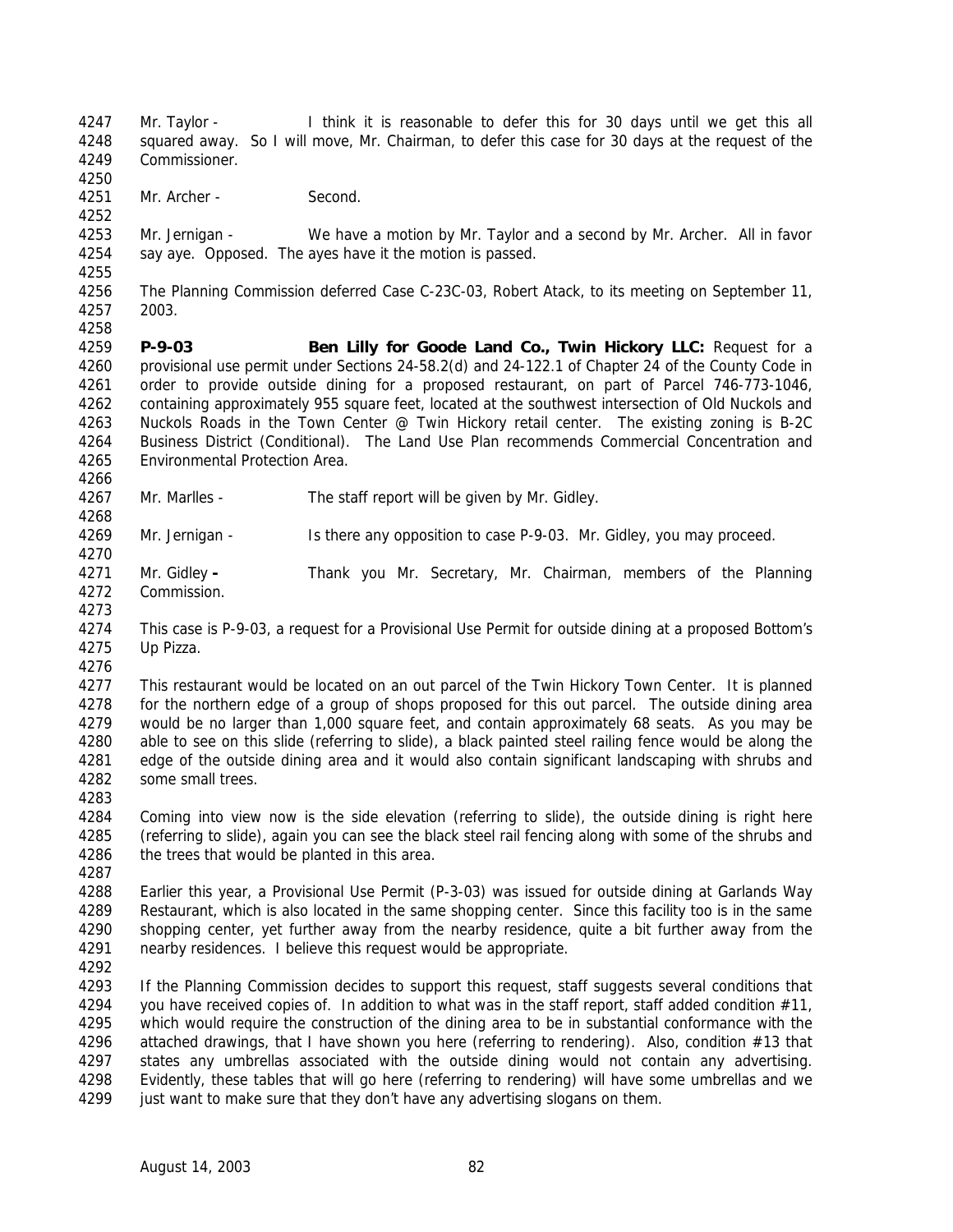With that staff can recommend approval with the suggested conditions. Are there any questions I can entertain from the Commission? Mr. Taylor - The question on the last one, you said you didn't want any umbrellas with any logos or advertising. Mr. Gidley - Yes, sir. Mr. Taylor - That has been agreed to by the developer. Mr. Gidley - I believe I mentioned it to them. They told me late when I asked them, "are you going to have any type of awning that is not shown on here or are you going to have umbrellas, or what?" Due to an easement in the area and to avoid any permanent structure, they needed to go with umbrellas. I want to say that I am 80% sure that I mentioned it to them that I was going to put that in as a recommended suggestion. Mr. Taylor - The remainder of the conditions that are on this sheet, you accept these. Mr. Gidley - They are my suggested conditions, of course, I accept them. It would be up to the developer to speak for him or herself. Mr. Glover - I thought with Provisional Use Permits, we imposed conditions that we want on them. Mr. Gidley - Yes, sir that is correct. Mr. Glover - Whether or not they accept or not. These are conditions that you want, Mr. Taylor. Mr. Jernigan - These aren't proffers, these are conditions. 4333 Mr. Taylor - Have they met the conditions you feel appropriate. 4335 Mr. Gidley - Yes, sir, they are. Mr. Taylor - That is good. Thank you, sir. Mr. Gidley - Thank you. 4341 Mr. Jernigan - Thank you, Mr. Gidley. Mr. Vanarsdall - Mr. Gidley, what is the reason for nothing on the umbrella. What is that for, what is the reason for that? 4346 Mrs. Ware - No advertising. 4348 Mr. Glover - Pierre water is pretty good. 4350 Mr. Vanarsdall - Any umbrella associated with outdoor dining are not contained in the advertisement. I have never heard of that.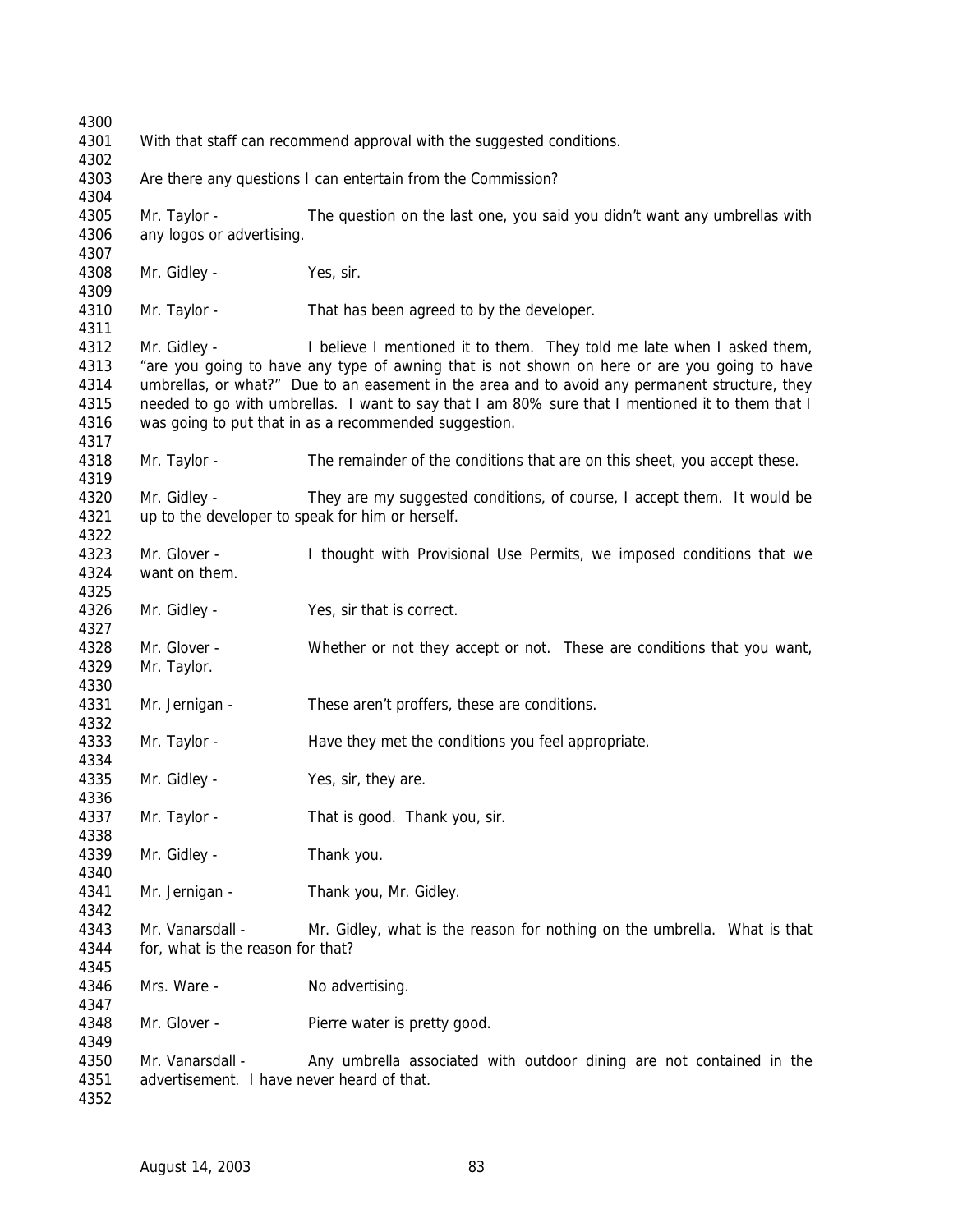Mr. Gidley - The reason it was put in there is, for one thing you can get in trouble with regards to signage on the property. Does this exceed the limits and so on? I didn't think we wanted to go into a case where we get into a debate or an argument of whether or not this, in my 4356 opinion this would be signage and would be subject to their limits. I thought it would be more appropriate just to go ahead and say out front that your signage would be on the building. Mr. Vanarsdall - You mean if the umbrella had Bottoms Up on it? Mr. Gidley - Yes, sir. 4363 Mr. Vanarsdall - If I went in there with my Wilson umbrella it wouldn't make any difference. Is that what you are saying? Mr. Gidley - Well, I don't think that would be permanent there. But in their case… 4368 Mr. Vanarsdall - I never saw that in my life. Mr. Jernigan - So you wouldn't have an umbrella that said Corona? 4372 Mr. Gidley - Yes, sir, that is correct. Mr. Ware - So they would all be nice looking. Mr. Archer - Well, they agreed to it. Mr. Vanarsdall - I never heard of such a thing. Mr. Jernigan - Thank you, Mr. Gidley. Mr. Gidley - Thank you. Mr. Taylor - Do we want to hear from the applicant, Mr. Chairman? Mr. Jernigan - That is up to you. Mr. Taylor - Does the applicant want to address the Commission. Mr. Jernigan - I mean, if you feel you need to hear from him, if not, if you are comfortable, if you don't have a problem with it you can make a motion. Mr. Taylor - Well, he has been just sitting there for 1 hour, its 12:30, I think he can at least approach the podium and describe his desires. Mr. Jernigan - Well, if he has only been here for an hour he doesn't qualify. 4398 Mr. Reed Goode - My name is Reed Goode with Goode Land Company. I am the applicant and I will say that I did request to Paul that it be on the expedited agenda tonight and I see that I ended up being last. So that will be the last time that I request that. I did want to clarify that there are 2 additional conditions that you added and that is the no advertising and that the building conformity with the rest of the building. Is that it? Mr. Gidley - The outside dining would be built in conformity.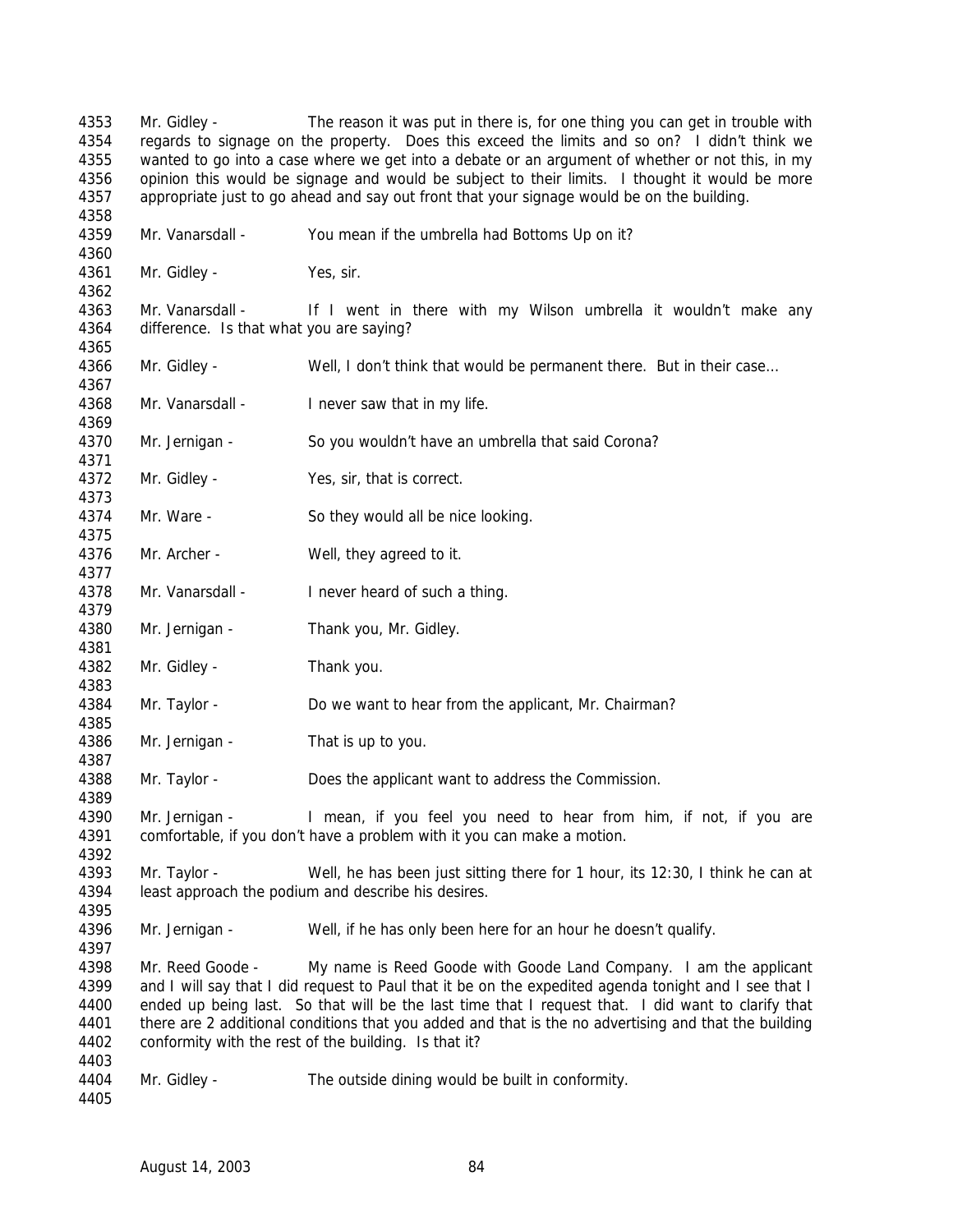Mr. Vanarsdall – What did you say, I cannot hear you? Mr. Gidley - I'm sorry. The 2 conditions I added from what was in the staff report is: (1) that these 2 drawings that the gentlemen submitted entitled Exhibit C which you see before you (referring to rendering) and Exhibit B, right here (referring to rendering) that these be in substantial conformity to the actual outside dining that they built. That what we get in reality is quite similar to what they show here (referring to rendering). It is almost like proffering the drawings, very similar 4413 to that. The other condition was the one that dealt with the umbrellas and advertising. Mr. Glover - Whose desire is it that this be done? Who brought that up? Mr. Gidley - The drawings here, Mr. Glover? Mr. Glover - No, who brought it up that they should be, these drawings. In other words who is deciding that this is something that is needed to be a part of the Provisional Use Permit? Did you do it or has an applicant, a citizen done it, or has your Planning Commission done 4422 it or is this just your personal... Mr. Gidley - The department's administration has requested more details on Provisional 4425 Use Permits such as elevations and drawings of the outside dining area and in response to... Mr. Glover - What is this suppose to represent? I can't figure it out. Mr. Gidley - Yes, sir. Mr. Vanarsdall - It looks like a quilt and then it looked like a pool table, or something. Mrs. Ware - The dining area. Mr. Gidley - It shows an aerial top down view of the outside dining area. Mr. Glover - Suppose they don't put those tables in that order. Does that mean that they are in violation? I think this is a personal feeling of yours Mr. Gidley and I'm questioning it for 4439 that reason. Is this a personal feeling of yours? 4441 Mr. Gidley - No, sir. Mr. Glover - That it is pretty and that it ought to be this way. Mr. Gidley - No, sir. Staff was informed that we need more details on Provisional Use Permits. Mr. Glover - Who informed you of this? What staff? Who was it that informed staff to do this? 4451 Mr. Gidley - The department's administration requested... Mr. Glover - Who is the department? Put me a name on this. I've got to take you here because I think you are doing this because you like it. Who likes this? Mr. Gidley - Mr. Silber requested that we have more details.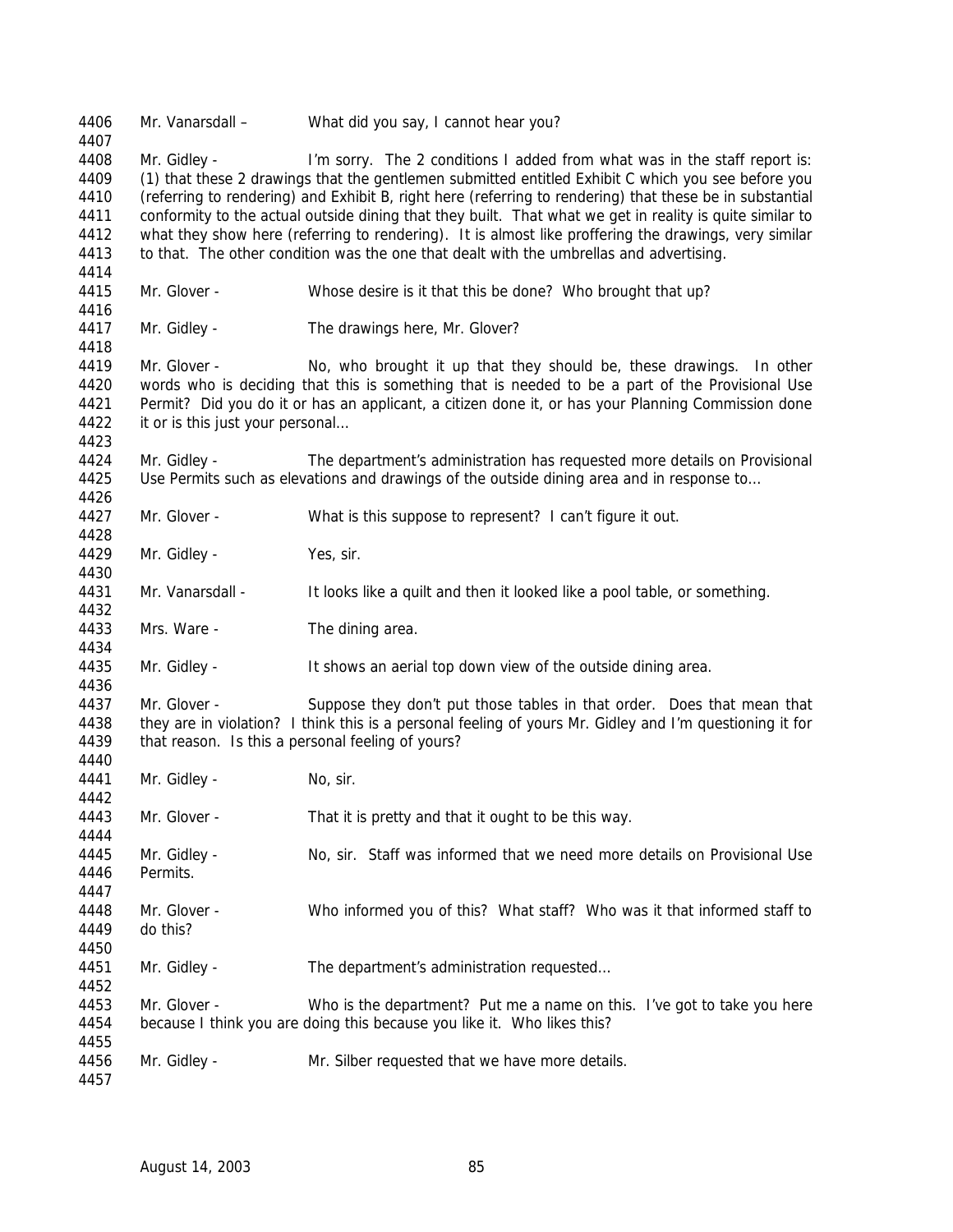Mr. Glover - But who likes this particular proffer, condition right here. I've got to take you here, because this is your personal feeling and I want to know why. Because you know what, one day you are going to use your personal feelings in a case that I don't have the same feelings. So tell me where did you get this personal feeling that this was acceptable and needed as a condition of the case? 

 Mr. Gidley - Since it was requested that we get more details. Obviously, if we don't include it as a condition they are free to come back with whatever drawing; there have been concerns in the neighborhood that this shopping center, for instance, has not been pedestrian friendly, not had appropriate landscaping and this is an effort to go ahead and get some idea of what is going to occur out here rather than just leaving it up totally half hazard to the developer to 4469 just say, just put cement out there and throw some tables up.

4471 Mr. Glover - Now let me ask you this. Are they going to have waitresses out there waiting on tables? 

4474 Mr. Gidley - I think so. Yes, sir.

 Mr. Glover - Okay. I don't know what that is right there Mr. Gidley, you have got to get more detail if that is what they are asking you for. I need more details if you put one of these in a case of mine. I don't have any idea of what this is and still after you have explained it I don't know what it is. If I don't know what it is. I don't believe the people that own the building know what it is. Does anybody else understand it? Am I the only one who doesn't understand it? 

 Mr. Goode - Mr. Glover, if I could; I think; go back a second here. The Commission approved a plan of development on this at its meeting last night. 

Mr. Glover - I was here.

4487 Mr. Goode - And in that whole set of drawings there was no, it shows the brick, but it didn't show a railing, for instance, around the patio. It did not show any landscaping, because the landscaping plan hadn't been submitted yet and I think that some of the staff members wanted to see some more details about how it was going to be finished and how the tables may be laid out there so they could maybe understand the view from Nuckols Road and what might be going on there. So Paul ask me to provide, we did not with the PUP submit colored rendered elevation or rendered site plan and he asked and said that we would like some more detail beside just the POD drawings to help us in our decision making. So we submitted these additional drawings and I think that his comment was just to enforce that, that you guys are going to actually do this, for instance, 4496 it is going to be a red brick patio and not a slab of concrete.

Mr. Glover - The tables are not going to be this color?

Mr. Goode - I don't think…

 Mr. Glover - I'm just being facetious now. But you know what, this is so detailed that I'm just having a little difficulty with it, but you go ahead because you seem to like it too. So let's go ahead and impose it. Okay. I just think it is too much detail to know, the next thing you know you are going to be able to serve hot dogs without onions. Don't do that because we don't like that. I'm being facetious now, but it's going too far with what we are doing. If you want outside dining, let's have it. If you don't, let's don't have it. I don't like to see us being so technical that we have got to get an aerial view of what the brick is going to look like. 

Mr. Taylor - Thank you, Mr. Goode, appreciate it.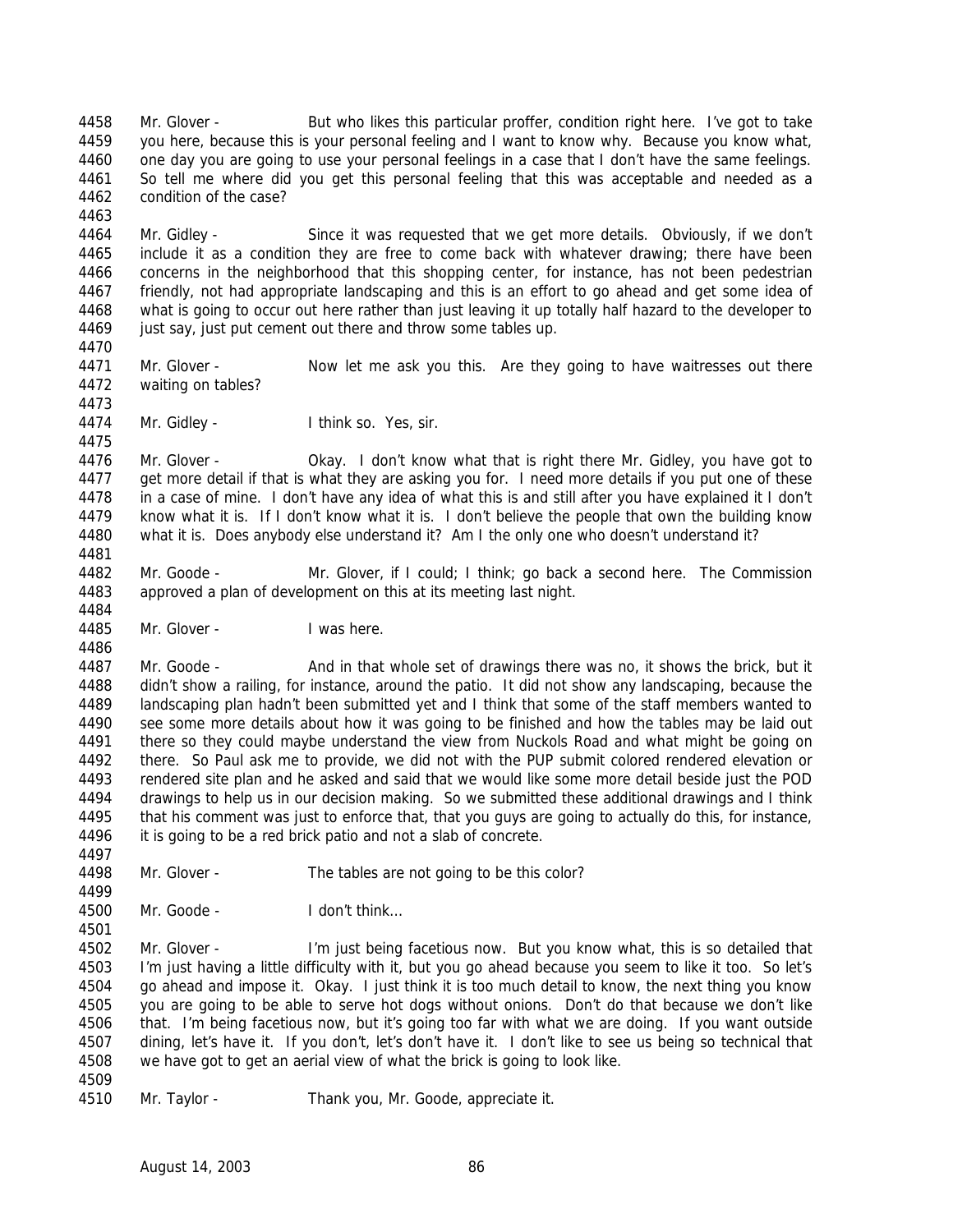| 4511         |                                         |                                                                                                               |  |  |
|--------------|-----------------------------------------|---------------------------------------------------------------------------------------------------------------|--|--|
| 4512         | Mr. Gidley -                            | Do you have any more questions?                                                                               |  |  |
| 4513<br>4514 |                                         |                                                                                                               |  |  |
| 4515         | Mr. Taylor -                            | No. Thank you very much, Mr. Gidley, I appreciate that.                                                       |  |  |
| 4516<br>4517 | Mr. Gidley -                            | Any other questions?                                                                                          |  |  |
| 4518<br>4519 | Mr. Taylor -                            | No. Thank you very much, Mr. Gidley.                                                                          |  |  |
| 4520<br>4521 | Mr. Jernigan -                          | Thank you, Mr. Gidley.                                                                                        |  |  |
| 4522<br>4523 | Mr. Gidley -                            | Thank you.                                                                                                    |  |  |
| 4524         | Mr. Taylor -                            | Mr. Chairman, with all that comment forgoing I will move for approval of                                      |  |  |
| 4525<br>4526 |                                         | P-9-03, Goode Land Company, Twin Hickory, LLC.                                                                |  |  |
| 4527<br>4528 | Mrs. Ware -                             | Second.                                                                                                       |  |  |
| 4529         | Mr. Jernigan -                          | We have a motion by Mr. Taylor and a second by Mrs. Ware. All in favor                                        |  |  |
| 4530<br>4531 |                                         | say aye. Opposed. The ayes have it the motion is passed.                                                      |  |  |
| 4532         |                                         | The Planning Commission approved recommendation of approval of P-9-03, Ben Lilly for Goode                    |  |  |
| 4533         |                                         | Land Co., Twin Hickory, LLC, to the Board of Supervisors.                                                     |  |  |
| 4534         |                                         |                                                                                                               |  |  |
| 4535         |                                         | REASON: Acting on a motion by Mr. Taylor, seconded by Mrs. Ware, the Planning Commission                      |  |  |
| 4536         |                                         | voted 5-0 (one abstention) to recommend that the Board of Supervisors <b>grant</b> the request because        |  |  |
| 4537         |                                         | when properly developed and regulated by the recommended conditions, it would be an asset to                  |  |  |
| 4538<br>4539 | area.                                   | the neighborhood and not be detrimental to the public health, safety, welfare and values in the               |  |  |
| 4540         |                                         |                                                                                                               |  |  |
| 4541<br>4542 | Mr. Jernigan -                          | Is there any corrections to the minutes of July 10 <sup>th</sup> ?                                            |  |  |
| 4543<br>4544 | Mr. Archer -                            | I did not note any, Mr. Chairman.                                                                             |  |  |
| 4545<br>4546 | Mrs. Ware -                             | Not me.                                                                                                       |  |  |
| 4547         | Mr. Archer -                            | I move approval.                                                                                              |  |  |
| 4548         |                                         |                                                                                                               |  |  |
| 4549<br>4550 | Mrs. Ware -                             | Second.                                                                                                       |  |  |
| 4551         | Mr. Jernigan -                          | We have a motion by Mr. Archer and a second by Mrs. Ware to approve                                           |  |  |
| 4552         |                                         | the minutes of July 10 <sup>th</sup> . All in favor say aye. Opposed. The ayes have it the motion passes. The |  |  |
| 4553         | minutes are approved.                   |                                                                                                               |  |  |
| 4554         |                                         |                                                                                                               |  |  |
| 4555         | Mr. Archer -                            | Move adjournment, Mr. Chairman?                                                                               |  |  |
| 4556         |                                         |                                                                                                               |  |  |
| 4557         | Mrs. Ware -                             | Second.                                                                                                       |  |  |
| 4558<br>4559 |                                         |                                                                                                               |  |  |
| 4560         | Mr. Jernigan -<br>adjourned, 12:31 a.m. | Don't have to do that, but we are going to adjourn. The meeting is                                            |  |  |
| 4561         |                                         |                                                                                                               |  |  |
| 4562         |                                         |                                                                                                               |  |  |
| 4563         |                                         |                                                                                                               |  |  |
|              |                                         |                                                                                                               |  |  |